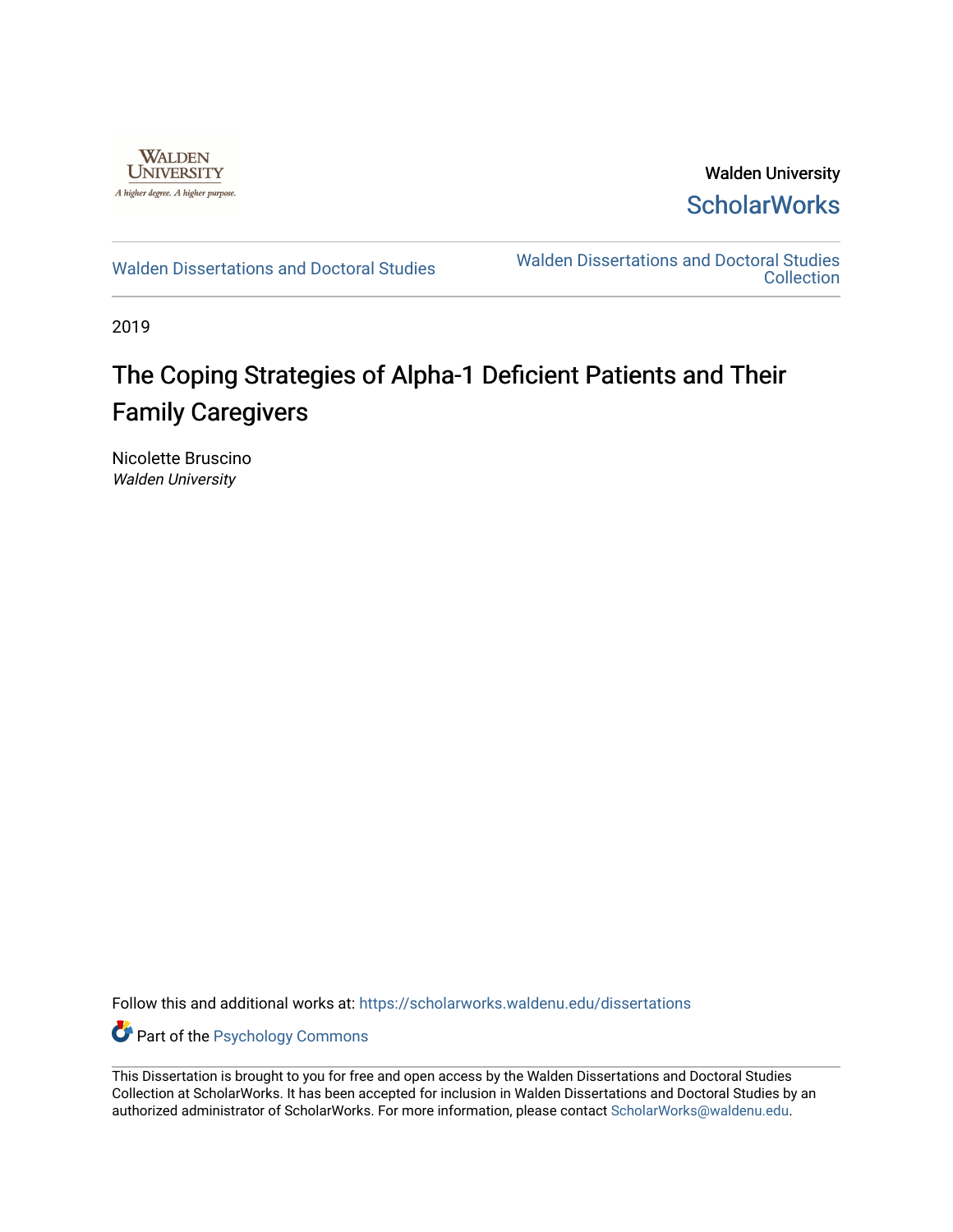# **Walden University**

College of Social and Behavioral Sciences

This is to certify that the doctoral dissertation by

Nicolette Bruscino

has been found to be complete and satisfactory in all respects, and that any and all revisions required by the review committee have been made.

Review Committee Dr. Leann Stadtlander, Committee Chairperson, Psychology Faculty Dr. Anthony Napoli, Committee Member, Psychology Faculty Dr. Rachel Piferi, University Reviewer, Psychology Faculty

> Chief Academic Officer Eric Riedel, Ph.D.

> > Walden University 2019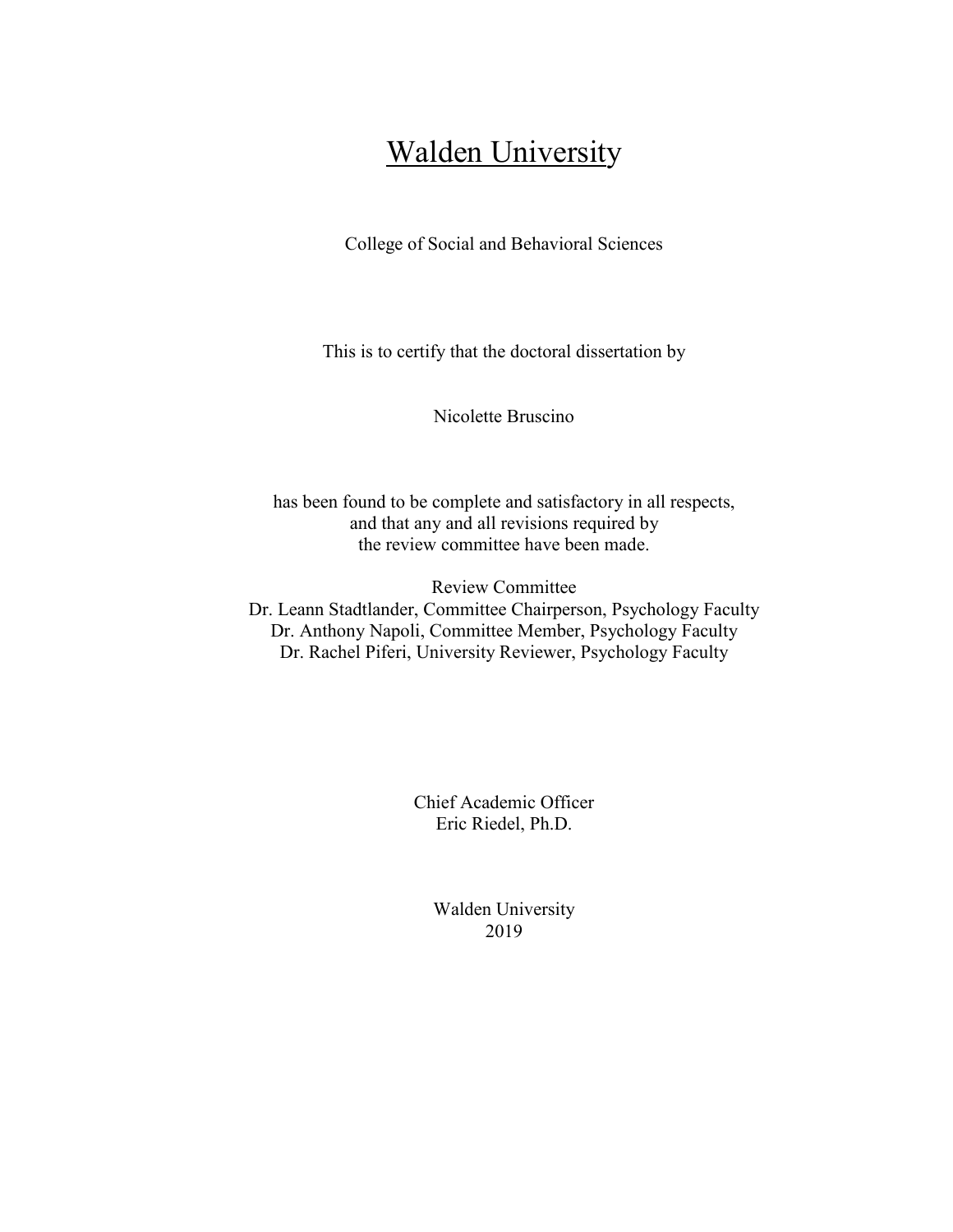## Abstract

The Coping Strategies of Alpha-1 Deficient Patients and Their Family Caregivers

by

Nicolette Bruscino

MS, Walden University, 2009

BS, Florida International University, 2006

Dissertation Submitted in Partial Fulfillment

of the Requirements for the Degree of

Doctor of Philosophy

Psychology

Walden University

August 2019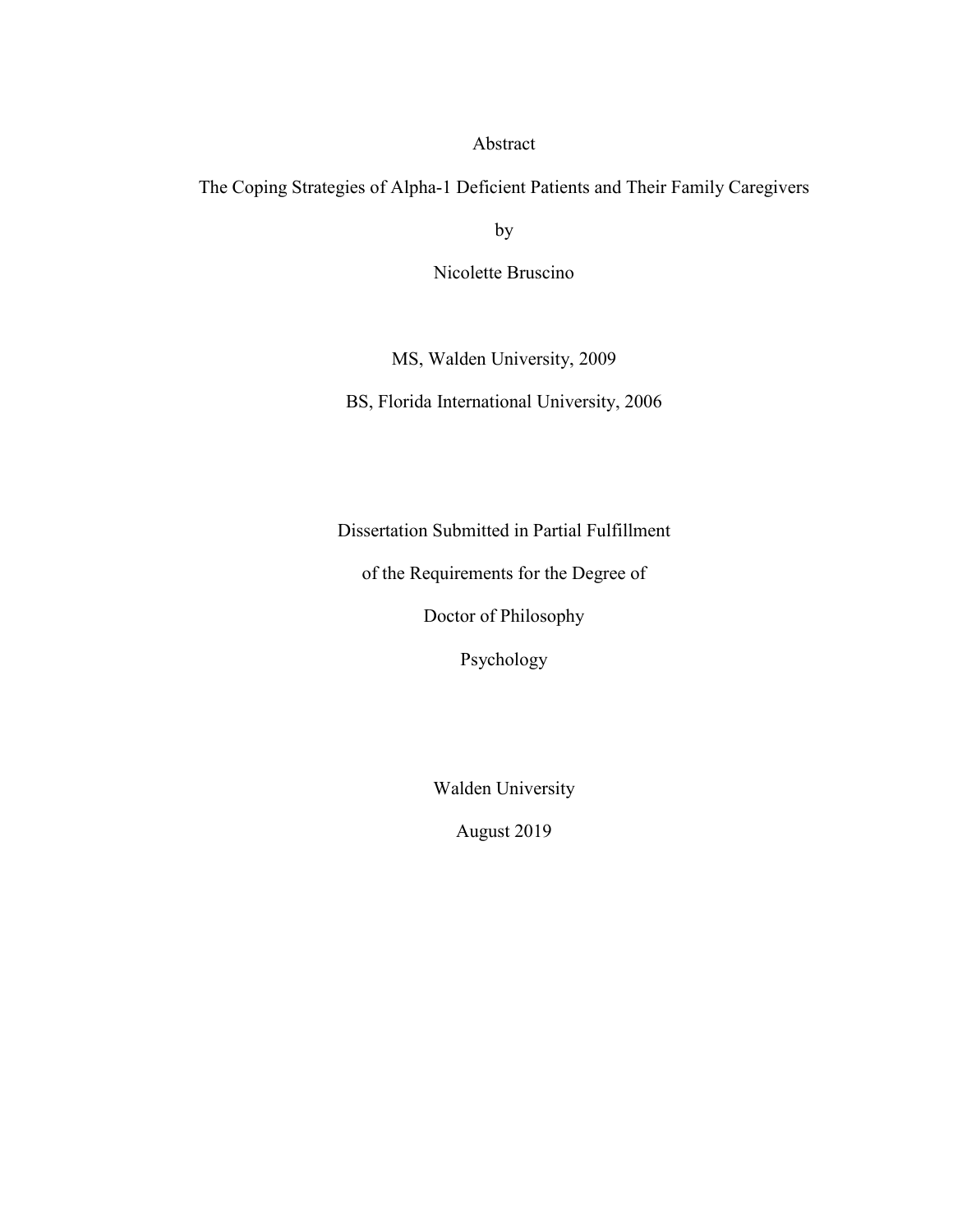Abstract

Alpha-1 antitrypsin deficiency, for which there is no cure, is one of the most lethal genetic diseases among the European White population. Early and proper diagnosis is challenging, as understanding how both alpha-1 antitrypsin deficient patients and their family caregivers cope with their related stressors on a daily basis. This qualitative phenomenological study incorporated the biopsychosocial approach, the Bowen family systems theory, and the family systems model of illness to examine the experiences of Alpha-1 patients and their family caregivers related to living with the disease and coping strategies. Participants were recruited with the assistance of a national organization that serves the study population. Sixteen participants, (8 alpha-1 deficient individuals and 8 primary family caregivers) were interviewed. Data were analyzed to identify codes and resulting themes. The data analysis led to the identification to the following themes: (a) shock; (b) misdiagnosis; (c) lack of awareness; (d) lengthy multiple medical evaluations necessary to be appropriately diagnosed; (e) caregiver shock; (f) caregiver despair in watching their loved ones struggle; and (g) keeping busy and a positive family dynamic because factors help the participants cope with the challenges of alpha on a daily basis. The results provide an understanding of the complexities of alpha-1 deficiency and how it impacts the lives of alpha-1 deficient participants and their family caregivers. This information might be used by alpha-1 community members and health care practitioners to bring about social change by creating additional resources needed to improve communication between the health care system and alpha-1 community, as well as assist alpha-1 patients and caregivers in managing the disease.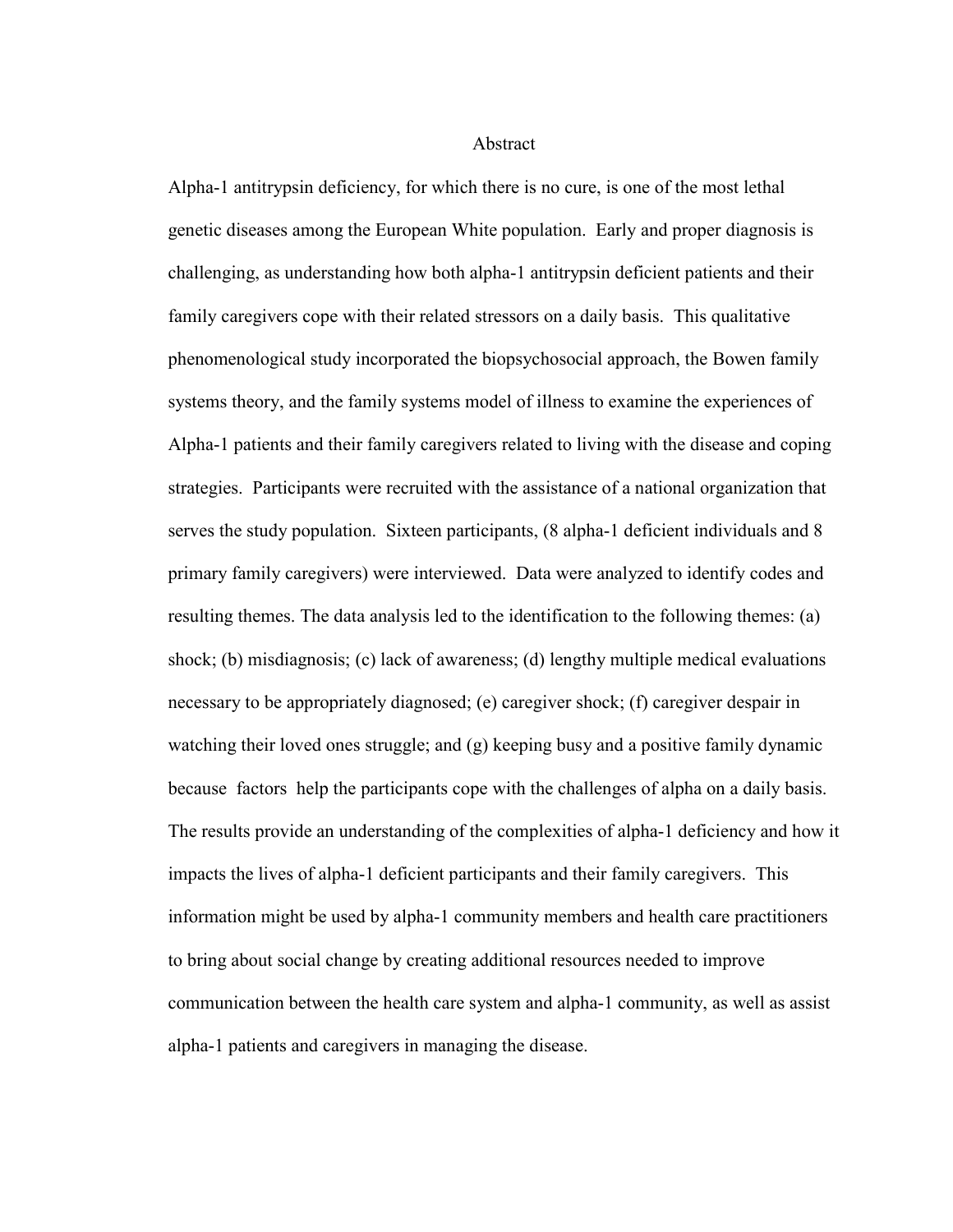# The Coping Strategies of Alpha-1 Deficient Patients and Their Family Caregivers

by

Nicolette Bruscino

MS, Walden University 2009

BS, Florida International University 2006

Dissertation Submitted in Partial Fulfillment

of the Requirements for the Degree of

Doctor of Philosophy

Psychology

Walden University

August 2019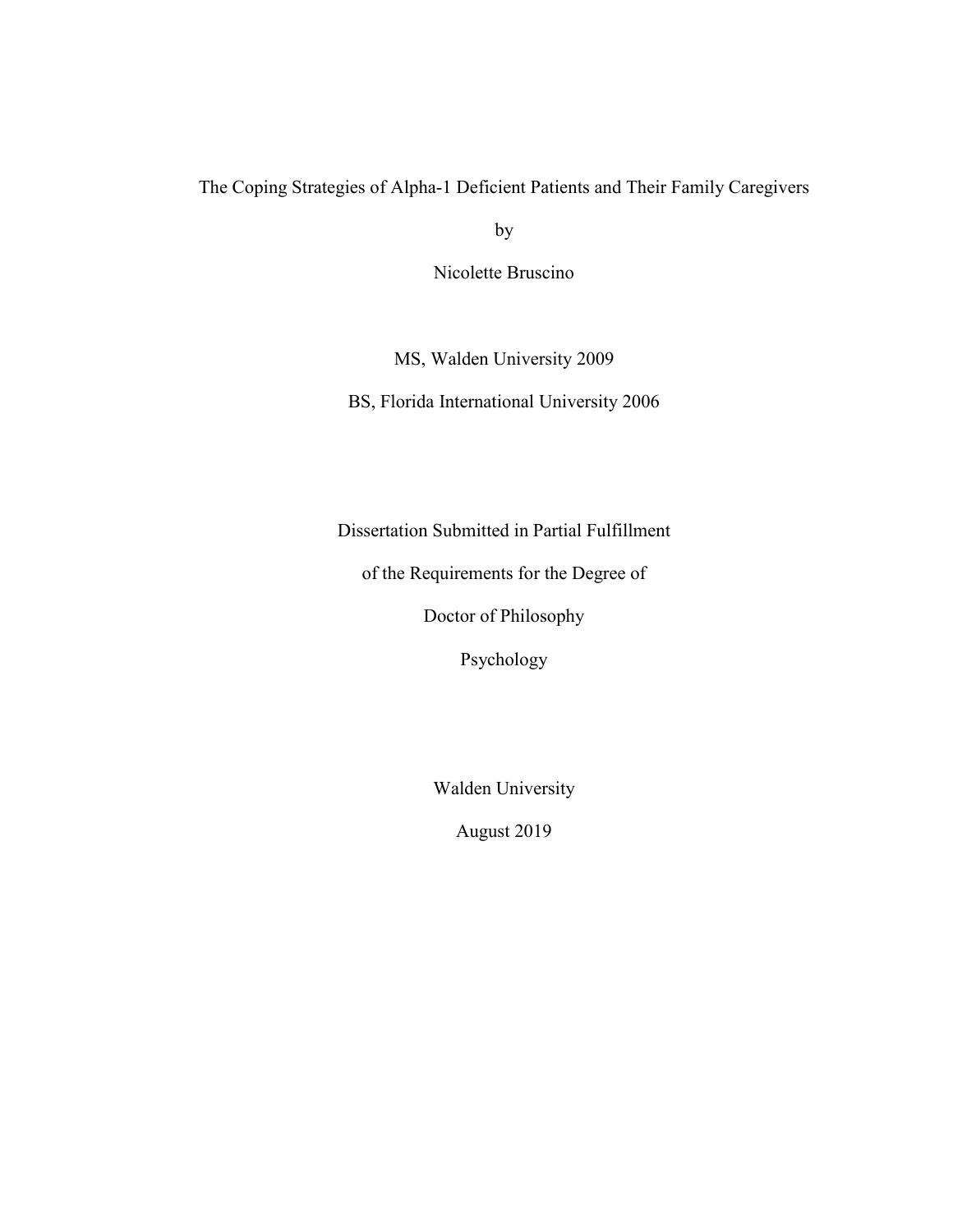## Dedication

This dissertation is dedicated to my brother Douglas Bruscino, who died in May of 2016 from the complications of Alpha-1 Antitrypsin Deficiency. He has been my light and driving force to complete the dissertation process and go forth to spread awareness and research to the rest of the Alpha-1 community.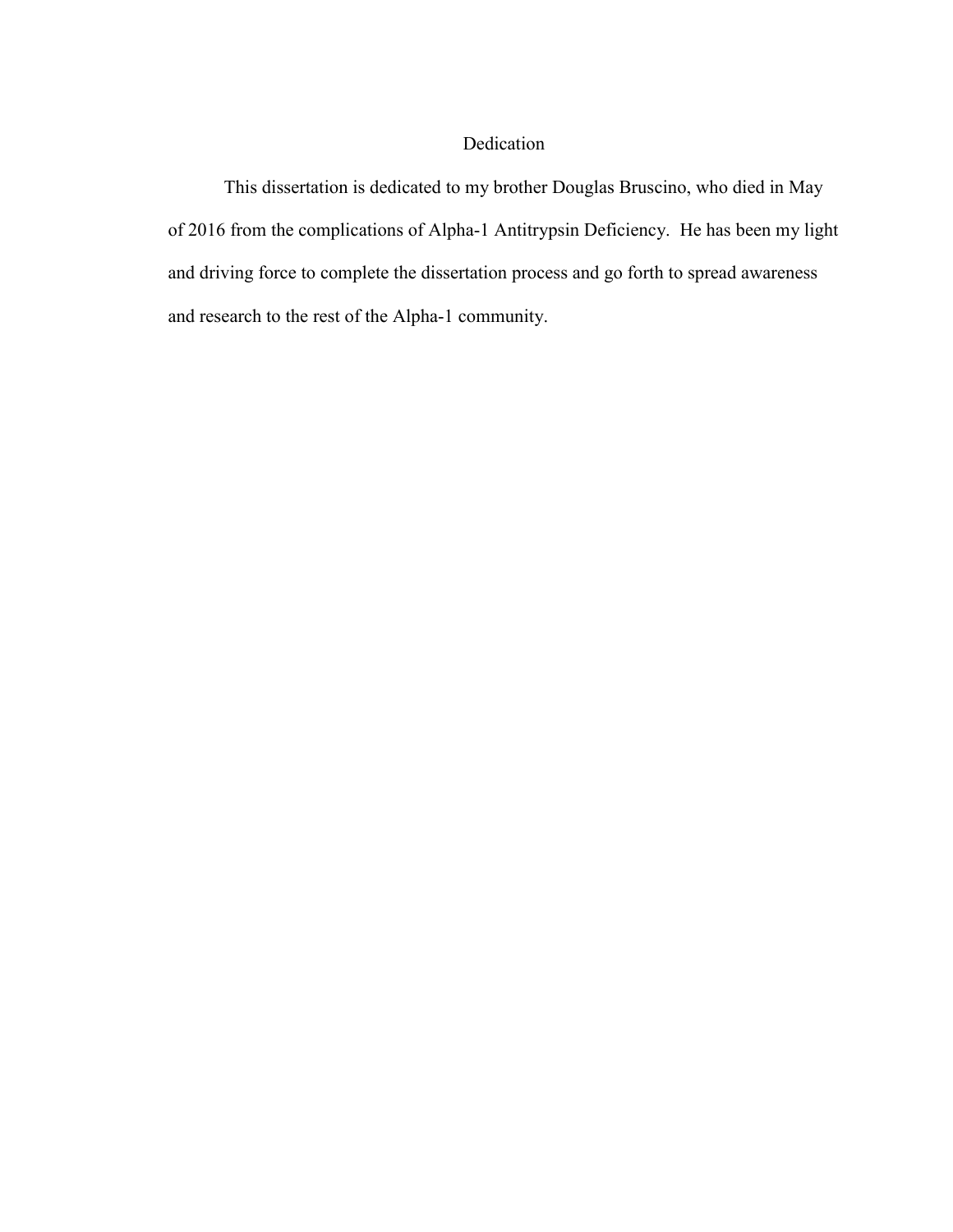## Acknowledgments

I would like to thank the faculty who have helped me each quarter throughout my Walden experience but especially my dissertation committee, Dr. Stadtlander and Dr. Napoli, who have given me the guidance and confidence needed to achieve my PhD. Dr. Stadtlander has helped me gain the knowledge needed to complete the study, as well as provided the stability necessary to pursue future endeavors, and Dr. Napoli opened up my mind to the possibilities of psychometrics. In addition, I would like to thank my mom, who has been there through both the rough and smooth periods of my entire school career.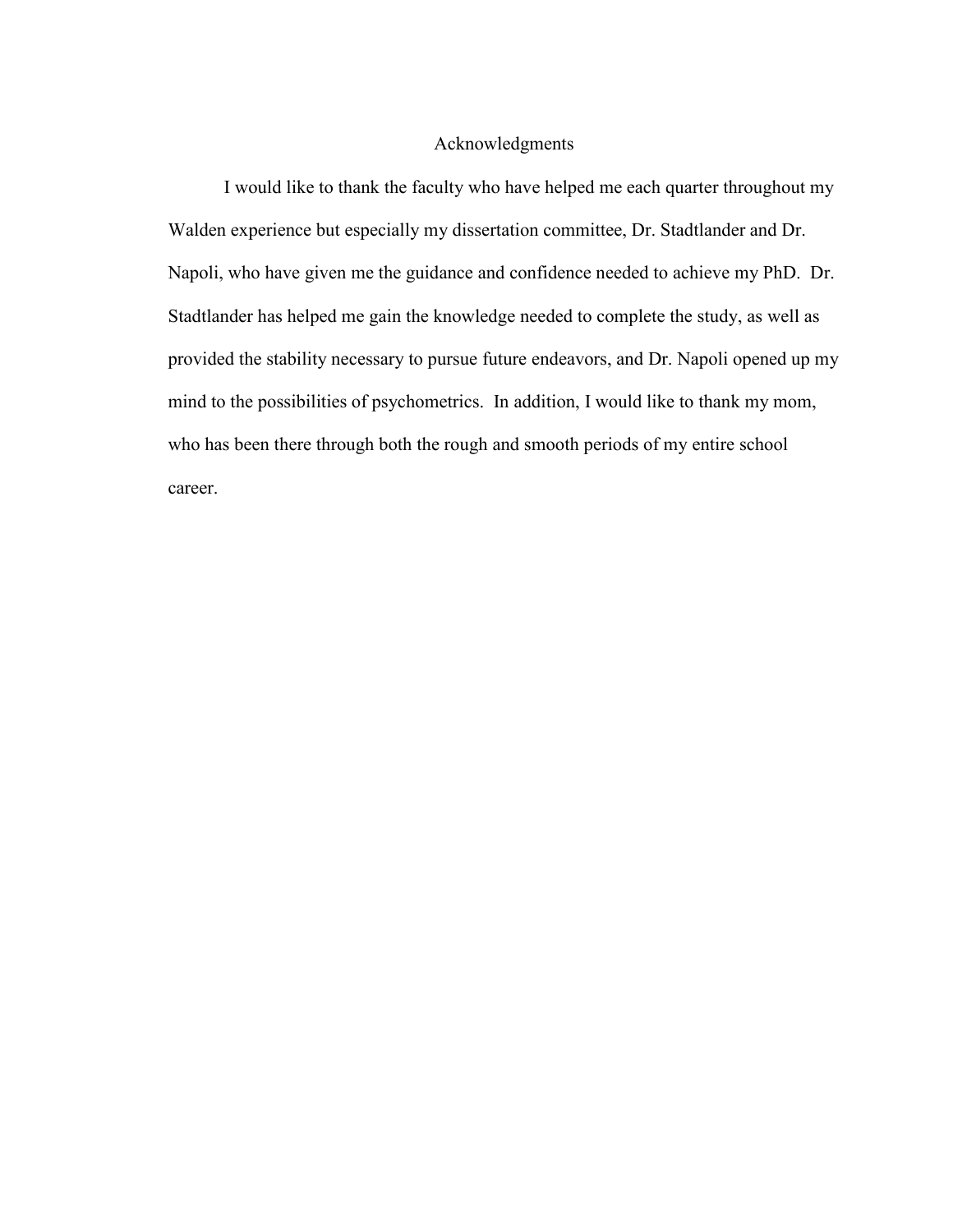# Table of Contents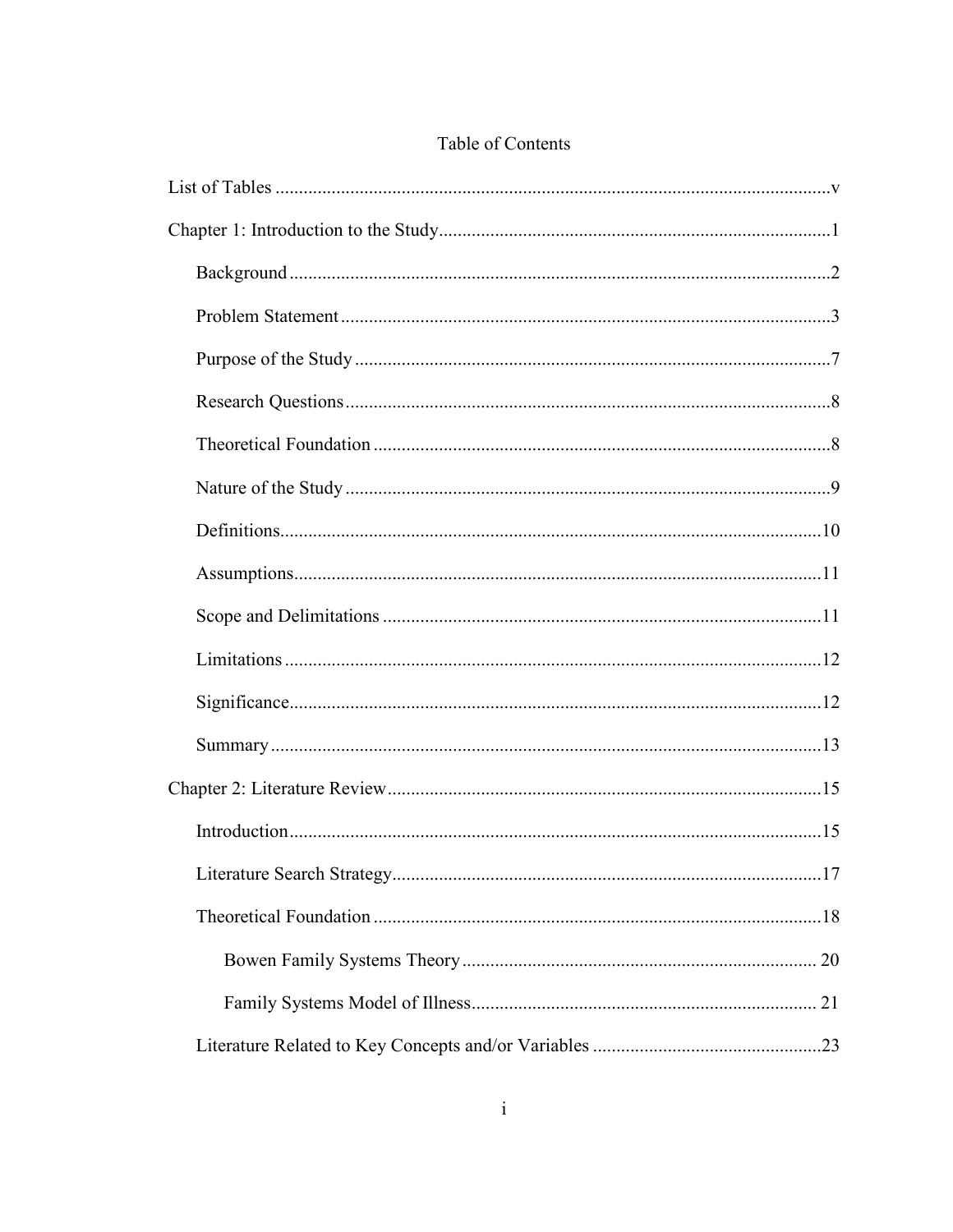| Family Caregivers (Spouses), AAT-D, and Communication  47 |     |
|-----------------------------------------------------------|-----|
|                                                           |     |
|                                                           |     |
|                                                           |     |
|                                                           |     |
|                                                           |     |
|                                                           |     |
|                                                           |     |
|                                                           | .52 |
|                                                           |     |
|                                                           |     |
|                                                           |     |
|                                                           |     |
|                                                           |     |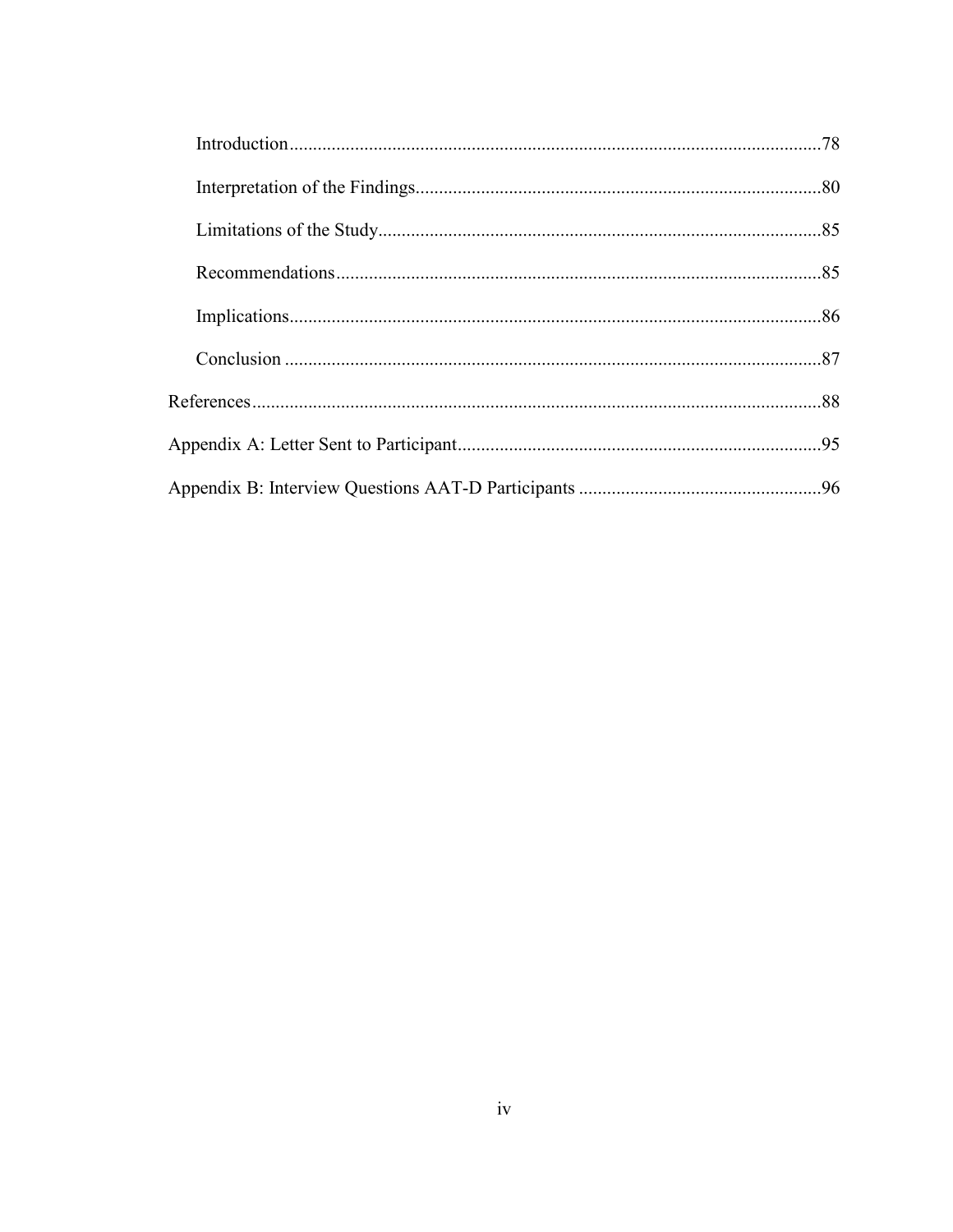# List of Tables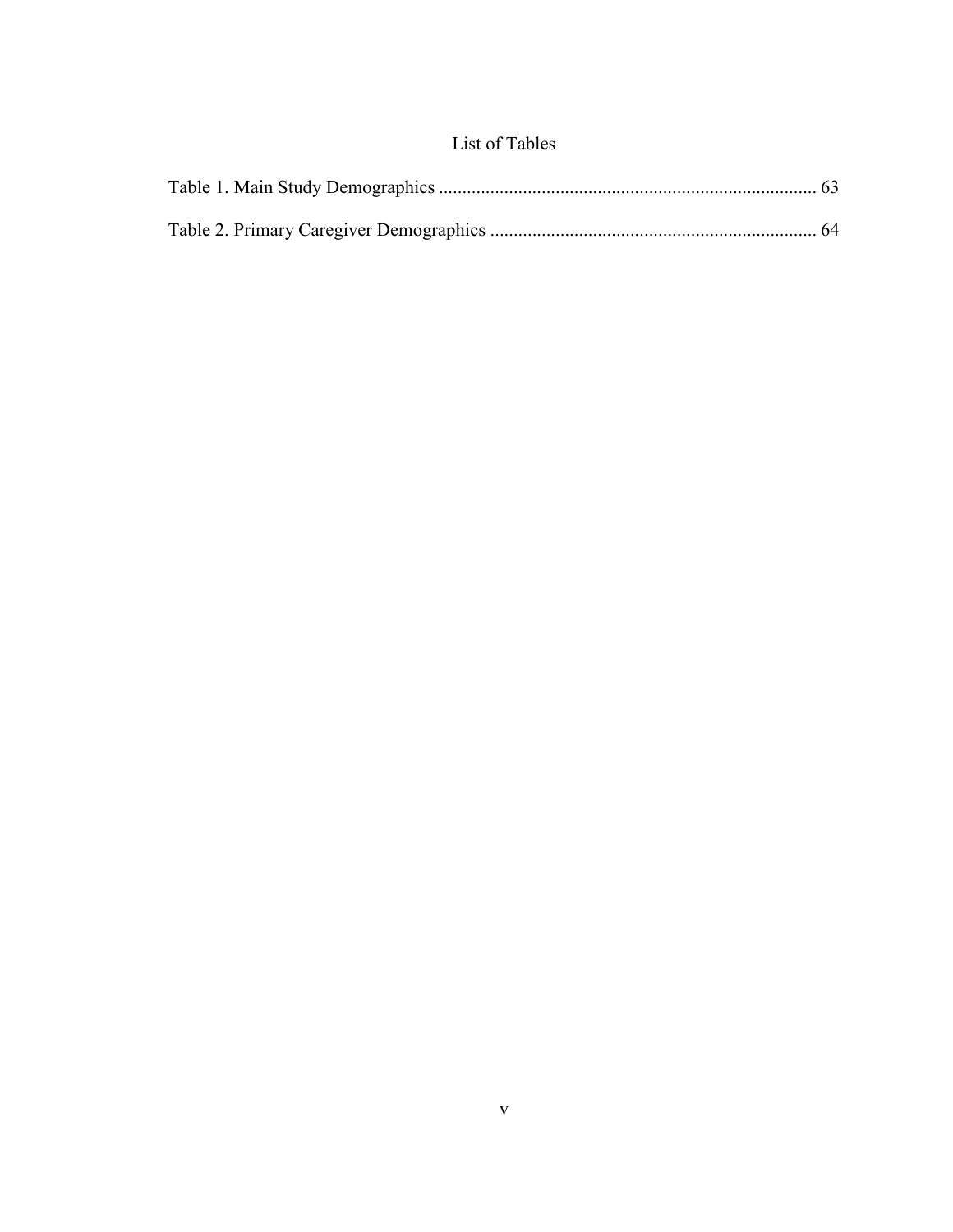#### Chapter 1: Introduction to the Study

Chronic obstructive pulmonary disease (COPD) is an umbrella term used to describe progressive lung disease including emphysema, chronic bronchitis, asthma, and some forms of bronchiectasis (COPD Foundation, 2017). Alpha-1 antitrypsin deficiency (AAT-D) is a relatively common genetic disorder that is related to COPD and caused by a deficiency of the alpha-1 protein in the bloodstream (COPD Foundation, 2017). People with AAT-D, which is often misdiagnosed are predisposed to COPD and liver disease, researchers have found that without the alpha-1 protein, white blood cells begin to harm the lungs and lung deterioration occurs (Anariba, 2017). AAT-D is a deficiency characterized by the development of COPD and/or liver damage in adults between the ages of 20 to 50 years old or liver disease in children (Anariba, 2017). Individuals will not know that they have the disease unless their doctor recognizes the specific signs and symptoms and asks for the designed blood examination which directly tests for the AAT-D (Alpha-1 Association, 2015). The challenges faced by patients in receiving proper diagnosis not only affect AAT-D patients but also their family caregivers.

Furthermore, the daily challenges involved in caring for AAT-D individuals place strains on caregivers' physical and/or emotional well-being, social lives, and financial situations (Lee, Lum, Xiang, Ungvari, & Tang, 2010). In the present study I examined the complexity and challenges both AAT-D patients and their family caregivers encounter daily and the most common coping methods used to best manage their stressors. In Chapter 2, I further discuss how I drew from biopsychosocial model (1977), Bowen's (1974) family systems theory and the family systems model of illness (Rolland,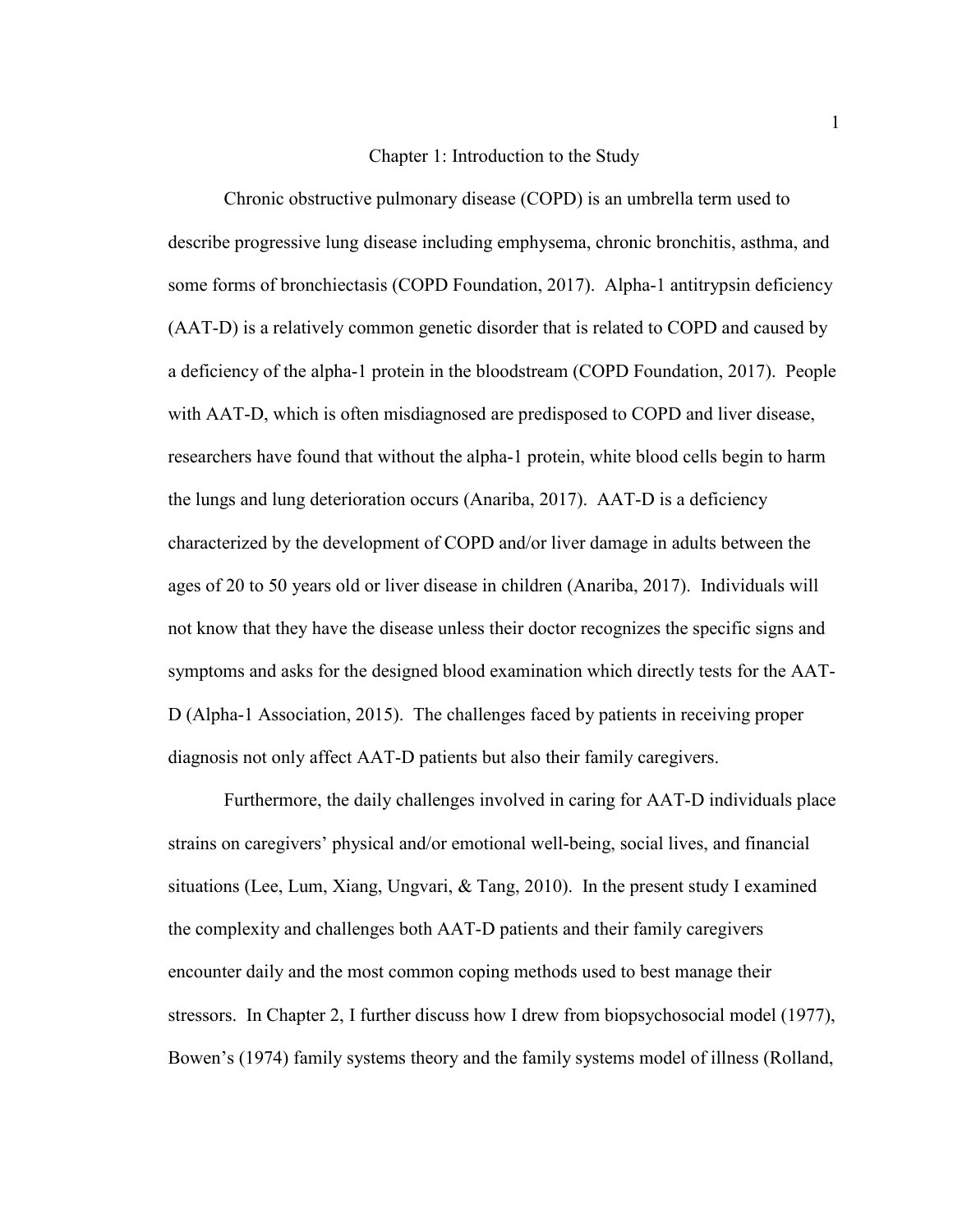Emmanuel, & Torke, 2017) to elicit a deeper insight into the experiences AAT-D patients and their family caregivers.

## **Background**

Alpha-1 antitrypsin is a protein that is normally found in the lungs and bloodstream and which helps protect the liver and lungs from outside toxins and hazards as well as from diseases, such as cirrhosis, emphysema, and chronic COPD (de Serres, Bianco, & Fernandez, 2003). AAT-D is one of the three most common lethal genetic diseases among adult European White, affecting one out of 3,000 to 5,000 individuals ( Anariba, 2017). Severe AAT-D affects an estimated 70,000 to 100,000 individuals in the United States with approximately 25 million people carrying at least one deficient gene (Anariba, 2017). World- wide, European White constitute approximately 117 million carriers, and 3.4 million are affected (Anariba, 2017). Although AAT-D is most commonly found in individuals of Northern European and Iberian descent, it has been identified in all populations (Anariba, 2017).

Common symptoms of AAT-D are reoccurring upper respiratory infections, weight loss, tachycardia when standing up, coughing up sputum, wheezing, increased breathlessness, skin problems (panniculitis), short-term memory problems, chronic pain, and sleep disturbances (Alpha-1 Awareness, 2017). Current medical treatment protocols involve the use of inhalers, nebulizers, corticosteroids, oxygen therapy, Lasix, CPAP machine, short-term pulmonary rehabilitation, and lung transplants for the most severe cases (Anariba, 2017). There are a variety of gene combinations that physicians use to determine the severity of the symptoms which are discussed in Chapter 2.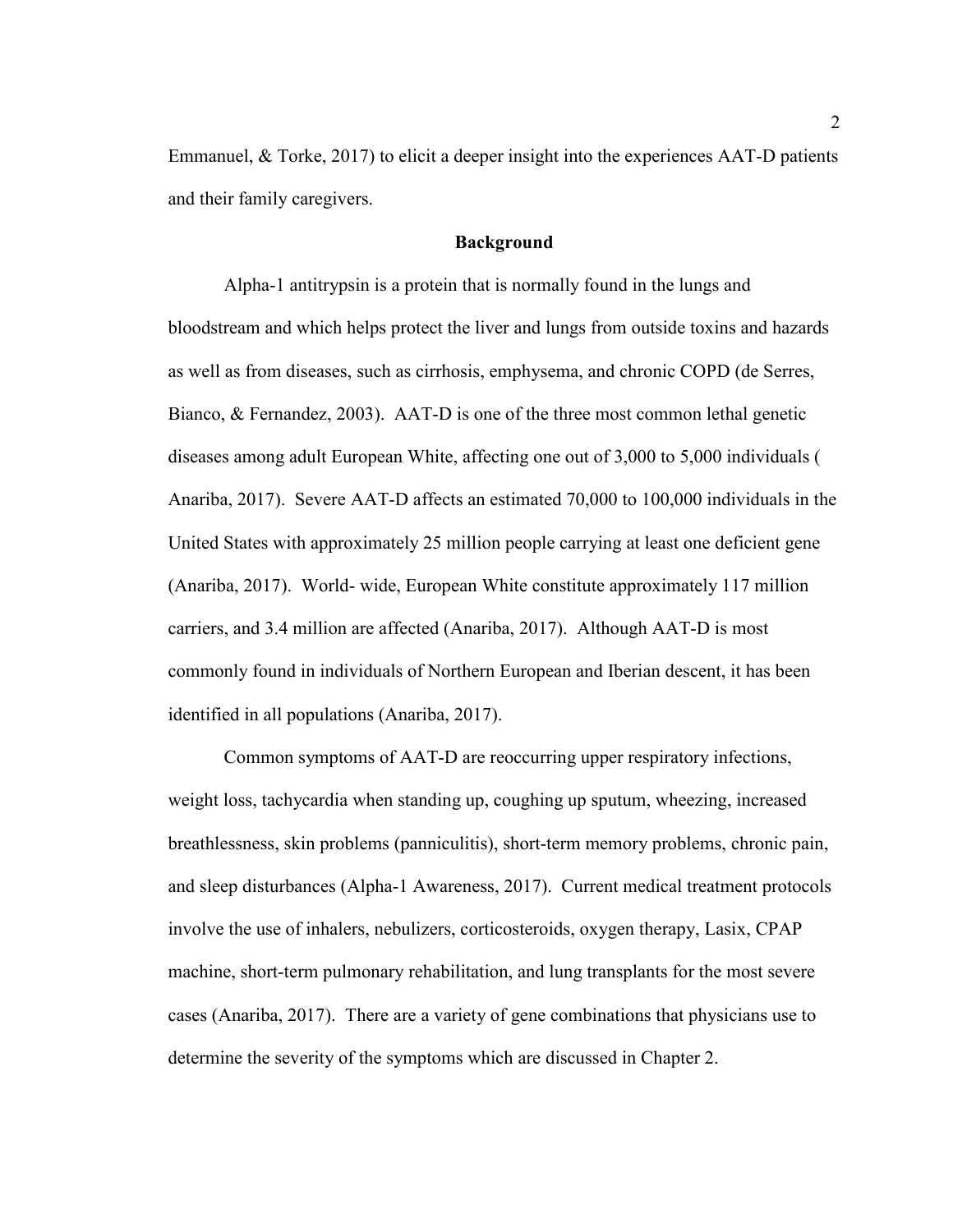Early onset panacinar emphysema is an indication that an individual may have AAT-D and should be tested (Anariba, 2017). However, in the early stages of being symptomatic, it takes an average of seven to eight years to be properly diagnosed (Campos, Wanner, Zhang,& Sandhaus, 2005). The physical demands that are placed on AAT-D patients, as well as the severity of the symptoms and the uncertainty of AAT-D, have an impact on the psychological state of AAT-D patients.

High levels of depression and anxiety are common among AAT-D patients as they cope with challenges of AAT-D (Barnett, 2004; de Voogd et al., 2011; Figueirdo et al., 2014; Hoth et al., 2015). However, family caregivers are also affected by the disease, according to researchers. The disruptions of family life, the tasks and activities associated with providing care, the length of time caregiving for the patient, as well as the physical condition of the patient, may heighten the degree of stress for the family caregiver (Lee et al., 2010). Caregivers for COPD patients may observe their family member with COPD experience progressive dyspnea, physical disabilities, altered cognition, memory disturbances, and behavioral changes that will further strain the family caregiver's overall life (Lee et al., 2010). How AAT-D patients and their family caregivers experience and cope with the complexities and challenges of AAT-D is further discussed in Chapter 2.

## **Problem Statement**

AAT-D is a disease characterized by the development of lung disease and/or liver damage in adults between 20-50 years old (Alpha-1 Association, 2015). Individuals will not know that they have the disorder unless their doctor views the specific signs and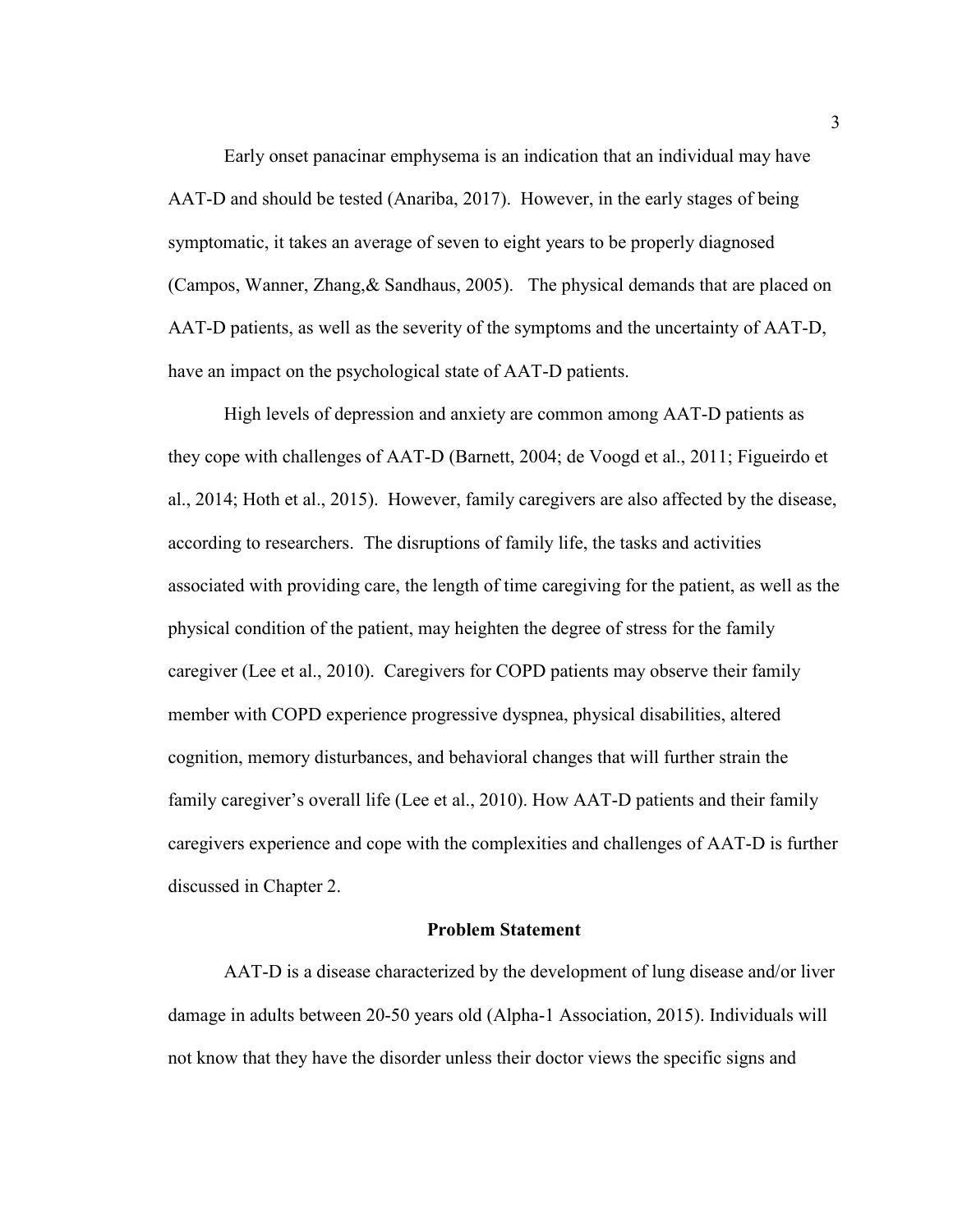symptoms and asks for the designed blood examination which directly tests for alpha -1 deficiency (Alpha-1 Association, 2015). Some of the most common symptoms of this disease are wheezing, weight loss, reoccurring respiratory infections, insomnia, short term memory loss, shortness of breath, and tachycardia upon standing (Alpha-1 Association, 2015). There is no cure for the disease, only management, which involves the use of bronchodilators; corticosteroids; augmentation infusions once a week as a goal to replace the missing enzyme that is needed to help preserve the liver and lungs; and, in the most severe cases, lung transplants (Alpha-1 Foundation, 2017). Hence, the treatment measures are determined by the combination of inherited genes. For instance, one copy of each gene is inherited from each parent to create two copies of the alpha-1 antitrypsin (AAT) gene which may come in three forms: M, S, and Z (Suri, 2015). However, the amount of AAT that is produced and the severity of the disorder are determined by the combination of the genes that were developed (Suri, 2015).

Since 1963, researchers have striven to unveil the complexity of AAT-D and how to better detect and manage the disease. However, it has been a slow process, and it was not until 1989 that augmentation therapy was first administered within the United States and 2007 that the first genetic counseling was offered (Alpha-1 Awareness, 2017). Although researchers continue to discover the underlining issues with alpha-1 deficiency, the challenge remains in early and proper diagnoses. For example, AAT is often undetected or misdiagnosed with only 5% of cases being diagnosed in the estimated 100,000 affected individuals in the United States, especially in its early stages, the disease also takes an average of seven to eight years after symptoms develop to be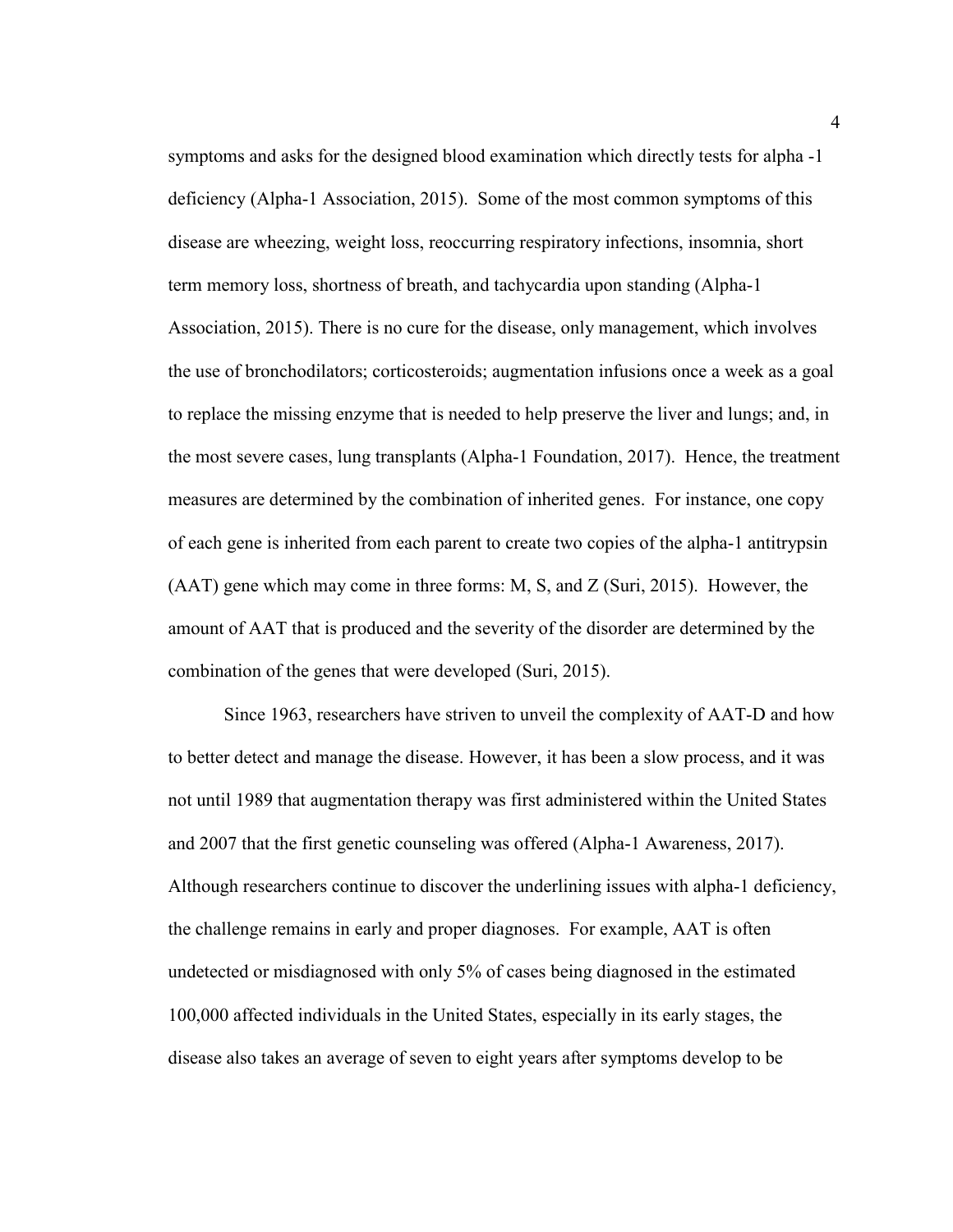properly diagnosed (Campos et al., 2005). COPD is an umbrella term used to describe various respiratory disorders, such as bronchectasis, chronic bronchitis, asthma, emphysema, and Alpha-1 deficiency. In particular, Alpha-1 deficiency is a genetic subtype of COPD (Hoth et al., 2015).

Previous researchers have examined the interactions between family caregivers and their patients. For example, researchers have focused on coping strategies, such as problem-solving strategies, emotional-cognitive strategies, and stress management strategies, among COPD patients and family caregivers (Barnett, 2004; de Voogd et al., 2011; Figueirdo et al., 2014; Hoth et al., 2015); COPD patients' experiences (Barnett, 2004; de Voogd et al., 2011; Figueirdo et al., 2014; Hoth et al., 2015 ;), how dyspnea in COPD patients may increase anxiety level, (Barnett, 2004; de Voogd et al., 2011; Figueirdo et al., 2014; Hoth et al., 2015 ), how the severity of the symptoms may impact alpha-1 patients' quality of life, (Barnett, 2004; de Voogd et al., 2011; Figueirdo et al., 2014; Hoth et al., 2015 ), and how illness uncertainty may increase anxiety levels (Barnett, 2004; de Voogd et al., 2011; Figueirdo et al., 2014; Hoth et al., 2015). In addition, a study was conducted to examine and compare family caregivers of people with early stages of COPD to those family caregivers of people with advanced COPD, using a cross-sectional design with a convenience sample (Figuerido, Gabriel, Jacomes, Cruz, & Marques, 2014). The author, Figuerido et al., discovered that family caregivers of people with early COPD used fewer coping strategies compared to those family caregivers of advanced COPD individuals (Figuerido et al., 2014). However, the problem-focused coping strategy proved to be the most helpful between the two groups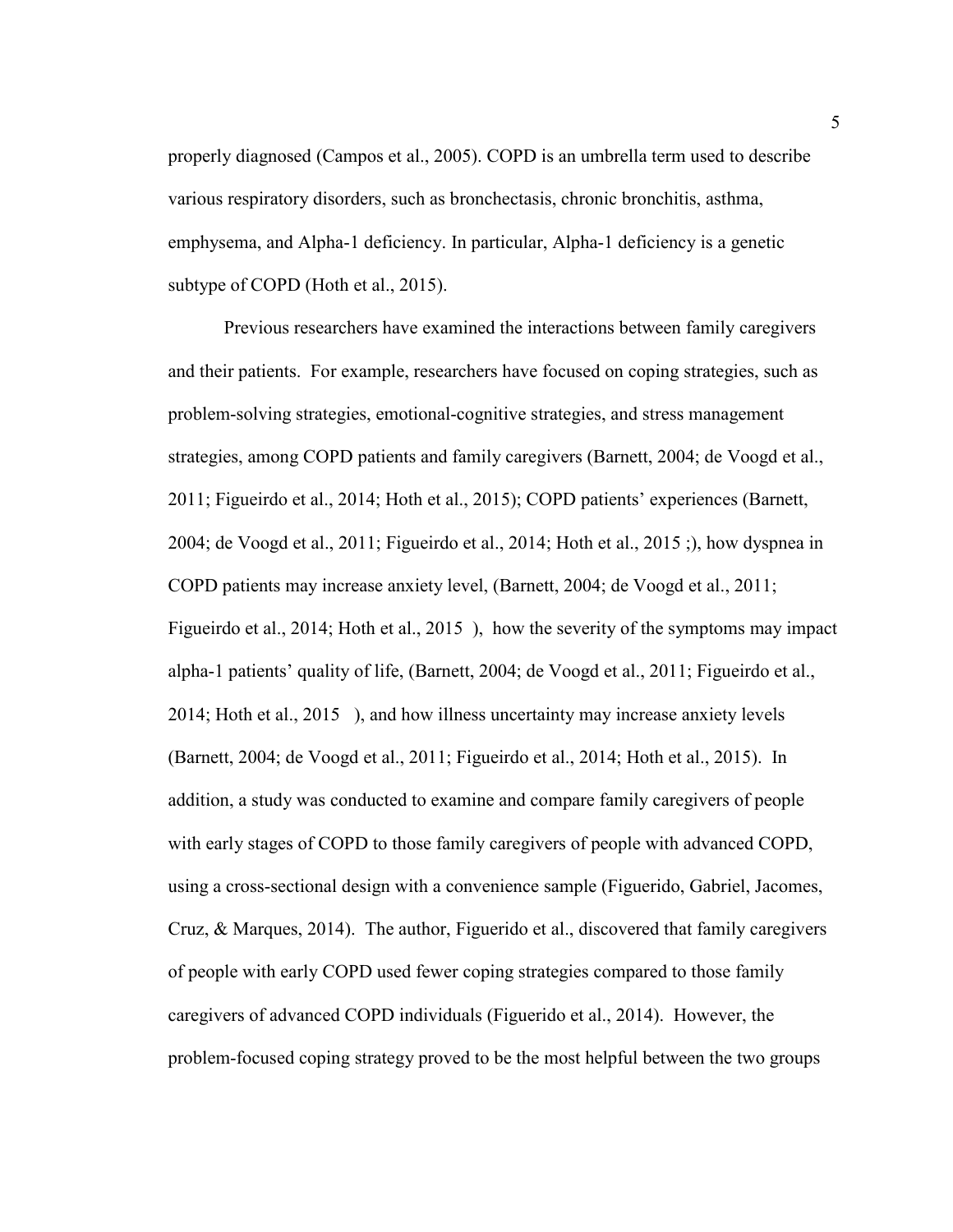(Figuerido et al., 2014). In another study, an analysis was performed to examine from a phenomenological approach the experiences of individuals living with COPD (Barnett, 2004). The author, Barnett found that the breathlessness described by the COPD patients was considered the most difficult symptom which to lead to anxiety and the feeling of a lost role within the patient's family (Barnett, 2004).

Dyspnea has been associated with general anxiety, and it appears that it may influence activities of daily living (DeVoogd et al., 2011). Hoth et al. (2015) examined illness uncertainty, such as ambiguity and complexity, among alpha-1 deficientassociated COPD patients was examined. The authors suggested that uncertainty about physical symptoms (ambiguity) induced depression, anxiety, and breathlessness while decreasing alpha-1 deficient patients' quality of life (Hoth et al., 2015). In contrast, uncertainty about treatment and the health care system (complexity) did not have an independent effect on any of the outcomes (Hoth et al., 2015). Although these findings suggest an association between increased dyspnea with anxiety and the types of coping strategies used among those with COPD, the studies have limitations. For instance, Figuerido et al. (2014) used quantitative measures and elicited limited perspectives from family caregivers on coping strategies. The authors of the second and third studies, Barnett (2004) and de Voogd et al. (2011), recruited either participants they knew or recruited individuals from a pulmonary rehab program, suggesting that the results may not represent all COPD patients and leading to a selection bias. Finally, the authors of the fourth study, Hoth et al., had a reduced sample. For example, the study initially had 1,727 alpha-1 subtype COPD participants, but only 407 completed the study (Hoth et al.,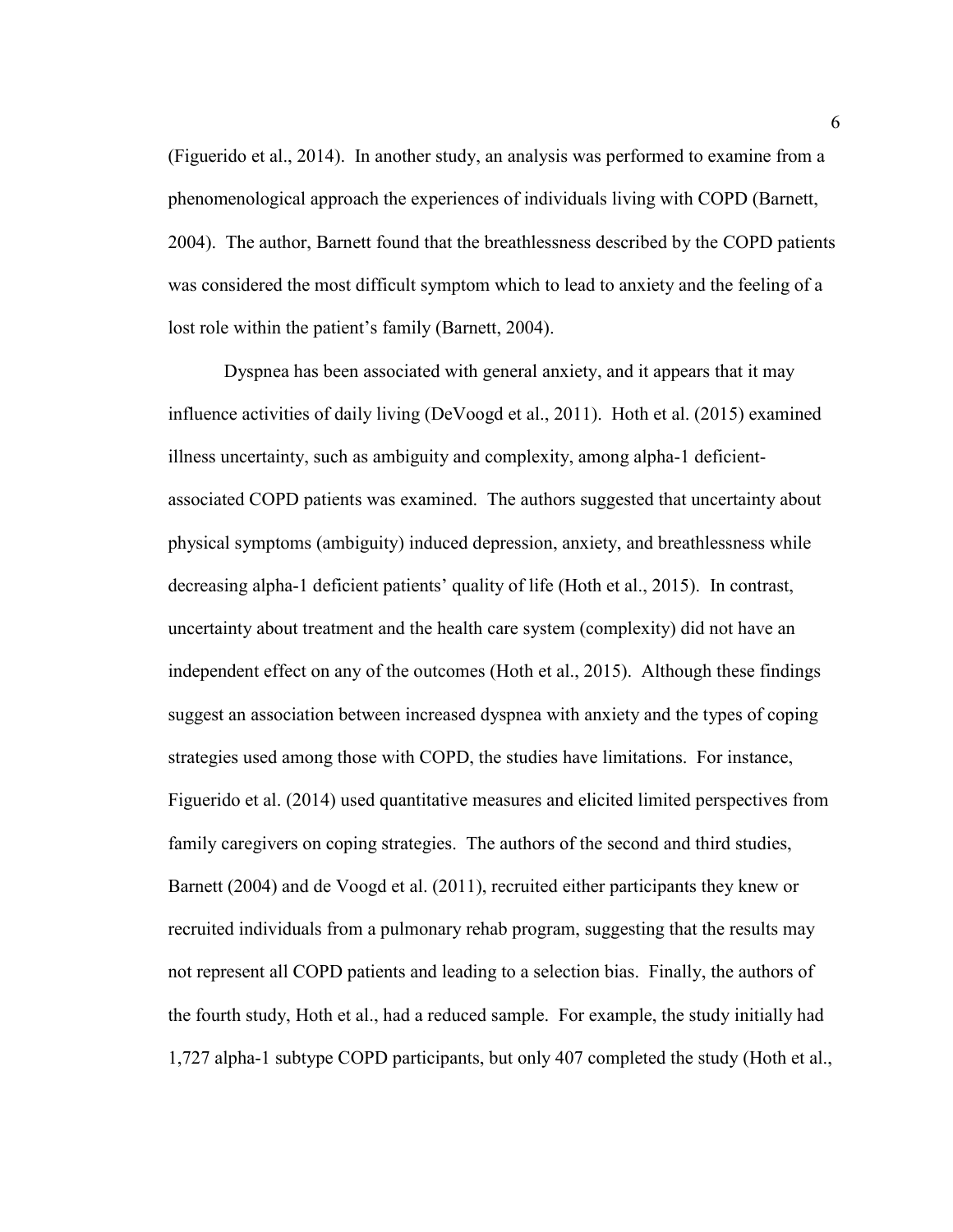2015). Hence, the study may not properly represent entire alpha-1 associated COPD population.

Further qualitative research appears to be needed to better understand the complexity of alpha-1 deficiency and how psychological distress and disease specific anxieties are placed on both the alpha-1 deficient patients and their family caregiver. Moreover, an analysis of the specific coping strategies used by both alpha-1 deficient patients and their family caregivers should be further investigated in order to gain a deeper insight into the alpha-1 deficient patient and their family caregiver's personal experiences living and managing the illness. Many Alphas appear to require caregivers to help assist with their treatments, activities with daily living, and finances. Hence, in this qualitative study, I assessed common themes and coping strategies used across the alpha-1 community and how the family unit is impacted daily. For instance, I probed how family caregivers manage their finances while taking care of an alpha-1 deficient family member. In addition, I evaluated both the Alpha-1 deficient individual's and the family caregiver's emotional responses to the complexity of the illness and the added demands of financial circumstances.

## **Purpose of the Study**

The purpose of this qualitative study was to examine the experiences of being an Alpha-1 patient and a family caregiver for someone living with Alpha-1 deficiency. In addition, I sought to examine coping strategies among alpha-1 deficient patients and their family caregivers.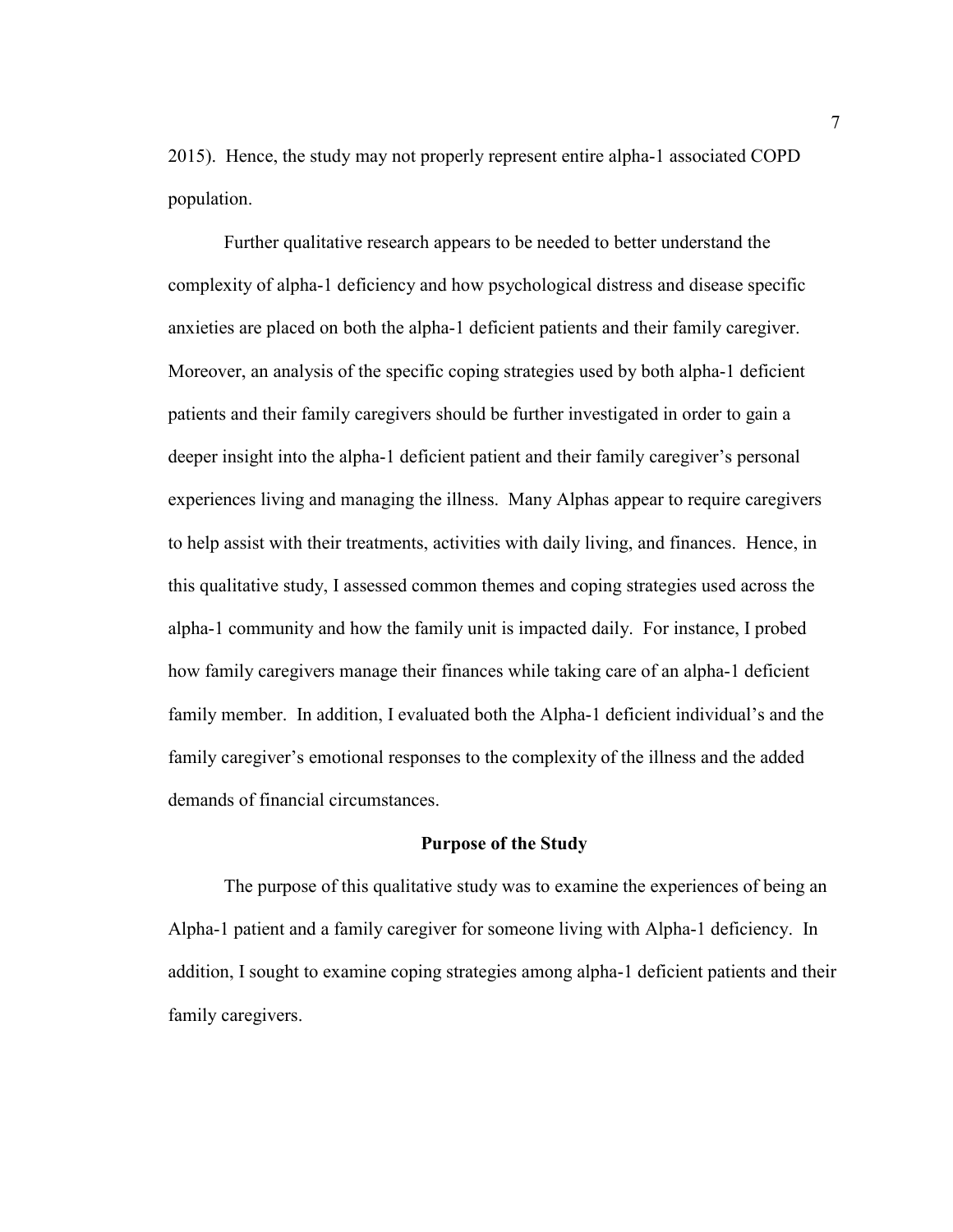#### **Research Questions**

I sought to answer four research questions (RQ):

- RQ1. How do AAT-D patients describe living with their illness?
- RQ2. How do the family caregivers who live with AAT-D patients describe their experiences?
- RQ3. What are the common coping strategies among AAT-D patients?
- RQ4. What are the common coping strategies among the family caregivers?

## **Theoretical Foundation**

The current study involved in-depth interviews given to Alpha-1 patients and their family caregivers based upon the biopsychosocial model, Bowen's family systems theory, and the family systems model of illness. The biopsychosocial model offers a broad view of disease and attributes disease outcomes to the intricate variable interaction of biological factors, such as genetics; psychosocial factors, such as mood and behavior; and social factors involved with family (Lakhan, 2006). The model also allows for understanding of the factors' complex interactions in health, illness, and health care delivery (Lakhan, 2006).

Bowen's (1974) family systems theory relies on the patterns that develop in families in order to defuse anxiety and bridges the patient's disease state with psychology in order to treat the whole patient. Moreover, it stresses the concept of wellness where the state of being in good health is accompanied by good quality of life and strong relationships as cited in (Lakhan, 2006).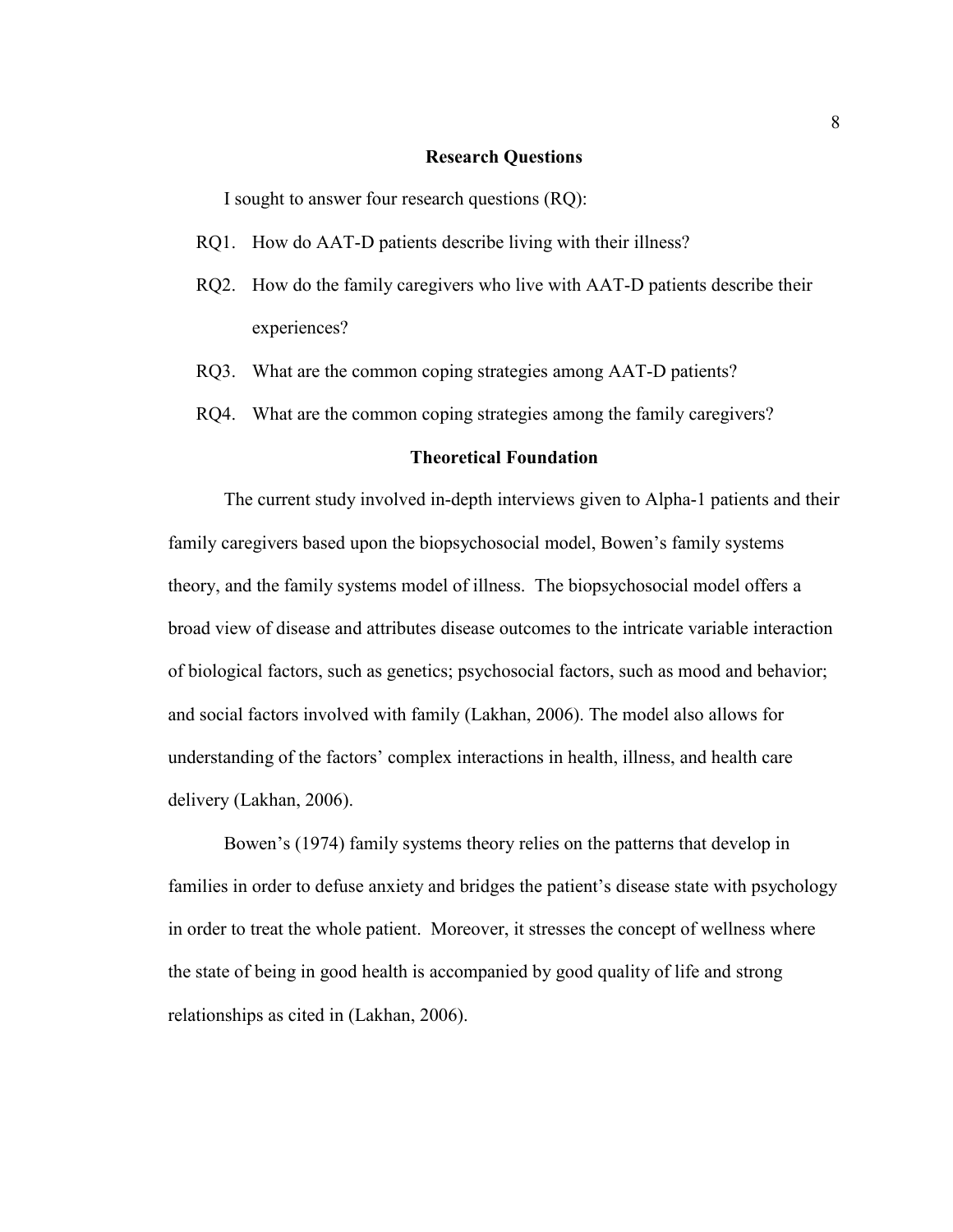The family systems model of illness uses the family as the interactive focal point and pivots on the concept of a systemic interaction between an illness and family that evolves over time (Rolland, Emmanuel,  $&$  Torke, 2017). The model distinguishes three dimensions. First, it incorporates psychosocial types of health conditions, based on the pattern of onset, course, outcome, disability, and level of uncertainty (Rolland et al., 2017). Second, the major developmental phases throughout the disease process are observed (Rolland et al., 2017). Third, key family system variables, such as organization, communication, family life course development, belief systems, and outlook, are also analyzed (Rolland et al., 2017). I further discuss the study's theoretical foundations in Chapter 2.

## **Nature of the Study**

For this study I used the qualitative method and a phenomenological design based on individual interviews. Latham (2017) suggests that a minimum of 12 homogenous participants is needed to ensure saturation. Although, additional participants will not provide any added insight, 15 participants are suggested by Latham as a minimum for most qualitative interview studies with homogenous groups (Latham, 2017). For this reason, I recruited a total of 16 participants, eight of whom had been diagnosed with alpha-1 deficiency and eight of whom were caregivers for alpha-1 deficient individuals (siblings, parents, or spouses). I recruited participants by advertising on alpha-1's social media support page and sending out e-mails to the alpha-1 community with the help from the director of the national organization of alphas. In-depth interviews were incorporated to gain a deeper understanding of the complexity of the illness and how coping strategies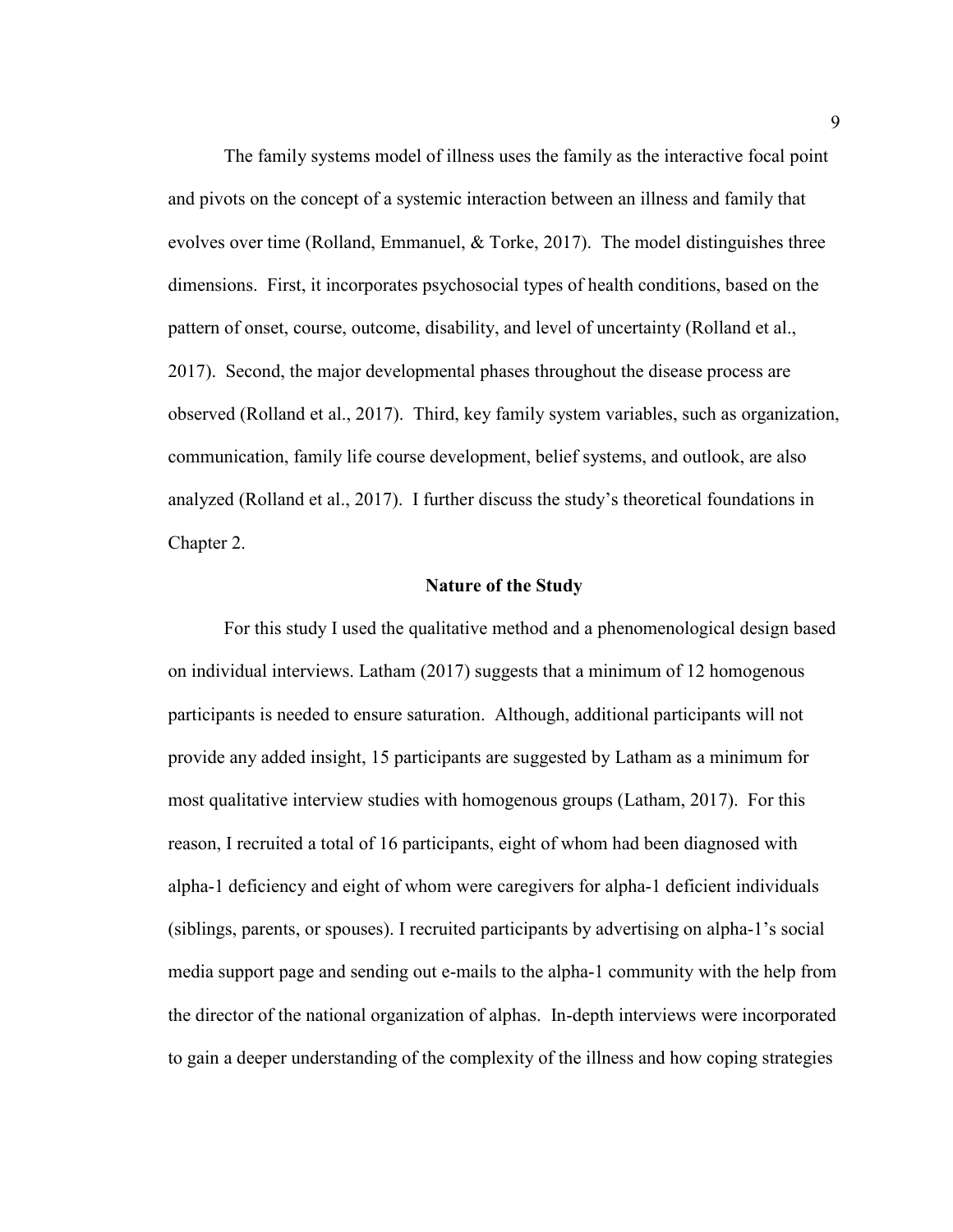may differ across Alpha-1 patients and their family caregivers. In addition to highlighting the common coping strategies used by Alpha-1 deficient patients and their family caregivers, study findings provide insight into the complexity of the illness from a psychological perspective.

## **Definitions**

*Alpha-1 antitrypsin deficiency*: An inherited disease which is passed from parents to their children through their genes. It may result in serious lung disease in adults and/or liver disease at any age (Alpha-1 Foundation, 2017).

*Burden of care*: Disruptions of family life, the tasks and activities associated with providing care, the length of time caring for the patients, as well as the physical condition of the patients which may heighten the stress of the caregivers (Lee et al., 2010).

*Caregiving burden*: The distress that caregivers feel as the result of providing care. It is specific to the complexity and the degree of the disease care and varies from anxiety and depression to other emotional and more general responses which may heighten sleep disturbances, fatigue, and pain of the caregivers (Rha, Park, Sang, Lee, & Lee, 2015).

*Chronic obstructive pulmonary disease*: An inflammatory condition of the lungs that causes the airflow of the lungs to become blocked (Mayo Clinic, 2017).

*Dyspnea*: A term used to describe individuals who experience difficulty breathing (Alpha-1 Foundation, 2017).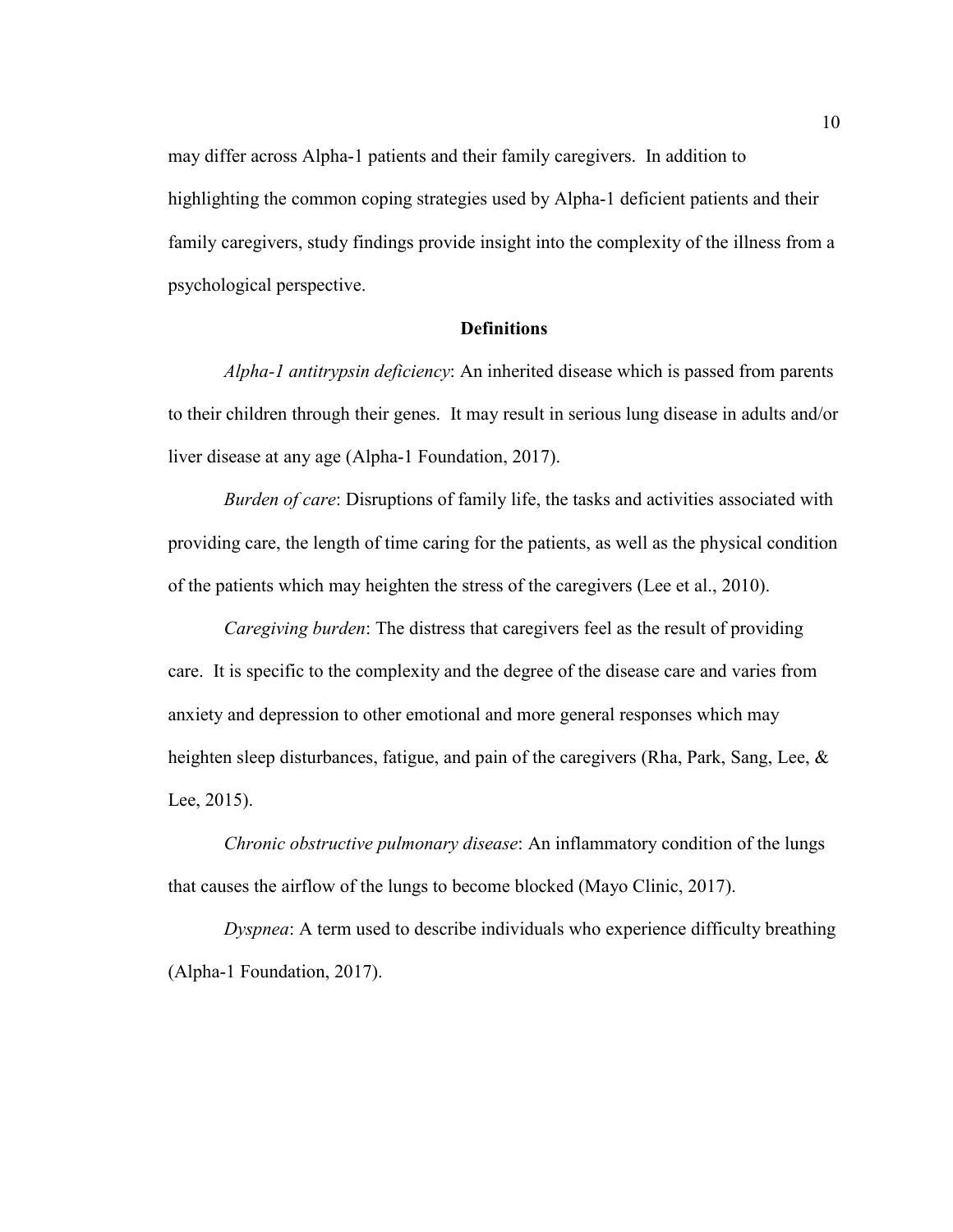## **Assumptions**

I had several assumptions when conducting the study. For instance, during the interview process, I assumed that the participants would be truthful in their responses and would appropriately represent the alpha-1 community.

#### **Scope and Delimitations**

 In this qualitative study, I recruited participants who had been diagnosed with AAT-D, who currently did not smoke, and who lived in Florida. Choosing these criteria helped keep the sample as homogeneous as possible and prevented external variables, such as other COPD issues, smoking, or various weather conditions from potential altering the results. In addition, I only evaluated family caregivers who lived with their AAT-D relative order to establish a homogenous sample and limit external factors from influencing the data.

The population of interest was AAT-D individuals and their family caregivers who live in Florida. I recruited the sample through the Alpha-1 Association's Facebook page and e-mail system. Therefore, the sample consisted of participants who had access to a computer, used Facebook, and were members of the Alpha-1 Association's Facebook group. I met participants in a public location (such as a library) close to where I live if there were participants who were too ill or who did not live near me, I administered phone interviews. The AAT-D participants had separate interviews from their caregivers to ensure that their caregivers would not be able to influence their answers, and vice versa.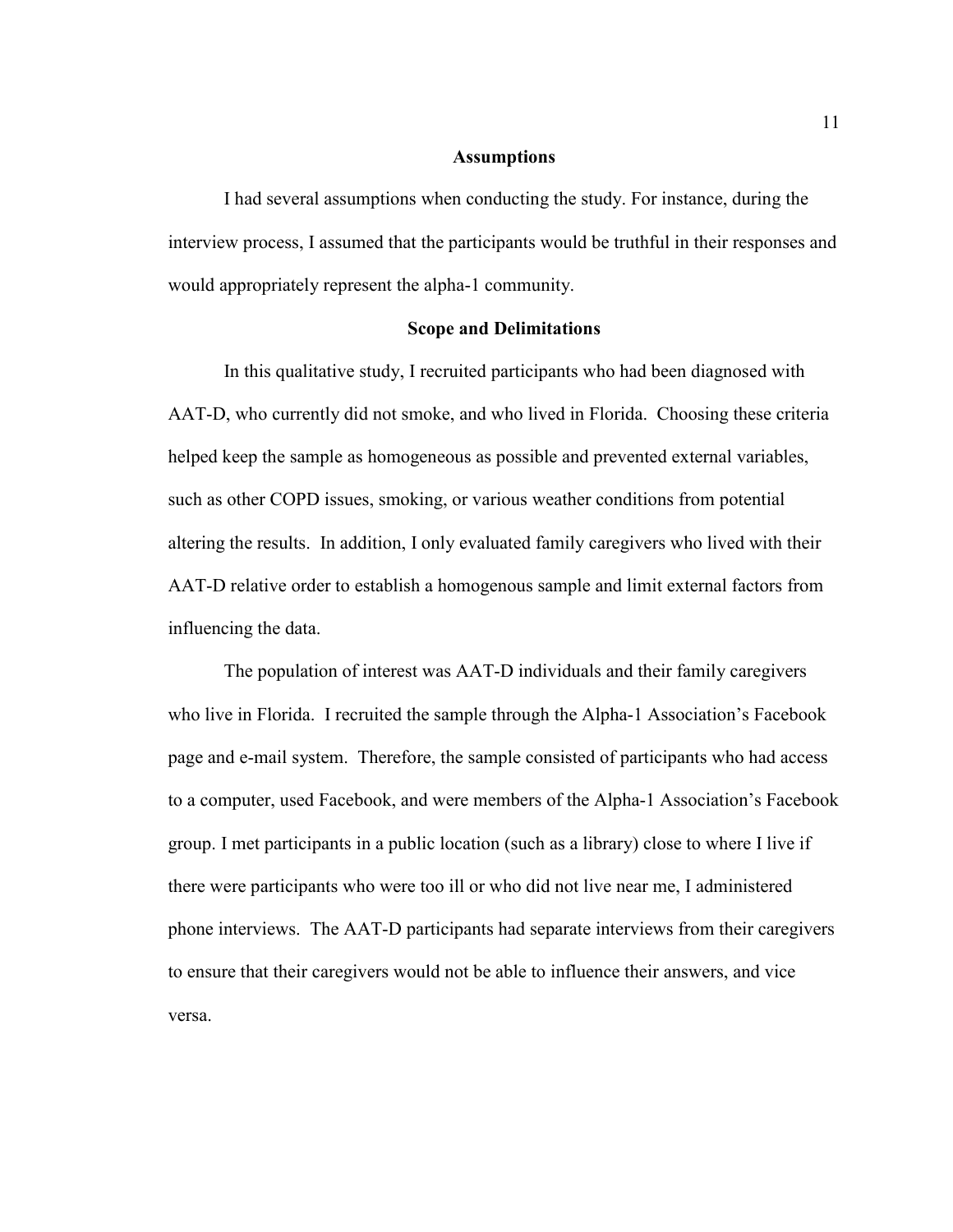### **Limitations**

I interviewed 16 participants who lived in the southern part of the United States who had access to a computer and were a part of the National Foundation for Alphas Facebook group. Eight participantshad been diagnosed with AAT-D and did not currently smoke; the other eight participants were the primary family caregiver for their AAT-D family member. Because participant recruitment was limited to only those participants who have access to a computer, a Facebook account, and membership in the National Foundation for Alphas Facebook group, findings may not be generalized toto the broader proportion. In addition, the specificity of recruiting participants from the southern portion of the United States may have resulted in participants being different from other demographics. Results also may not be generalizable across the alpha community due to the small sample size and because people who chose to volunteer for the study may have had a different perspective than those who chose not to volunteer. Moreover, the use of a phenomenological approach and interpretive data limits generalizability compared to a quantitative study which provides data that can be measured, expressed and clearly defined (Sven, A., 2014).

## **Significance**

The present study filled the gap in understanding by focusing on the coping mechanisms both Alpha-1 patients and their caregivers use daily. In turn, the study provided a deeper insight into the complexity of alpha-1 deficiency, coping strategies, and family unit in which possible additive care could be a part of the standard medical protocols. For example, a monthly visit with a specialized therapist could consult both the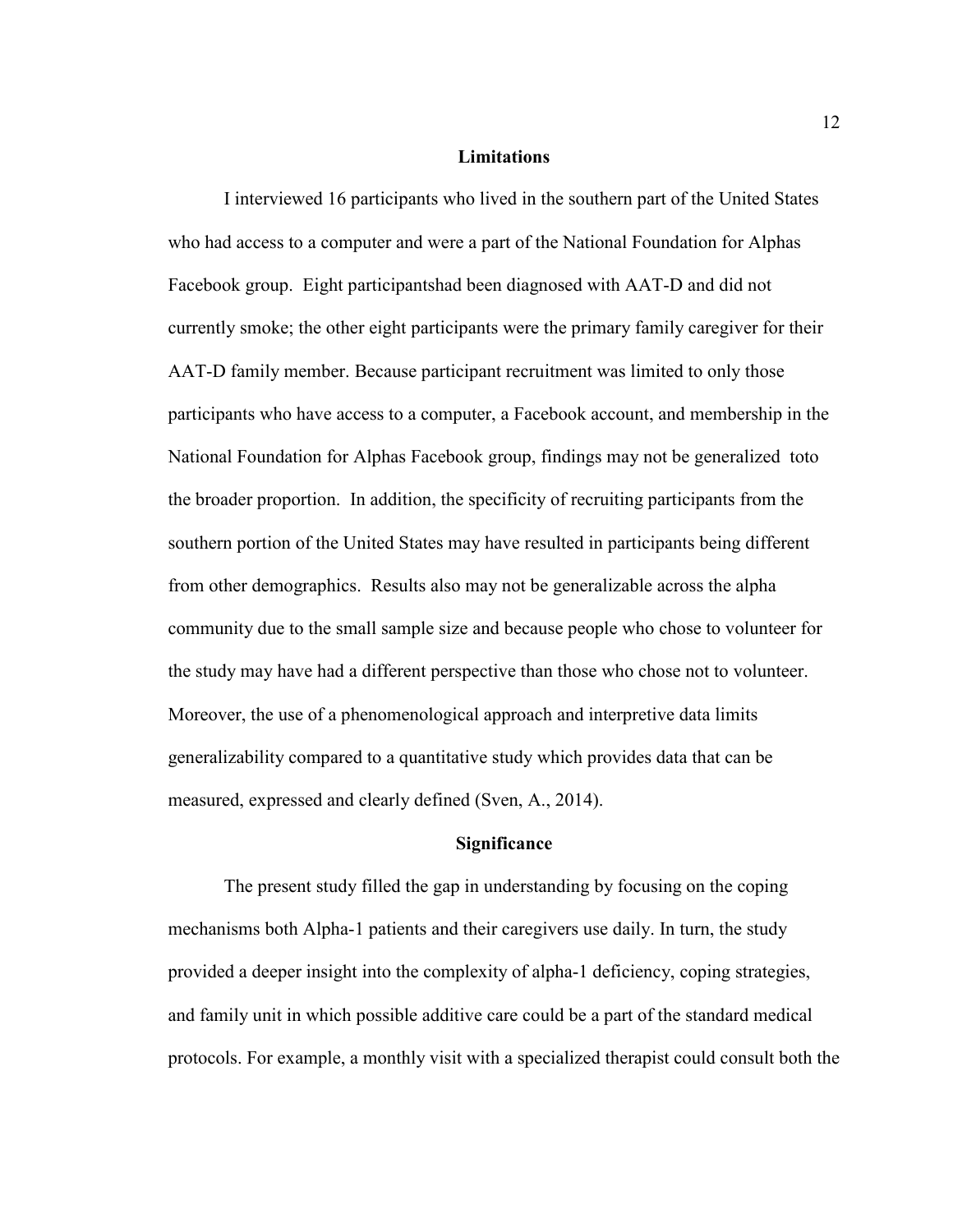patient individually as well as the family as a whole. Additionally, behavioral tools could be designed to fit the needs of each patient in order to help his or her severity of the illness. Moreover, this research exhibited a critical analysis to serve a better role in defining how to bring forth increased awareness and detection of the illness through gathering the personal experiences on how each of the patients was diagnosed and how long it took to appropriately be diagnosed and placed on a treatment plan. Hence, discovering the common denominator from the alpha-1 patients' medical history helped develop a plan of action needed to improve the attention Alpha-1 deficiency.

#### **Summary**

AAT-D is characterized by the development of COPD and/or liver damage in adults between the ages of 20-50 years old or liver disease in children. Thus, no one will ever know they have it unless doctors can recognize the specific signs and symptoms and ask for the designed blood examination which directly tests for AAT-D (Alpha-1, Foundation, 2017). Previous research has shown that there is a high rate of undetected or misdiagnoses of AAT-D (Campos et al., 2005). Moreover, the uncertainty and complexity of COPD has been exhibited to be stressful for both AAT-D patients and their family caregiver, as well as the degree of importance the interaction between the COPD patient and their family caregiver has on how they cope with the disease's demands placed on the family unit (Barnett, 2004; deVoogd et al., 2011; Figuerido et al., 2014; Hoth et al., 2015; Stenzel et al., 2015). However, additional research needs to discover the complexity of AAT-D associated COPD and the disease's specific anxieties that are placed on both the AAT-D patient and their primary family caregiver. The proposed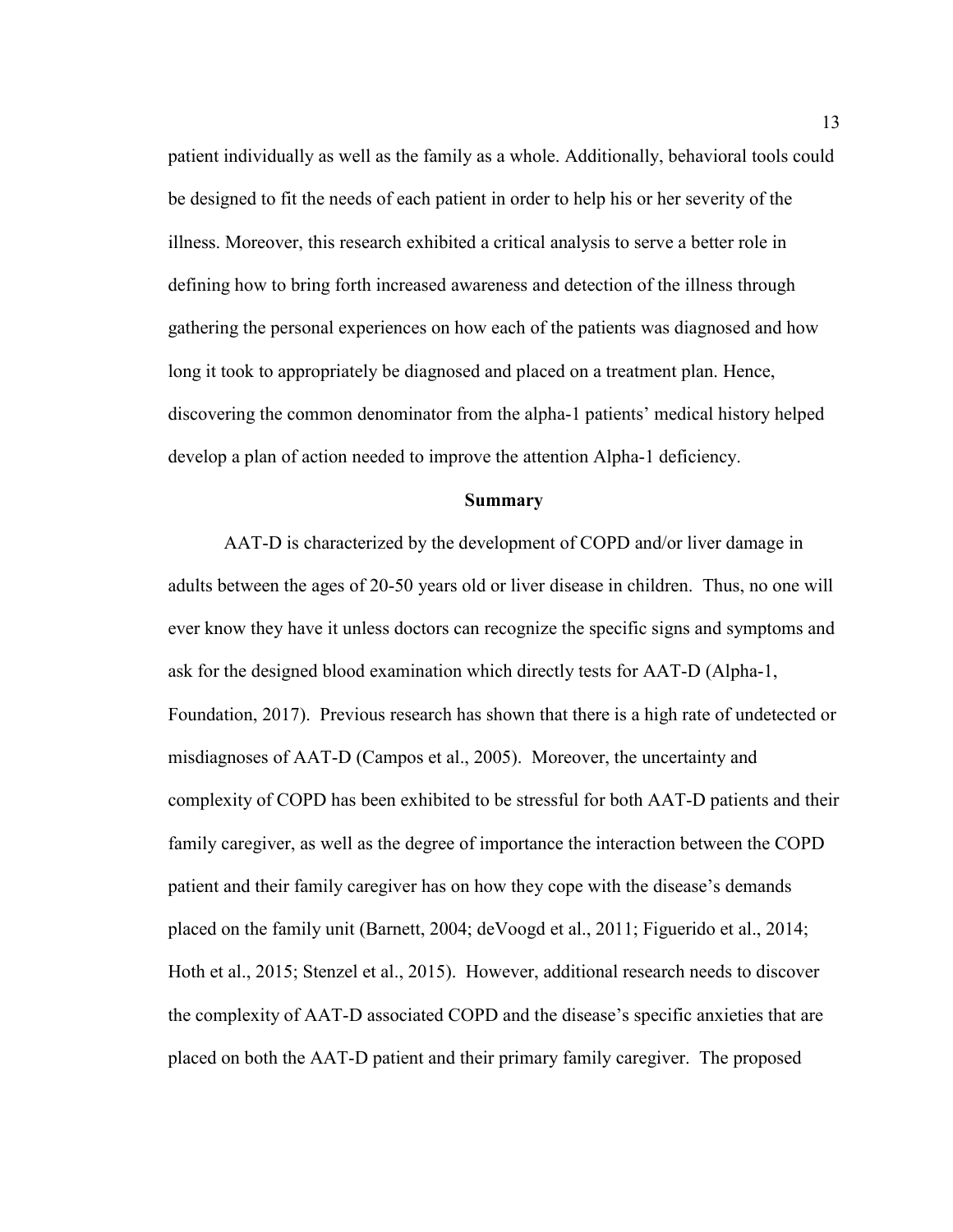qualitative study searched to understand both the AAT-D patient and their family caregiver's experiences, as well as uncovered the most common coping strategies used by the AAT-D patient and their family caregiver daily. This chapter will be followed by a review of the pertinent literature in Chapter 2. Chapter 3 will follow with a description of the study design, participants, procedures, assessments used and how any information gathered will be assessed.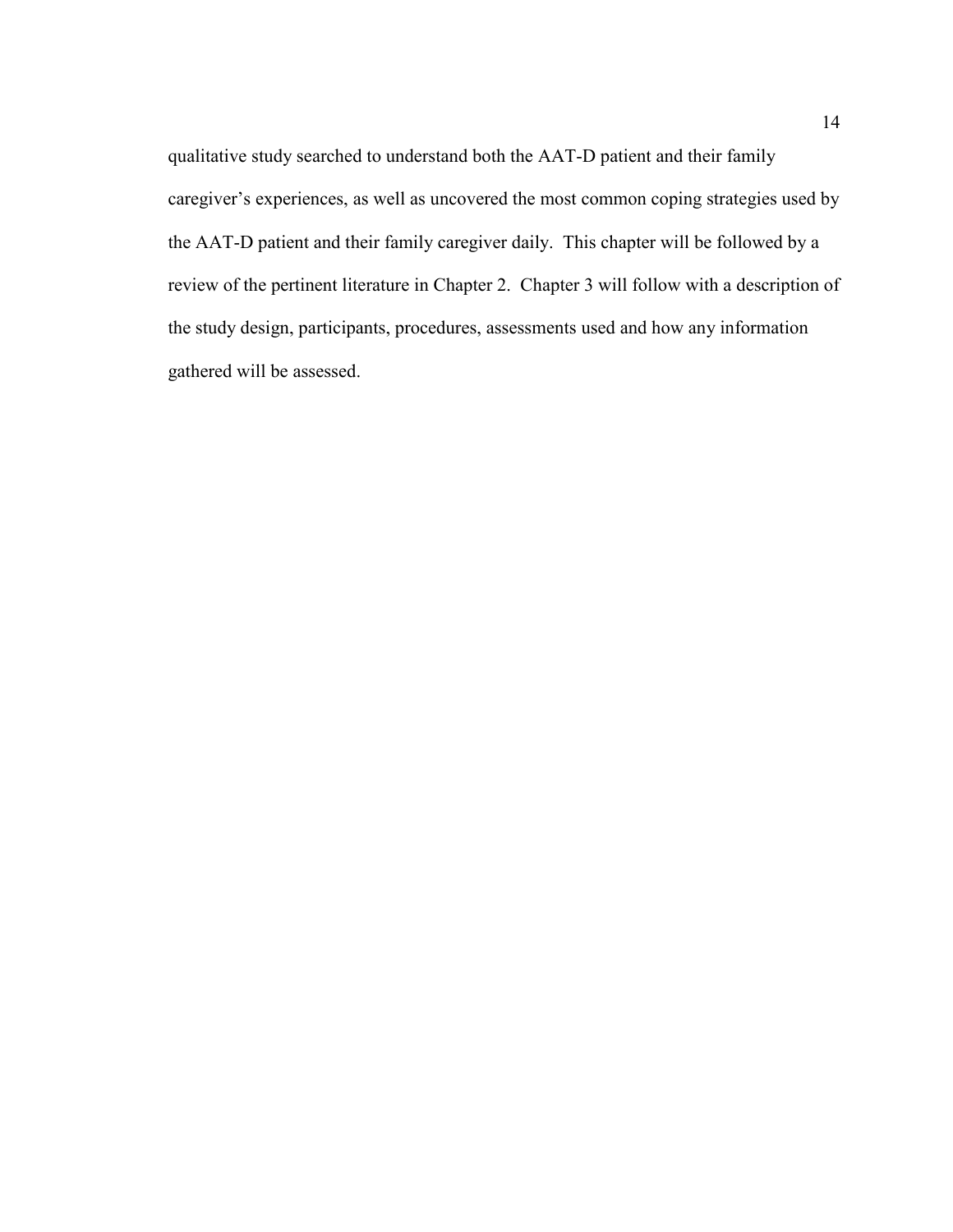#### Chapter 2: Literature Review

## **Introduction**

(COPD) is an umbrella term used to describe progressive lung disease including emphysema, chronic bronchitis, asthma, and some forms of bronchiectasis (COPD Foundation, 2017). (AAT-D) is a relatively common genetic disorder that is often undiagnosed. AAT-D is a disorder that is related to COPD which is caused by a deficiency of the alpha-1 protein in the bloodstream; people with AAT-D are predisposed to COPD and liver disease (Anariba, 2017). Without this protein, white blood cells begin to harm the lungs, and lung deterioration occurs (Anariba, 2017). AAT-D is a deficiency that is characterized by the development (COPD)and/or liver damage in adults between the ages of 20 and 50 years old or liver disease in children (Alpha-1 Awareness, 2015). Individuals will not know they have the disease unless their doctor recognizes the specific signs and symptoms and asks for the designed blood examination which directly tests for alpha-1 deficiency (Alpha-1 Awareness, 2015). Although there is no cure for the disease, management of the illness entails the use of bronchodilators, corticosteroids, and augmentation infusions once a week as a goal to replace the missing enzyme that is needed to help protect the liver and lungs from hazards (Alpha-1 Foundation, 2017). Since 1963, researchers have striven to unveil the complexity of the disease and how to better detect and manage the disease. However, it has been a slow process, and it was not until 1989 that augmentation therapy was first administered within the United States and 2007 when the first genetic counseling was offered (Alpha-1 Awareness, 2017).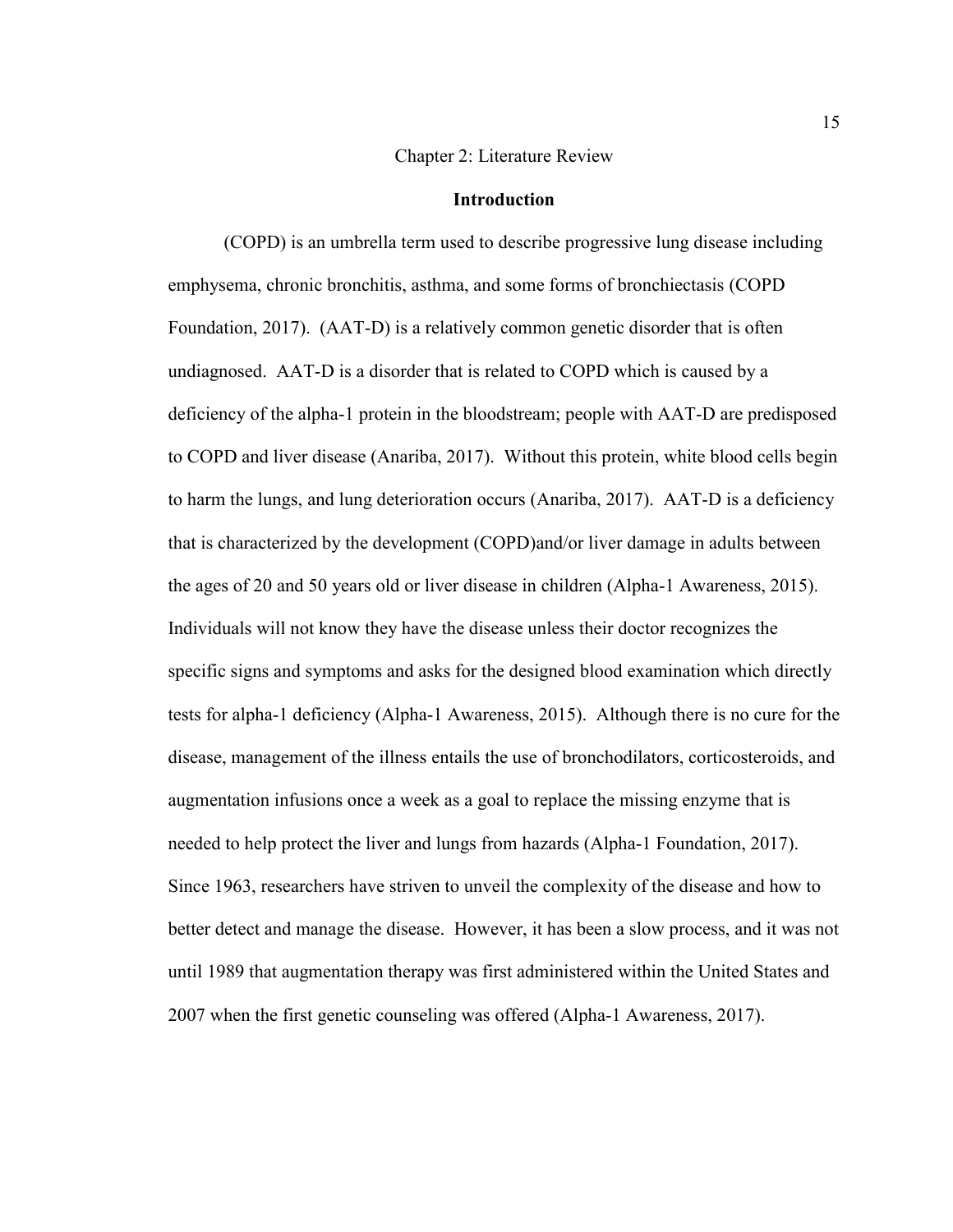Caregiving refers to the experience and tasks involved in providing assistance to a family member who is no longer independent (Lee et al., 2010). In providing care, caregivers experience a high level of burden, according to researchers. Hence, burden of care is considered the extent to which caregivers perceive their emotional and/or physical health, social life, and financial status to suffer as the result for caring for their relative (Lee et al., 2010). Moreover, the disruptions of family life, the tasks and activities associated with providing care, the length of time caregiving for the patient, as well as the physical condition, of the patient may heighten the degree of stress for the family caregiver (Lee et al., 2010). Caregivers for COPD patients may observe their family member with COPD experience progressive dyspnea, physical disabilities, altered cognition, memory disturbances, and behavioral changes that will further strain the family caregiver's overall life (Lee et al., 2010).

Despite researchers' continued efforts to discover the underlying issues with alpha-1 deficiency, the challenge still appears to remain in how to better detect, manage, and treat the patient's individual mental and physical needs, as well as their patient's family as a whole unit. Moreover, the common coping strategies that help alpha-1 patients and their caregivers live a better quality of life, as well as prevail over the challenges from the disease each day, still appear to further need researched. Previous researchers appeared to have focused on how illness uncertainty, depression, and anxiety play a role in both COPD patients and their caregivers' quality of life. In addition, past literature has suggested that specific psychosocial resources, coping styles, and CBT have an impact on the way COPD patients manage their illness. However, few researchers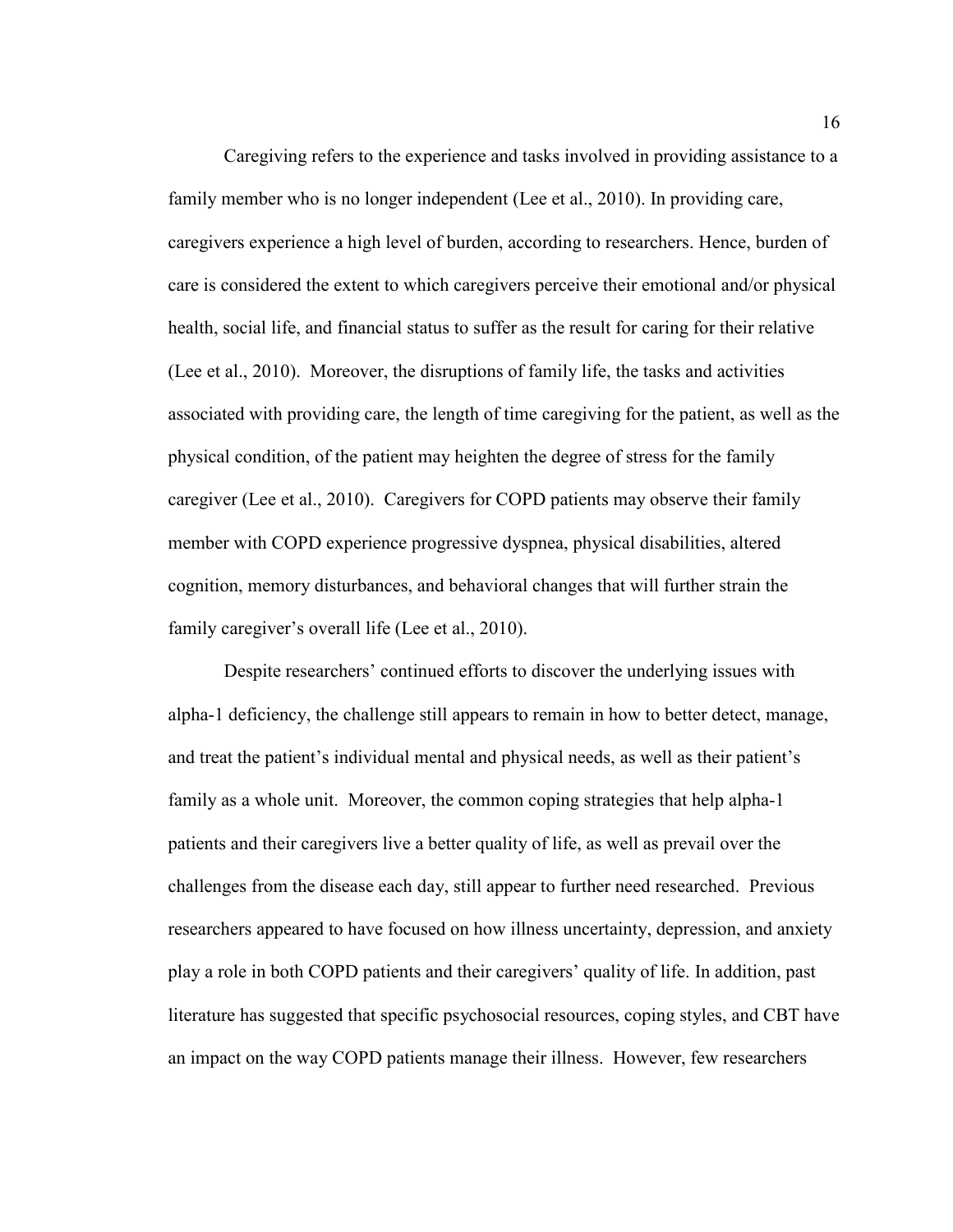have specifically examined how alpha-1 deficient-associated COPD patients' commonly use coping strategies that help them live a better quality of life, according to my review of the literature. Furthermore, there has been little focus on how alpha-1 patients' family caregivers (spouses and/or children) cope with their personal challenges daily. In the current study I examined both alpha-1 patients and their caregivers' coping strategies and evaluated factors that helped them manage the illness better than others. In this chapter, I will describe my literature search strategy and provide an overview of my theoretical foundation before revising relevant literature. I used literature mostly from COPD studies because there appears to have been fewer studies that have focused on AAT-D-related COPD.

## **Literature Search Strategy**

I used several resources to conduct the literature review. I searched the PsychInfo database, nursing journals and the national library of medicine using the general search terms *COPD* and *Alpha-1 antitrypsin deficiency* as the root of all inquiries. With these terms, other search words such as *anxiety*, *depression*, *coping strategies*, *alpha-1 deficient patients*, and *family caregivers* were used to narrow the search. The articles that were found from these search strategies helped to produce additional resources and authors the general search did not discover. The online Walden University Library provided many of the needed articles for this review. Additionally, Alpha-1 Awareness and Alpha-1 Foundation provided additional resources that helped describe the complexity of the disease, its treatments, and overall prognosis.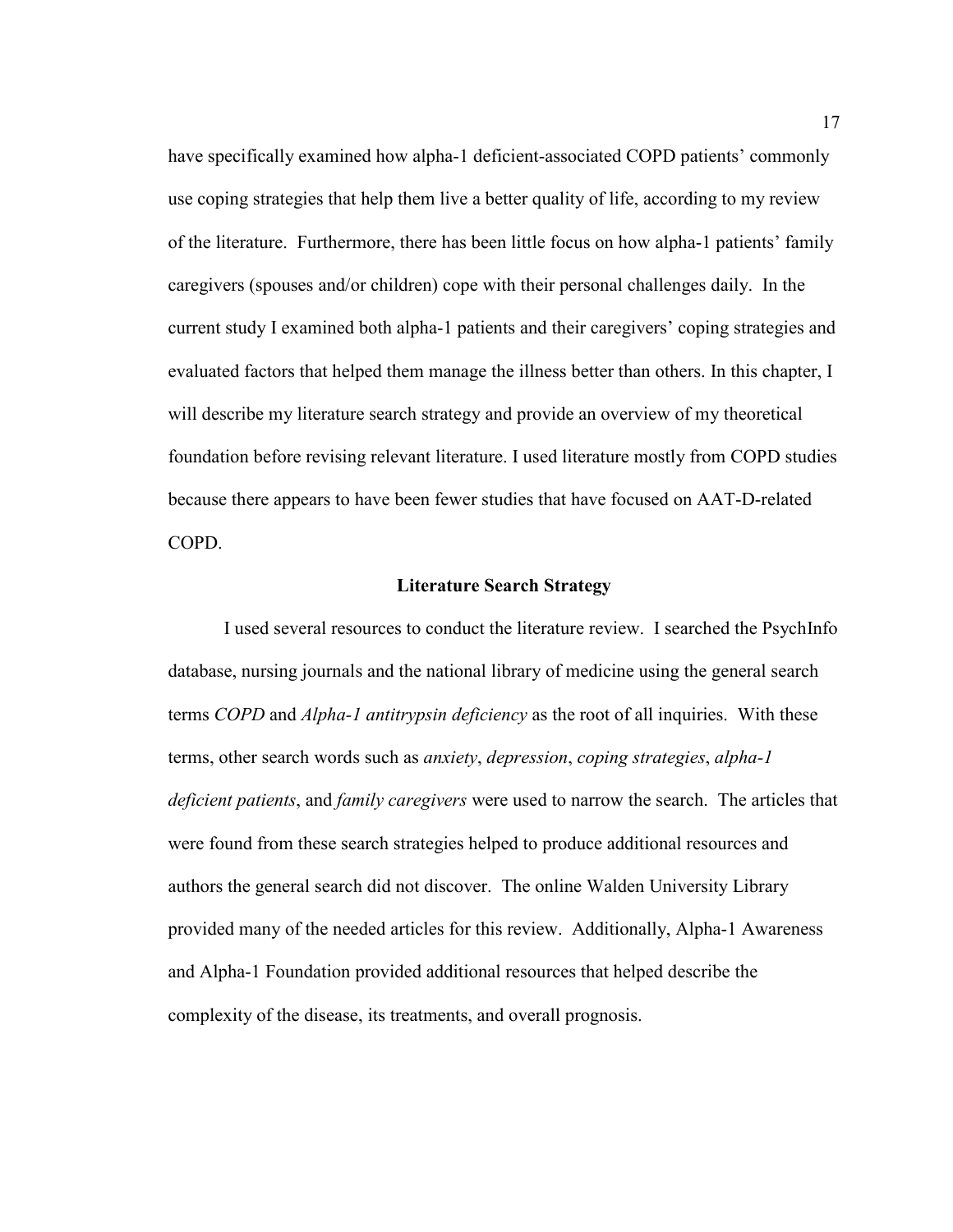## **Theoretical Foundation**

The current study involved in-depth interviews given to Alpha-1 patients and their family caregivers based upon both the biopsychosocial model (Engel, 1977) and Bowen's (1974) family systems theory. The biopsychosocial model focuses on disease outcomes to the intricate variable interaction of biological factors, such as genetics; psychosocial factors, such as mood and behavior; and social factors involved with family (Lakhan, 2006). Clinicians use Bowen's family systems theory (Bowen, 1974) to analyze the patterns that develop in families in order to defuse anxiety and bridge the patient's disease state with psychology in order to treat the whole patient. Moreover, Bowen's thery stresses the concept of wellness where the state of being in good health is accompanied by good quality of life and strong relationships (Lakhan, 2006).

Over the years, medical providers have mainly utilized the biomedical model, which focuses on the physical causes of disease (Lakhan, 2006). However, in the 1970s an American psychiatrist George Engel was one of the first practitioners to focus on implementing patient-centered practices to address the psychological and social dimensions of patients' health concerns within the health care system (The "Biopsychosocial Approach," 2006). Engel developed the biopsychosocial model which considers biological, psychological, and social factors and their complex interactions in understanding health, illness, and health care delivery ("The Biopsychosocial Approach," 2006). While the biomedical approach takes a reductionist view, the biopsychosocial approach recognizes that different clinical scenarios may be best understood scientifically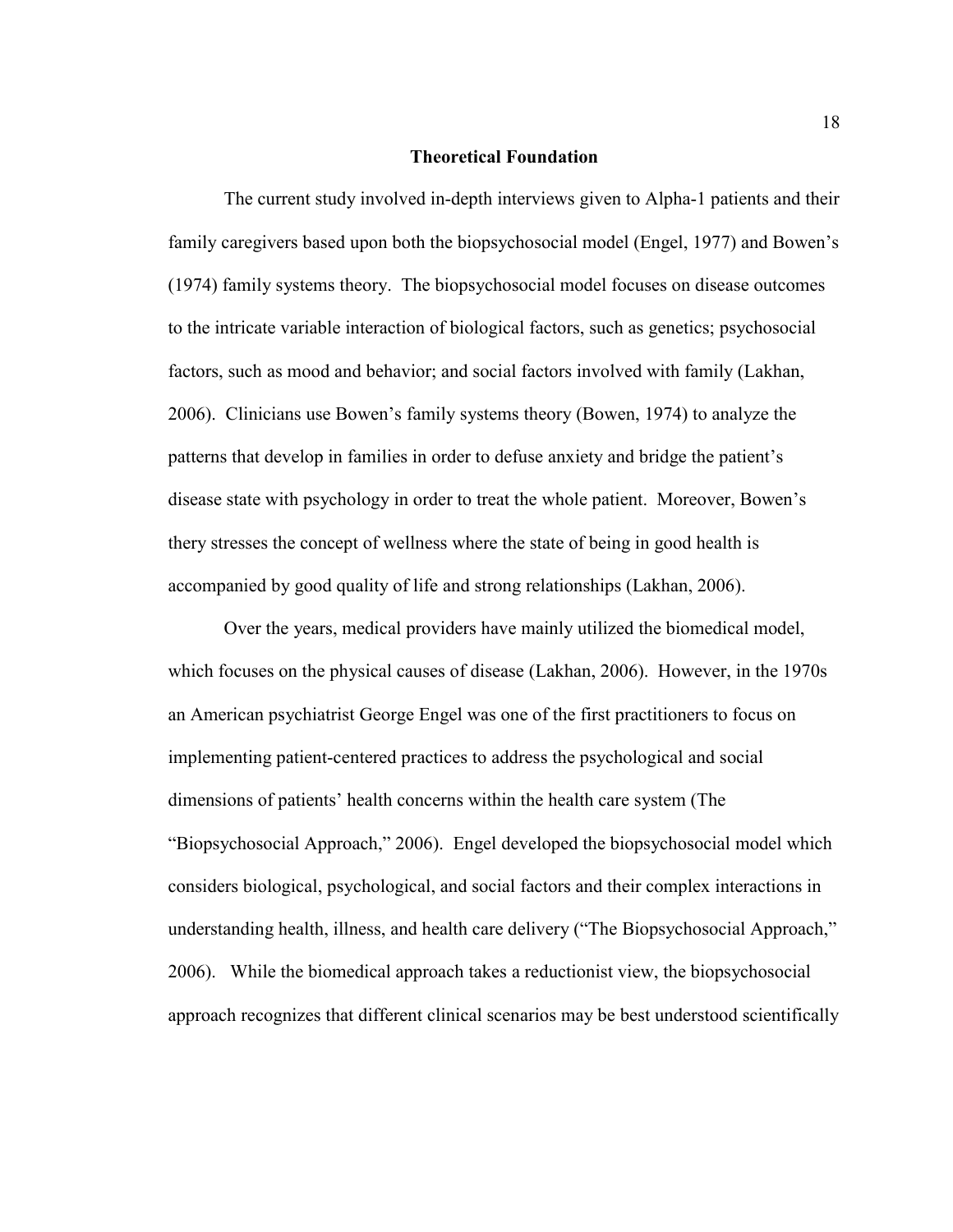at several levels of the natural systems continuum ("The Biopsychosocial Approach," 2006).

For instance, Block and Dorstyn (20105) used the biopsychosocial model was to evaluate the resilient levels of individuals who have been diagnosed with Multiple Sclerosis. The researchers used the biopsychosocial model to examine the interplay between the individuals' coping skills, behaviors, and thoughts, as well as social and environmental resources (Block & Dorstyn, 2015). As a result, the study helped bring forth some insight into how these individuals can achieve optimal functioning. For example, psychological variables, like self-efficacy, directly and significantly contributed to resilient levels in the sample (Block & Dorstyn, 2015). Additionally, disability-specific variables, such as fatigue and physical independence in conjunction with social support, exhibited influential resilience indirectly (Block & Dorstyn, 2015).

Studies have also shown that illness-related variables, such as time of diagnosis and severity, play an influential role in the individual's coping mechanisms. For example, (COPD) patients have exhibited an association between passive coping and poorer physical health (Manne, 2002). I used the biopsychosocial modelin the current study to evaluate coping strategies from the perspectives of alpha-1 patients and their family caregivers, as well as provide a deeper insight into the complexity of the interaction between family caregivers, patients' illness, the behavior, environment, and social experiences.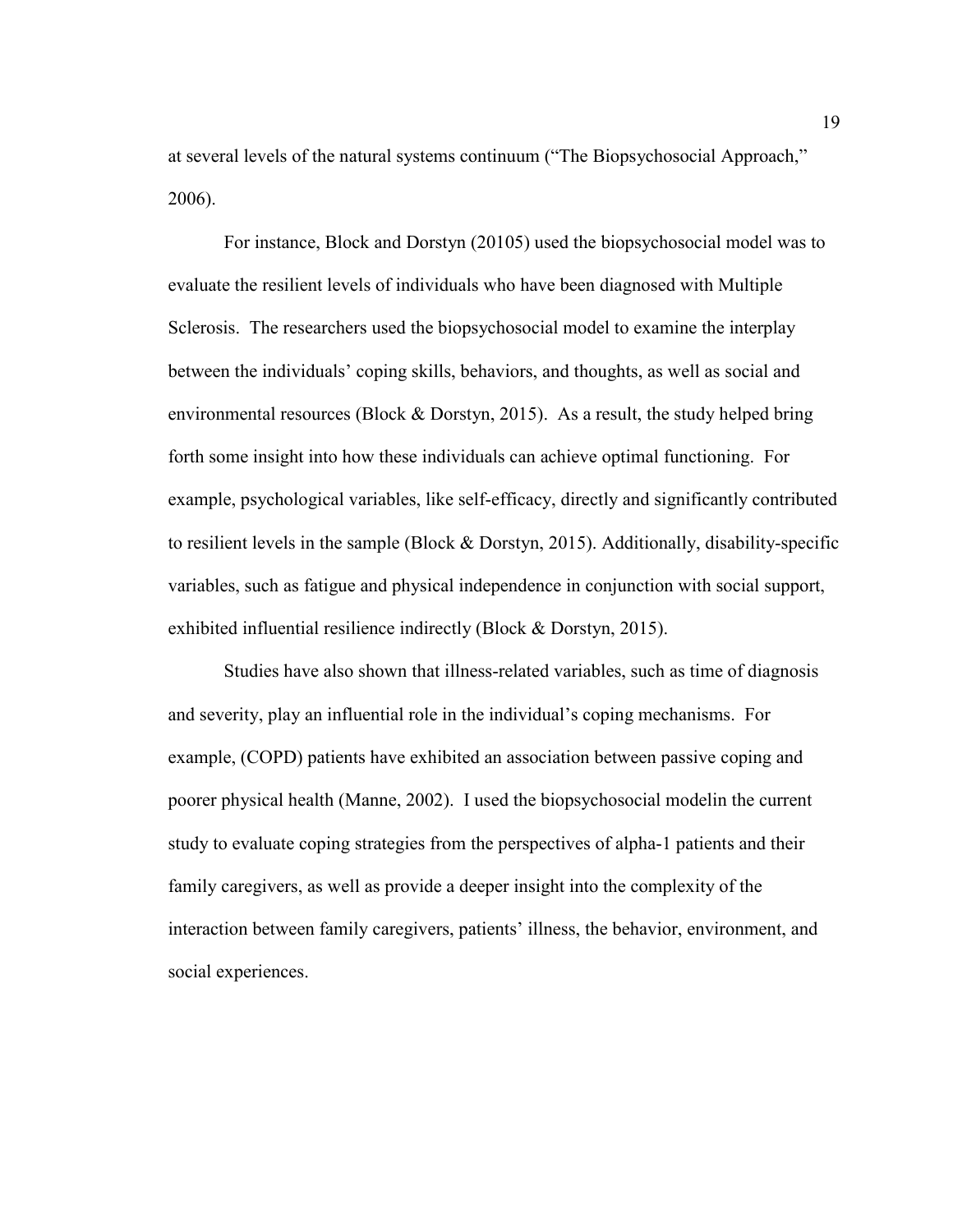## **Bowen Family Systems Theory**

The Bowen family systems theory of human behavior views the family as a synergistic emotional support unit which uses system thinking to describe the complex interaction within the family. Hence, families affect their members' thoughts, feelings, and actions. It is the connectedness and reactivity which makes the functioning of the family members interdependent (The Bowen Center, 2017). Bowen recognized this theory and its eight interlocking concepts, such as triangles (involves a three person relationship which may cause tension that shifts around the three relationships), differentiations of self, nuclear family emotional process, family projection process, multigenerational transmission process, emotional cutoff, sibling position, and societal emotional process (The Bowen Center, 2017).

Studies have examined how coping strategies and quality of life among the chronically ill and their caregivers may be synergistic with each other. For instance, in one study that used Bowen's Family System Theory to focus on patients and caregivers for those individuals with a complex neurological and palliative diagnosis found that family was an important emotional unit, suggesting that the stronger underlying attachment bonds between family members the more resilient they were under emotional pressure (Draper et al., 2013). Furthermore, other studies in which evaluated patients and their caregivers' relationship was a study that examined how lung transplant patients and their caregivers perceived their quality of life. Results proposed that while patient and caregiver quality of life (QOL) were related to each other, individual coping was exhibited (Myaskovsky, Dew, Switzer, McNulty, DiMartini, & McCurry, 2004). More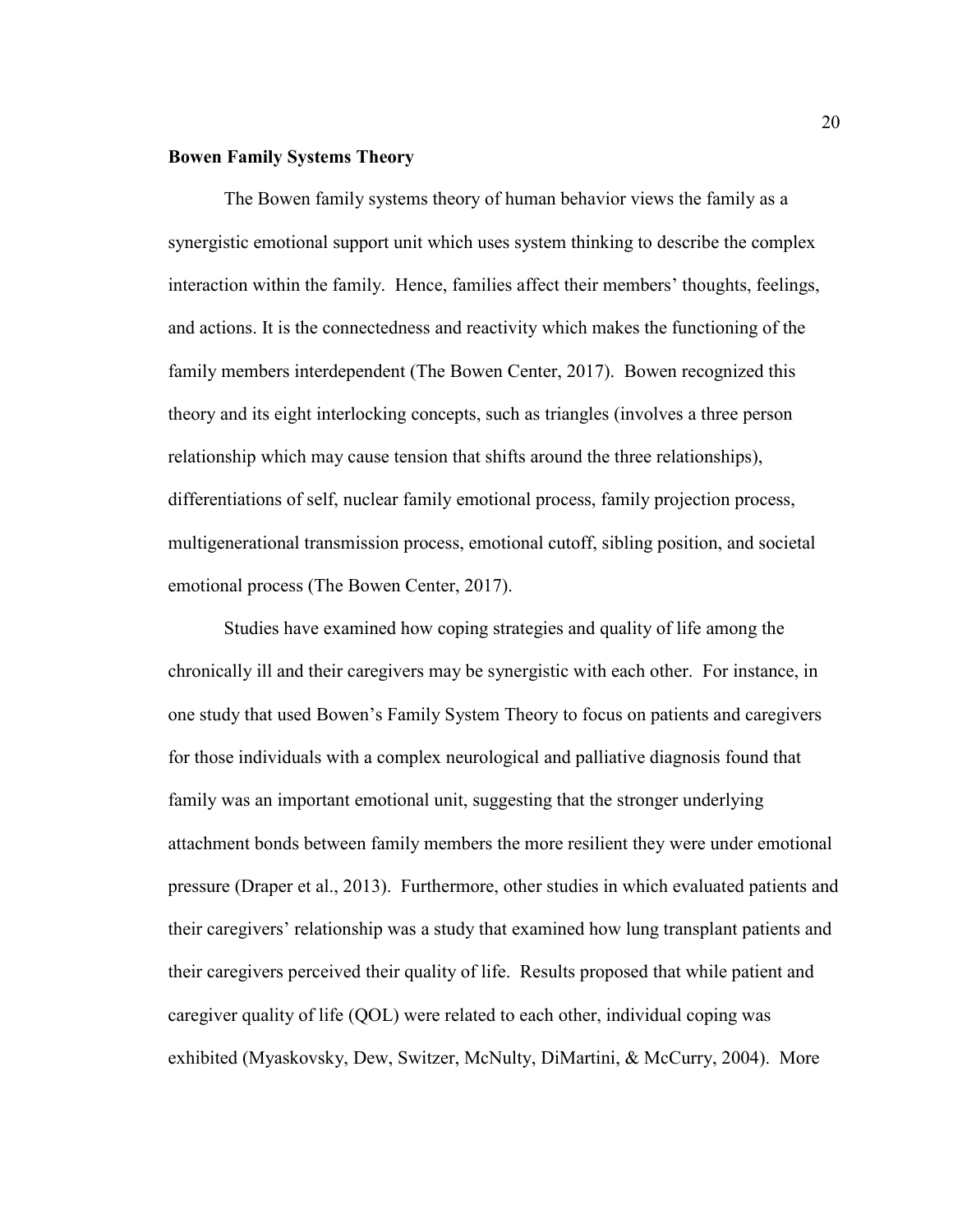specifically, in families living with chronic illness, strong reciprocal effects existed between patient's and caregiver's QOL; however, the caregivers' coping strategies differed from the patients' well-being (Myaskovsky et al., 2004). In turn, incorporating the biopsychosocial model and Bowen's Family System Theory helped evaluate both the Alpha-1 patients' and their family caregivers lived experiences, as well as their coping strategies used, which connected the disease state from the patients with their perspectives involved within their family dynamics.

## **Family Systems Model of Illness**

When patients are faced with the challenges of a debilitating disease, family caregivers must take the lead in both making medical decisions and advocating for the patients. The family systems approach to clinical practice has become essential to the understanding and treatment of individual and relational disorders (Rolland et al., 2017). Research evidence supports involving families in assessment and treatment and for the mutual influence of family functioning, health, and physical illness, as well as the usefulness of family centered interventions with chronic conditions. The FSI model provides a useful framework in clinical practice and research with families dealing with chronic and life threatening diseases (Rolland et al., 2017). Thus, taking the family as the focal point, this model can base the concept of a systematic interaction between an illness and family that evolves over time. Moreover, the FSI model can be used to analyze the association between the psychosocial demands of the disorder over time and the family style of how they function, cope, and adapt to the progressive changes of the chronic disorder (Rolland et al., 2017).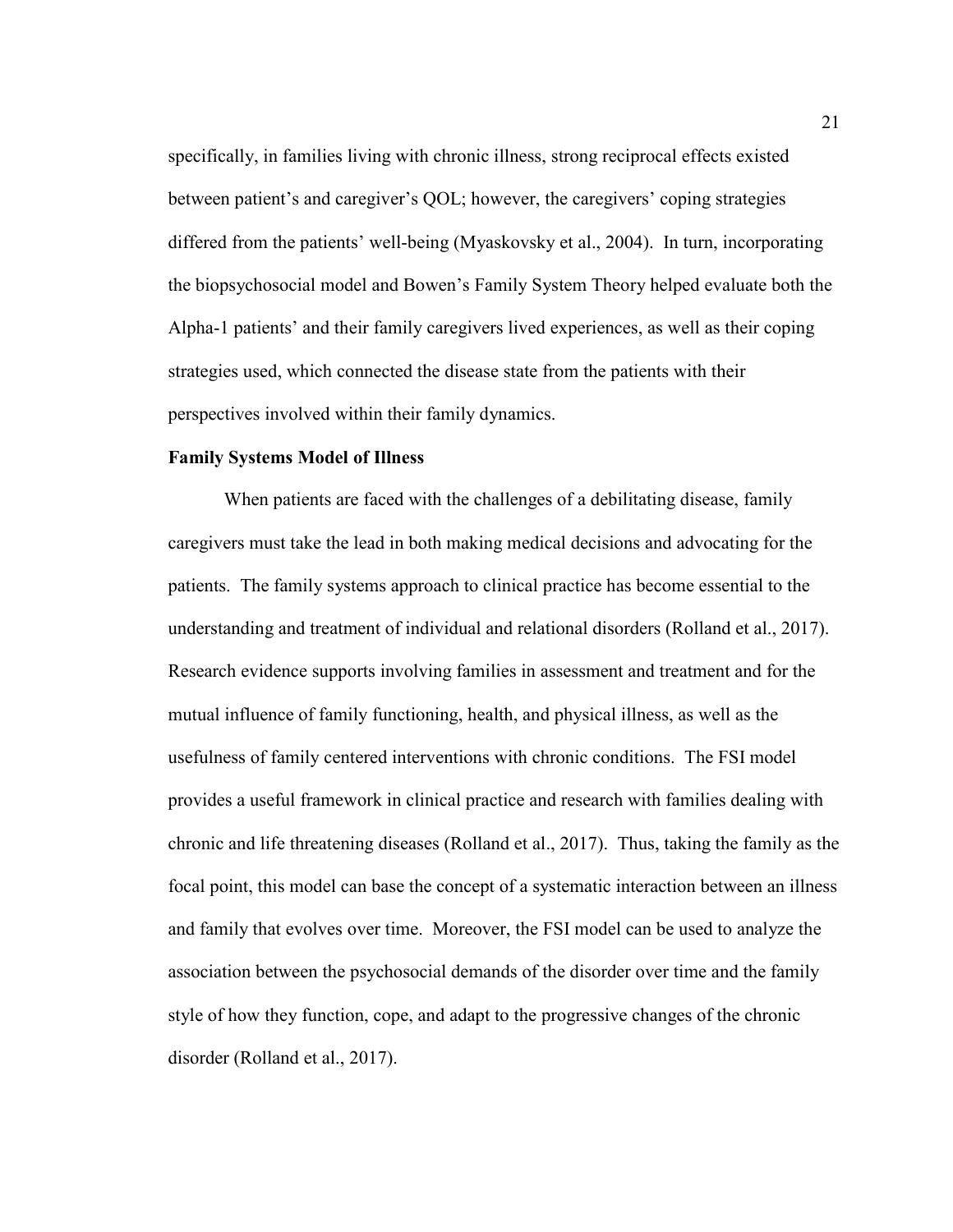For example, a qualitative research study was conducted using the Family Systems Illness Model in order to better understand the experiences of families dealing with COPD, predominantly in the chronic phase of the illness. The findings showed that restraints in the family social life represented a significant lifestyle change for both patients and their family caregivers, secondary to the symptomatic challenges of COPD (Gabriel et al., 2014). The results exhibited that patients felt deprived from family and social activities as a consequence of the progressive COPD related fatigue, sleep disturbances, breathlessness, and difficulty in mobility. Hence, leaving them to feel sad, lonely, or abandoned (Gabriel et al., 2014). There was also data that exhibited how the COPD patient's extended family members and/or caregiver felt isolated from society.

Momentary breathlessness, long-term oxygen therapy and treatment regimen adherence place high demands on family caregivers which limited the caregivers own social activities and relationships (Gabriel et al., 2014). Gabriel et al. (2014) suggested that the family caregivers tend to define themselves based solely upon their family member's illness and personal experiences. Thus, as recommended by the FSI model, interventions should be implemented to help family members cope with the demands of the disease, as well as raise community awareness, enhance social networks and support while enabling self-care (Gabriel et al., 2014).

 COPD patients often have other diseases and are at an increased risk for contracting infections, having anxiety, and/or depression, and are frequently hospitalized. The primary goal for most health care policies is to reduce the number of hospital stays and limit long term care services which places an increased demand on family members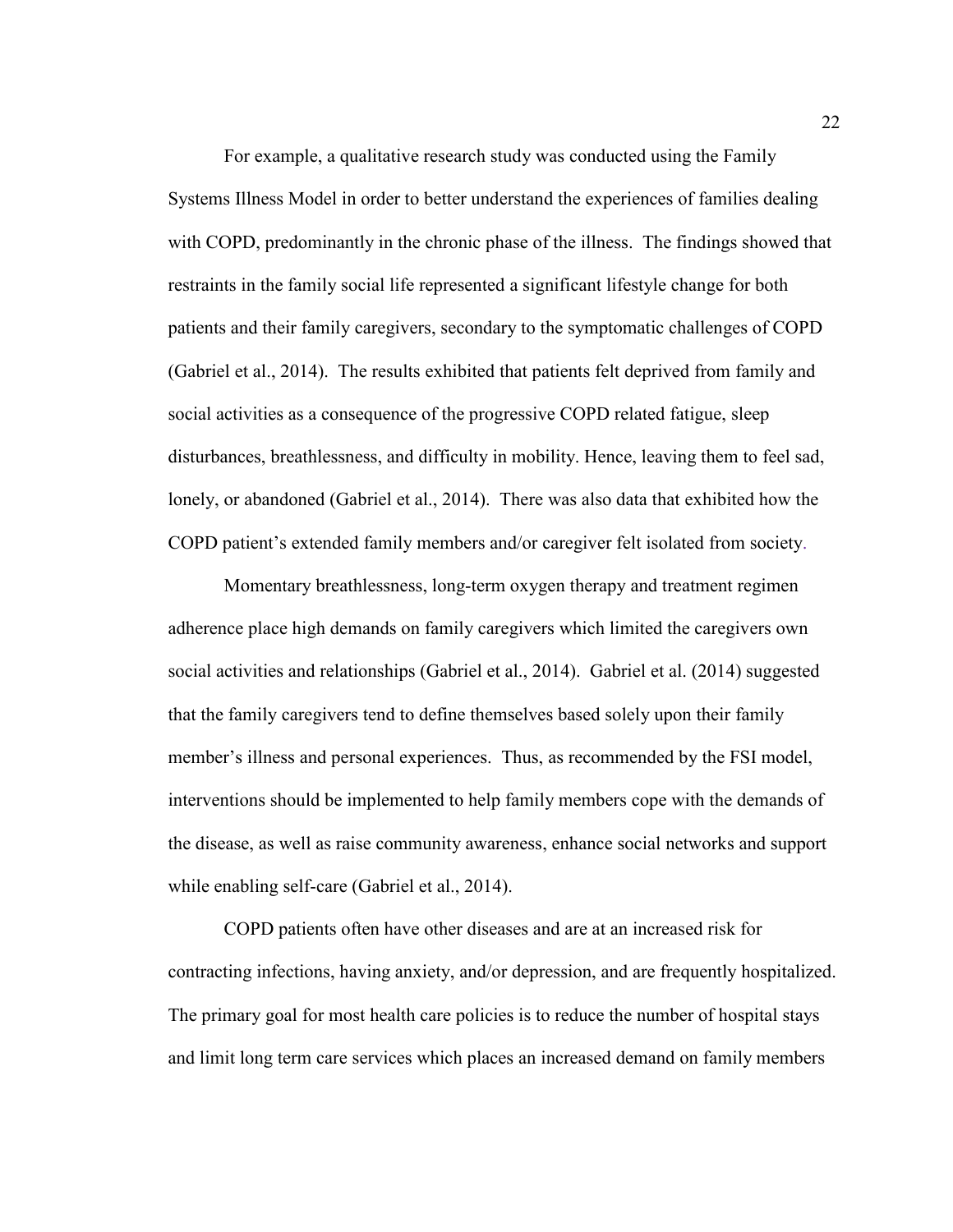to care for the COPD patients at home (Gautum, Werner, Lucas, 2012). According to previous studies from Norway and other Western countries, the main caregivers to the chronically ill are spouses and children (Gautum et al., 2012). The next section explored the previous research that has been examined for mostly COPD patients and their caregivers, as well as AAT-D patients and their caregivers which created the foundational literature necessary to help the current study focus on the coping strategies from both AAT-D patients and their caregivers' perspectives used daily.

## **Literature Related to Key Concepts and/or Variables**

Like many chronic diseases, Alpha-1 antitrypsin deficiency not only places stress on the patient's physical and psychological quality of life but also impacts their caretakers. The following literature review provided an insight into the complexity of alpha-1 antitrypsin deficiency and the coping strategies used among alpha-1 deficient patients and their caretakers.

## **Alpha-1 Antitrypsin Deficiency**

Alpha-1 antitrypsin (AAT) is a protein that is normally found in the lungs and bloodstream and helps protect the lungs from diseases, such as emphysema and chronic obstructive pulmonary disease (COPD). This disease is related to a high risk for development of jaundice in infants, liver disease in children and up to 50% of adults with AAT are affected by liver disease (de Serres, Bianco, & Fernandez, 2003). AAT-D is one of the three most common lethal genetic diseases among adult white persons, affecting one per 3,000 to 5,000 individuals. Severe AAT-D affects an estimated 70,000 to 100,000 individuals with approximately 25 million people who carry at least one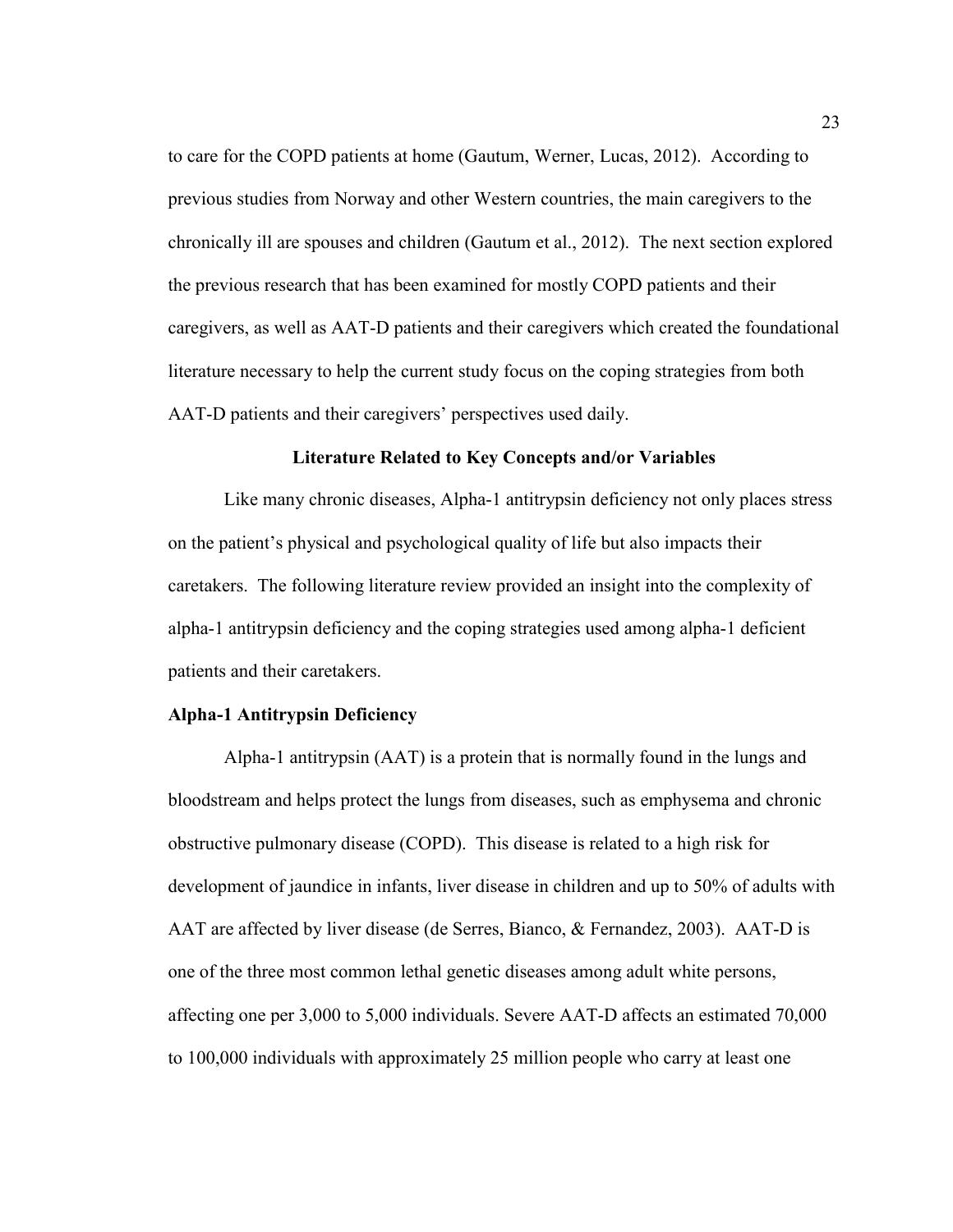deficient gene (Anariba, 2017). World- wide, white persons constitute approximately 117 million carriers and 3.4 million are affected. Although, AAT-D is most commonly found in individuals of Northern European and Iberian descent, it has been identified in all populations (Anariba, 2017).

Some people either do not make enough of the AAT or create abnormal types of it, which may cause AAT deficiency (Thompson & Yoneda, 2017). Specifically, AAT deficiency is a heritable, autosomal recessive metabolic disease that results in the synthesis and secretion of defective AAT. Some of the abnormal AAT is retained as pathological polymers within the endoplasmic reticulum of the hepatocytes, resulting in a low plasma concentration. In turn, this deficit usually is insufficient to ensure a lifetime protection of the lungs from the proteolytic damage of neutraphil elastase, causing early onset of panlobular pulmonary emphysema (de Serres et al., 2003). AAT deficiency is suspected to promote asthma, bronchiectasis, systemic vasculitis, relapse panniculitis, rheumatoid arthritis, intracranial arterial dissection, and multiple sclerosis (de Serres et al., 2003).

On the other hand, if one were to receive only one changed gene then they will not have the disease but be a carrier. However, some people who are carriers may still experience mild symptoms of alpha-1 antitrypsin deficiency (Thompson & Yoneda, 2017). Studies suggest that AAT-deficiency carrier phenotypes (PiMS and PiMZ) and deficiency allele phenotypes (PiSS, PiSZ, and PiZZ) are suspected to make subjects susceptible to a variety of other adverse health related effects (de Serres et al., 2003).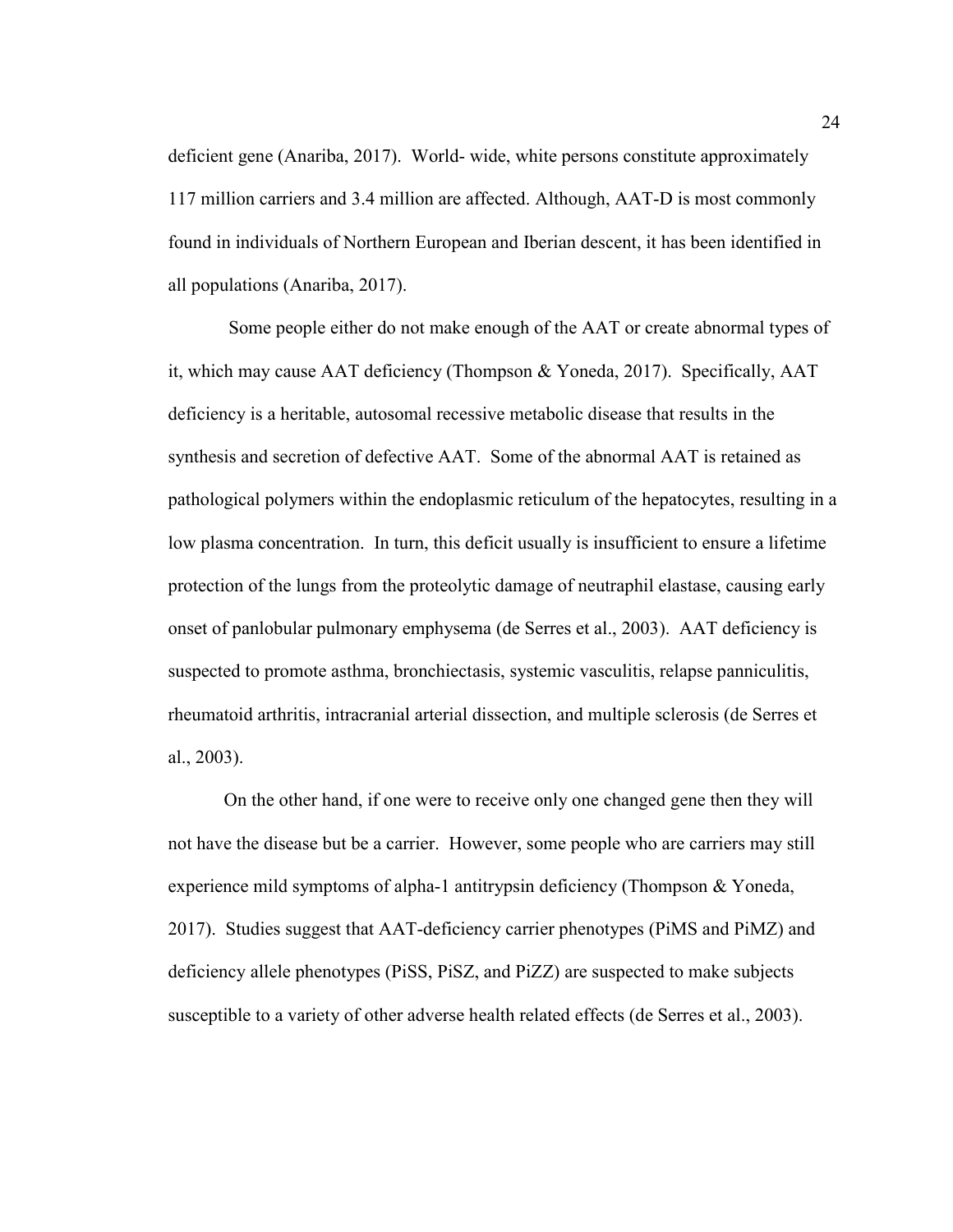There is a variety of gene combinations in which determines the severity of the symptoms. For instance, the most common allele is called M, producing normal levels of AAT. Most people in the general population have two copies of the M allele (MM) in each cell (de Serres et al., 2003). Other versions of the gene lead to reduced levels of AAT, such as S allele in which produces moderately low levels of the AAT protein and the Z allele that produces little to no AAT. Thus, individuals with two copies of the Z allele (ZZ) in each cell are likely to have AAT-deficiency and those with the SZ combination have an increased chance for developing lung disease (de Serres et al., 2003). It is estimated worldwide that 161 million people have one copy of the S or Z allele and one copy of the M allele in each cell (MS or MZ). Individuals with an MS or SS combination usually produce enough AAT to protect the lungs. However, people with MZ alleles have a slight increased risk of impaired lung or liver function (de Serres et al., 2003).

Alpha-1 antitrypsin deficiency was discovered in 1963 by Laurell and Erisksson (Anariba, 2017). Laurell and Eriksson found that in five of the 1500 serum protein electrophoreses (SPEP) submitted to his laboratory in Sweden had the absence of the band of alpha-1 protein. Moreover, Laurell and Eriksson discovered that three of the five patients were diagnosed with emphysema at a young age, leading them to develop the cardinal clinical features of AAT-deficiency with absence of the AAT and early onset emphysema (Anariba, 2017). For example, people whose bodies do not produce enough of the protein AAT are more likely to develop emphysema typically between the ages 30- 40 years old. Physicians should suspect AAT-deficiency if the patient develops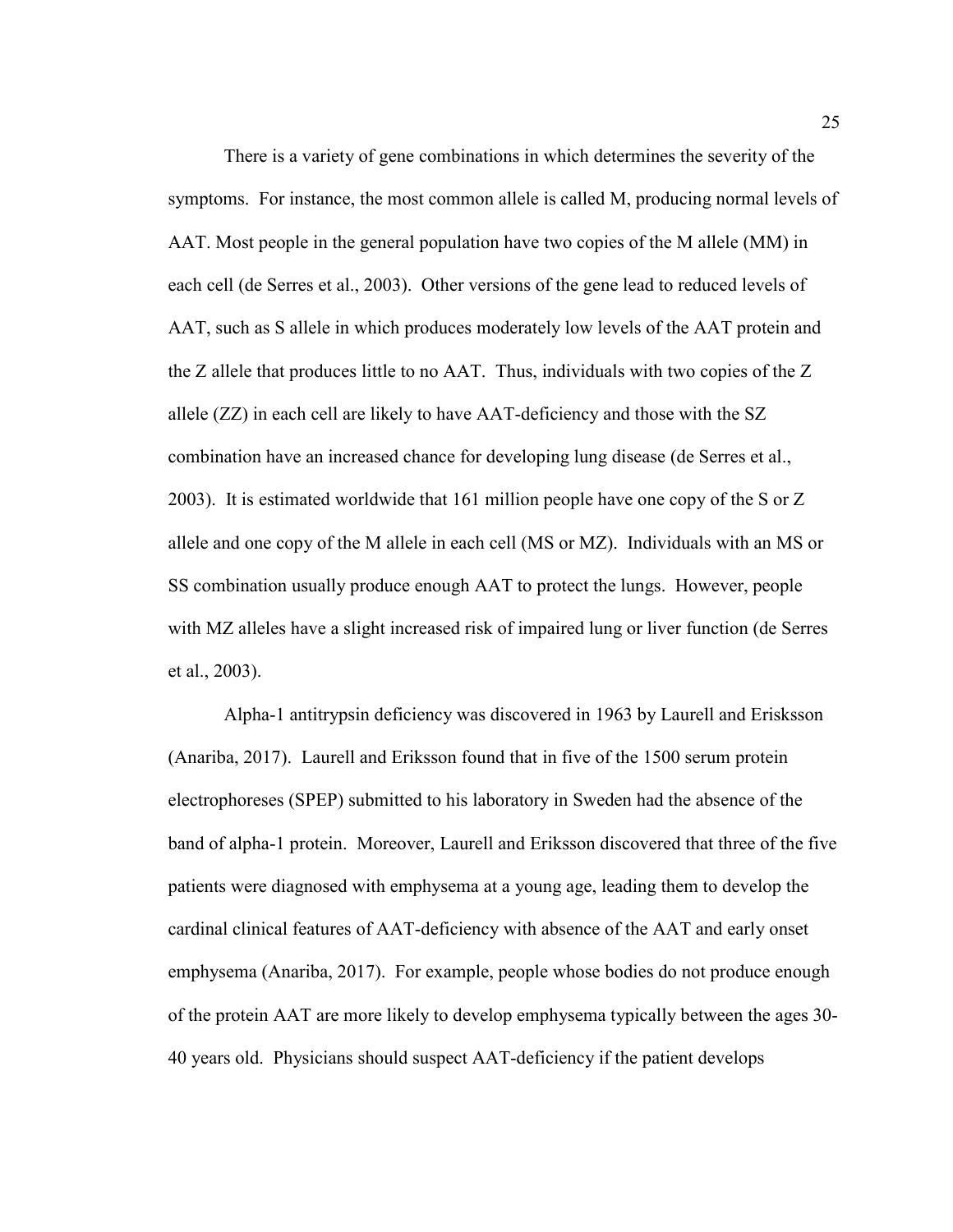emphysema at 45 years of age or younger, develops emphysema without having any recognized risk factors, such as smoking, chemical fumes, or pollutants over a long period of time, x-rays show less density in the lungs than normal, have unexplained liver disease, necrotizing panniculitis, bronchectasis without any cause, or asthma that does not completely resolve after the use from regular breathing treatments (Fahy, Laureaus, & Week, 2014). Although AAT is a common genetic condition, less than 10% of severely deficient individuals are currently identified (Anariba, 2017). People with AATdeficiency are predisposed to COPD and liver disease, such as cirrhosis and hepatocellular carcinoma in children and adults.

Alpha-1 antitrypsin deficiency can occur in all ethnicities, but it is most commonly seen in white or European descent individuals. Early onset panacinar emphysema is an indication that an individual may have Alpha-1 antitrypsin deficiency and should be tested (Anariba, 2017). Alpha-1 antitrypsin deficiency (AATD) is considered one of the three most lethal genetic diseases among white adults, affecting one per 3000 – 5000 individuals and about one to five percent of those patients diagnosed with chronic obstructive pulmonary disease are estimated to have alpha-1 antitrypsin deficiency (Anariba, 2017). Severe AATD affects an estimated 70,000 -100,000 individuals and approximately 25 million people carry at least one deficient gene. However, less than 10% of severely deficient individuals have been properly identified (Anariba, 2017).

There is no cure for the disease, only management, which involves treatment measures from the use of bronchodilators, corticosteroids, augmentation infusions to lung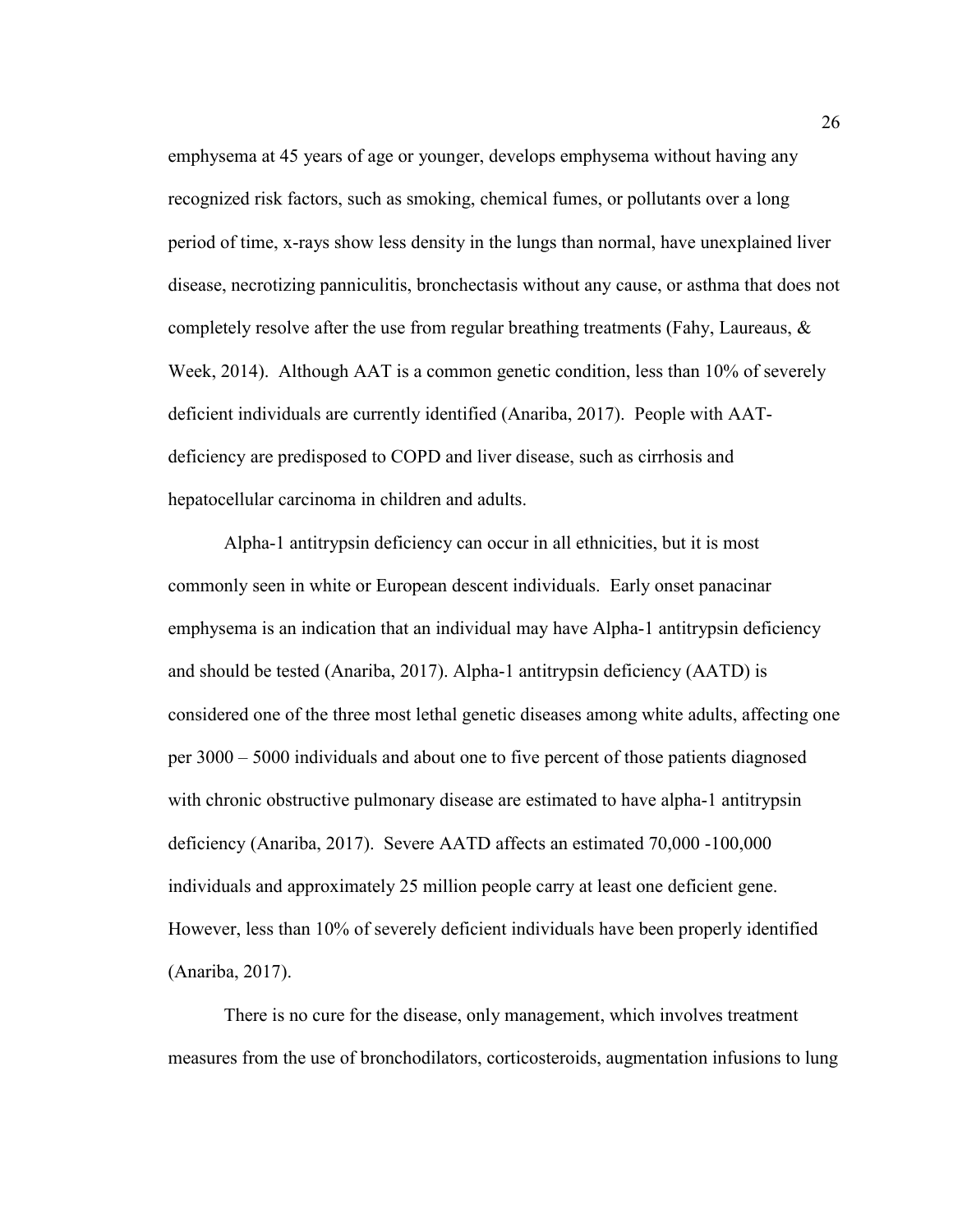transplants in the most severe cases (Alpha-1 Foundation, 2017). Moreover, pulmonary rehabilitation that includes exercise training, nutritional counseling, education, energy conserving techniques, breathing strategies, and psychological counseling along with the standard medical treatment is advisable (National Heart, Lung, & Blood Institute, 2017). Furthermore, patients should be directed to avoid lung irritants, such as pollen, ash, air pollution, wood burning stoves, paint and cleaning fumes, as well as to maintain a healthy nutritional plan involved in smaller meal portions, vegetables, fruits, whole grains, lean protein, and fat free or low-fat dairy products (National, Heart, Lung, & Blood Institute, 2017). In addition, patients would be recommended to learn how to reduce stress through meditation, yoga, and breathing exercises as a goal to positively cope with the disease.

Since 1963, researchers have strived to understand the complexity of the disease and how to better detect and manage the disease. However, it has been a slow process and it was not until 1989 that augmentation therapy was first administered within the United States and in 2007 the first genetic counseling became offered (Alpha-1 Awareness, 2012). Although researchers continue to discover the underlining issues with alpha-1 deficiency, the challenge still remains in early and proper diagnoses. For example, AAT is often undetected or misdiagnosed with only 5% of cases being diagnosed in the estimated 100,000 affected individuals in the United States, especially in its early stages and takes an average of seven to eight years after symptoms develop to be properly diagnosed (Campos et al., 2005).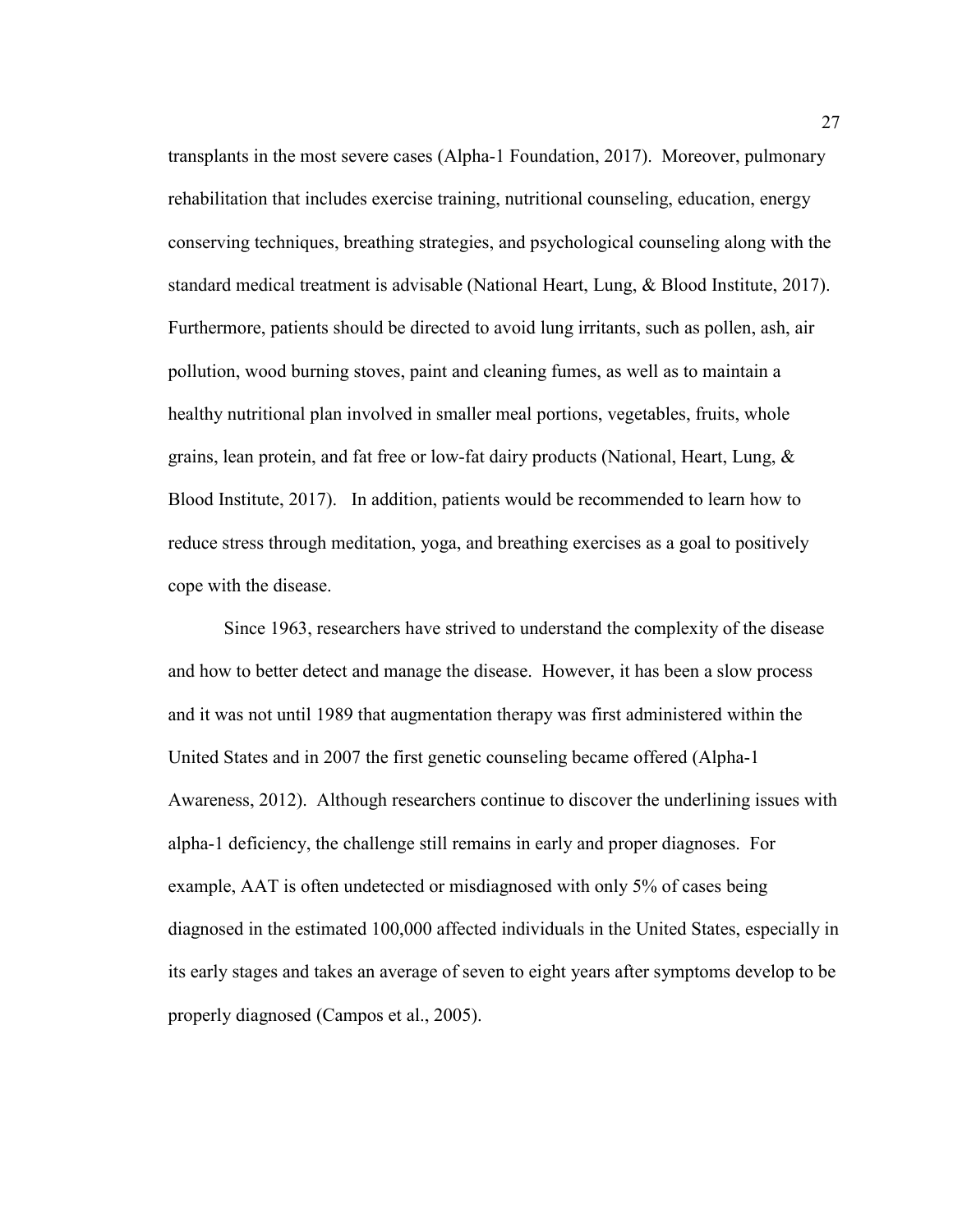Chronic Obstructive Pulmonary Disease (COPD) is an umbrella term used to describe various respiratory disorders, such as bronchectasis, chronic bronchitis, asthma, emphysema, and Alpha-1 deficiency. In particular, Alpha-1 deficiency is a genetic subtype of COPD (Hoth et al., 2015).

Previous related research has examined the interactions between family caregivers and their patients, for example, research has focused on the coping strategies, such as problem-solving strategies, emotional-cognitive strategies, and dealing with the stress consequences strategies between COPD patients and family caregivers, COPD patients' experiences, how dyspnea in COPD patients may increase anxiety levels, how the severity of the symptoms may impact alpha-1 patients' quality of life, and how illness uncertainty may increase anxiety levels (Barnett, 2004; de Voogd et al., 2011; Figueirdo et al., 2014; Hoth et al., 2015).

Further qualitative research is needed to better understand the complexity of alpha-1 deficiency and how psychological distress and disease specific anxieties are placed on both the alpha-1 deficient patients and their family caregiver. Moreover, an analysis of the specific coping strategies used from both alpha-1 deficient patients and their family caregivers should be further investigated in order to gain a deeper insight into the alpha-1 deficient patient and their family caregiver's personal experiences living and managing the illness. Many Alphas require caregivers to help assist with their treatments, activities with daily living, and finances. Hence, in the proposed qualitative study I will examine common themes and coping strategies used across the alpha-1 community and how the family unit is impacted on a daily basis. For instance, I will look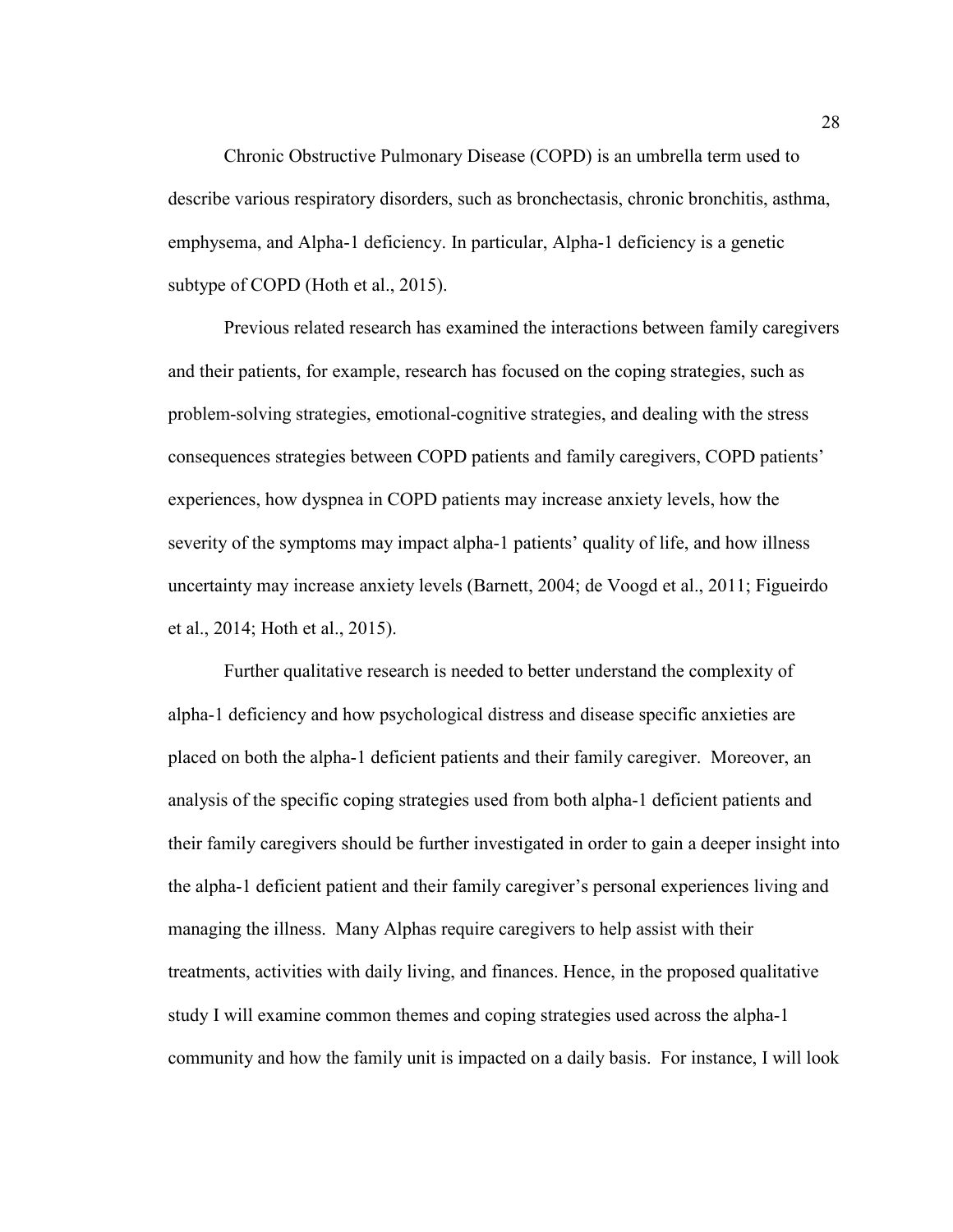deeply into how the family caregiver manages their finances while taking care of an alpha-1 deficient family member. In addition, I will evaluate both the Alpha-1 deficient individual and their family caregiver's emotional responses to the inter-relation of the complexity of the illness and the added demands of financial circumstances.

### **Impact of Illness Uncertainty on COPD Patients**

The perceived uncertainty about the current symptoms and future prognosis is the challenging part of living with a chronic illness. The uncertainty illness theory states that uncertainty occurs when a person is unable to understand the meaning of the illness and predict the likelihood of the treatment, as well as the prognosis (Hoth et al., 2015). Hoth et al. (2015) analyzed illness uncertainty, such as ambiguity (physical symptoms) and complexity (treatment and healthcare system) among alpha-1 deficient associated COPD patients and found that uncertainty about physical symptoms (ambiguity) induced depression, anxiety, breathlessness while decreasing alpha-1 deficient patients' quality of life. In contrast, uncertainty about treatment and the healthcare system (complexity) did not have an independent effect on any of the outcomes stress. As alpha 1-deficiency is closely related to COPD, and little research has specifically examined alpha 1, the literature related to COPD will also be examined.

The trajectory of COPD is unpredictable and shows a slow decline interspersed with acute exacerbations of the physical symptoms, such as re-current respiratory infections and severe dyspnea. Moreover, the combination of the uncertainty of the exacerbations and the increased fear of death becomes apparent. Recent studies show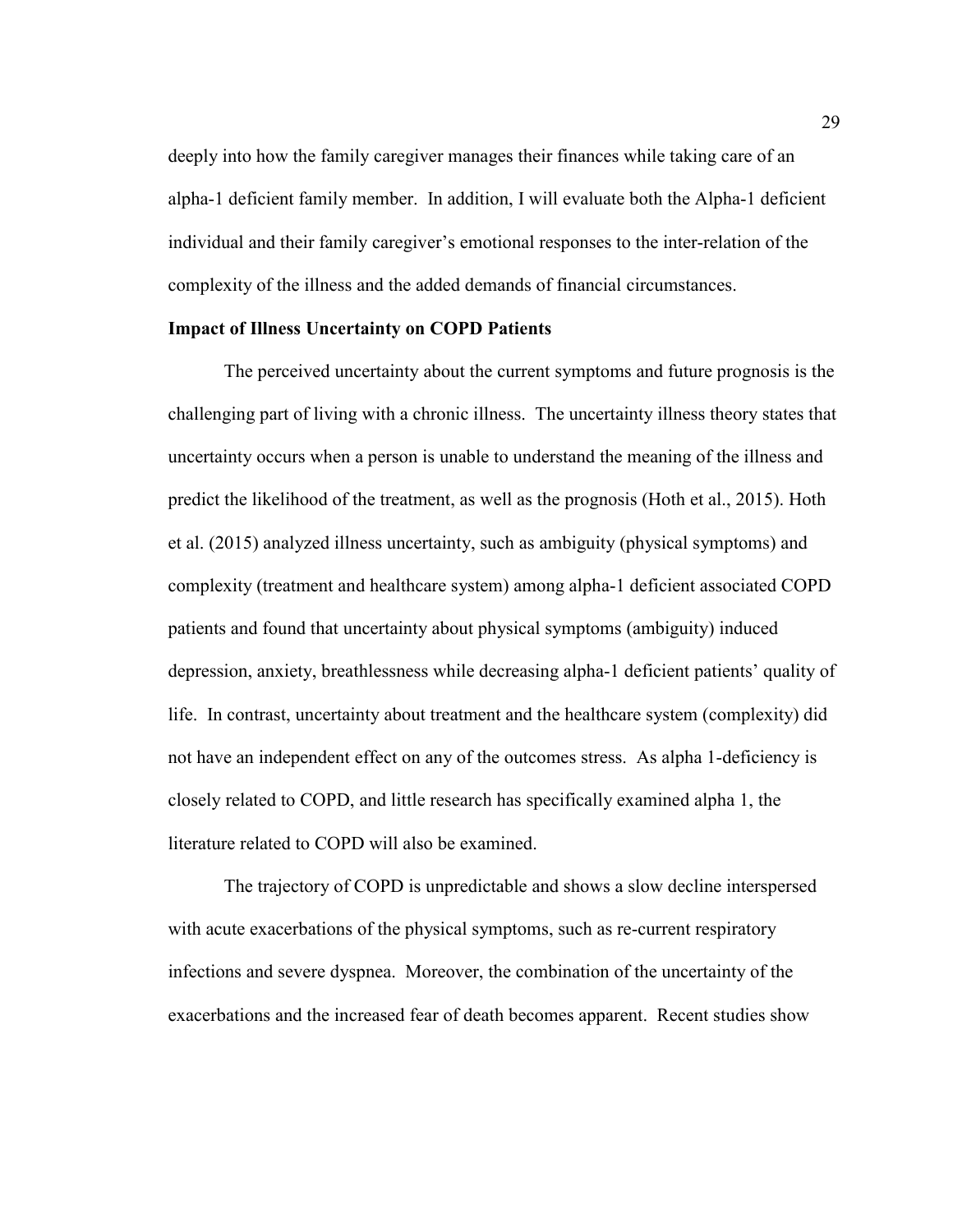that the diagnosis of a life-threatening illness, such as COPD can trigger end-of-life fears through the awareness of death salience (Stenzel et al., 2015).

In a study conducted by Stenzel, Vaske, Kuhl, Kenn, and Rief, (2015) the researchers documented that the diagnosis of a life threatening illness, like chronic obstructive pulmonary disease (COPD) can trigger end-of-life fears. Early studies have shown that these fears can play critical roles in a COPD patient's life. In particular, the authors investigated the relevance of socio-demographic variables, illness severity, psychological distress, and disease specific anxiety as predictors of end-of-life fears in COPD (Stenzel et al., 2015). They found that illness severity was not a predictor of endof-life fears but gender and psychological distress explained augmented differences. When disease specific anxieties were included as additional predictors, psychological distress was no longer significant. On the other hand, disease specific anxieties mediated the association between psychological distress and end-of-life fears (Stenzel et al., 2015). In the next section, studies will be highlighted to provide additional information on how the challenges of alpha-1 deficiency play a role in alpha-1 deficient individual's coping mechanisms. Understanding the importance of illness uncertainty and how it plays a role in the overall perception of both alpha-1 patients and their family caregivers may be the key to better managing the patients and their family caregivers' quality of life. These studies are useful for the current study because they are a foundation that will help to understand the effects on AAT-D's uncertain challenges and how the degree of uncertainty may be a critical factor in how the patient and their family caregiver perceive the patient's health related quality of life.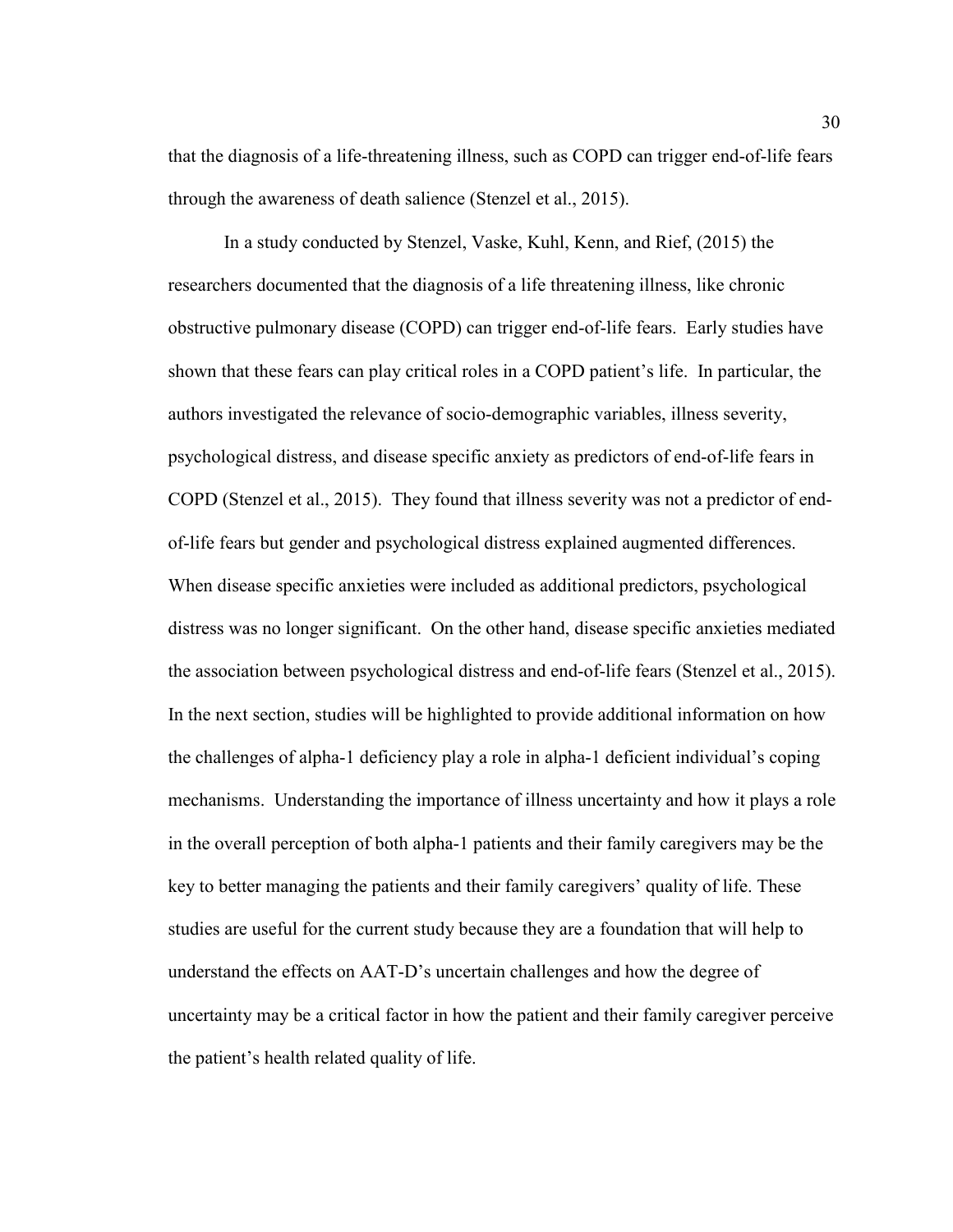#### **Coping Mechanisms of Alpha-1 Deficient Individuals**

Coping with breathlessness is a complex and multidimensional challenge for people with COPD which involves interacting physiological, cognitive affective, and psychosocial dimensions (Jorgensen, Lombborg, Dahl, & Pedersen, 2014). People suffering from COPD most often develop a variety of strategies to cope with breathlessness, which may either negatively or positively influence not only their breathing abilities but also their overall quality of life (Jorgensen et al., 2014). The next few studies explored and captured the multidimensionality of how people cope during daily living with the COPD challenges.

In research conducted by Cooney et al. (2013), the authors studied how breathlessness influenced COPD individuals' activities of daily living and their overall perception of life. The authors found that at the initial stage of COPD, the individuals were able to co-exist with the COPD symptoms. However, as the disease progressed, the unpredictability of it strained the co-existence and even produced an uncontrollable coexistence depending on the degree of the breathlessness (Cooney et al., 2013). In another study, the authors Sunde, Walstad, Bensten, Wagnen, Rustoen, and Henriksen, (2014) analyzed the possible impact of a COPD home care model has on COPD individuals and found that it exhibited a positive progressive attempt to integrate the competencies and behaviors of the patients and the community nurses to provide follow-up care in accordance with the guidelines for interventive care. In turn, the authors suggested that the next step is to evaluate the COPD home care model's ability to assist both healthcare workers and planners to improve the management of COPD, reduction of exacerbations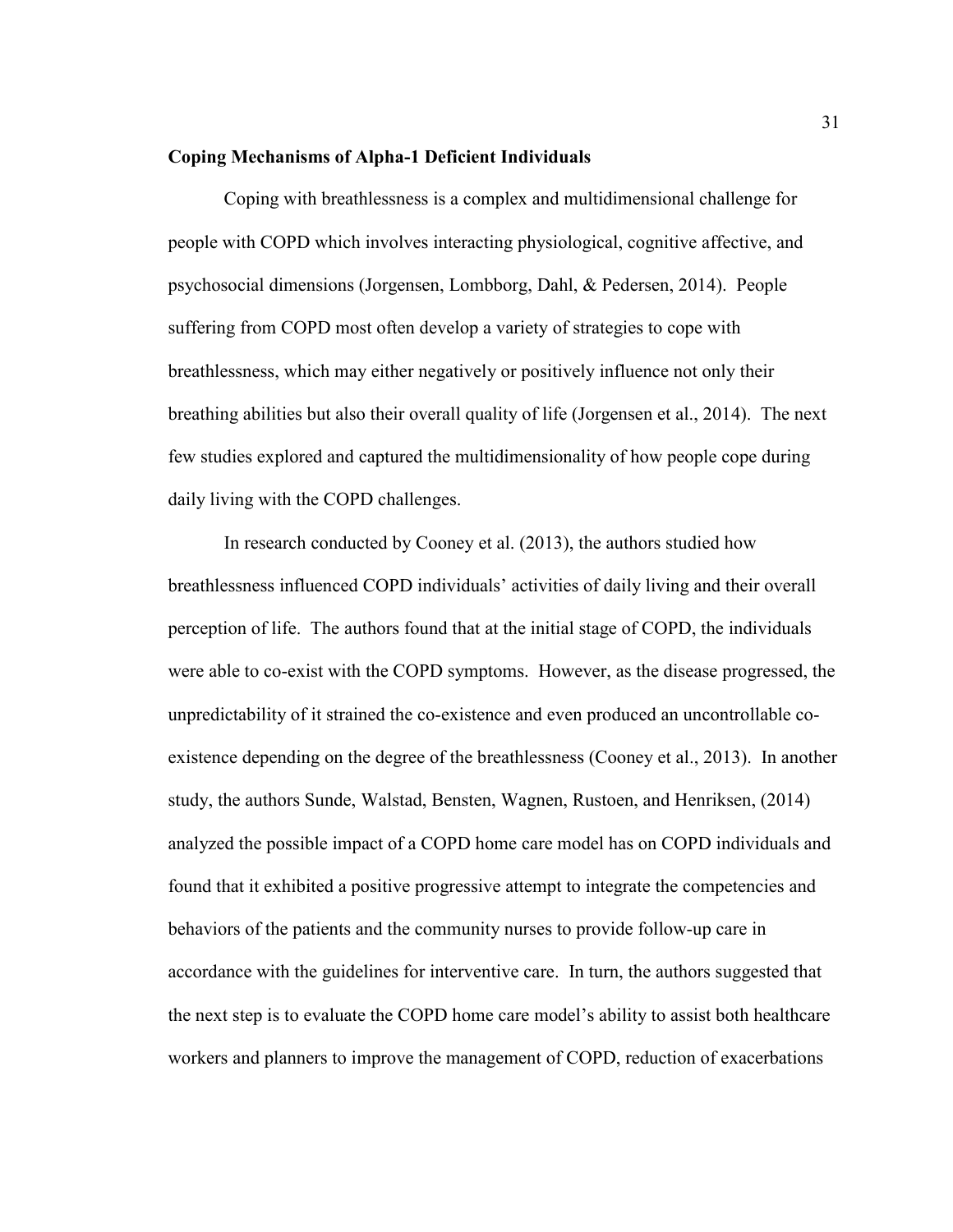and improve the quality of life and coping among patients with COPD (Sunde et al., 2014).

 The impact of stress caused by a chronic disease can have consequences on daily functioning and quality of life. Adaptation to a chronic illness depends not only on the degree of the disease but also on the individual's capacity to evaluate and react to the stressors associated with the disease. A study conducted by Hesselink et al. (2004) examined the association between psychosocial coping resources and coping style with health related quality of life (HRQoL) in asthma and COPD patients separately. There were 220 recruited adult asthmatics and 53 COPD patients. The data was collected by a pulmonary function test, face to face interviews, and questionnaires about psychosocial coping resources (self-efficacy, mastery, self-esteem, and social support), coping styles (avoidant, rational, and emotional) and HRQoL (Hesselink et al., 2004). The results showed that there were significant associations between coping resources, coping style, and HRQoL in both asthmatics and COPD patients. For example, in both asthma and COPD patients, a more emotional coping style was independently associated with poor HRQoL. Asthmatics that exhibited a poor pulmonary function, showed less efficacy and mastery feelings, and a more avoidant coping style was considered independently related to poor HRQoL, whereas a more rational coping style was linked to poor HRQoL in COPD (Hesselink et al., 2004).

Moreover, COPD patients scored lower on psychosocial coping resources, higher on coping scales and poorer on HRQoL compared to asthmatics. In addition, asthmatics who had low confidence and less mastery showed poorer HRQoL. The psychosocial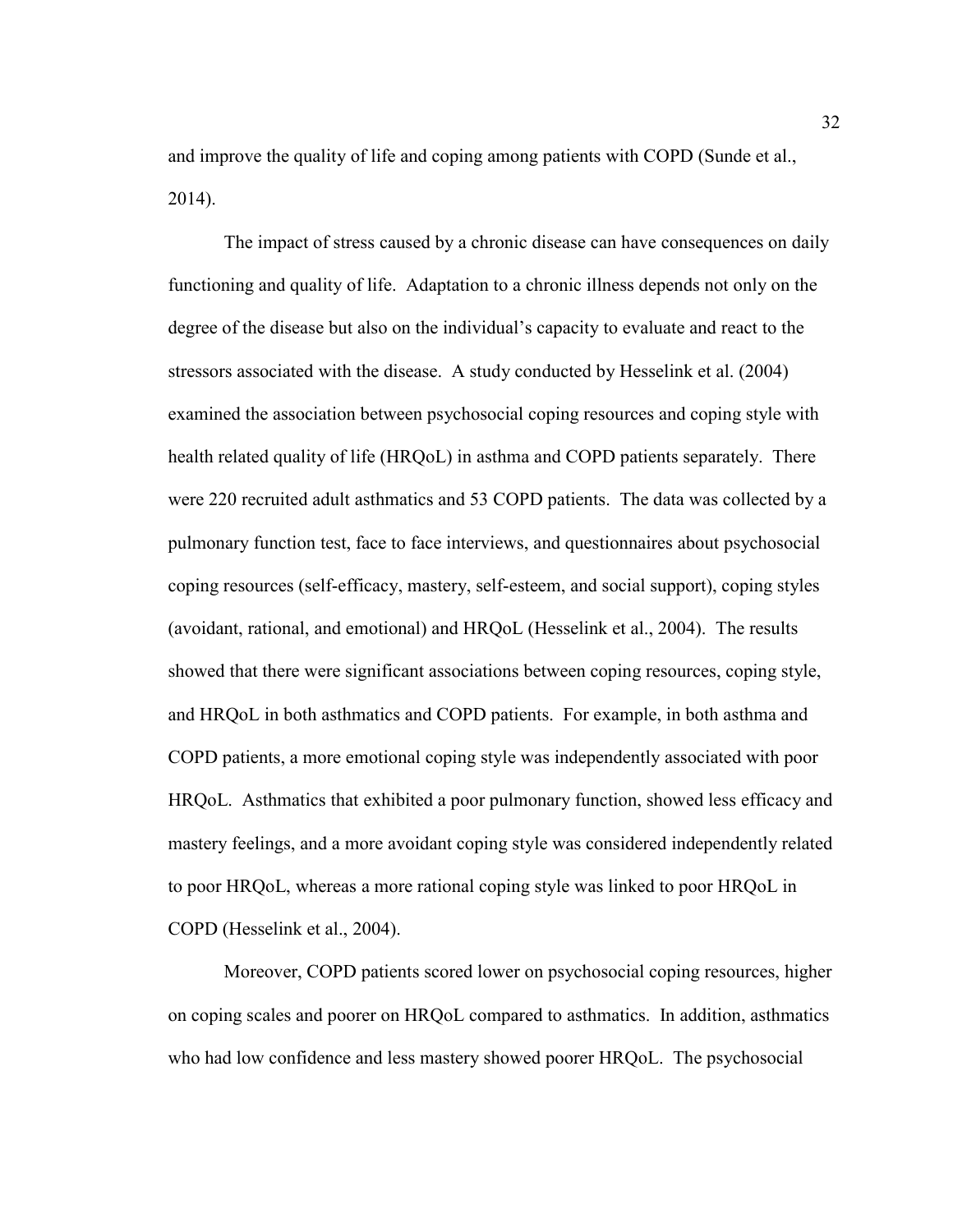resources used among the COPD patients did not exhibit an independent association with HRQoL. However, since the number of COPD patients was considered small, caution with the results was considered and the authors suggested that further research is needed in order to directly connect self-efficacy, self-esteem, and mastery to HRQoL (Hesselink et al., 2004).

Furthermore, the degree of COPD patients' symptoms may play a critical role in how they cope with their illness. Thus, it is the mind body connection that may lead the COPD patient to react in a particular manner. The authors, Jorgensen et al. (2014), conducted a grounded theory study to explore the nature of coping, specifically with breathlessness from 12 patients with moderate to severe COPD. In particular, the study examined COPD patients' physiological and behavioral parameters that could distinguish between the four coping types, such as overrater, challenger, underrater, and leveler (Jorgensen et al., 2014). As a result, the data exhibited a relation between the physiological condition and coping behavior among people with COPD living with breathlessness. However, the authors suggest that the results should be tested on a new population involving education, social, economic, and cultural aspects within a longitudinal study with more participants (Jorgensen et al., 2014). In the following section, studies will explore how CBT may manage the anxiety and depression levels of COPD patients. In the current study, I evaluated the effects of a progressive chronic long term illness, AAT-D, and how the uncertain challenges of the illness may place a strain on both the alpha-1 patients and their family caregivers' perceptions of their quality of life.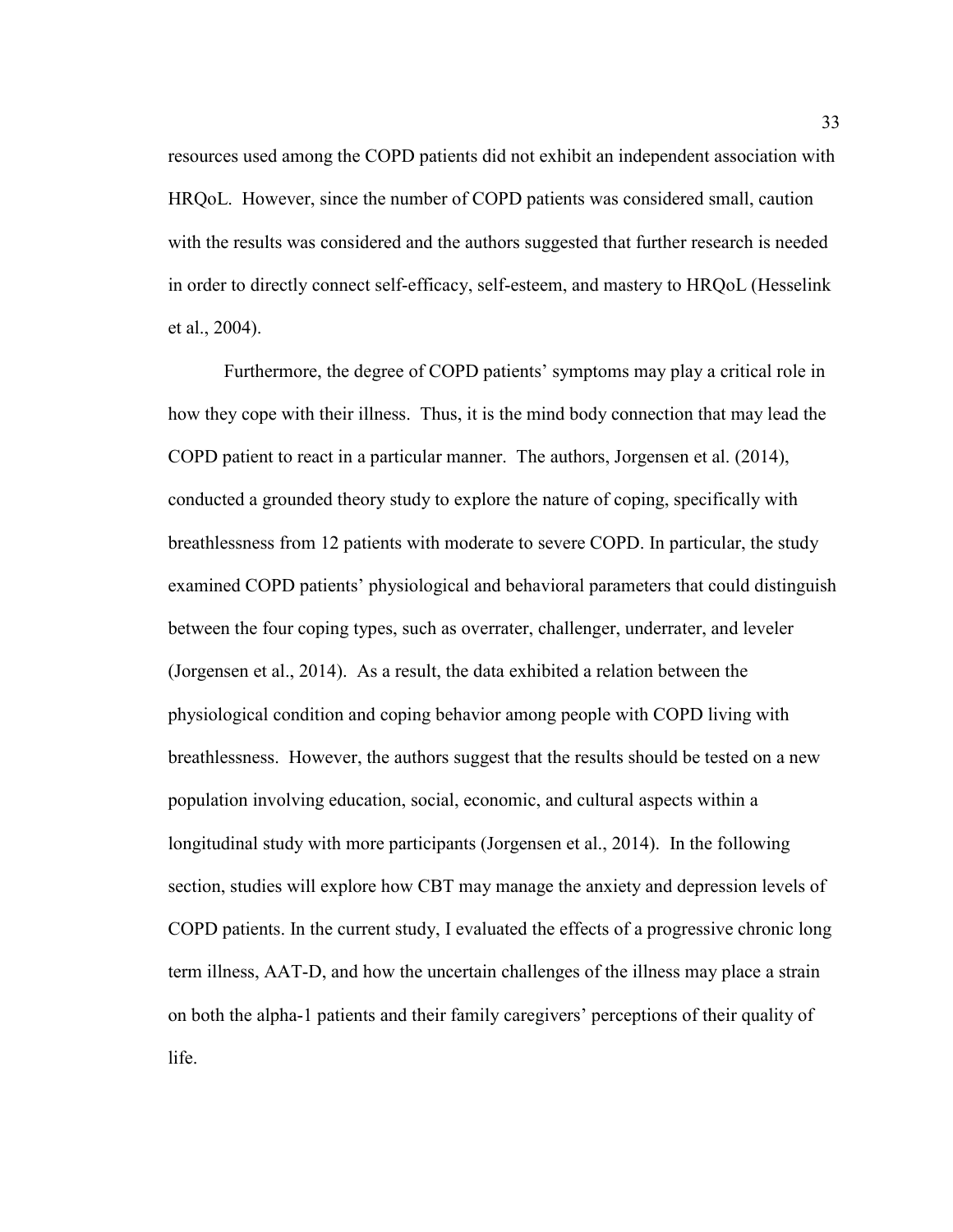## **CBT, Coping, and COPD Patients**

Chronic disease is associated with high levels of uncertainty. Patients need to change their behavior as part of a new lifestyle of self-care. They also endure debilitating and demanding treatments (White, 2001). These are a few factors that make adjustments to chronic illness psychologically demanding. Previous research has found cognitive behavioral therapy (CBT) to be effective in managing chronic physical illness. In particular, the cognitive therapy framework is suited to address the problems associated with chronic disease, such as mood disorder and fatigue (White, 2001). Additionally, CBT has proven efficacy to promote active self-management and help patients establish collaborative relationships with health care staff, as well as build the skills needed to manage the psychological problems linked with chronic illness (White, 2001). Thus, the following studies will evaluate the effectiveness of CBT has on COPD patients' psychological challenges.

 Hynninen, Bierke, Pallesen, Bakke, and Nordus (2010), examined the effect of CBT in groups of COPD patients of both sexes with co-morbid clinically significant anxiety and depression. There were 51 participants and the main outcome measures were comprised of the Beck Anxiety Inventory and Beck Depression Inventoryn11. Measures of health status, sleep, age, and sex were also included as secondary outcomes (Hynninen et al., 2010). The findings indicated that CBT may provide rapid symptom relief for COPD patients with clinically significant anxiety and depression. However, women exhibited higher anxiety and depression levels with non-significant improvements with the aid of CBT compared to males. In addition, the younger patients appeared to have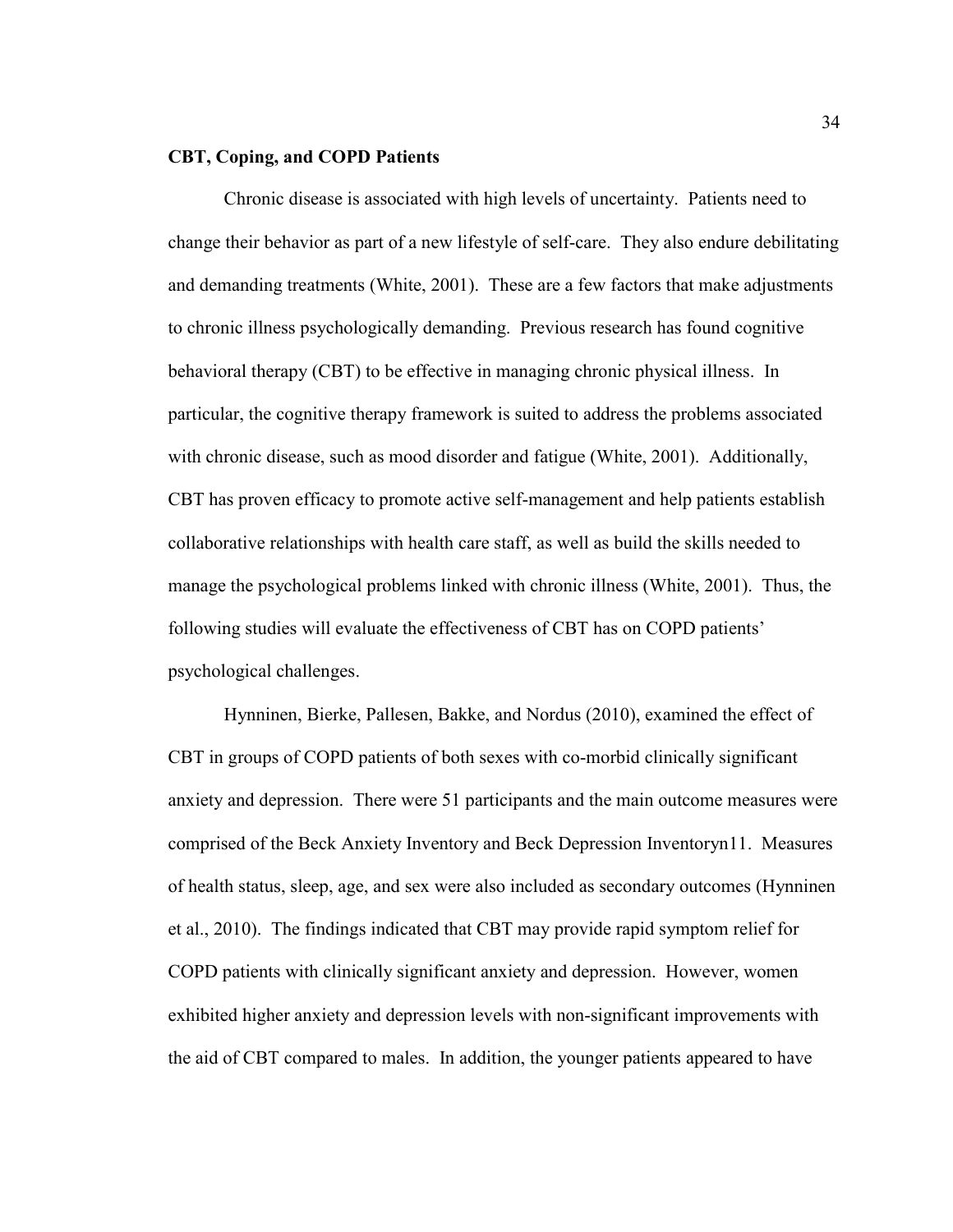more anxiety and depression compared to the older participants. However, both responded well to CBT (Hynninen et al., 2010). Poor sleep patterns revealed nonsignificant improvements with the use of CBT. Thus, COPD patients may reflect feelings and fatigue during the day as a consequence of the lung disease and possible reduced sleep quantity caused by breathlessness (Hynninen et al., 2010).

Some studies have examined the psychological needs of COPD patients. COPD patients experience disabling physical symptoms, such as breathlessness, chronic cough, and sputum production, a large proportion of patients also experience psychological distress (Baraniak & Sheffield, 2011). In particular, anxiety and depression may become prevalent. A systematic review and meta-analysis have reported that clinical anxiety and depression account approximately for 36%-40% of COPD patients which significantly shows a reduction in the patients' quality of life (Baraniak  $\&$  Sheffield, 2011). A study was performed to evaluate the efficacy of psychologically based interventions, such as cognitive behavioral therapy, psychotherapy, and a progressive muscle relaxation for patients who struggle with COPD. The study was predominately comprised of COPD patients with moderate to severe disease that experience existing morbidity of mild to moderate anxiety and/or depression (Baraniak & Sheffield, 2011). The authors suggested that the interventions did not appear to be effective in reducing psychological morbidity in COPD population (Baraniak & Sheffield, 2011).

Due to the chronic and progressive character to the disease, patients are not only physically limited but often show reductions in both their psychological and social functioning which can feedback on the course of the disease, as well as on the social

35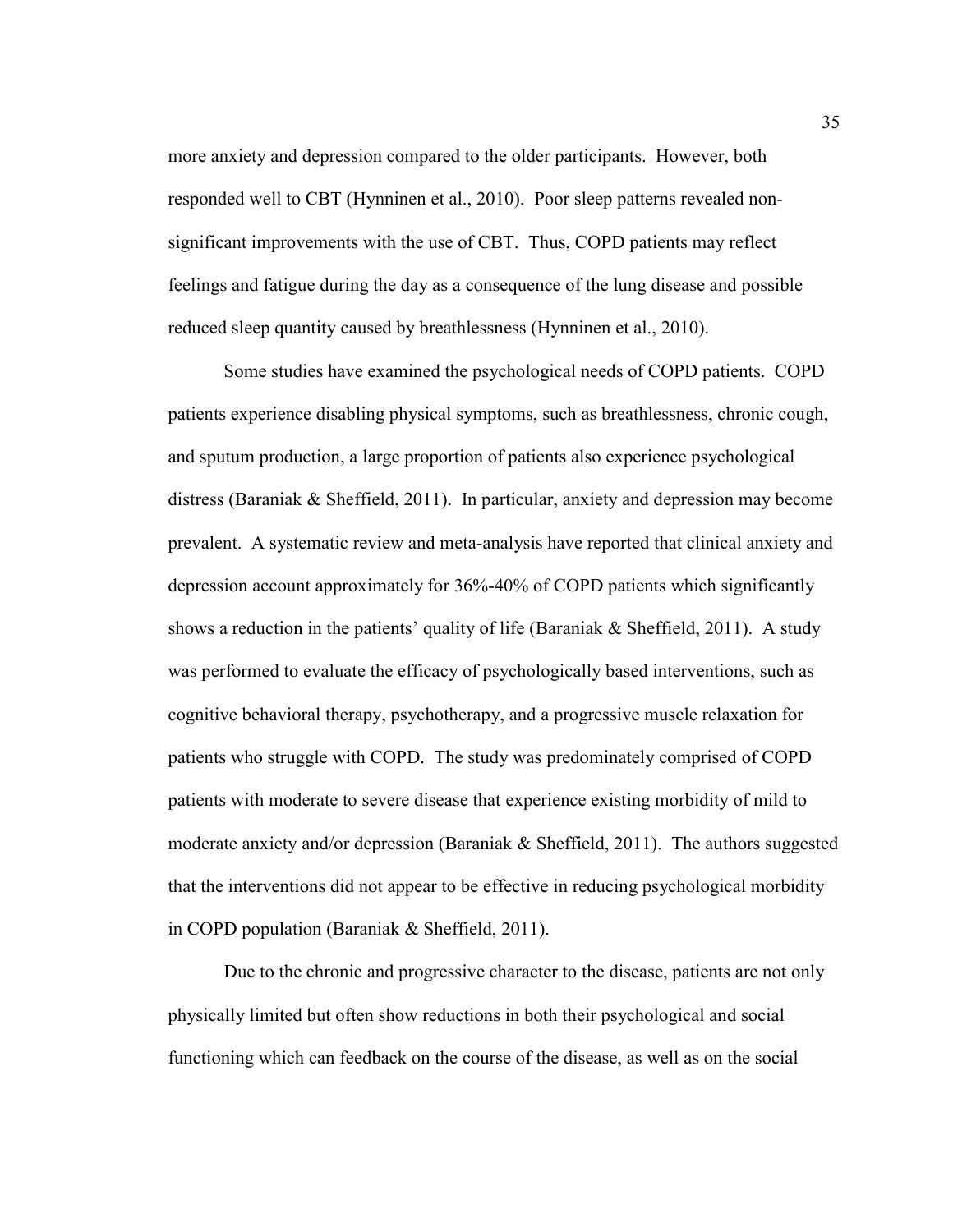environment (Leupoldt, Fritzsche, Truebu, Meuret, Ritz, 2012). Previous studies have analyzed psychotropic medications but the evidence to support COPD patients' psychological needs has been weak.

Leupoldt et al. (2012) examined a few studies which provided an overview on findings on psychosocial factors and behavioral medical approaches and found that CBT to be beneficial for COPD patients. Specifically, aspects including behavioral activation, enhancement of competency through skill building exercise, cognitive re-structuring, psychoeducation, problem solving techniques, sleep management skills, self-instruction training, and stress management have also exhibited positive outcomes as additives to the CBT (Leupoldt et al., 2012). The use of relaxation techniques, like yoga have revealed beneficial effects to calm the breathlessness of COPD patients. In addition, in a few smaller studies, biofeedback training has suggested some potential effects to oxygen saturation and ventilation patterns. Attentional distraction has been proposed as useful in reducing the preserved level of exertional dyspnea. However, studies specific to COPD patients have shown to be conflicting (Leupoldt et al., 2012). Other studies recommend that there may be a link between COPD patients' physiological and behavioral pathways. Although beneficial effects of some behavioral medical intervention has been demonstrated in COPD, future research is suggested to study the effects of distinct components of these interventions as a goal to link the importance of the psychological and sociological aspects to COPD patients' quality of life (Leupoldt et al., 2012).

 The most common physical symptoms of COPD patients are breathlessness, cough, and excessive sputum production. However, additional physical consequences,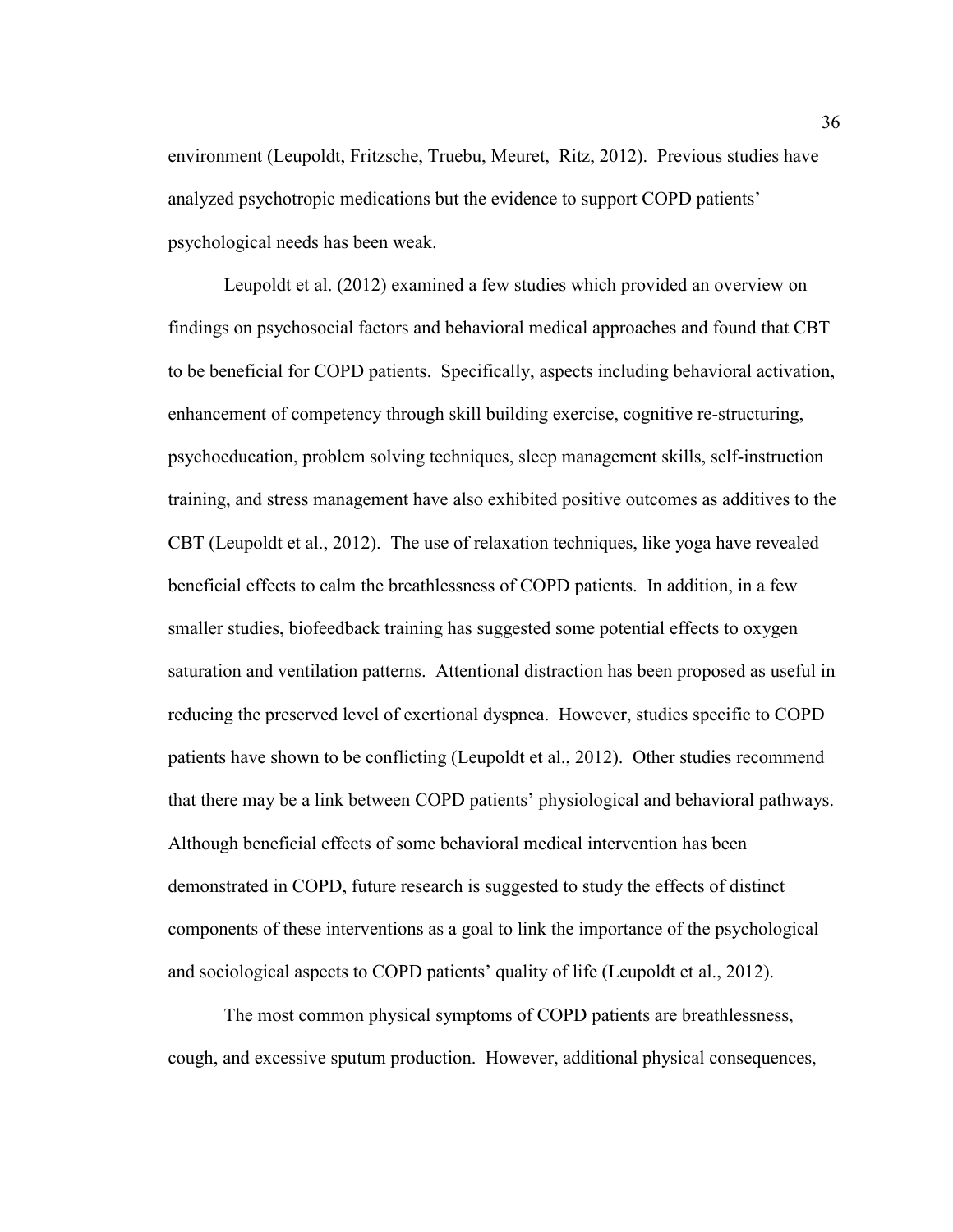such as systematic inflammation, nutritional challenges, musculoskeletal dysfunction, fatigue, low activity, and poor exercise capacity may occur which will often lead to psychological distress (Farver-Vestergaard & Zachariae, 2015). Thus, throughout literature, it is suggested that the physical and psychological effects of the disease work synergistically together which catalyzes the exacerbation rates of the physical and psychological symptoms in a continuum (Farver-Vestergauard & Zachariae, 2015). In turn, psychosocial research has been conducted in an attempt to discover a positive supplement to medical and physical treatment for COPD patients.

Farver-Vestergaurd and Zachariae (2015) conducted a systematic review and a meta-analysis of controlled trials that evaluated the effects of psychosocial interventions on psychological and physical outcome of 1,361 COPD patients. The results revealed statistically significant effects of psychosocial interventions on both physical and psychological outcomes in COPD patients when compared with passive or active control groups (Farver-Vesterguard  $\&$  Zachariae, 2015). Regarding the effects of the different types of psychosocial intervention being used with COPD patients, the moderation analyses showed that only CBT significantly increased psychological outcomes and the mind-body intervention significantly increased the physical outcomes (Farver-Vestergaurd  $& Zachariae, 2015$ . On the other hand, duration of the treatments exhibited an insignificant effect on the patients' physical and psychological outcomes. For example, the data exhibited non-significant results for both CBT and mind-body intervention on physical and psychological outcomes. The authors propose one explanation could be the deteriorating effects of the COPD patients' physical and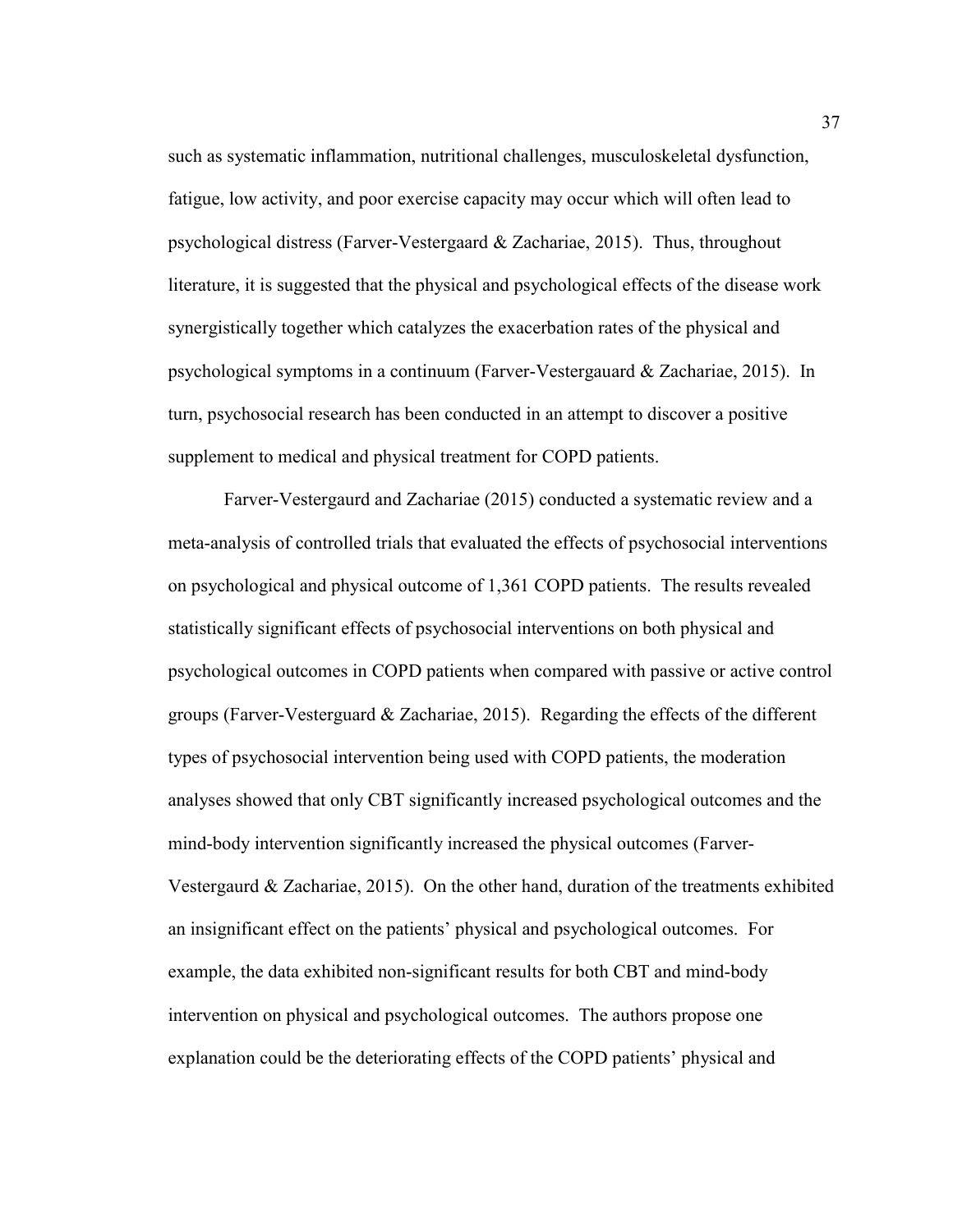psychological condition over time. Therefore, the authors recommend to further examine the most appropriate duration time of treatment. In the current study, I analyzed the coping strategies of AAT-D patients and evaluated the common themes that have a critical role in impacting the patient's quality of life.

### **Age and Diagnosis of AAT-D- Associated COPD**

Studies have found that age plays a role in how COPD patients manage their disease. A study conducted by Holin, Plautcan, Ford, Sandhaus, Strand, Strange, and Wamboldt, (2014) examined the impact of age on both the psychological and clinical outcomes among individuals with AATD-associated COPD. There were 468 individuals with AATD ages 32-84 that completed questionnaires at baseline and then at one and two year follow-up. Age was examined as a predictor of depression, anxiety, and health related quality of life, and breathlessness at all three time points using linear mixed models (Holin et al., 2014). The authors indicated that younger individuals reported more symptoms of anxiety over a two year period, regardless of relationship status. On the other hand, younger individuals reported more symptoms of depression, worse health related quality of life, and more breathlessness only if they were single. Thus, age was not associated with depression, health related quality of life, or breathlessness among individuals who were in a couple relationship (Holin et al., 2014).

The authors suggested that being in a relationship may be an important social resource for younger individuals with AATD- associated COPD. Hence, being married positively influences psychological distress and future studies may strive to analyze other social resources, such as the relationships with family and friends as additional systems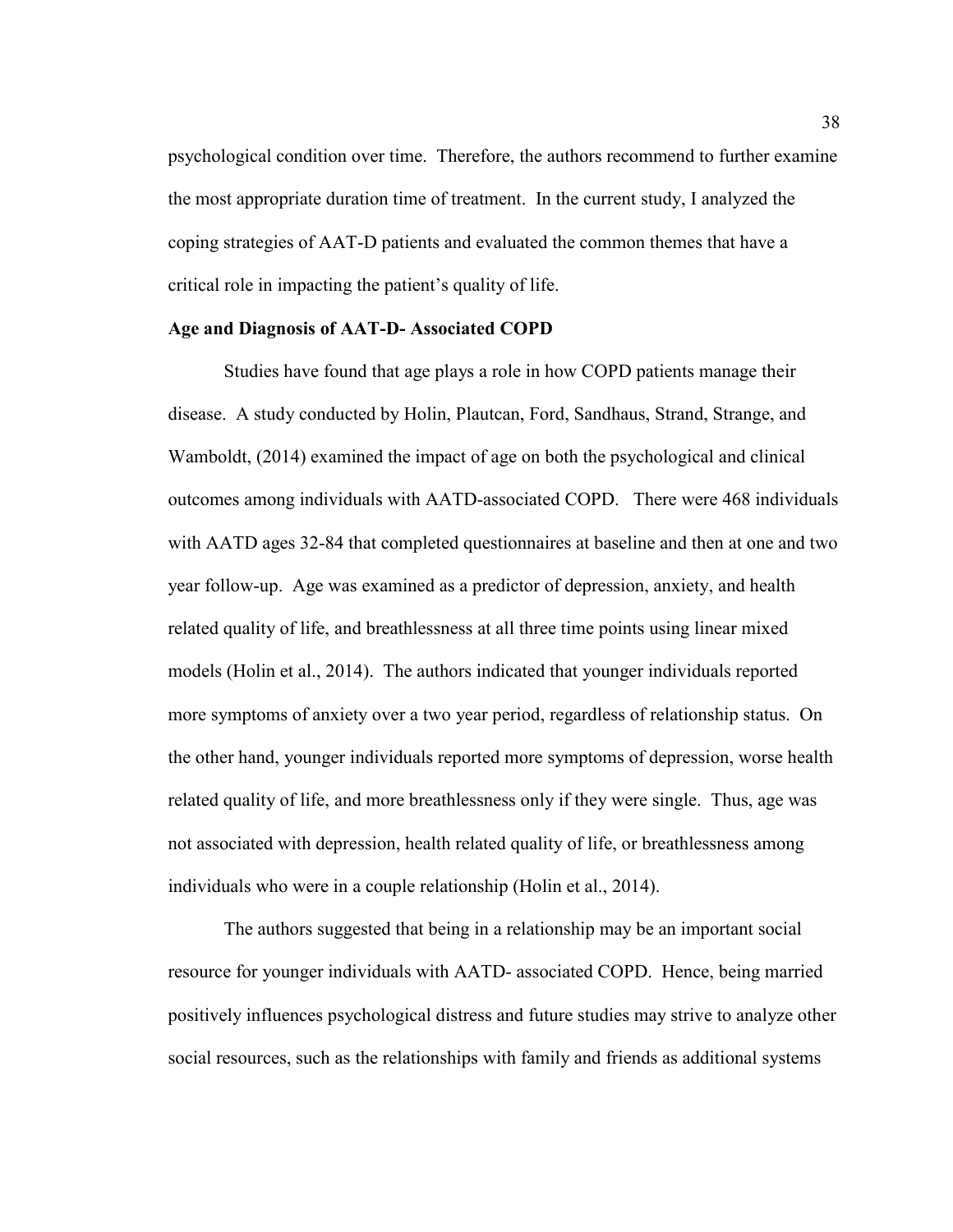that may play a role in one's psychological and health related quality of life (Holin et al., 2014).

There is evidence suggesting that psychosocial resources in the form of social support may play an important role in managing and slowing of the progression of a variety of chronic degenerative diseases. In persons with COPD, receiving positive social support, interaction from spouse/partner, friend, extended family, and/or support group may be associated with reduced hospitalizations, better health status and promotion, disease management behavior, and engaging in physical exercise (DiNicola, Jilian, Gregorich, Blanco, Katz, 2013). Moreover, previous research has posited that the quality of the relationship may have an impact on the overall quality of life of the COPD patient (DiNicola et al., 2013).

DiNicola et al. (2013) examined the contribution of perceived social support to the presence of anxiety in persons with COPD. A sample of 452 COPD participants completed telephone surveys. Thus, the study used a cross-sectional design which measures included the anxiety subscale of the Hospital Anxiety and Depression Scale, five social support subscales from a positive and negative social exchange scale, a COPD Survey Scale, and the Geriatric Depression Scale (DiNicola et al., 2013). Positive and negative social support were defined as positive and negative social interactions. Both positive and negative aspects of social support emerged as significant and independent predictors of patient anxiety.

Two negative aspects of social support, the perceived use of insensitive and unsympathetic responses by social networks, were associated with greater anxiety in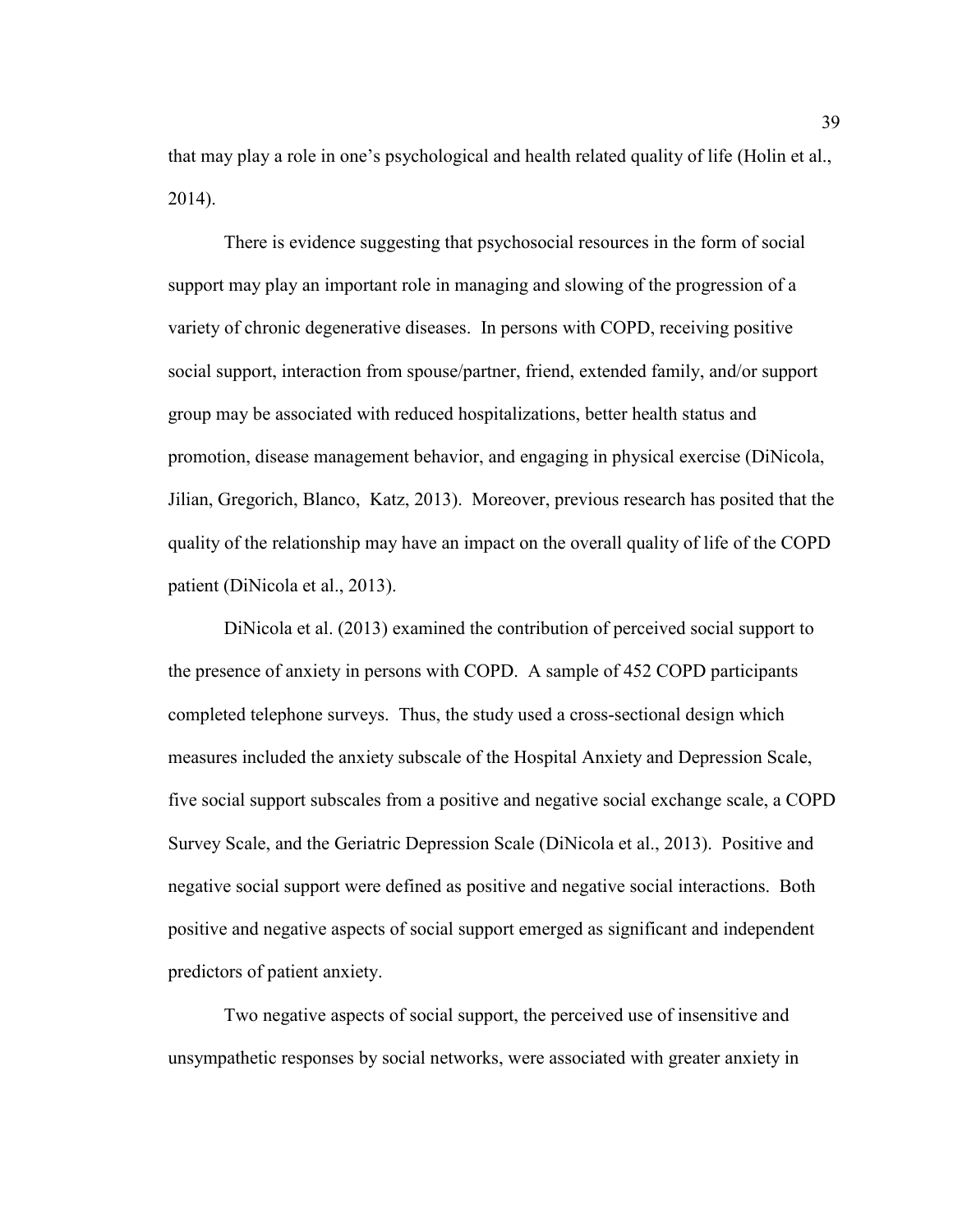COPD patients, whereas, stronger support from social networks exhibited fewer depressive symptoms (DiNiCola et al., 2013). On the other hand, practical help received from others increased patients' anxiety by making salient their needs and dependence of others. However, other factors such as the type of relationship (spouse, friend, extended family member, or co-worker) and quality of relationship were not evaluated within the study. The authors suggested that the type and quality of the relationship may have an influential factor for COPD patients (DiNiCola et al., 2013). Although the study provided an association between greater support with decreased depression and less support with greater depression, the relationship between depression and anxiety in chronic lung disease remains unclear (DiNiCola et al., 2013). Even though I did not specifically examine how age plays a role in the AAT-D patient's perception of life, these studies provided an insight into the timing of being diagnosed with a long term illness and how it affects a patient's perception of quality of life.

# **Family Caregivers**

Family caregivers take on an important role with little to no training and with limited resources. They are required to provide a broad range of assistance which includes monitoring and managing the treatment and symptoms of the disease, medication administration, emotional support, as well as assistance with personal care and financial support (Rha et al., 2015). Caregiving burden is described as the distress that caregivers feel as the result of proving care. It is specific to the complexity and degree of the disease care and varies from anxiety and depression to other emotional and more general responses. Caregiving burden encompasses physical burden, such as sleep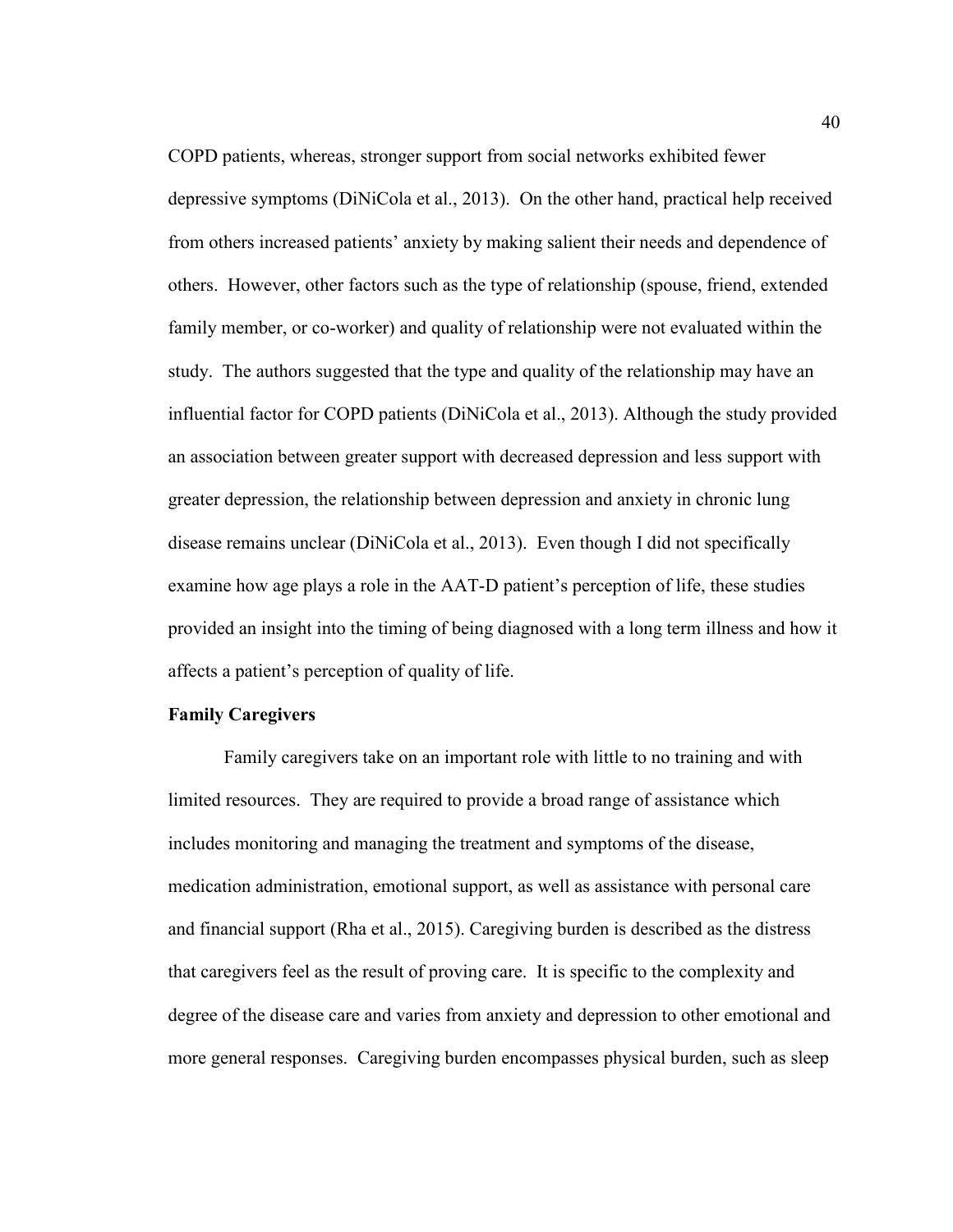disturbances, fatigue and pain (Rha et al., 2015). The emotional support provided by the caregiver to the chronically ill patient is considered as difficult psychological tasks. Moreover, missing work because of the caregiving responsibility and caring for others besides the chronically ill patient could be considered a social burden. The financial burden could be consequent from paying high medical expenses and losing income and savings (Rha et al., 2015). The following studies exhibited the challenges family caregivers face taking care of chronically ill patients, such as cancer, COPD, and AAT-D.

## **Family Caregivers and Cancer Patients**

Family caregivers play a critical role in caregiving. In particular, family caregivers (FCs) of people with cancer often feel overwhelmed as a result of the intense responsibility associated with managing the patient's symptoms, providing them with emotional support, and assisting in various care related tasks (Lee et al., 2015). In turn, the high demand of care may increase the risk of the caregiver's physical and emotional decline, as well as the challenges placed on their social and financial status. Sleep problems commonly impact the physical and mental health of FCs. Previous studies have shown that between 45% and 95% of caregivers report mild to severe sleep disturbances (Lee et al., 2015).

Lee et al. (2015), suggests that sleep disturbances of perceived or actual alteration of sleep patterns. The criteria for sleep disturbance include sleeping for less than seven hours, sleep latency of more than 20 minutes, waking up more than six times per night, napping for more than two hours, and sleep efficacy of less than 80%. Lee et al. (2015)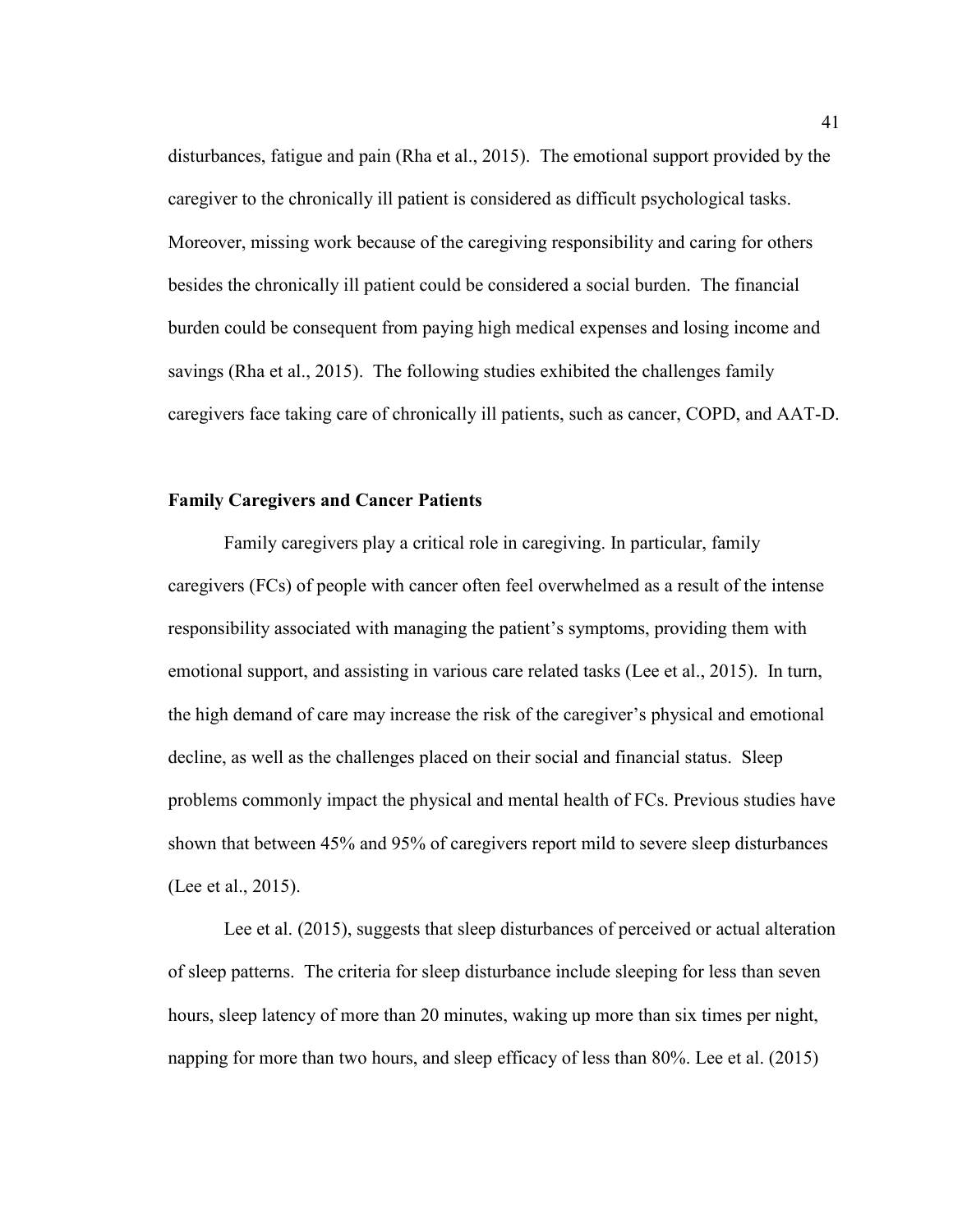conducted a study to assess sleep disturbance using both subjective and objective measures. There were 238 FCs of terminally ill cancer patients who initially participated and a total of 176 FCs who completed the study. The results showed that caregivers of patients with advanced cancer had more sleep disturbances compared to those caregivers of patients in the earlier stages of cancer (Lee et al., 2015).

This study provides an insight into the complexity of the challenges family caregivers face while caring for the chronically ill and will help me focus my study on the family caregiver's stressors of the physical (sleep disturbances), emotional (caring for a loved one), and the social (isolation from the outside world) and financial (high expenses and fewer hours at work) obstacles on a daily basis.

### **Family Caregivers and COPD Patients**

Severe and progressive dyspnea is one of the most debilitating and frequent complaints of patients with COPD. Thus, pervasive dyspnea can be frightening to both the patient and the caregiver which can lead to high stress levels (Lee et al., 2010). COPD can result in physical disability, altered cognition and memory disturbances due to the lack of oxygen to the brain, as well as behavioral changes that may further increase the demand of care for caregivers. Besides the increased care for the physical symptoms of the patient, caregivers also have to be their decision maker, financial manager, deal with the patient's attitudes and irritability, and assist with their activities of daily living (Lee et al., 2010).

Lee et al. (2010) conducted a study to examine the health related quality of life and burden of caregivers of patients with COPD and to identify associated relevant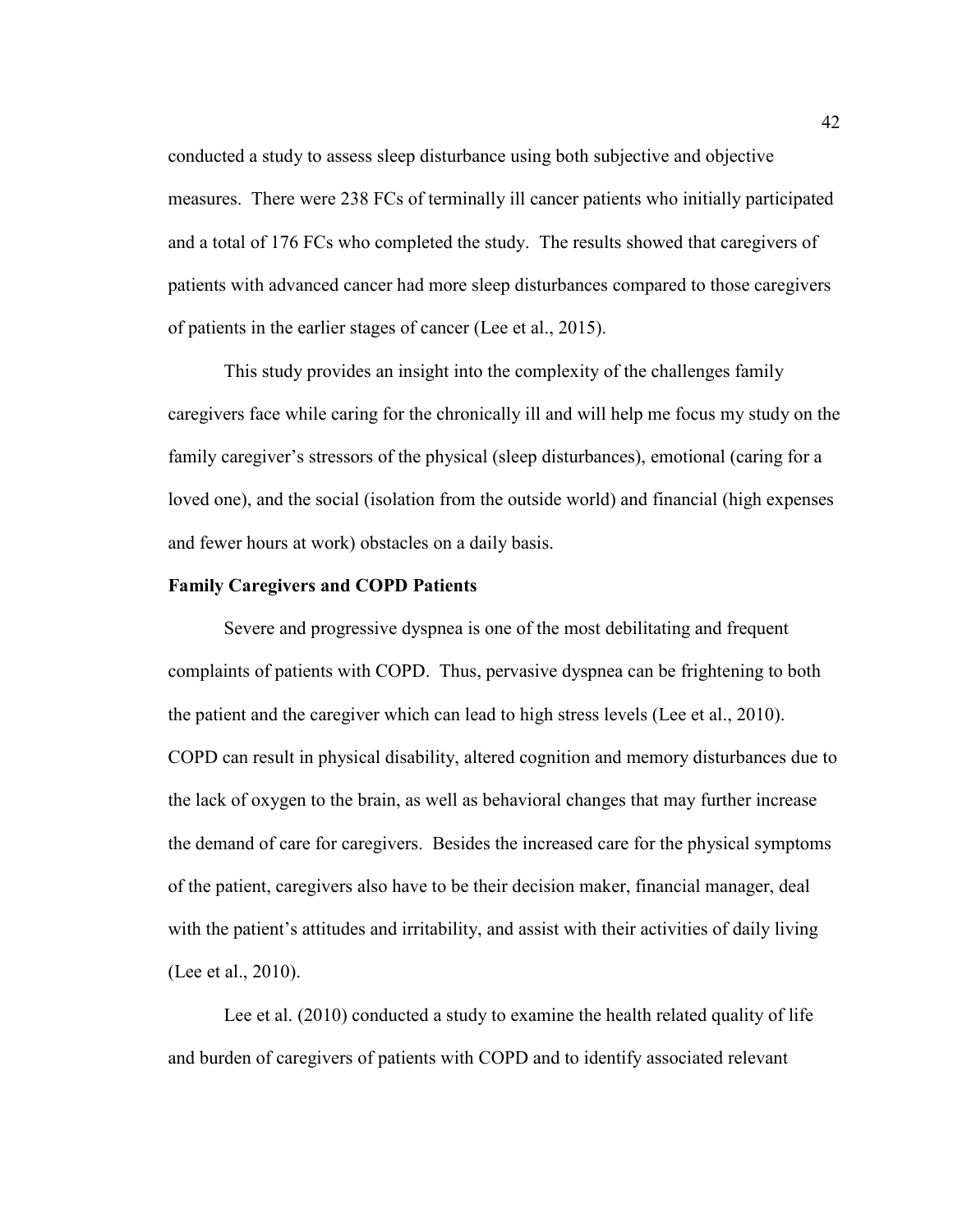factors. The study involved 81 eligible Chinese caregivers who completed a caregiver survey on HRQOL, caregiving burden, and other biopsychosocial factors. The results suggested that the psychosocial well-being of caregivers was associated with their physical health, anxiety and depression levels, and social support. In particular, emotional distress was exhibited in COPD caregivers with little to no support or assistance (Lee et al., 2010). Thus, those caregivers who experienced a low level of daily emotional support perceived caregiving in a more negative manner which lead to depression over time (Lee et al., 2010). This study provides an in-depth view from a caregiver's perspective on caregiving to COPD patients and how the emotional and social support may be as important to the caregiver as the COPD patient. It was useful to my study because it helped me focus on the experiences of the caregiver which I may build upon to understand the needs of the caregiver to AAT-D patients.

#### **Family Caregivers and Coping With COPD Patients**

The demands of COPD can place a significant burden on family members. COPD is an incapacitating disease which progresses, and the exacerbations and comorbidities of the disease severely affect the patients' physical and social dimensions of life (Jacomeedo, Gabriel, Cruz, & Marques, 2014). The gradual disability experienced by patients contributes toward the dependence on family assistance which becomes the central and support. In turn, the increased demand on the family caregiver develops into elevated levels of stress (Jacome et al., 2014).

Jacome et al. (2014) examined the psychological health of family caregivers and patients with COPD. The main findings suggested that family caregivers presented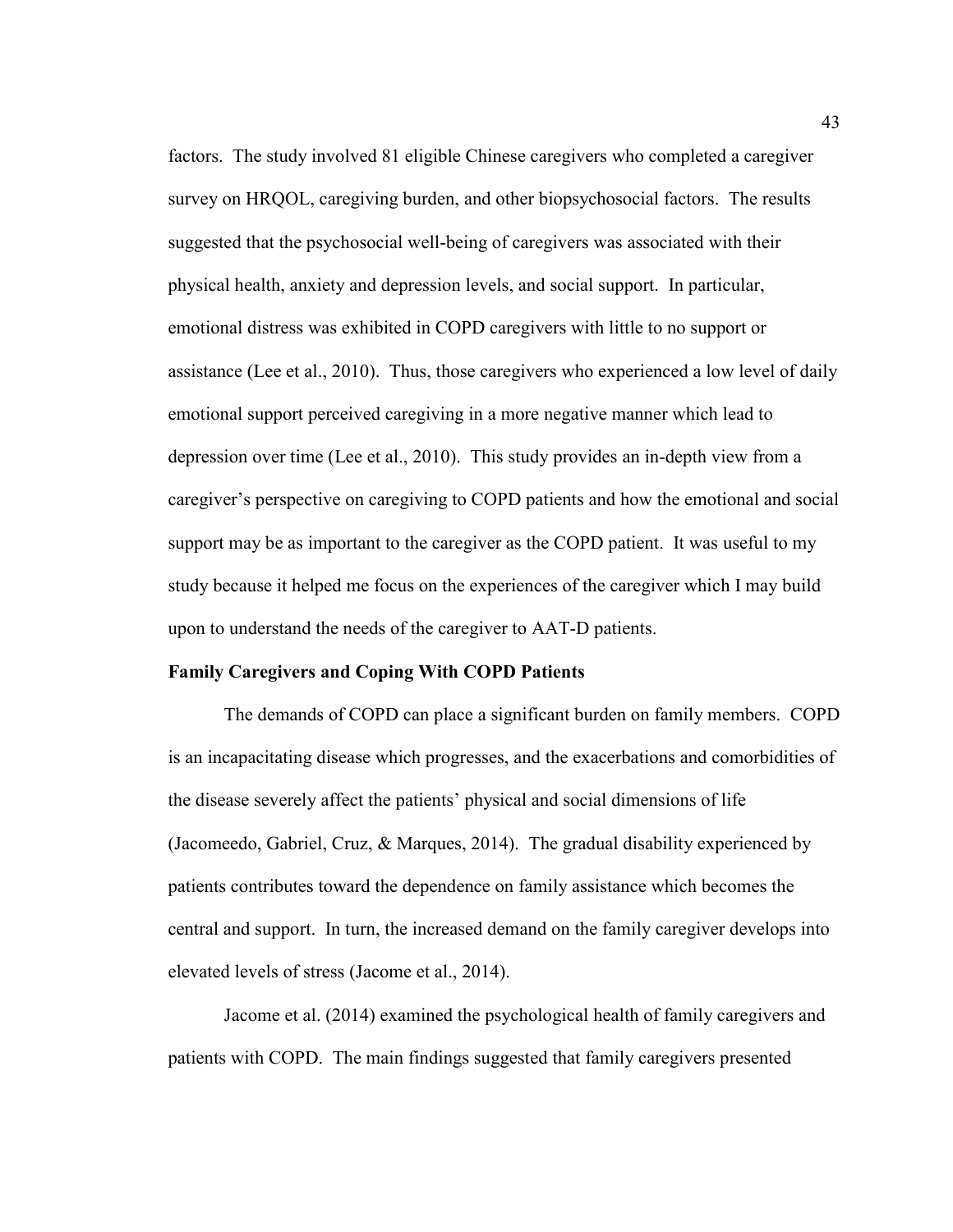clinically significant anxiety and depressive symptoms, their perceived burden, female gender, older age, and patients' activity limitations were significant predictors of their distressing symptoms. The results also indicated that female caregivers had statistically significant higher levels of anxiety and depression than male caregivers (Jacome et al., 2014). However, no statistically significant differences were found for both anxiety and depression considering the quality of relationship between the family caregiver and the COPD patient. There was a statistically significance in depression among the family caregivers who cared for patients with advanced COPD compared to those patients who were in the early stages of COPD (Jacome et al., 2014). On the other hand, anxiety showed no statistically significance among family caregivers of either early stages of COPD or advanced stages of COPD (Jacome et al., 2014).

Lee et al. (2010) examined HRQOL and the burden of COPD caregivers and to identify the relevant factors associated with the burden of care. The study included a total of 81 caregivers that completed a caregiver survey on HRQOL, caregiving burden, and other biopsychosocial factors. Descriptive statistics, correlations, and multiple linear regression models were used to analyze the data. The authors suggested that the psychological well-being of caregivers was associated with their physical health, anxiety symptoms, and social support. Emotional distress was encountered in COPD caregivers with little or no support and assistance (Lee et al., 2010). However, there were some limitations to the study. For instance, the cross-sectional study may not reveal the effect on the caregiving burden and caregivers' QOL (Lee et al., 2010). Additionally, the use of only Chinese participants may not be representative of the majority of COPD caregivers.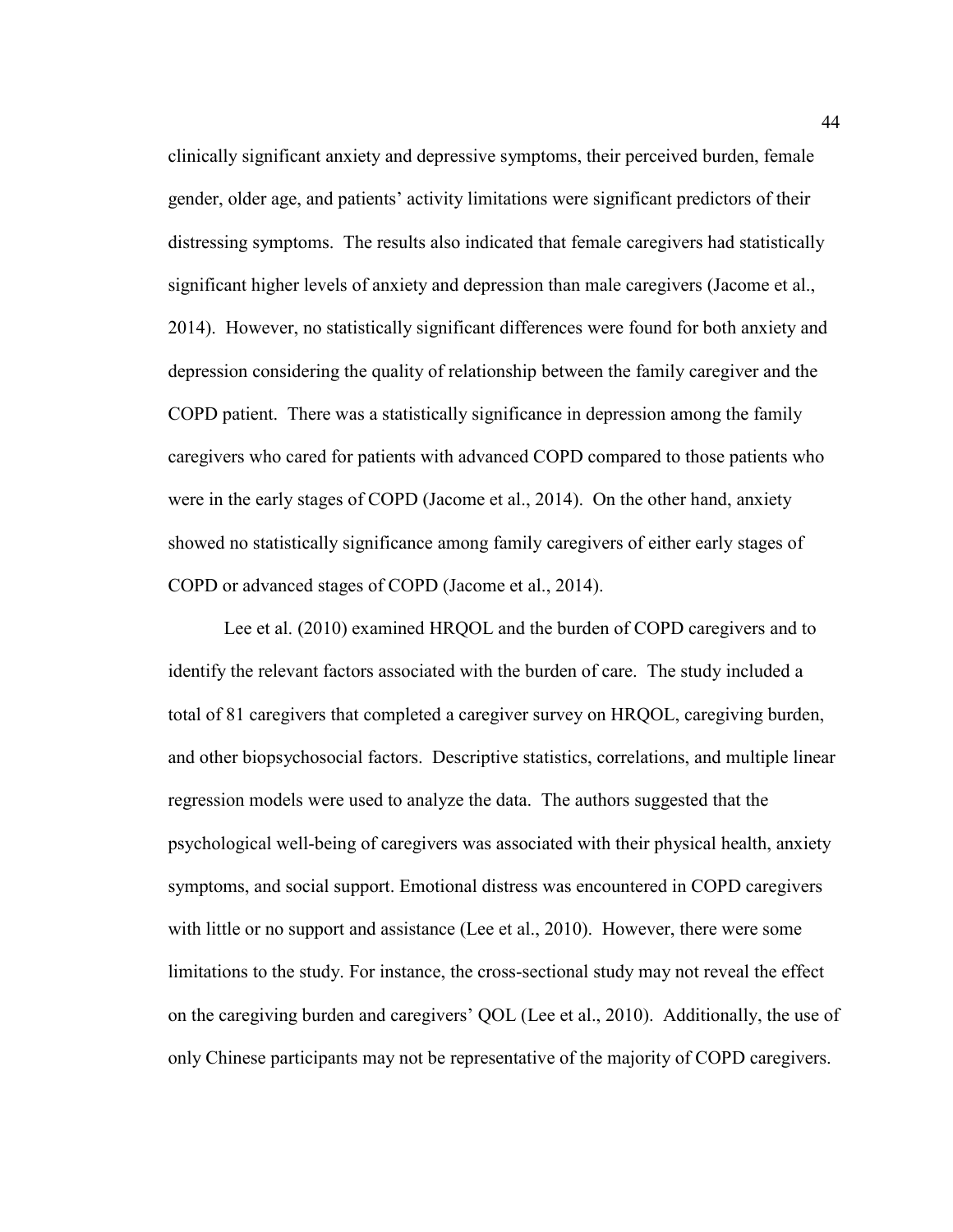Thus, cultural perspectives may play a role in how they share their feelings and communicate with each other.

Caring for a family member with a progressive chronic disease like COPD can put a strain on finances. Not only are there high costs for the traditional medical treatments on a daily basis but also on the family's personal finances. Hence, the cost of the electrical bill may be high due to the oxygen therapies and lowered air conditioning temperatures needed to make the COPD patient more comfortable. Additionally, the loss of work hours from both the patient and family caregiver places a strain on the family's income. Research shows in the United States, individuals with COPD receive an additional 5.1 hours a week of informal care compared to those without lung disease which represents an annual cost of \$2 billion dollars (Figueiredo et al., 2014). Thus, these numbers indicate that the family caregivers provide a vital source of care to their relatives. As a result, the combination of the increased demands on finances and caring for a loved one impacts the caregivers' psychological well-being (Figueiredo et al., 2014).

As an example, Figueiredo et al. (2014), conducted a study to analyze the subjective burden of family caregivers of people with early and advanced COPD. The study was from a cross-sectional perspective, involving a total of 167 family caregiver with 113 caring for people with early COPD and 54 caring for those COPD patients with advanced stage. The authors suggest that family caregivers of people with advanced COPD experienced more stress compared to those caring for early stages of COPD. Caregivers of advanced COPD also reported higher depression and a worse self-rated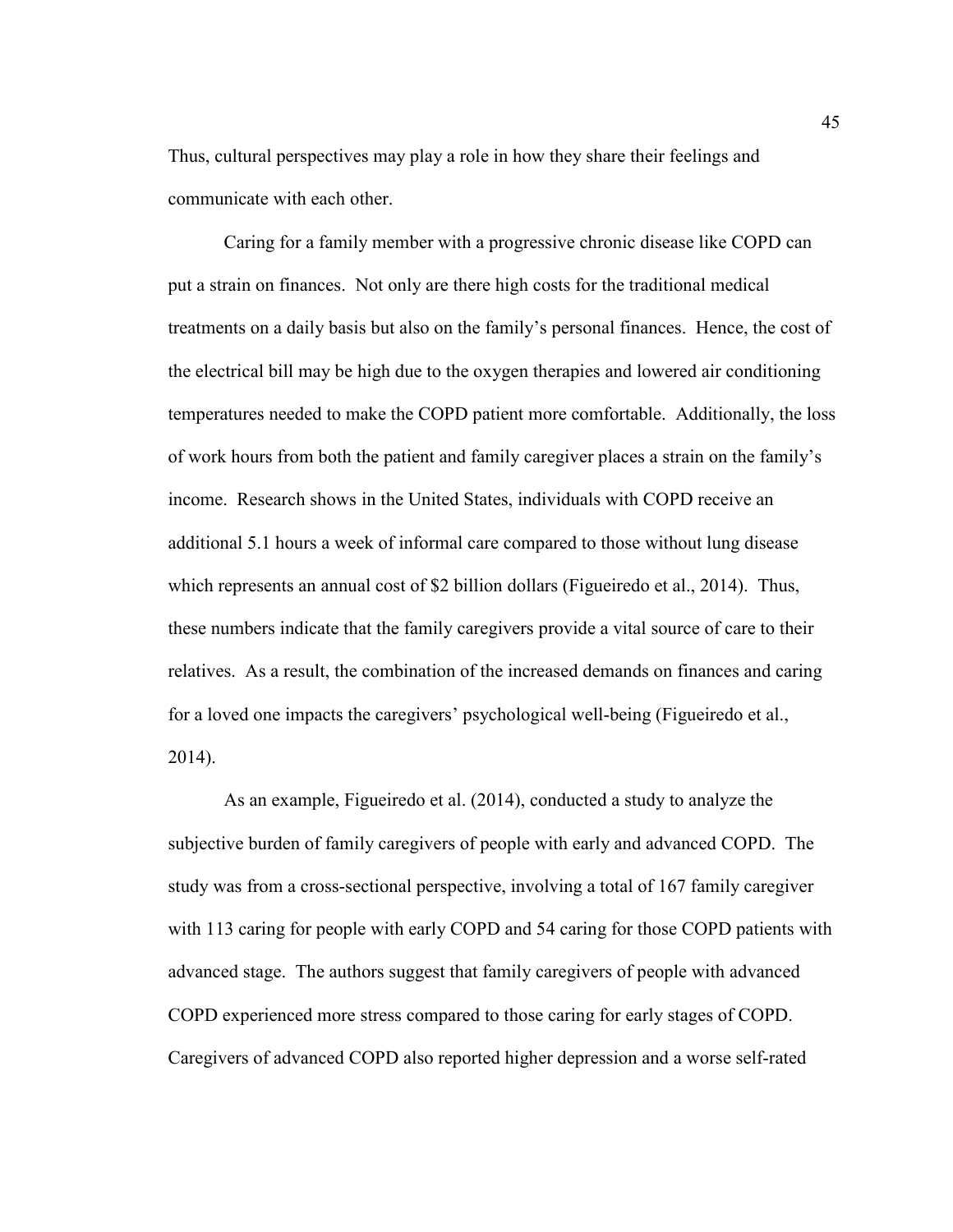mental health compared to their counterparts (Figueiredo et al., 2014). Moreover, COPD severity was found to be a significant predictor of the caregivers' subjective burden, as well as the hours per week spent on caregiving tasks. The frequency of anxiety symptoms was found to be similar in both groups, underlying the uncertainty and unpredictable nature of the disease (Figueiredo et al., 2014). Furthermore, significant correlations among financial consequences, anxiety and depression scores, and self-rated health were discovered, positing the stressful entity of financial implications of COPD. The authors propose that the financial strain is mainly related to expensive medication, oxygen therapy, along with the loss of the care recipient's income due to early retirement forced by the disease (Figueiredo et al., 2014). In the current study, I examined the stresses of everyday life for the family caregivers, such as the physical and emotional strains on watching and taking care of their loved ones with AAT-D, as well as the financial and social struggles they face daily. In addition, I evaluated the coping strategies of the family caregivers and examined the common coping strategy that manages their stresses daily.

## **Family Caregivers (Spouses) and COPD**

Patients experience and deal with changes caused by the disease and its treatment, as they do with the increasing dependence on others. Thus, individuals with COPD have to cope with social, practical, and existential challenges that affect the well-being of both themselves and their relatives. Living with a person who suffers from COPD has both a physical and mental impact (Ek, Ternestedt, Andershed, & Sahlberg- Blom, 2011). Previous research has suggested that family caregivers suffer from fatigue and live in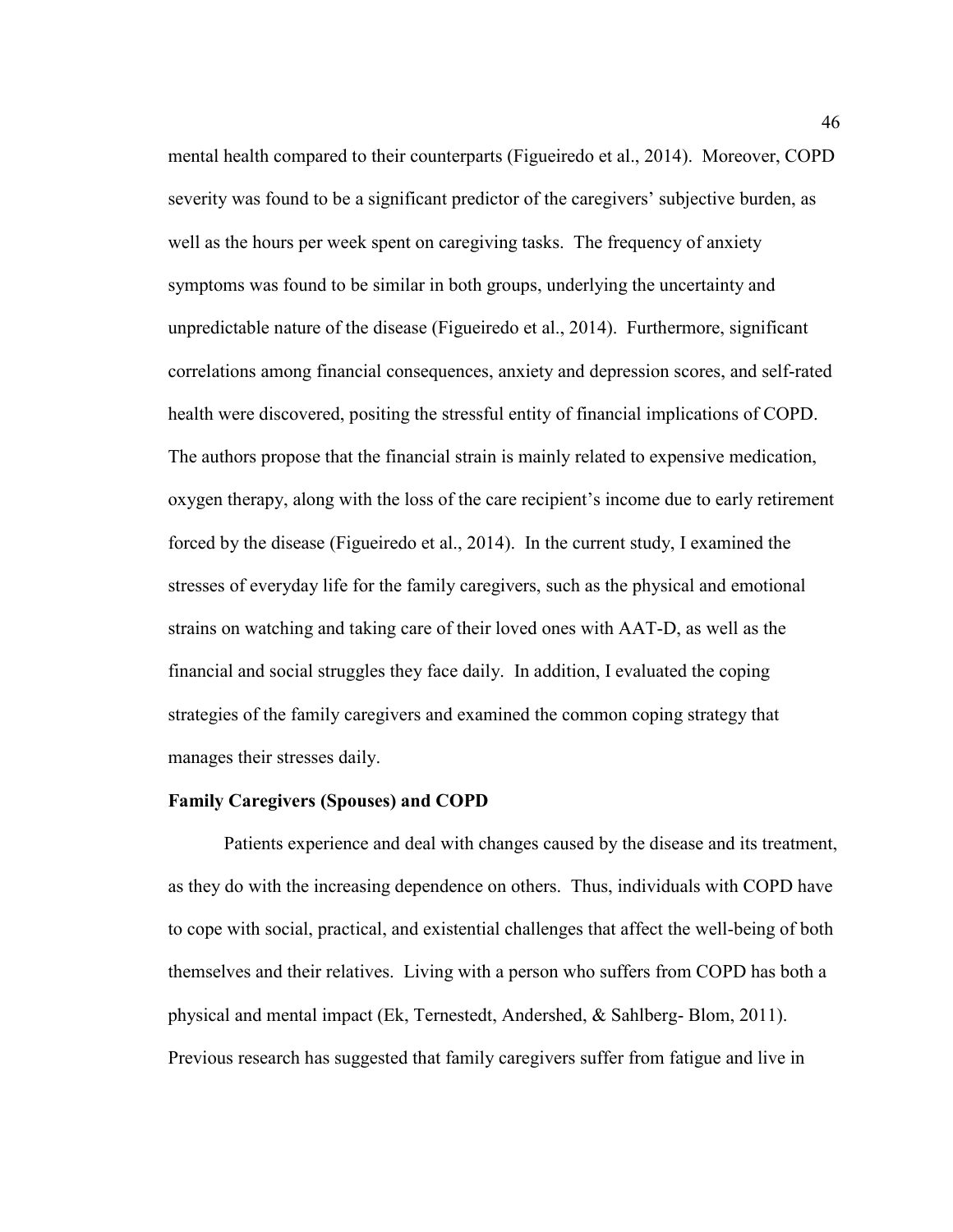constant fear of the ill person's impending death. Ek et al. (2011) conducted a study to examine couples who experience living together with a partner who has advanced COPD. The study involved four couple over an eight month period using repeated qualitative interviews. As a result, Ek et al. (2011) suggested that the phenomenon of living as a couple when one partner has advanced COPD was found to consist of one main theme, living with the disease and one's spouse is a new changeable life rhythm. In particular, the underlying common denominators were uncertainty, living with a changed intimate relationship (less physical intimacy), and finding new ways of living together. These studies provide background information to further analyze the perceptions of the family caregivers, such as spouses and children. In particular, how each of the family caregivers manage not only their physical and mental health but also their family member struggling with AAT-D.

## **Family Caregivers (Spouses), AAT-D, and Communication**

Both spouses exhibit similar beliefs, attitudes, and behaviors which are often exposed to the same experiences.For instance, a couple may receive the news that their partner has been diagnosed with alpha-1 deficiency and share the same negative feelings (Smith, et al., 2014). Thus, it is a synergistic effect of feelings and emotions on a daily basis. However, spouses may talk with each other to cope with their shared reactions which may lead to altered stress levels.

 Smith et al. (2014) conducted a study to examine the intrapersonal and interpersonal influences in 50 couples. Their findings suggested as the couples felt more negative emotions about AAT-D, there were increasingly higher levels of stress.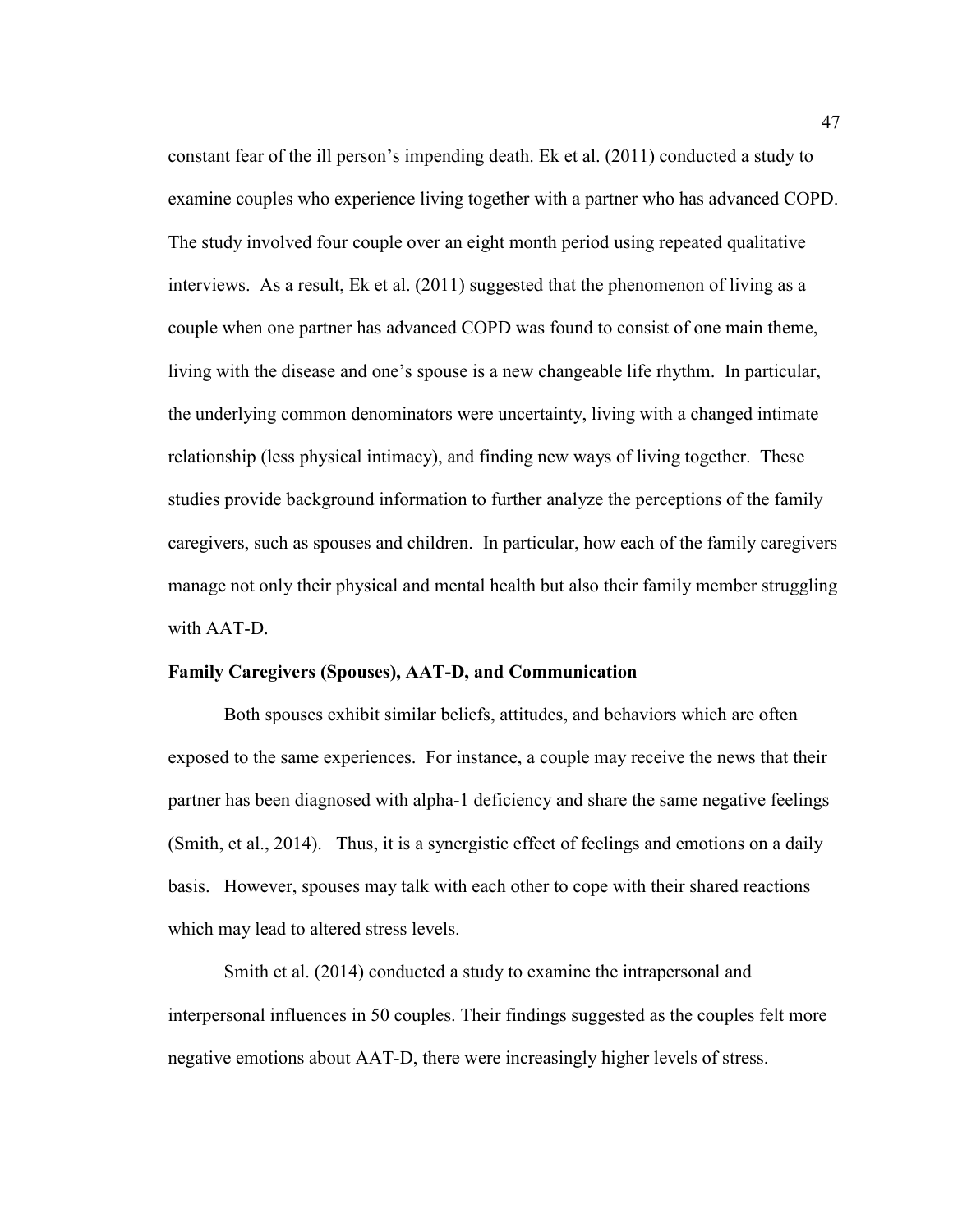Additionally, for spouses, communication about AAT-D and stress were positively related. Those who tested positive for AAT-D identified their spouses as their primary source of support. However, spouses may be stressed because they may not feel that they are being supportive enough or they may suppress their own personal worries and uncertainty of the illness which creates heightened stress for the spouses. In turn, Smith et al. (2014) suggest that the spouses may need assistance in communicating their own feelings. Moreover, the data indicated that patients with AAT-D communicated more about their feelings and emotions on the challenges they face with their disease with their spouse who felt less social and family isolation stigma as compared to spouses who perceived a stronger sense of social and family isolation stigma. Smith et al.'s study provides the current study additional information on how important open communication of feelings and emotions are to the management of the fear and uncertainty levels brought on by the challenges of AAT-D. In the current study, communication between the AAT-D individual and their family caretaker (spouse) showed as one of the key elements that helps both the AAT-D individual and their caretaker cope with the stresses of the complexity and uncertainty of the illness.

#### **Summary**

**`** AAT-D is a genetic disorder with a high risk factor for the development of COPD, affecting most commonly the white population (de Serres et al., 2003). AAT-D is often undetected or misdiagnosed, taking an average of seven to eight years after symptoms develop to be properly diagnosed (Campos et al., 2005). In addition, the uncertainty and complexity of COPD has shown to be stressful for not only the patient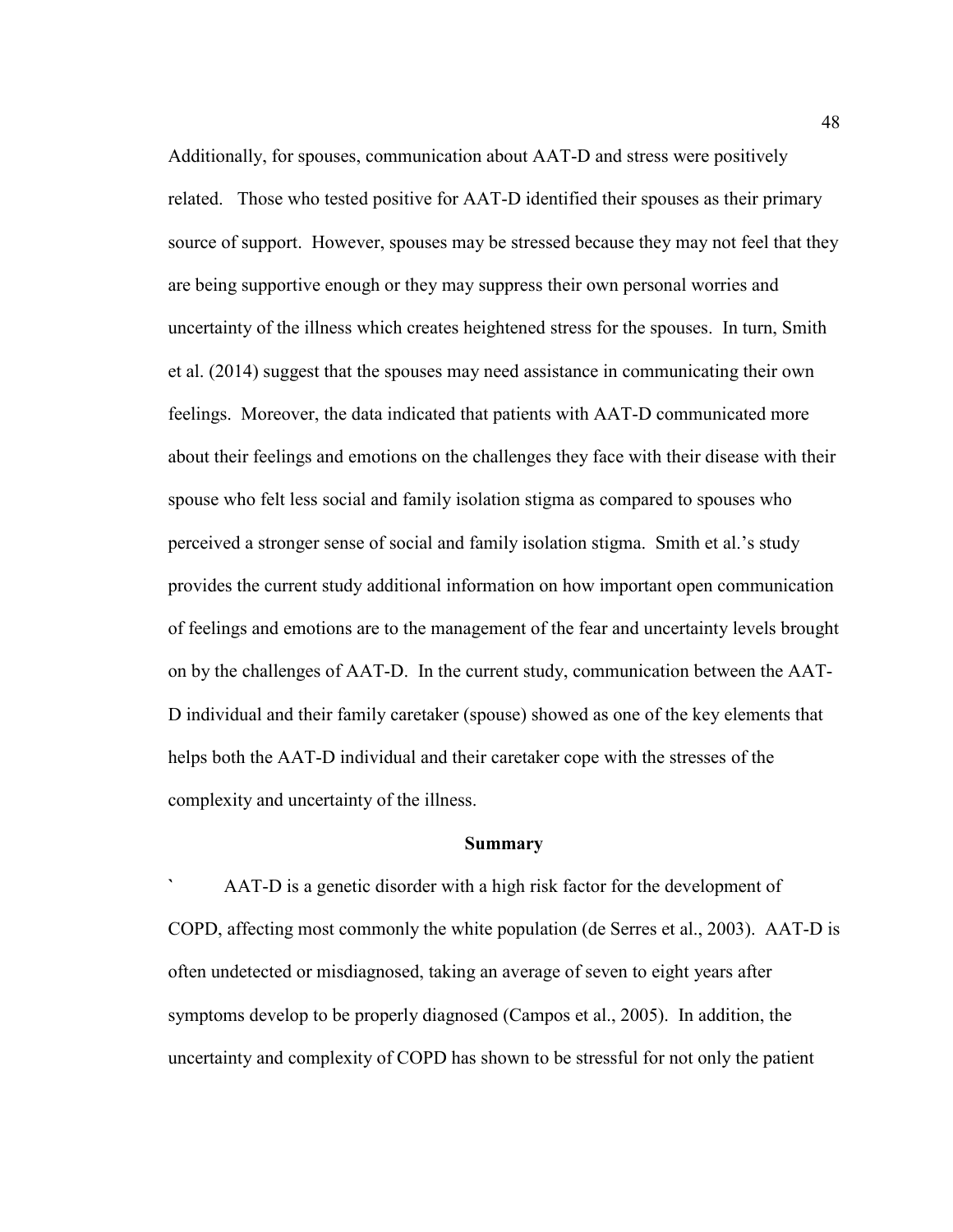but also their family caregiver (Stenzel et al., 2015). Moreover, previous research has shown that the interaction between the COPD patient and their family caregiver has an altering result in how they cope with the disease's physical and psychological demands on a daily basis (Barnett, 2004; de Voogd et al., 2011; Figuerido et al., 2014., Hoth et al., 2015).

 What is not known, however, is the complexity of AAT-D associated COPD and the disease's specific anxieties that are placed on both the alpha-1 deficient patient and their family caregiver. The current research examined and determined the challenges of proper diagnosis. For example, what are the most common coping strategies used across the alpha community that helps both the alpha-1 patient and their family caregiver manage the stressors on a daily basis? Is there one specific coping mechanism or a combination of factors that influences the patient's and their caregiver's overall management of the illness, as well as the caregiver's daily personal and social aspects? Chapter 3 provides information on how this study was performed, how the participants were identified, the questions that were asked, and how the information was organized and analyzed.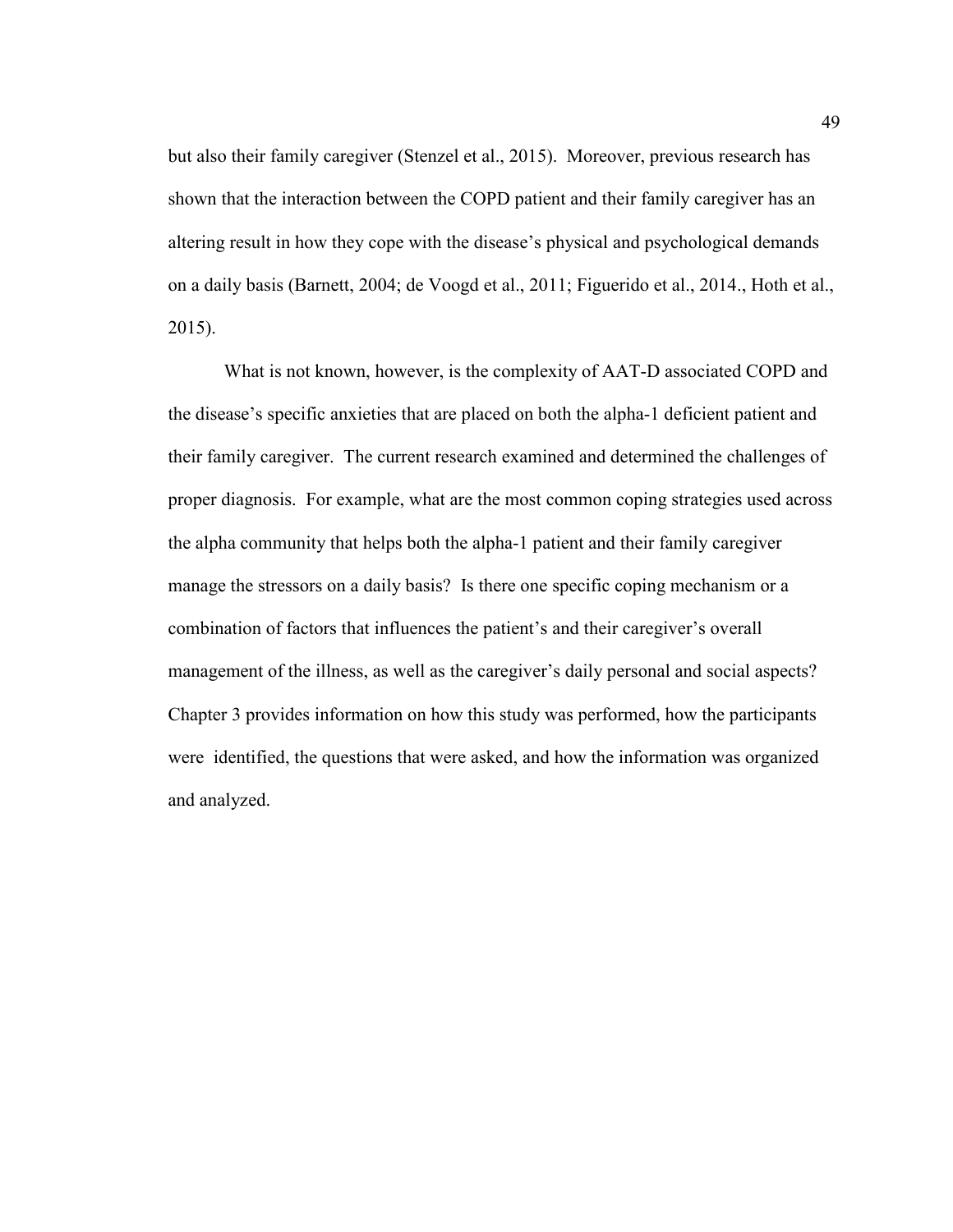#### Chapter 3: Research Method

# **Introduction**

In Chapters 1 and 2 I discussed how AAT-D is a genetic disorder that is a highrisk factor for developing COPD, which most commonly impacts the European White population (de Serres et al., 2003). In addition, I described the high rate of undetected or misdiagnosed AAT-D (Campos et al., 2005). Moreover, I reviewed research indicating that the uncertainty and complexity of COPD is stressful for both the AAT-D patient and their patient's family caregiver (Barnett, 2004; de Voogd et al., 2011; Figuerido et al., 2014; Hoth et al., 2015; Stenzel et al., 2015).

 The reviewed research also highlights, the importance of the interaction between the COPD patient and the patient's family caregiver on how both parties cope with the disease's demands (Barnett, 2004; de Voogd et al., 2011; Figuerido et al., 2014; Hoth et al., 2015; Stenzel et al., 2015).

As I noted, what is not known, however, is the complexity of AAT-D-associated COPD and the specific anxieties that are of both the alpha-1 deficient patient and the patient's family caregiver. Understanding the experiences of both the AAT-D patient and the patient's family caregiver and discovering the most common coping strategies used by the AAT-D patient and the patient's family caregiver may bring forth a deeper insight into the daily challenges faced by patients and family caregivers. In this chapter I outline the qualitative method I used in the study and present the research questions, methodology, design, as well as the overall data analysis.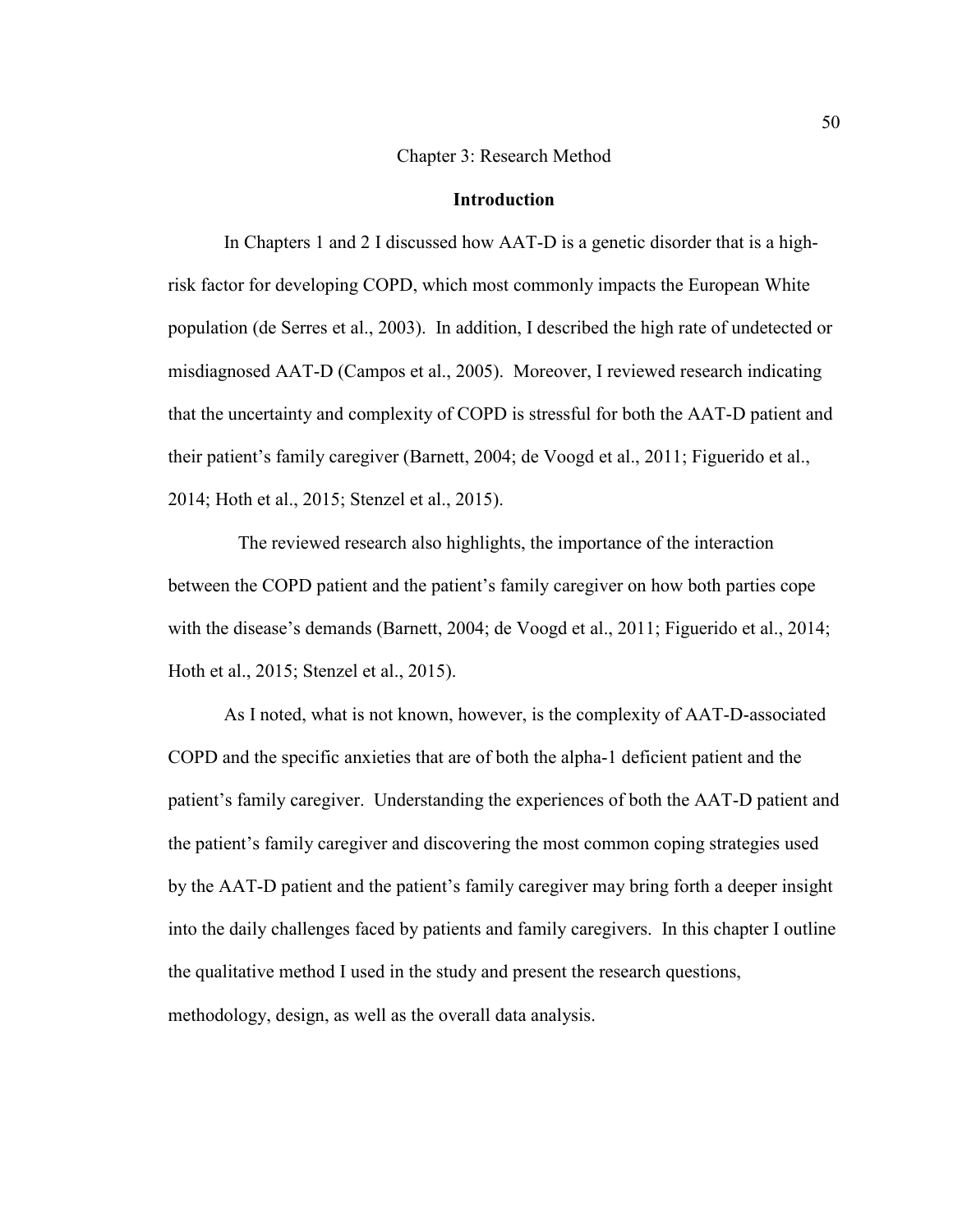#### **Research Design and Rationale**

## **Research Questions**

- RQ1. How do AAT-D patients describe living with their illness?
- RQ2. How do the family caregivers who live with AAT-D patients describe their experiences?
- RQ3. What are the common coping strategies among AAT-D patients?
- RQ4. What are the common coping strategies among the family caregivers?

# **Research Methodology and Rationale**

I used qualitative methodology for the study. Previous researchers appeared to have focused on the challenges COPD patients face on a daily basis, as well as how the severity of their symptoms may impact their health-related quality of life. In addition, researchers have focused on how COPD patients' caregivers may manage the daily challenges from psychological and physical perspectives. In contrast, I examined the specific complexities of AAT-D associated-COPD and explored AAT-D patients' experiences and coping strategies in conjunction with their family caregiver's experiences and coping strategies. Selection criteria for the eight AAT-D patient participants were that they had be diagnosed between the ages of 20 and 50 years old and did not currently smoke, so other confounding factors can be eliminated. The family caregiver who was chosen was considered to be the primary caregiver, which could be a spouse, child, or sibling of the AAT-D patient.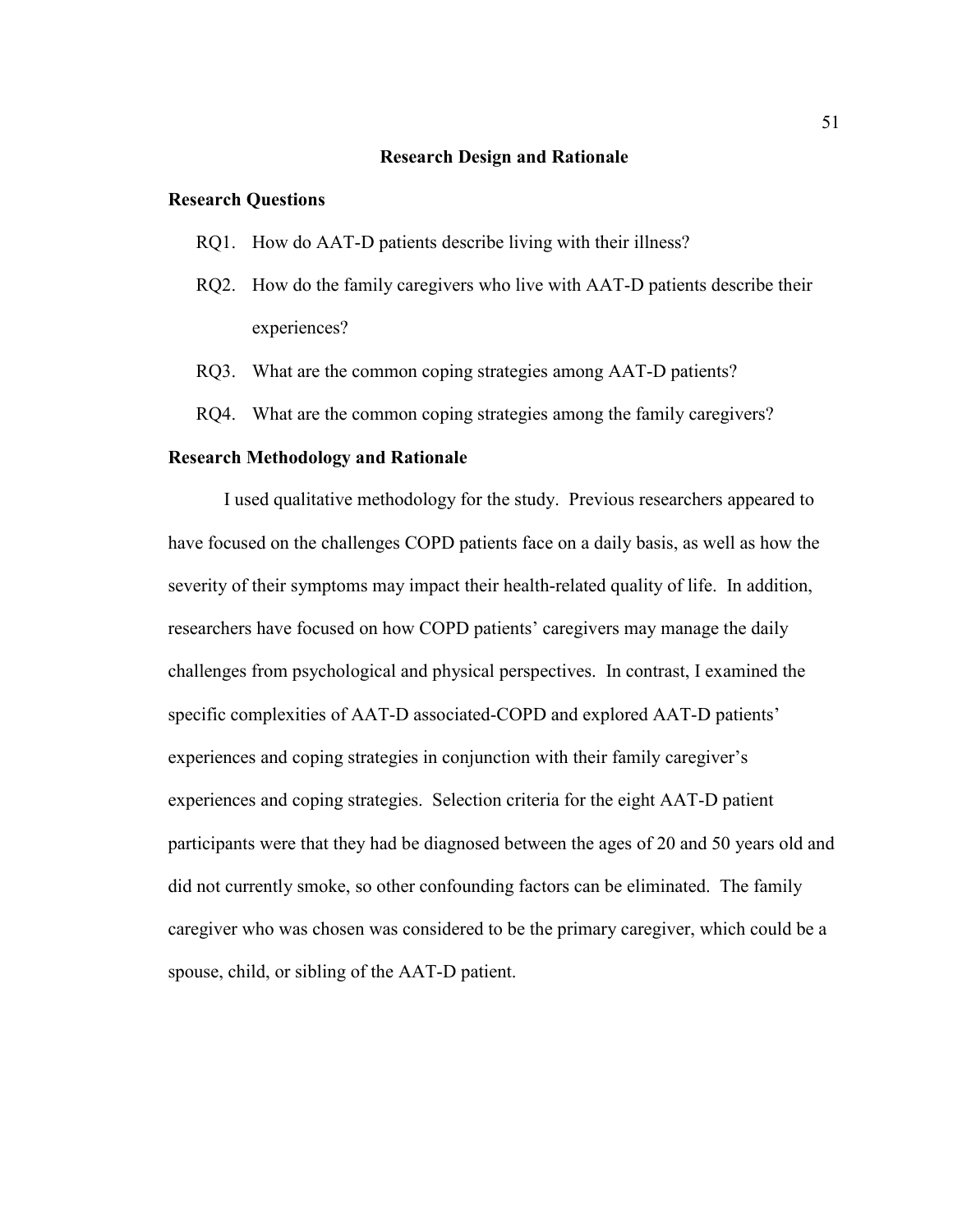# **Research Design and Rationale**

I chose phenomenology as the research design to examine the experiences of AAT-D patients and family caregivers. I conducted a phenomenological inquiry to reveal unified experiences across the same population and described a phenomenon that exists in people's minds that is most appropriately explained through the perspective of those who have faced similar experiences (Barken, Thygensen, & Soderhamn, 2018; Creswell, 2014). Some previous researchers have incorporated a phenomenological approach to better understand the lived experiences of COPD patients. Barken et al. (2018), for instance sought to describe the quality of life among patients challenged with COPD; the researchers included participants in a telemedical intervention after hospitalization from their disease exacerbation. The findings showed that telemedical intervention can reduce the perceived limitations of living with COPD by eliciting support from health professionals, strengthening clinical insight, and developing a mutual clinical language that may help keep clear and open communication channels between patients and health professionals (Barken et al., 2018). For this reason, I selected a phenomenological approach to examine the lived experiences of both the family caregiver and the caregiver's and AAT-D family member.

#### **Role of the Researcher**

I observed the participants' behaviors while conducting interviews. I conducted 16 total interviews, one interview for each of the eight AAT-D patients and one interview for each of the eight family caregivers. There were no personal or professional relationships between the AAT-D patients or family caregivers and me. However, a few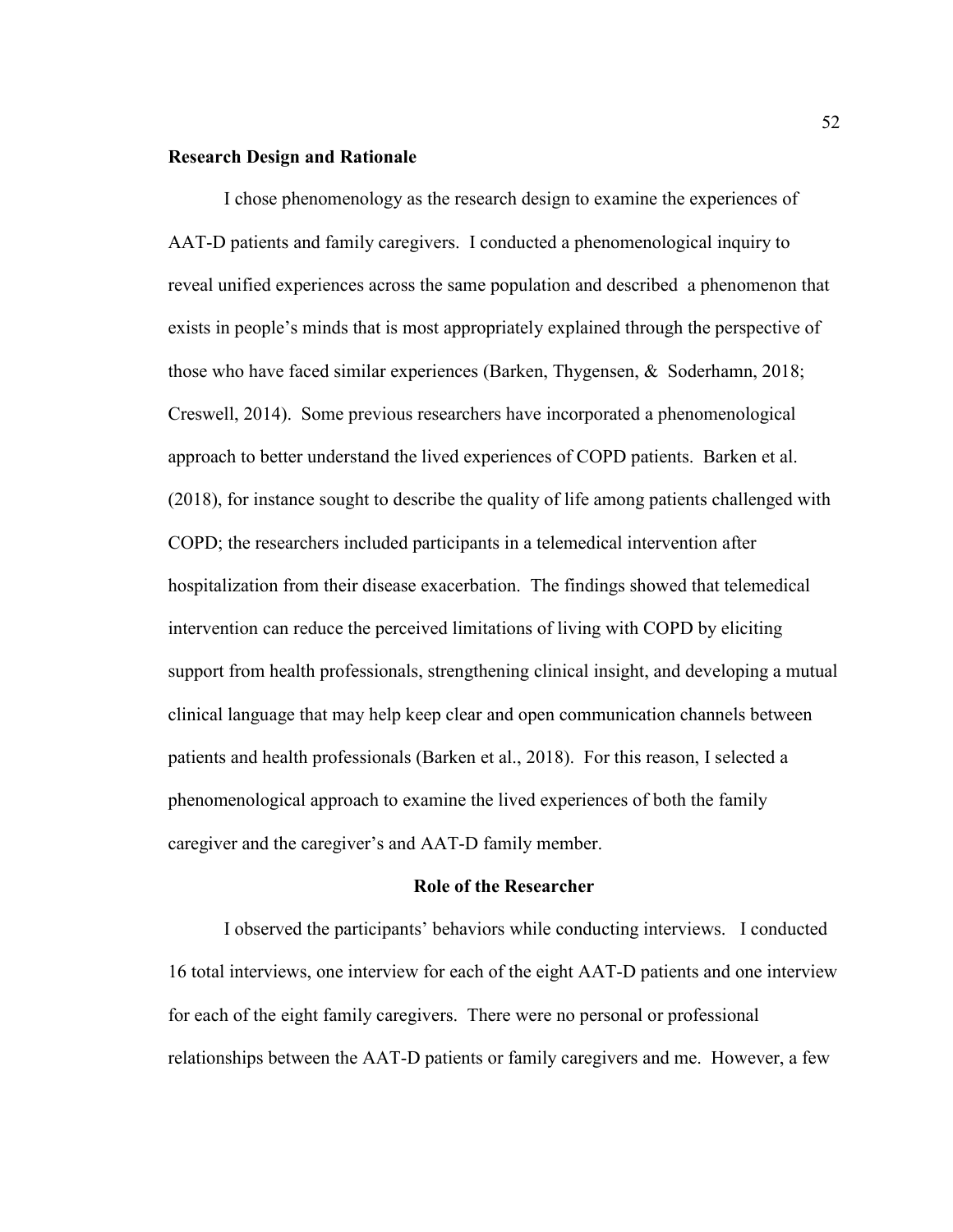of my family were members of the Alpha-1 Association and were precluded from participating in the study. To help limit possible bias in the research, I approached the participants neutrally, without personal bias, and kept a journal where I related any emotions I experienced during the interview process. Moreover, I was not engaged in social conversations or shared personal experiences about AAT-D with the participants during the entire study. I also provided nonleading interview questions. The participants chose the most appropriate and comfortable environment in which to be interviewed. If the participants began to experience physical and/or emotional challenges during the interview process, they were free to leave the study and reconvene at a later time. Notes were provided and/or adjusted within the results.

#### **Methodology**

# **Participant Selection Logic**

I interviewed 16 total individuals, of whom eight were AAT-D patients and eight were family caregivers. I selected participants using purposive sampling. The AAT-D participants were diagnosed with AAT-D between the ages of 20 to 50 years old and did not report smoking at the time of the study. The AAT-D patient's caregiver was a spouse, child, or sibling who was the primary caregiver. Participants were recruited through Facebook and/or e-mails within the Alpha community that lived in the southern part of the United States. Discussing the study with alpha-1 community members helped me to identify AAT-D patients and their family caregivers who might participate in the study. I used Facebook and/or e-mail to contact interested participants to confirm study participation and begin the interview process. A letter describing the study was sent to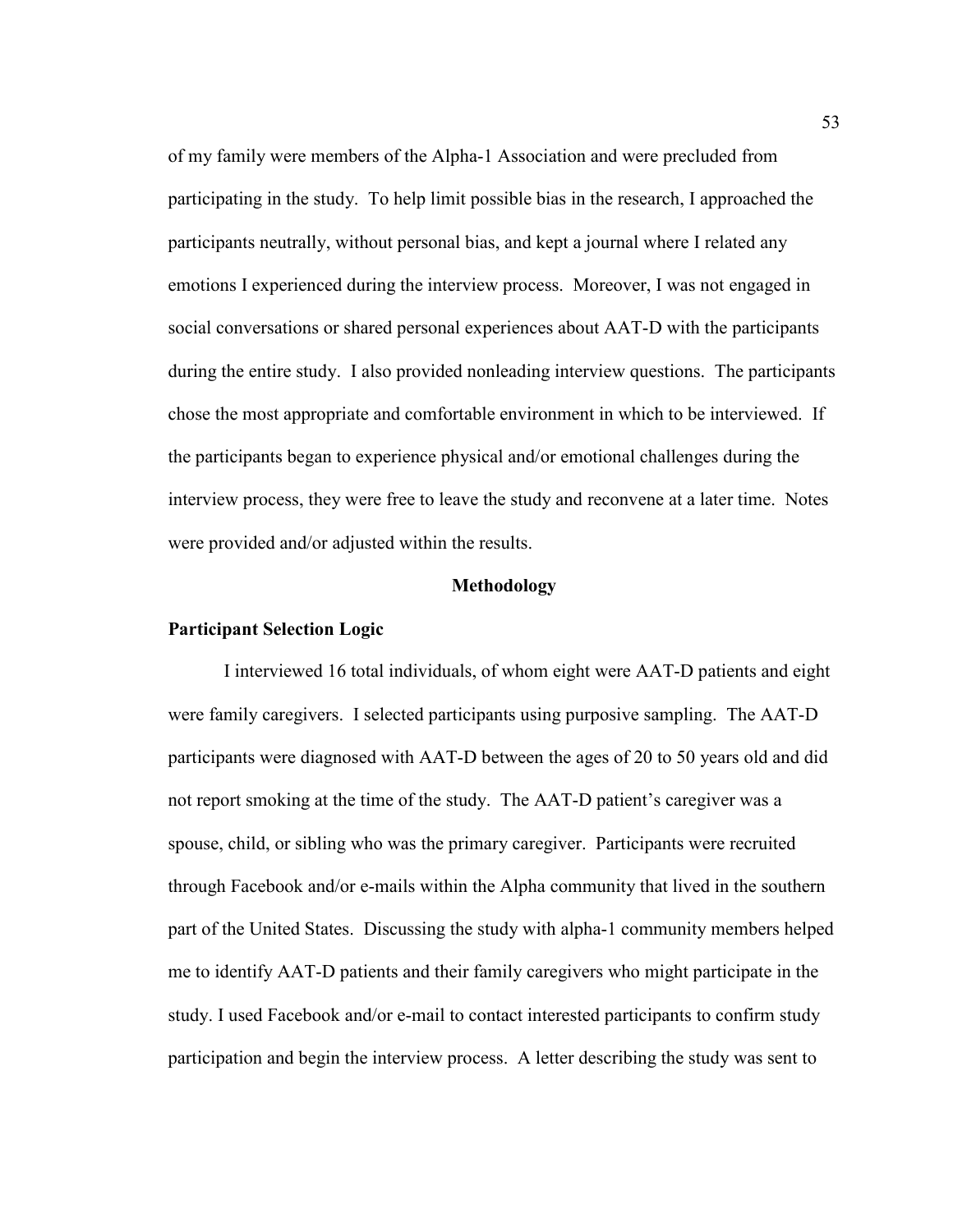the Alpha-1 community and potential volunteers. This letter can be found in Appendix A.

## **Instrumentation**

The purpose of this study was to examine the daily experiences of AAT-D patients and their family caregivers face. In addition, I analyzed coping strategies among both AAT-D patients and their family caregivers. The goal was to discover the most common coping strategies used among AAT-D patients and their family caregivers helps to manage daily stressors. I posed four broad research questions (see Chapter 1) to better understand participants' experiences. The study involved one interview administered to each AAT-D patient and one interview to each family caregiver. Each interview focused on the participant's life history and encompassed the participant's detailed reflection on his or her experiences. However, if a participant indicated being overwhelmed, either physically or emotionally, I stopped the interview process and finished it at another time when the participant was ready to continue. Specific interview questions are listed in Appendix B.

## **Procedures for Recruitment, Participation, and Data Collection**

The following procedure served as a sequential guide to recruit and inform participants, collect, and analyze data, and validate findings. Contact was made via telephone to the person in charge of the National Foundation of Alphas to provide information about the study to the alpha community. An informative letter detailing the nature of the study was sent to the person in charge of the National Foundation of alphas, requesting assistance in recruiting the participant. An additional letter was sent to the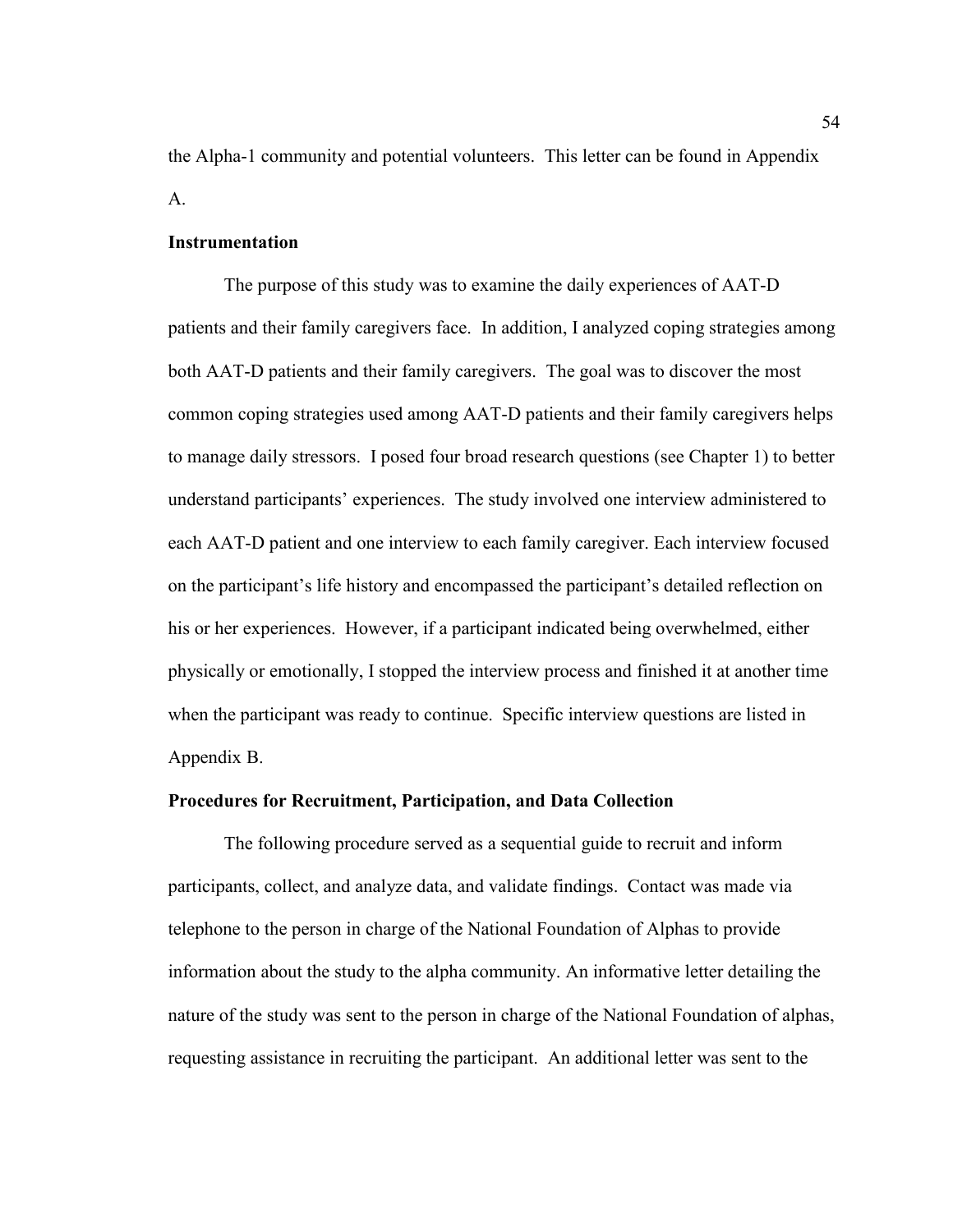Alpha-1 community requesting permission to recruit and conduct the study using the community members. Advertising the nature of the study was through the Alpha-1 community Facebook page, emails, and phone. Thus, any male and female AAT-D patients and their family caregivers who were interested in participating in the study was informed to contact the researcher to schedule an initial interview and a follow-up telephone call was made if there is not contact within one week of informative meeting.

 During the individual interviews, each participant was given a copy of the letter describing the proposed study and signed the Consent Form. The interview included asking questions listed throughout the interview in Appendix B. After the interviews were completed, the audiotapes were transcribed verbatim and analyzed according to the steps at the end of the chapter. The interviews were conducted in an individual format to provide further validation that the results depict their experiences.

**Data collection.** Data was collected through an interview process. The interview focused on the background of the participant with the intent to put the participant's experience in context. This interview involved building a rapport, signing the consent form, and gathering information about the individual's life up to the present time. Stadtlander (2015) recommended placing the participant's experience in the context of the topic. Information gathered during the first interview provided insight into the complexity of AAT-D and how it has impacted the AAT-D patient and their family caregiver from the time of diagnosis to the present time. The interview also entailed describing the nature of the study and shared the researcher's personal experiences related to AAT-D. The purpose of sharing this information assisted in building a rapport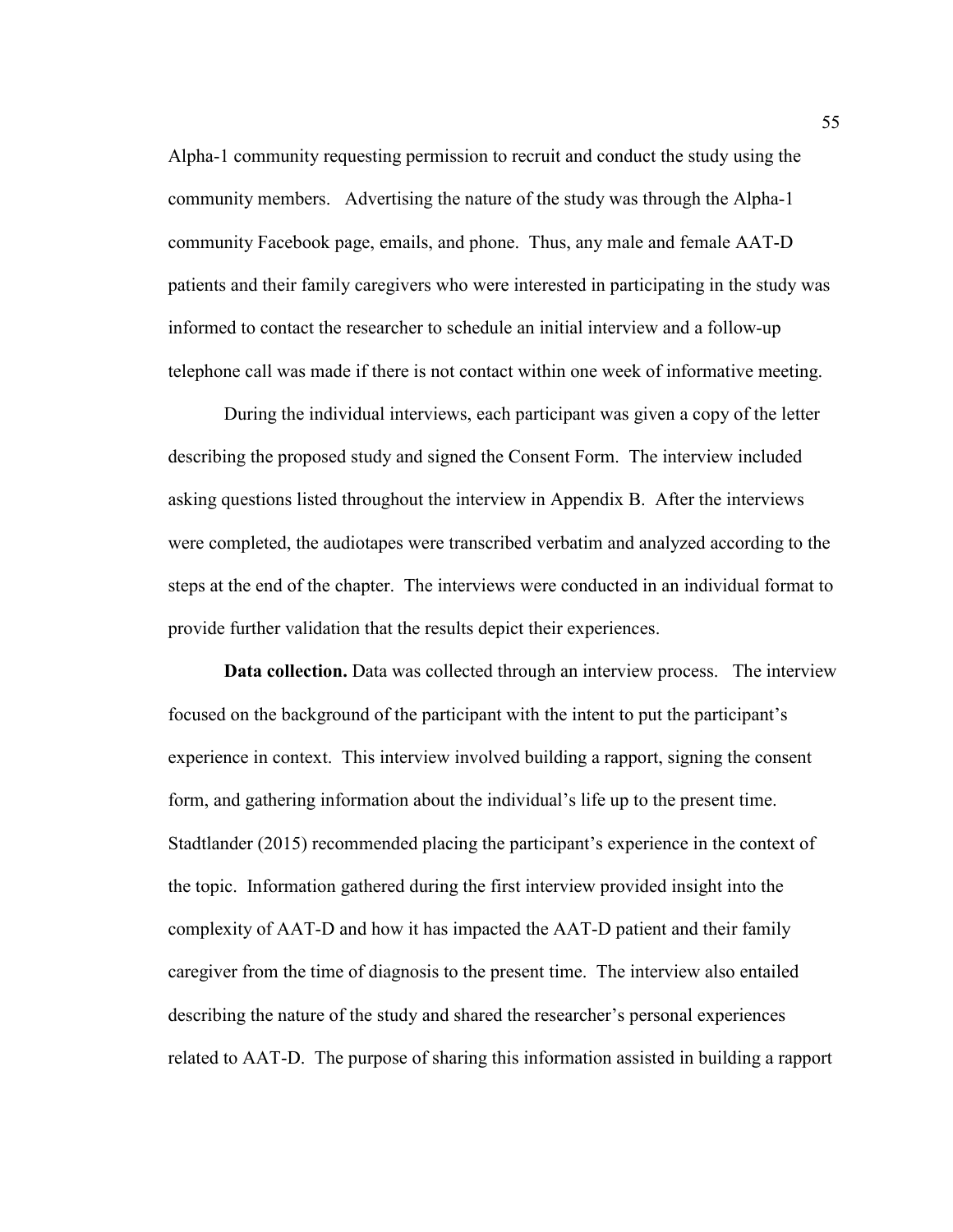with the participants.

The interview also addressed the details of the participant's present experience by asking focused questions that stem from the research questions in the study. You may view the interview questions in Appendix B.

To address the third and fourth research questions, each AAT-D participant was asked to describe specific coping strategies that they feel helps them manage both their physical and psychological state on a daily basis most efficiently and how often they engage in these coping strategies. Each question for the interview process is listed in Appendix B.

Lastly, the interview entailed having the participants describe the meaning of their experience as being an AAT-D diagnosed patient or the sole family caregiver to these family members. Additionally, the questions served to validate the overall meaning for the group of participants discovered during the analysis of data. The interviews were conducted in a location selected by the participant that is free from distraction and ensures privacy. Each interview was tape recorded and transcribed. Additionally, notes were taken to document nonverbal communication and provide details of the environment.

Data was organized by creating files of the transcribed interviews. Files and recordings were maintained in a locked filing cabinet in the researcher's home office. Once the data was transcribed the process of analyzing the information began.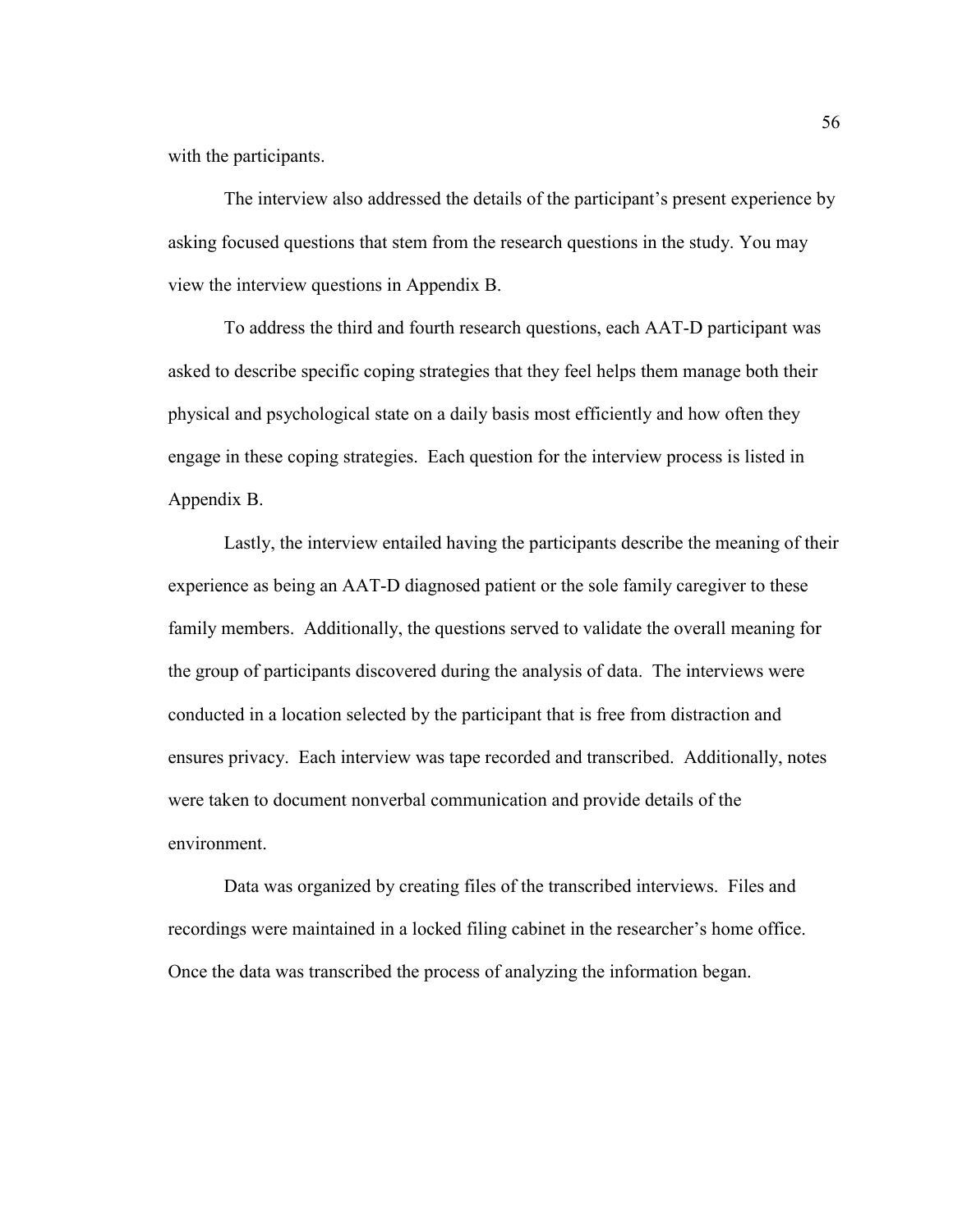## **Data Analysis Plan**

Once the data was organized, I obtained an overall understanding of what type of information the data is providing. The goal of the first step was to begin to understand what type of information the data is conveying. The second step was to begin highlighting the statements in the text that have specific meaning and importance to the phenomenon being studied. In this case, the proposed research attempted to extract statements to understand the complexity of AAT-D, how it impacts both AAT-D patients and their family caregivers, and if there is one or a combination of coping strategies that best manages the stressors exhibited by AAT-D patients and their family caregivers on a daily basis. Each presented experience helped bring forth the necessary variables that have the potential to be labeled. Thus, the most influential factors to the participants' experiences were necessary to understand and those factors that were not considered an impact was eliminated. Labeling the statements identified as necessary to understanding the phenomenon was the third step in understanding both AAT-D patient and their family caregivers' challenges experienced daily.

For the proposed study, I began labeling the underlying meaning factors in the form of physically and psychologically sensitive expressions. These expressions represented the physical demands, feelings, emotions, and actions concerning how the participants have and continue to experience the phenomenon. The statements were reframed by using meanings to describe the everyday ordinary language concerning the phenomenon. The final step analyzed the data involved in developing the individual and then group descriptions of the experience. Constructed what it meant for each participant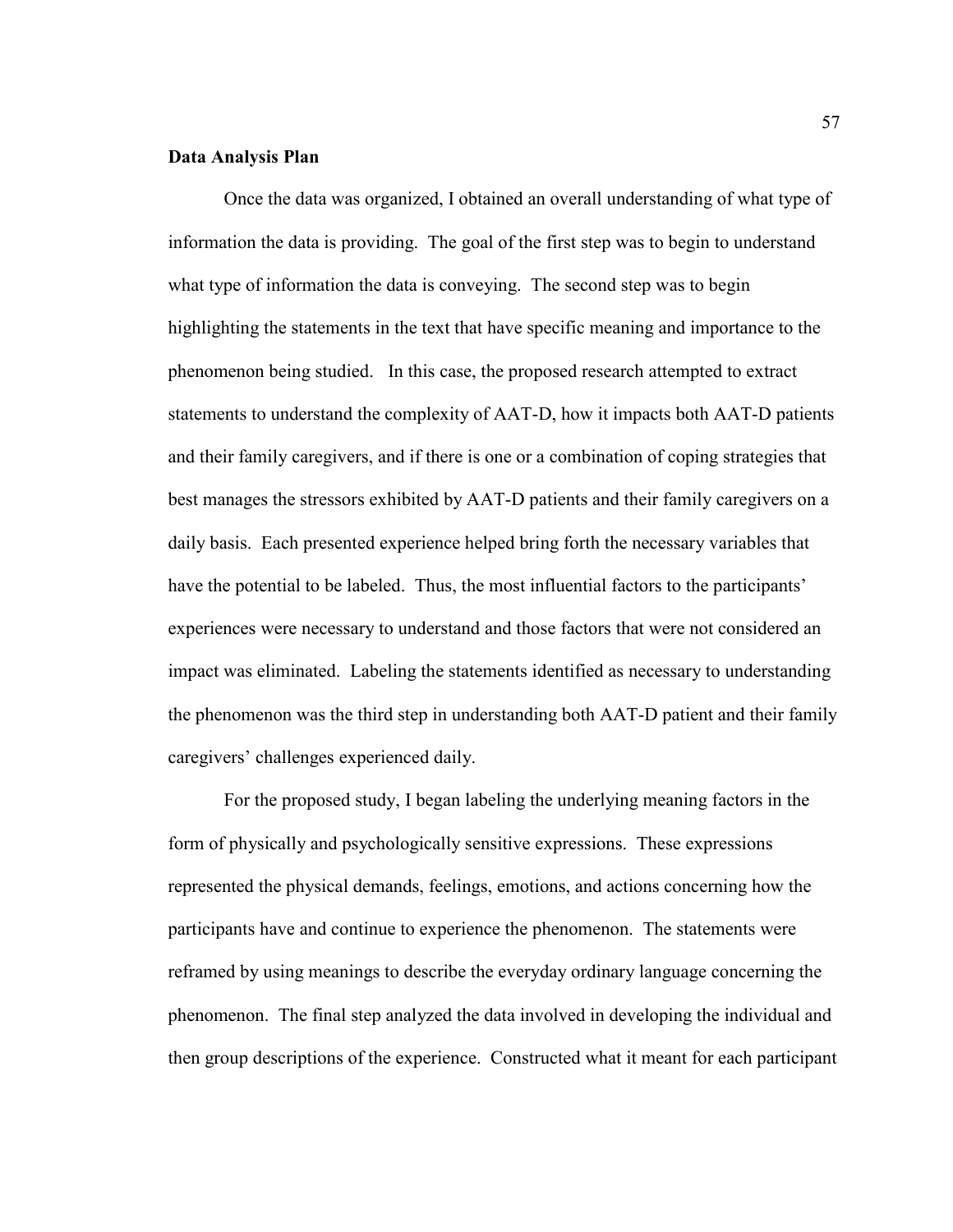to experience the challenges presented by AAT-D and then connected each participant (AAT-D patients and family caregivers) to the experience that helped explain the essence of the phenomenon as a family unit.

# **Issues of Trustworthiness**

The purposed research findings verified, which is common in qualitative studies. Morse, Barnett, Mayan, Olson, and Spiers (2002), posits that the use of verification strategies helps to ensure the reliability and validity within a qualitative study. The purposed research employed triangulation to help ensure credibility and the use of rick, thick descriptions to convey the findings which employed the appropriate strategies to establish transferability. Creswell (2014) recommends that triangulation will help build a cohesive justification of themes and if themes are found throughout the study based upon the perspective from the participants, then validity to the study has been increased. Thus, one of the goals for the purposed study was to discover the most common and beneficial coping strategies used across both the AAT-D patients and their family caregivers that helps manage their stressors most optimally daily.

Moreover, the use of rich, thick description across the detailed shared experiences from the challenges of AAT-D among both the AAT-D patients and their family caregivers helped add to the validity of the findings and conveyed the results more realistically (Creswell, 2014). The proposed study had verbatim transcripts that provided contextual and descriptive information. There were process notes in the margins of the transcript that highlighted the meaning and directed quotes from participants beneath physical and psychological expression. Each of the aforementioned method of analysis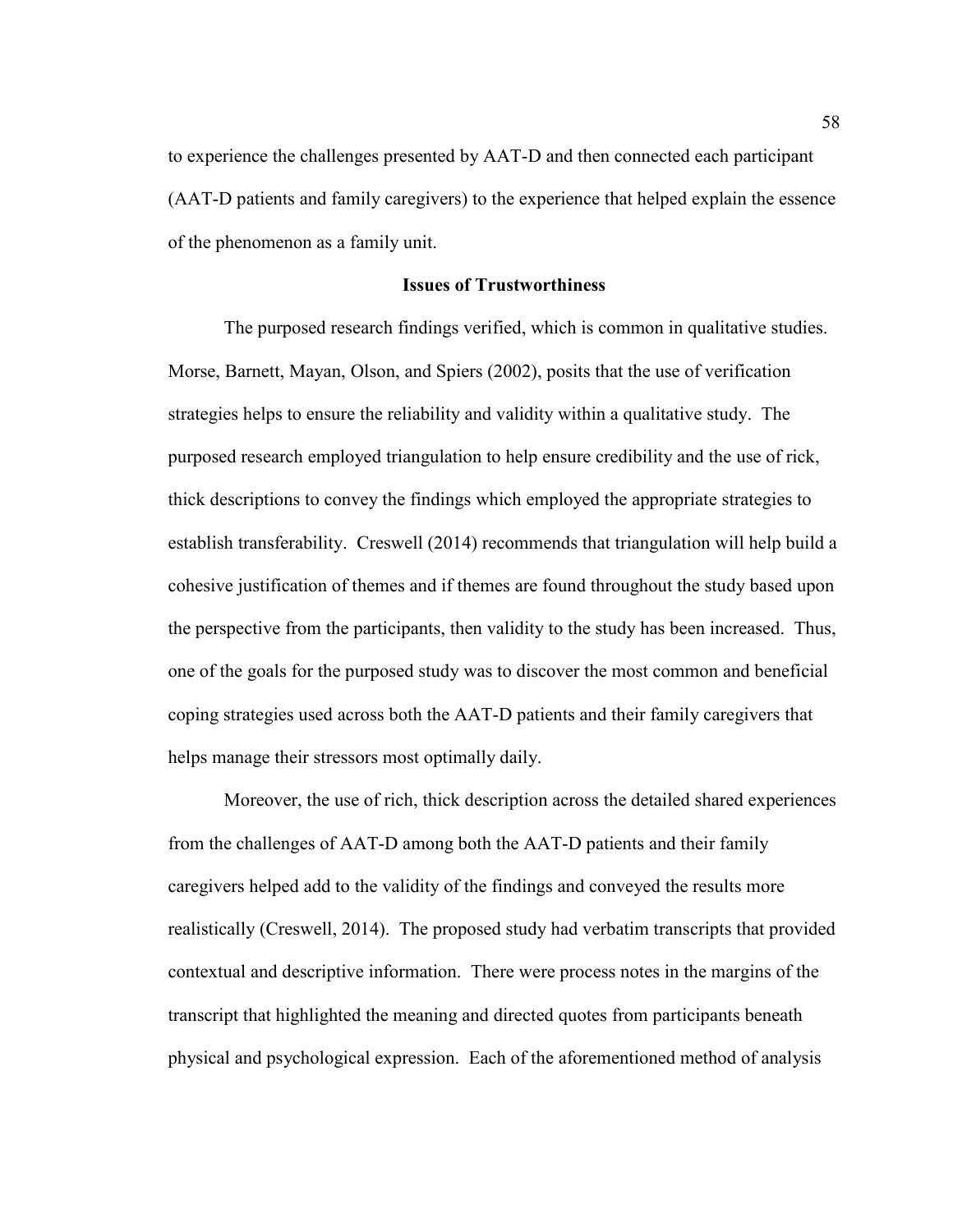was important in providing a rick, thick description. Moreover, dependability and confirmability was accomplished through audit trails. For instance, I kept a detailed written record of everything done in the study, whom I met with, and the specific topics that were discussed. Thus, the transcribed verbatim transcripts and the additional detailed notes about the conducted study and surrounding environment, whom I met with, and the degree of the explained results from the data collected helped decrease the level of biased research, increasing the connection between the findings and the focus of the study.

# **Ethical Procedures**

The participants in the study were adult male and female volunteers who were free to choose whether to participate. There was no known harm associated with participating in this study. If a participant experienced harm or difficulty associated with participating in this study, a referral to local services was made. If any participants felt any emotional distress from the questions presented in the study, a number for the hotline or the genetic counseling center provided by the Alpha-1 community was provided. Each member completed a consent form and confidentiality was protected. Files, audiotapes, and transcripts were stored in a locked cabinet in the researcher's home office. Only the researcher and those selected to assist in validating results had access to the transcripts. All the data was maintained on a password protected flash drive and/or hard drive with limited access to the information. Identifying information was removed from transcripts prior to data validation and all data will be destroyed after five years.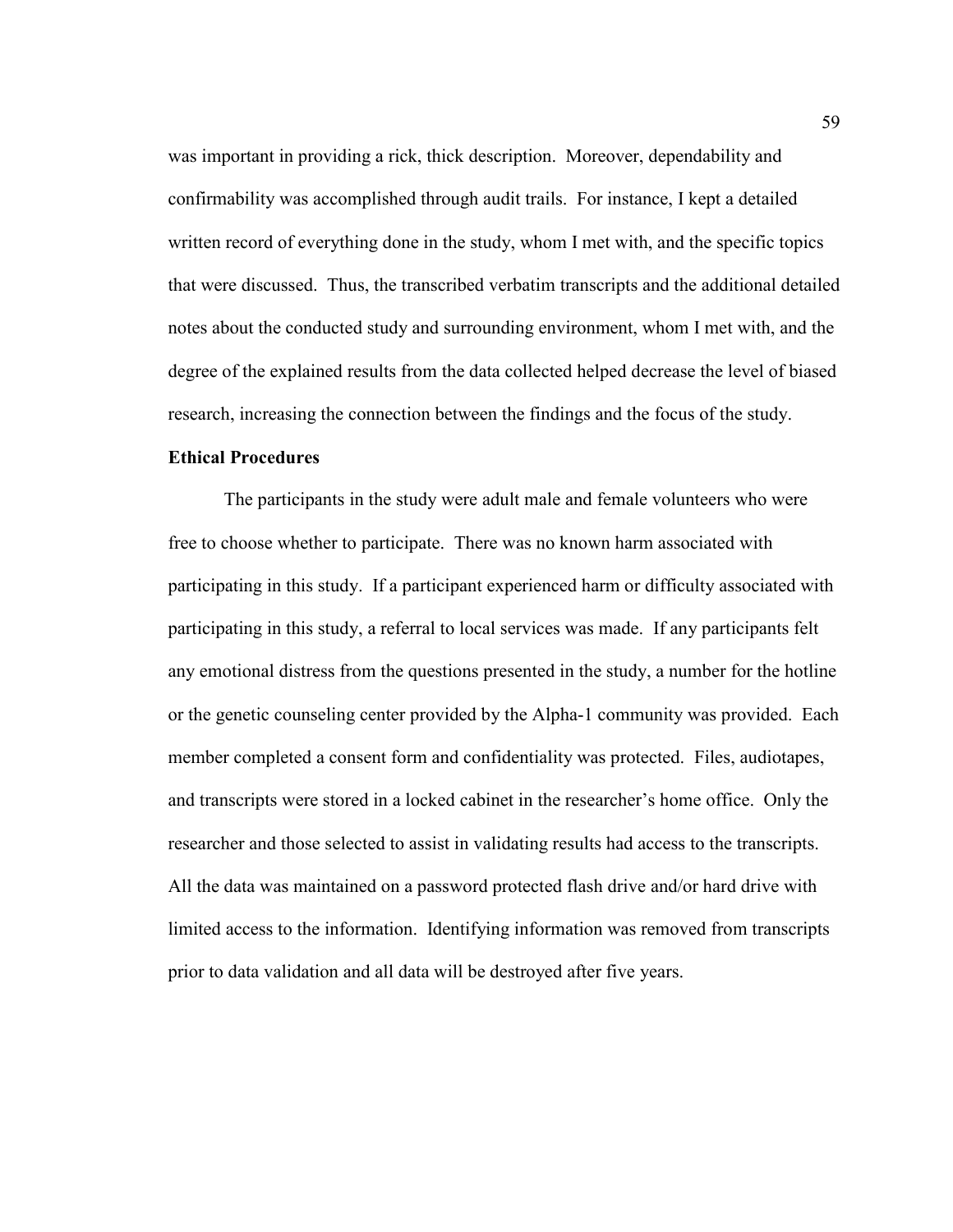#### **Summary**

 The current study examined the complexity of AAT-D and how it impacts both the AAT-D patients and their family caregivers on a daily basis. In particular, the analysis involved a qualitative approach with a phenomenological design as a goal to gain a deeper insight into the personal experiences of the AAT-D patients and their family caregivers. Moreover, one interview per participant was conducted while maintaining ethical procedures and established reliable and valid pertinent data to the study. Chapter 4 will provide information describing the location of the study, how often I met with the participants and the length of time both for the individual interviews, as well as for the total study. In addition, how I recorded and transcribed the interviews will be explained. Moreover, the details on how I analyzed the qualitative data will be exhibited. Lastly, I will describe how I implemented the strategies and plans discussed in Chapter 3.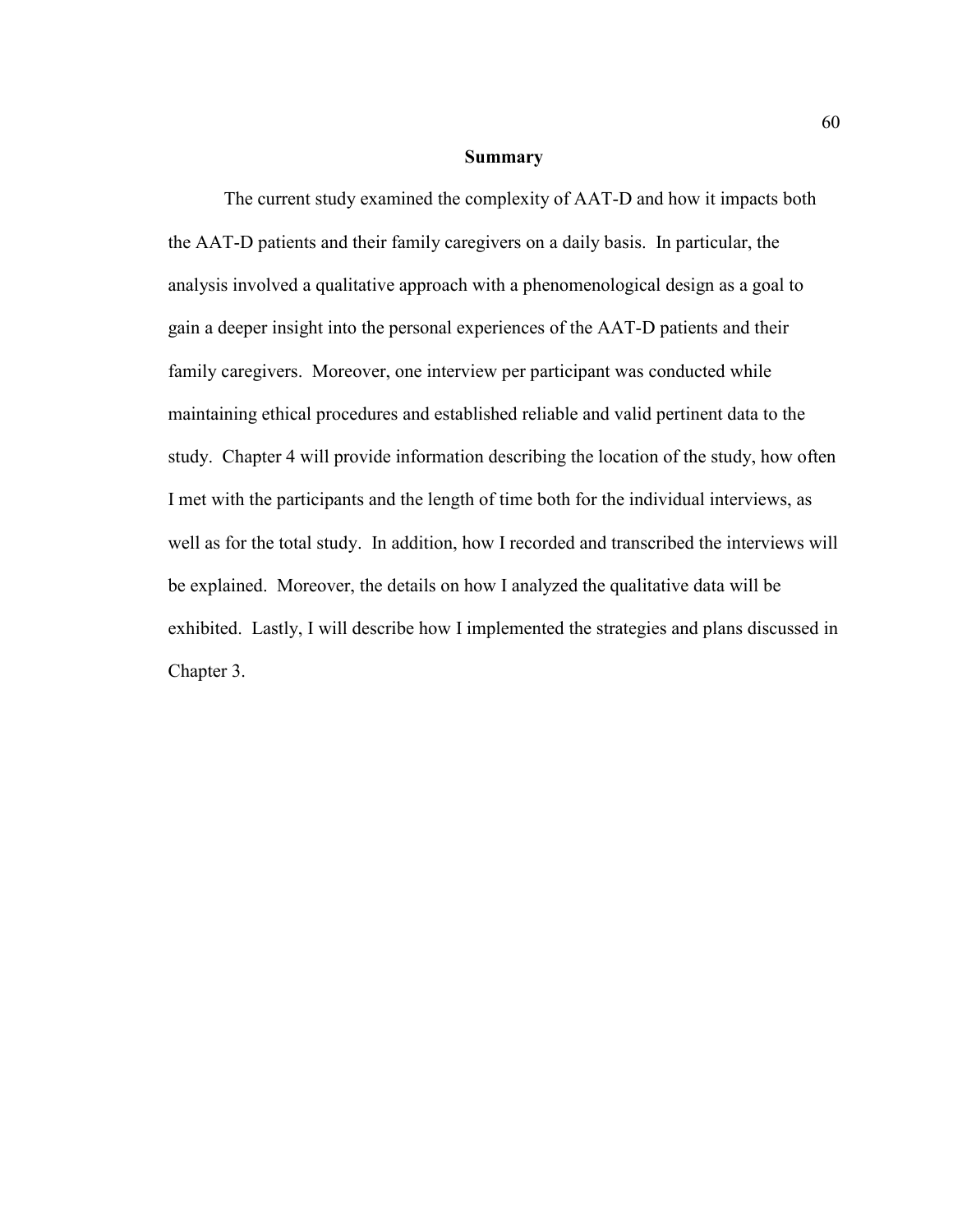### Chapter 4: Results

### **Introduction**

There is little previous research about the lived experiences of Alpha-1 patients and their primary caregiver and how both parties cope in their daily lives, according to my review of the literature. My aim in the current study was to examine the experiences of being an alpha-1 patient and a family caregiver for someone living with alpha-1 deficiency. In addition, I sought to examine AAT-D patients and caregivers' coping strategies. I used a descriptive phenomenological method which gave me the opportunity to examine each participant's experiences as a whole while maintaining the participant's perspectives. The individual interviews were informed by the research questions that I developed and used to gather the necessary data. Chapter 4 includes a detailed description of the study, the setting, and the participants' demographic information. The chapter also includes an overview of the data collection and data analysis procedures, evidence, trustworthiness, and the study results. I conclude Chapter 4 with a summary of key points made in the chapter.

#### **Setting**

I conducted the study with 16 participants, of whom eight were alpha-1 deficient patients and eight were primary caregivers from the southern part of the United States. All the alpha-1 participants met the study's requirements of having been diagnosed with Alpha-1 deficiency and not currently smoking all the caregivers met the study's requirements of being the primary caregiver for the Alpha-1 deficient patient. I contacted K. Erickson (personal communication, March 14, 2018), who is the associate director of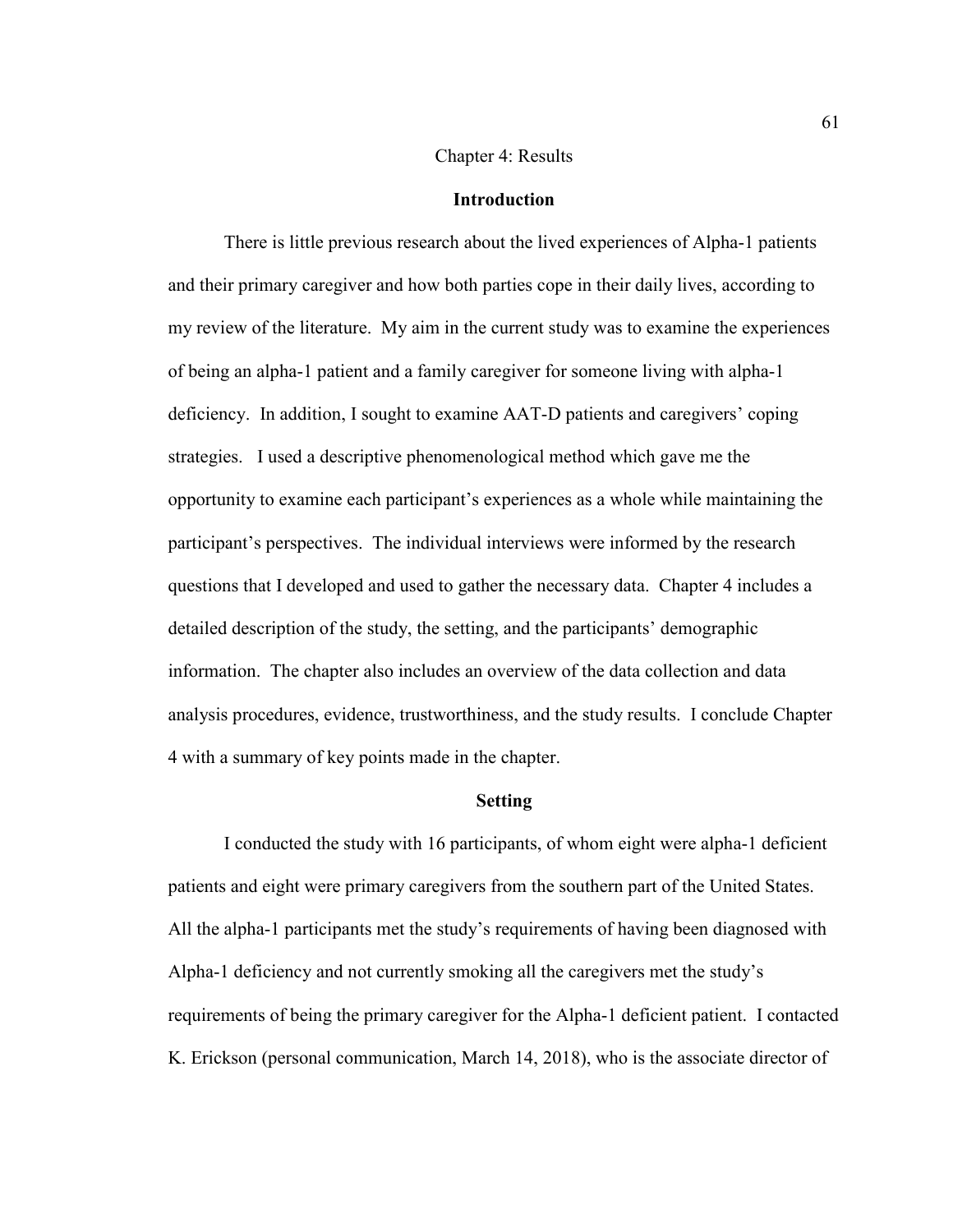the Alpha-1 Foundation, via telephone to explain the study and ask for her assistance in sending out e-mails to the alpha-1 community. Participants who were interested in my study contacted me via e-mail. I e-mailed the interested participants the informed consent and scheduled a time and day to conduct the interviews. The prospective participants signed and sent back the informed consent.

After receiving the informed consent form, the prospective study participants detailed information about the study and the steps I would take to conduct the interview. All prospective participants gave consent. The interviews were conducted over the phone and recorded. Neither during nor after the completion of the interview did any of the participants appear to be distressed. The interviews lasted 30 to 60 minutes, and there were no apparent problems. I did not conduct a pilot study. After the interviews, I transcribed and typed the interviews. Once the interviews were completed, I thoroughly reviewed the interview transcripts and encrypted them. I e-mailed them to my dissertation chair, Dr. Stadtlander, to review the accuracy of the typed transcripts. I kept each participant's information confidential by using an identification code for each participant and securing data.

#### **Demographics**

All eight alpha-1 participants were diagnosed with a specific genetic code of Alpha-1 deficiency and used various medications to help them manage their symptoms. They reported that they did not currently smoke. Additionally, the eight primary caregivers in the study were either the patient's spouse or significant other who primarily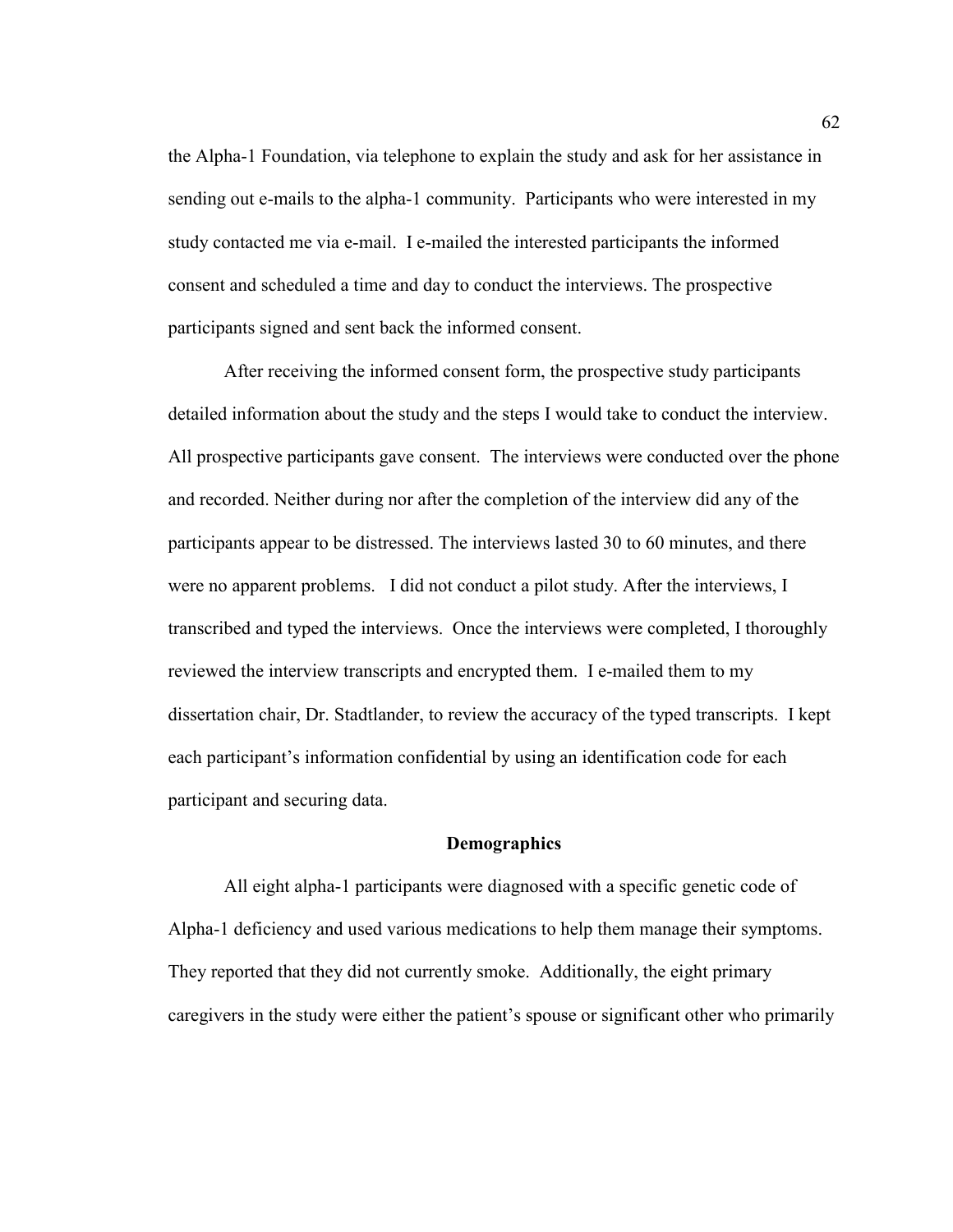cared for the alpha. Table 1 displays the demographic information for each of the alpha-1 participants.

Table 1

Main Study Demographics

| Participant        | Genetic code | Medications               | Counseling |
|--------------------|--------------|---------------------------|------------|
| AAT-D1             | SZ           | Weekly infusions,         | None       |
|                    |              | oxygen, and               |            |
|                    |              | nebulizers                |            |
| AAT-D3             | ZZ           | Weekly infusions,         | None       |
|                    |              | oxygen, and               |            |
|                    |              | nebulizers                |            |
| AAT-D <sub>5</sub> | ZZ           | Weekly infusions,         | None       |
|                    |              | oxygen, and               |            |
|                    |              | nebulizers                |            |
| AAT-D8             | ZZ           | Weekly infusions,         | None       |
|                    |              | oxygen, and               |            |
|                    |              | nebulizers                |            |
| AAT-D9             | ZZ           | Weekly infusions,         | None       |
|                    |              | oxygen, and<br>nebulizers |            |
| AAT-D11            | ZZ           | Weekly infusions,         | None       |
|                    |              | oxygen, and               |            |
|                    |              | nebulizers                |            |
| AAT-D13            | ZZ           | Weekly infusions,         | None       |
|                    |              | oxygen, and               |            |
|                    |              | nebulizers                |            |
| AAT-D15            | ZZ           | Weekly infusions,         | None       |
|                    |              | oxygen, and               |            |
|                    |              | nebulizers                |            |

Table 2 displays the demographic information for each of the primary caregivers.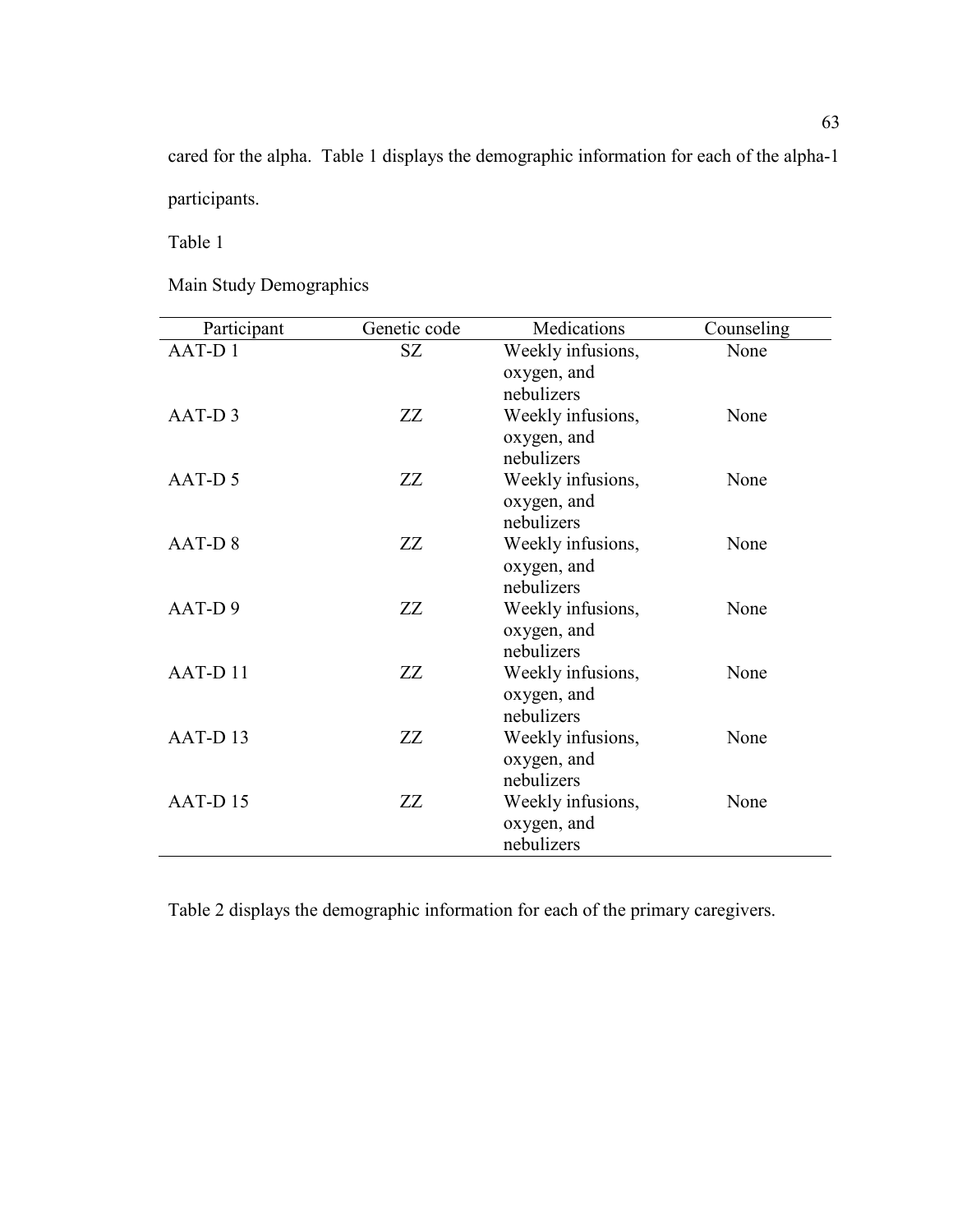# Table 2

| Relationship to alpha | Counseling |
|-----------------------|------------|
| participant           |            |
| Wife                  | None       |
| Wife                  | None       |
| Husband               | None       |
| Husband               | None       |
| Husband               | None       |
| Husband               | None       |
| Husband               | None       |
| Wife                  | None       |
|                       |            |

Primary Caregiver Demographics

# **Data Collection**

The study began after I received approval from Walden University's Institutional Review Board (approval #0124061), and I completed data collection in October 2018. The process from recruitment to the completion of the data collection took approximately four months. Participants communicated with me via e-mail to consent to study participants and to schedule interview times. I conducted the interviews by phone. All the participants engaged in the interviews from their homes. At the beginning of each interview I explained to the participant that the interview would be recorded and the information given would be kept confidential. I asked that during the interview each participant be separated from the other participant to help secure the honesty of the answers. However, four participants out of the 16 needed to be near their family member in the study due to hearing difficulties. All 16 participants voluntarily agreed to be interviewed and recorded using a digital recorder.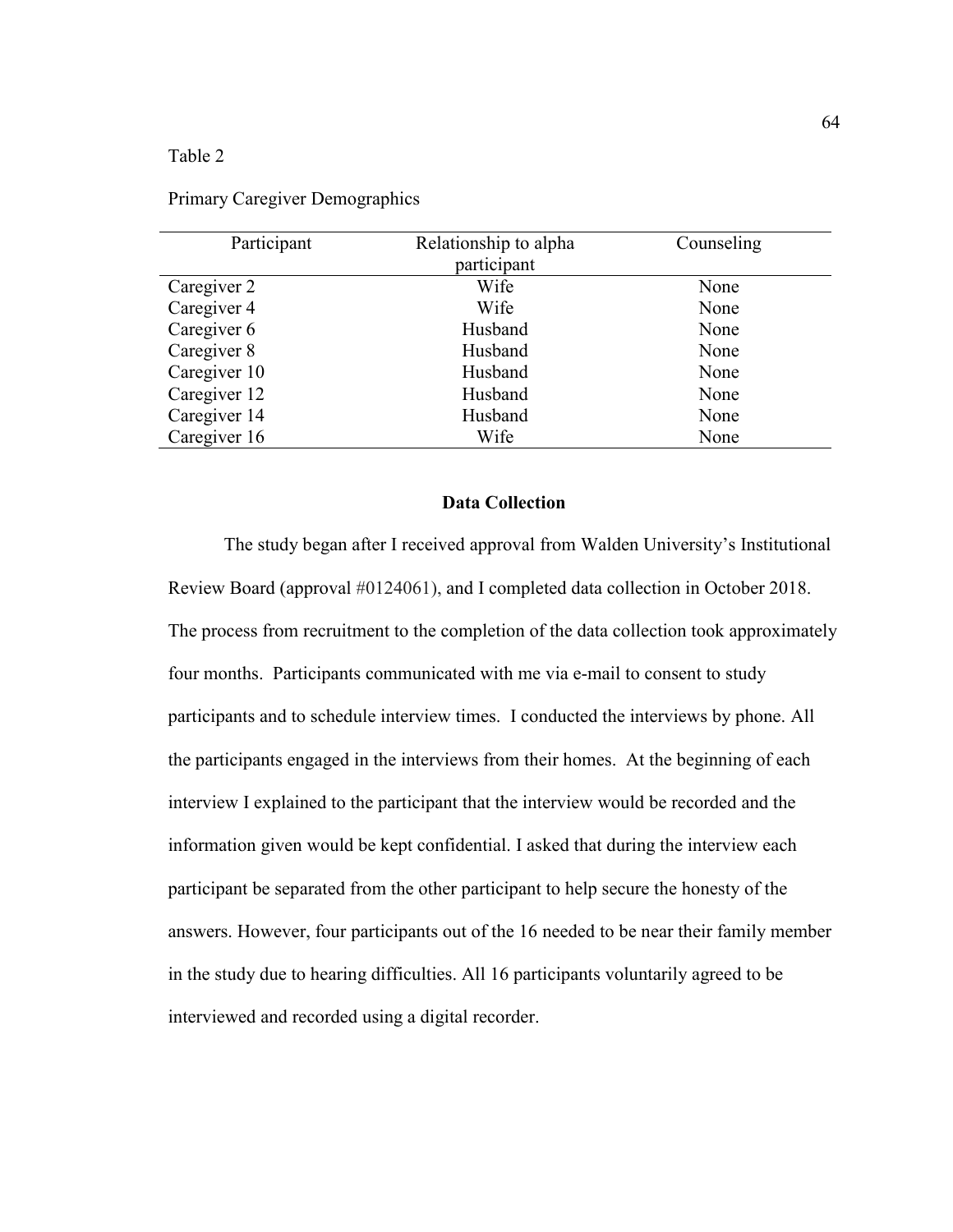The interview instrument consisted of six open-ended questions for the eight AAT-D participants and nine open-ended questions for the primary family caregivers. I digitally recorded all 16 interviews, and the participants answered their questions in a session between 30 to 45 minutes. The interview duration was based upon the amount of detailed information was provided. A notebook was kept by my side where I made notes as cues to follow-up with additional questions and clarifications. Follow-up questions were used to address the research questions and to collect further data regarding the participants lived experiences with AAT-D. All 16 interviews were completed in its entirely the first time. At the end of each interview, I thanked the participants for participating in my study. I transcribed and coded each digital recording. The hard copies of the transcriptions and the written notes have been stored in a locked filing cabinet.

#### **Data Analysis**

I used a phenomenological method for this study and kept the focus on the phenomenon of the alpha-1 deficient participant and their primary caregiver's coping mechanisms and the lived experiences identified by each participant. For data analysis, I used the eight interview transcripts for the AAT-D and eight interview transcripts for the caregivers, which were then typed into a typed Microsoft Word table. Each interview response to the questions were read multiple times to formulate codes, emergent themes, and sub-themes. The table was helpful to me in methodically developing codes one at a time. I developed a legend at the bottom of each table explaining the symbol and color highlight and what theme they represented.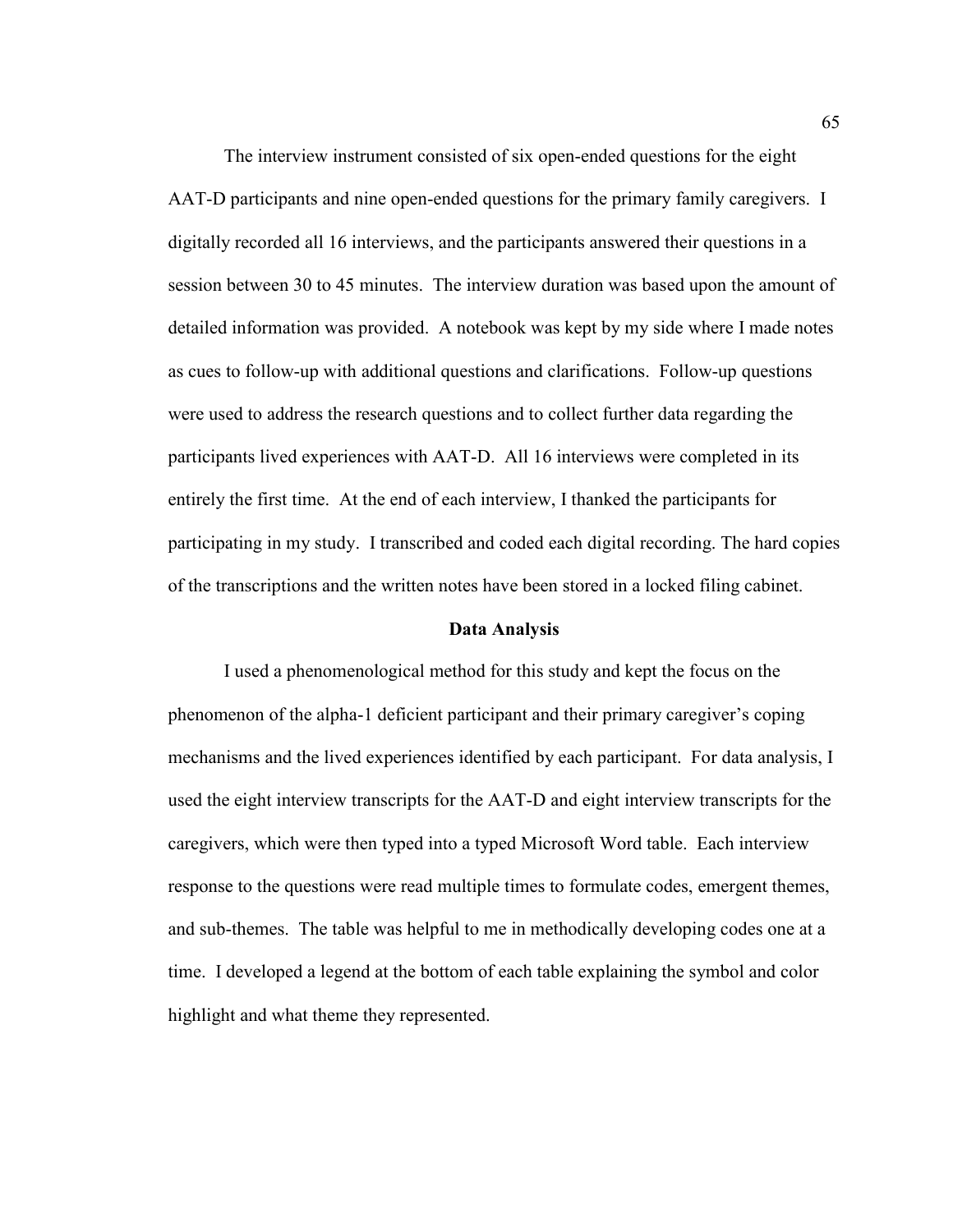To formulate the codes, I highlighted partial comments associated with each interview question and labeled "C1" in parentheses to indicate as code 1. Each interview question included diary notes, which I placed on the table and highlighted in the same color to the matching code as an identifier. The same color highlight diary note would follow the partial comment which were included in the coding formulation. I performed a thematic analysis to obtain the emergent themes by reading and re-reading the identified codes for each of the interview questions for both the alpha-1 deficient participants and the primary caregivers. Validation for commonality between the four research questions was conducted and a careful analysis showed eight common themes associated with the four research questions. For example, five themes (shock, lack of awareness from the healthcare community and patient, misdiagnosis, took an average of five to seven years to properly get treated, and physical limitations) emerged in answers to RQ1. Themes for RQ2 had one similarity identified in RQ1 with an added aspect from the caregiver's perspective (shock and despair to see their loved one struggle). Finally, themes for RQ3 and RQ4 were the same (Keeping busy and family).

To determine an in-depth meaning of the themes, I referenced the constructs of the Biopsychosocial Theoretical Model, Bowen's Family Systems Theory, and the Family Systems Model of Illness (Engel, 1977; Bowen, 1974; Rolland, Emmanuel & Torke, 2017). In the Results section, I present the results, the themes developed along with the support from the participants' statements, and any detailed variances.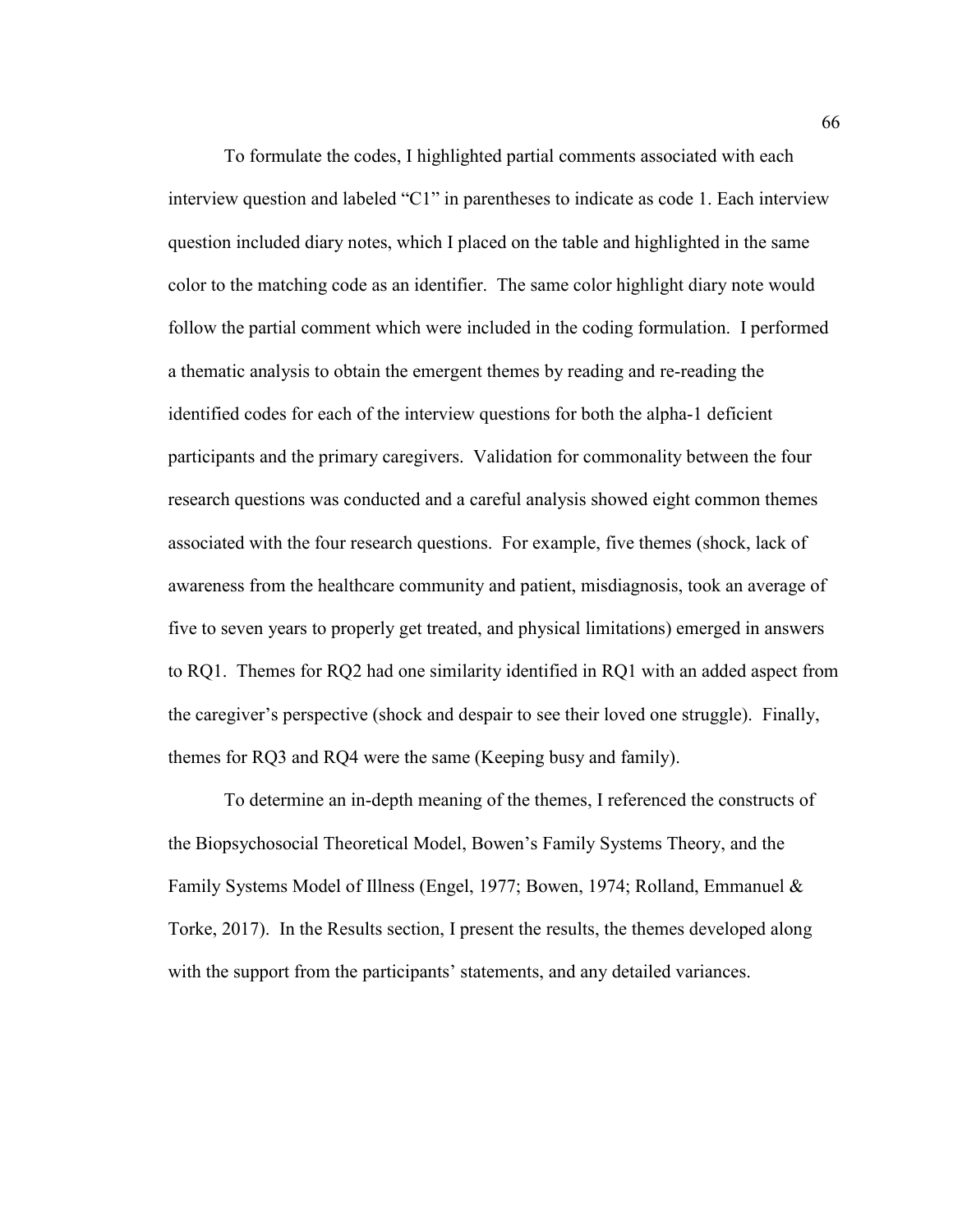### **Triangulation**

I achieved triangulation by asking each participant the same interview questions which allowed me to build a cohesive justification of themes (Creswell, 2014). I developed Microsoft Word tables for each interview question to sort the data and discover the most common themes. The identified common themes came from the participant's responses to the administered questions. The responses were analyzed for similarities and differences which helped to decrease bias. Moreover, the use of rich and thick descriptions from the shared experiences of the AAT-D and their caregiver helped to increase the validity of my study.

### **Evidence of Trustworthiness**

 The research findings for this qualitative study were verified to ensure the credibility, transferability, dependability, and confirmability. Morse, Barnett, Mayan, Olson, and Spiers (2002), posit that the use of verification strategies helps to ensure the reliability and validity within a qualitative study. This section presents the steps taken to demonstrate the evidence of trustworthiness. Ensuring the validity in my study, I discovered the most common and beneficial coping mechanisms used across both the AAT-D participant and their primary caregiver that helped manage their stressors most optimally on a daily basis. In addition, I used detailed descriptions of the shared experiences from the challenges between the AAT-D participants and their caregiver which helped to convey the results in a realistic manner. Moreover, the dependability and confirmability were accomplished through audit trails. For example, along with the verbatim transcripts, I kept detailed written information about the conducted study,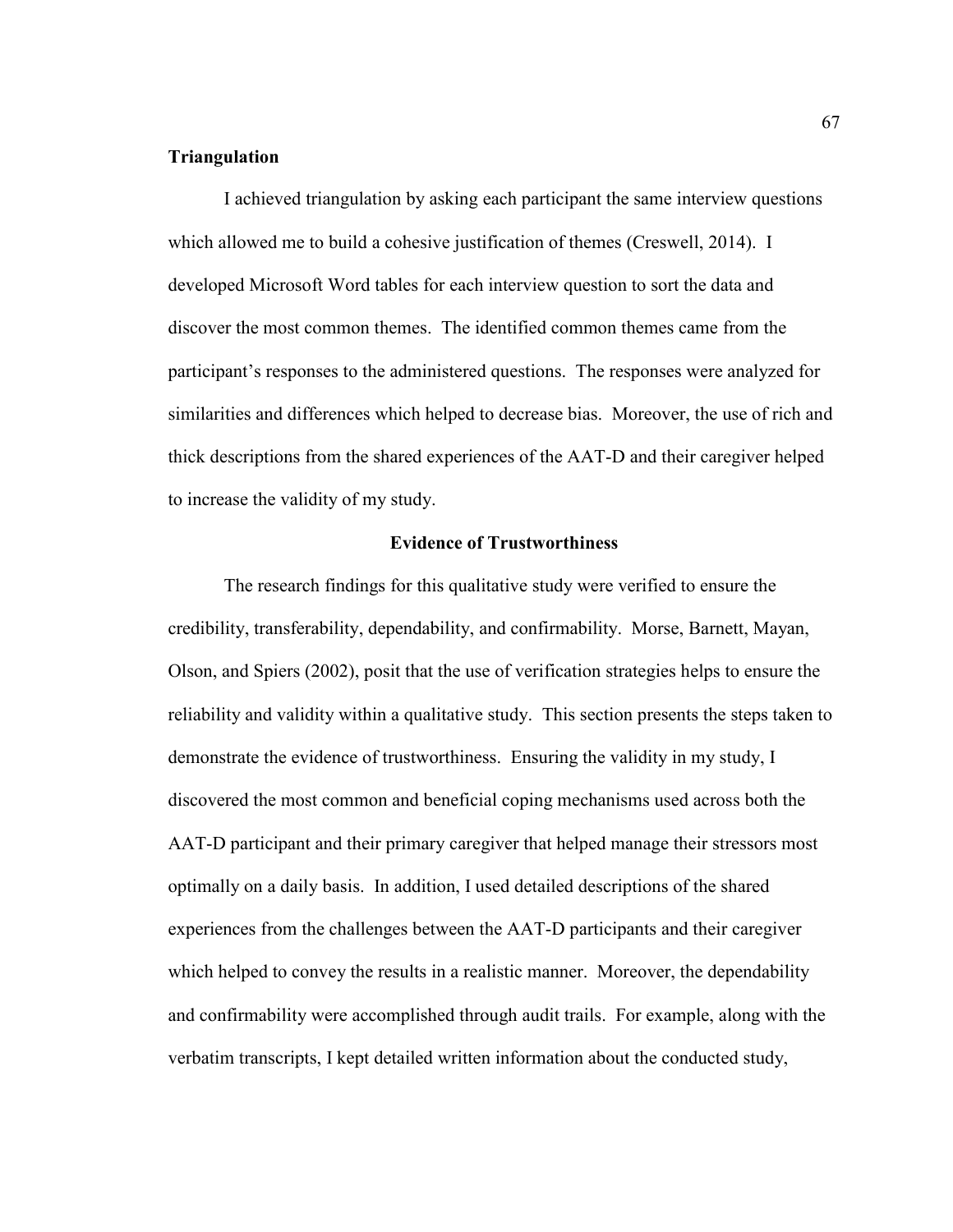surrounding environment, whom I met with, and the degree of the explained results from the collected data helped to decrease the level of biased research, increasing the connection between the findings and the focus of the study.

# **Results**

 The study findings are presented in this following section where I address the four research questions:

RQ1: How do AAT-D patients describe living with their illness?

RQ2: How do the family caregivers who live with AAT-D patients describe their experiences?

RQ3: What are the common coping strategies among AAT-D patients?

RQ4: What are the common coping strategies among the family caregivers?

 Data was collected from eight alpha-1 deficient participants and eight primary caregivers. In this section, there are eight emergent themes that I present, along with examples from participants. All the names of the participants associated with the quotes used within the study are kept confidential. The research questions were created to examine the experiences of being an Alpha-1 patient and a family caregiver for someone living with Alpha-1 deficiency, as well as the coping strategies used on a daily basis. All interviews were conducted from the privacy of their homes through the telephone and the participant's consent was acquired before the interview. The interview instrument consisted of six questions for the alpha-1 participants and nine for the primary caregivers that addressed the four research questions. Each participant's responses were coded to exhibit the relevant information.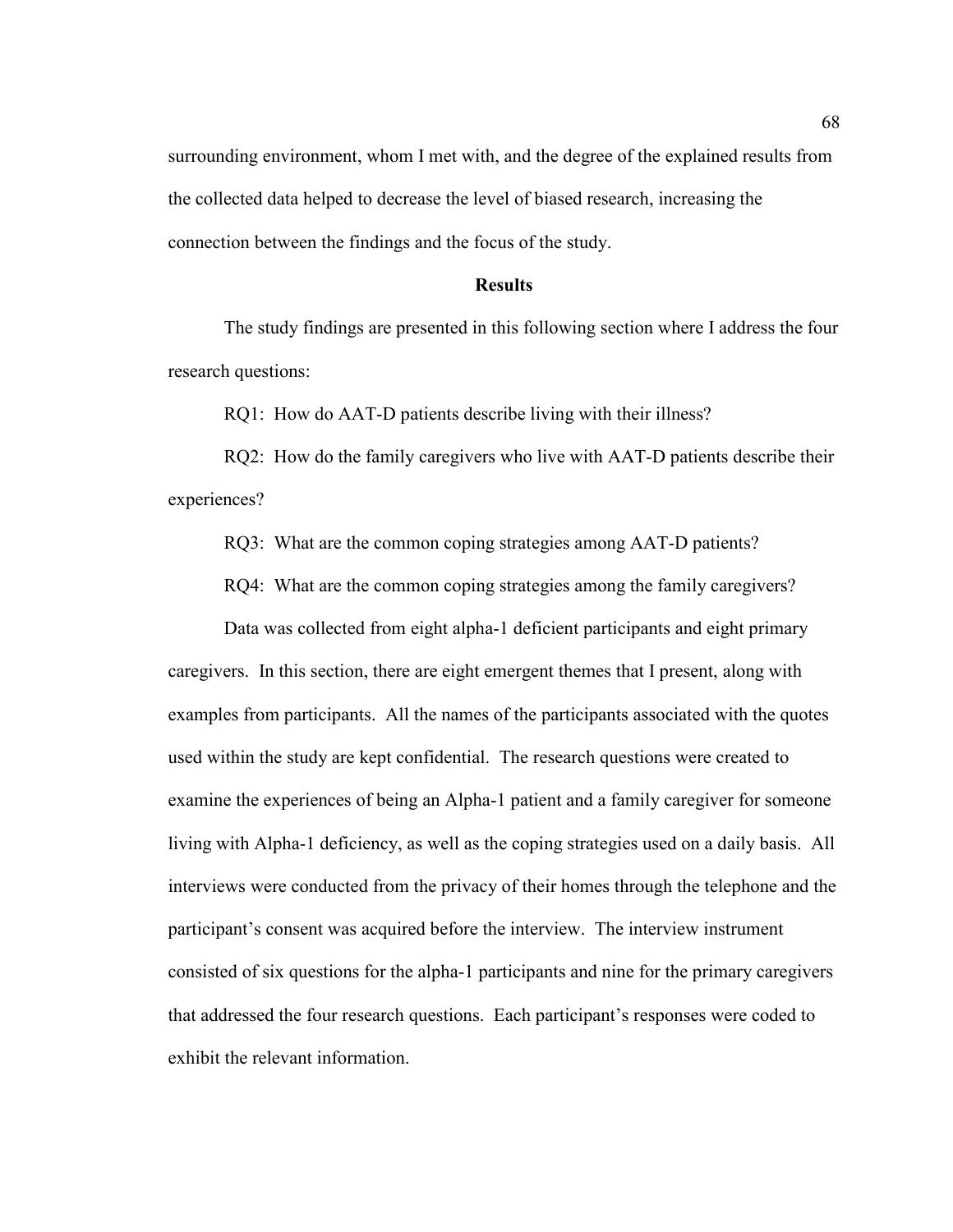The interview responses to question 1 for the alpha-1 participants addressed the date of their diagnosis, how long it took to be properly diagnosed, the challenges they may have experienced, and their overall perception of their diagnosis. The interview responses to question 2 addressed if there has been any individual or group counseling. The interview responses to question 3 addressed how they cope with their disease, such as meditation, prayer, family. The interview responses to question 4 addressed how they managed all the household duties and finances. The interview responses to question 5 addressed was what their overall experience living with alpha-1 has been. The interview responses to question 6 addressed was how they thought their primary caregiver was managing their illness. The interview questions 1, 4, and 5 addressed RQ1. The interview responses to questions 3 and 6 addressed RQ2 and RQ3. The interview responses to question 1 for the caregivers addressed their connection to the alpha-1 participant. The interview responses to question 2 addressed the challenges and positive aspects of being the primary caregiver.

The interview responses to question 3 addressed their experience of their family member being diagnosed with alpha-1 deficiency. The interview responses to question 4 addressed their experience as the caregiver. The interview responses to question 5 addressed the responsibilities of the household duties and finances. The interview responses to question 6 addressed if they have been to any individual or group counseling. The interview responses to question 7 addressed how they are feeling physically and psychologically. The interview responses to question 8 addressed how they cope with being the primary caregiver. The interview responses to question 9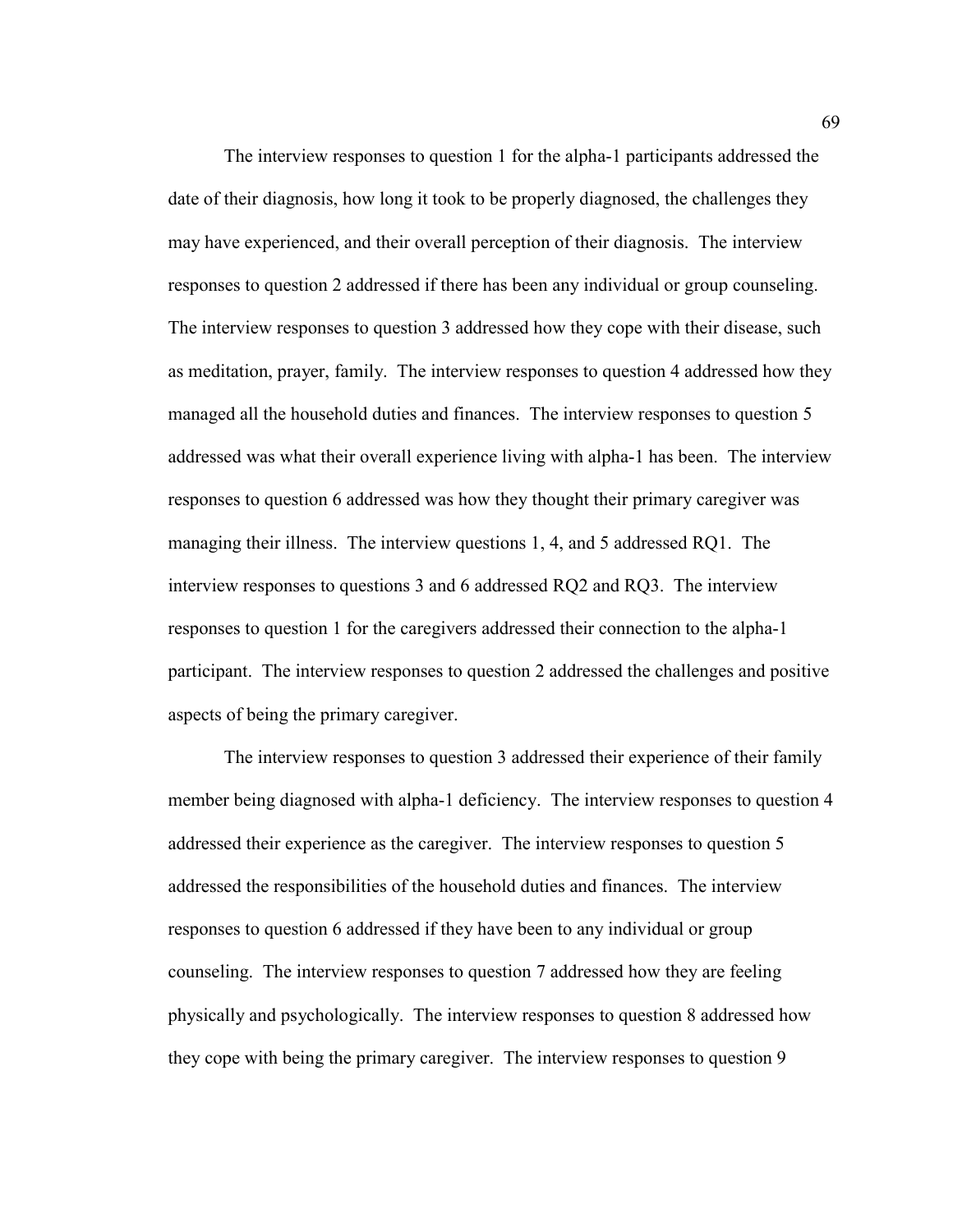addressed how they think their alpha-1 family member is managing their illness. The interview questions 1, 2, 3, 4, 5, 6, and 7 addresses RQ2. The interview questions 8 and 9 addresses RQ4.

**RQ1.** The first research question was: How do AAT-D patients describe living with their illness? I present the five themes that emerged from the participants' responses about how AAT-D patients describe living with their illness.

# **Theme 1: Shock**

 The first theme that emerged from RQ1 was: "shock." The one response that was common among the eight AAT-D participants was that they have never heard of such a disease and was surprised at the debilitating nature of the illness. Excerpts from the participants' responses to support this theme are presented below.

 One participant, AAT-D 1 (male), noted "I was never sick before and then all of sudden I started getting consistent bouts of bronchitis…when I was diagnosed it was shock." AAT-5 (Female), commented, "You know my diagnosis was funny…I was never sick in my life until I turned 50 and was constantly sick…my diagnosis came as a shock." AAT-D 9 (Female), stated "It was when I was just turning 50…it came to me as a shock." AAT-D 15 (Male), described "…yeah it came to me as a complete shock."

#### **Theme 2: Lack of Awareness**

The second theme that emerged for RQ1 was: Lack of awareness of the disease from both the healthcare community and AAT-D patient. The participants shared their experiences on how the healthcare community was unaware of the disease and how to manage it. Alpha-1 deficiency appeared to be an unheard of illness.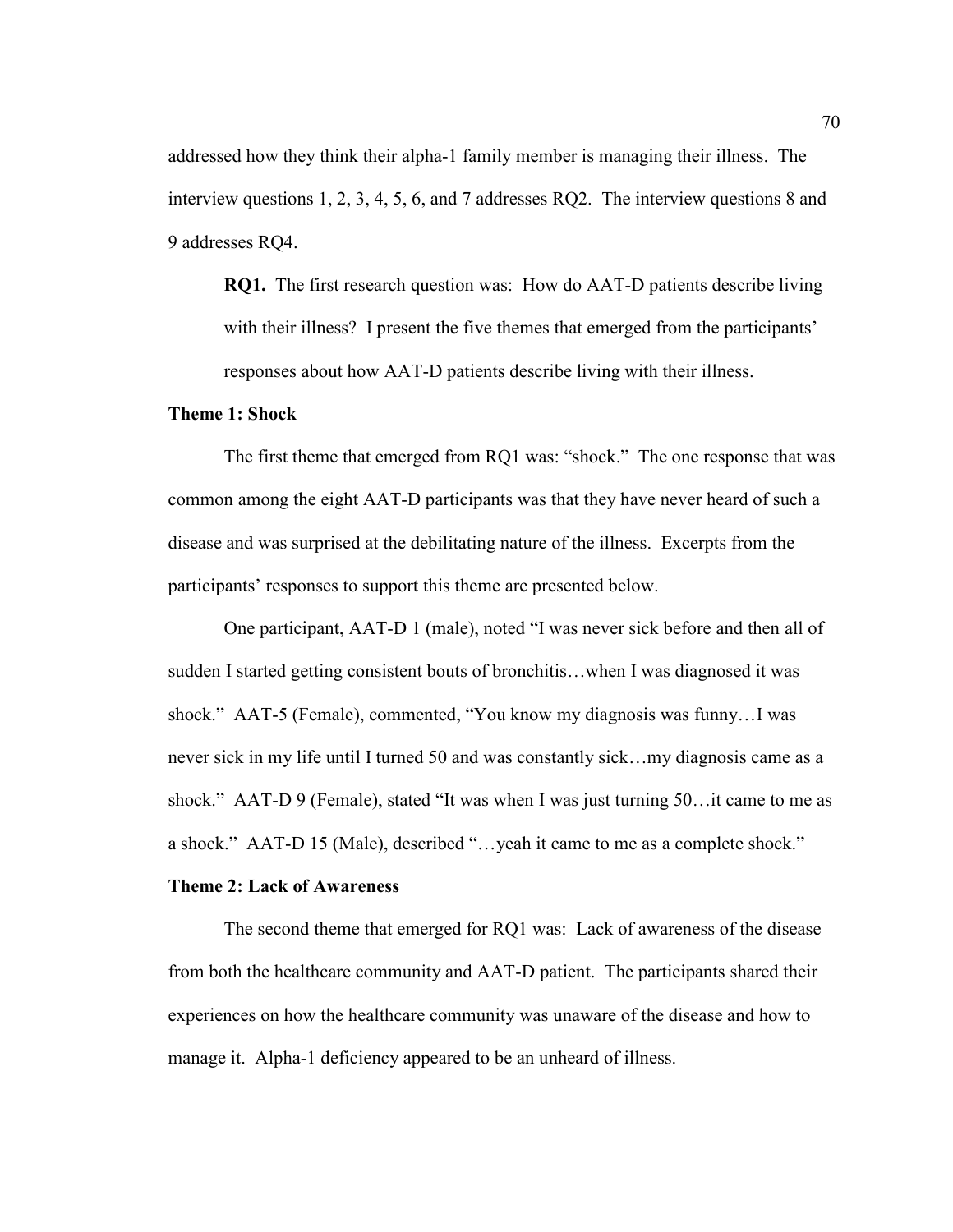One participant AAT-D 5 (Female), reported:

The Radiologist suggested that in her whole time of practice no patient came back with a positive alpha-1 test…she had absolutely no information for me no direction, no brochures, no recommendations for a pulmonologist. She said was don't drink or smoke because I have never seen this.

AAT-D 7 (Female), commented "my doctor was very sad and upset and he could not find any literature on it…only that it was a fatal genetic lung disease…he said that he would try to find out about this disease."

AAT-D 11(Female), explained:

I was getting foot surgery because of a fall but I could not shake the bronchitis, so the foot surgeon ordered a chest x-ray which revealed that I had COPD but I was too young to be diagnosed with that…so I did my research and brought it back to my primary physician and that is when he tested me for alpha-1 deficiency.

### **Theme 3: Misdiagnosis**

 The third theme that emerged from RQ1 was: misdiagnosis. The most common response from the eight AAT-D participants was that they were initially diagnosed with COPD/ Emphysema.

AAT-D 3(Male) stated: I was surprisingly diagnosed with Emphysema with approximately half my lung function gone and I have never been a smoker… the PA asked the doctor did you check him for alpha-1?... the doctor leafed through my file and no joke said umm oops.

AAT-D 5 (Male) explained: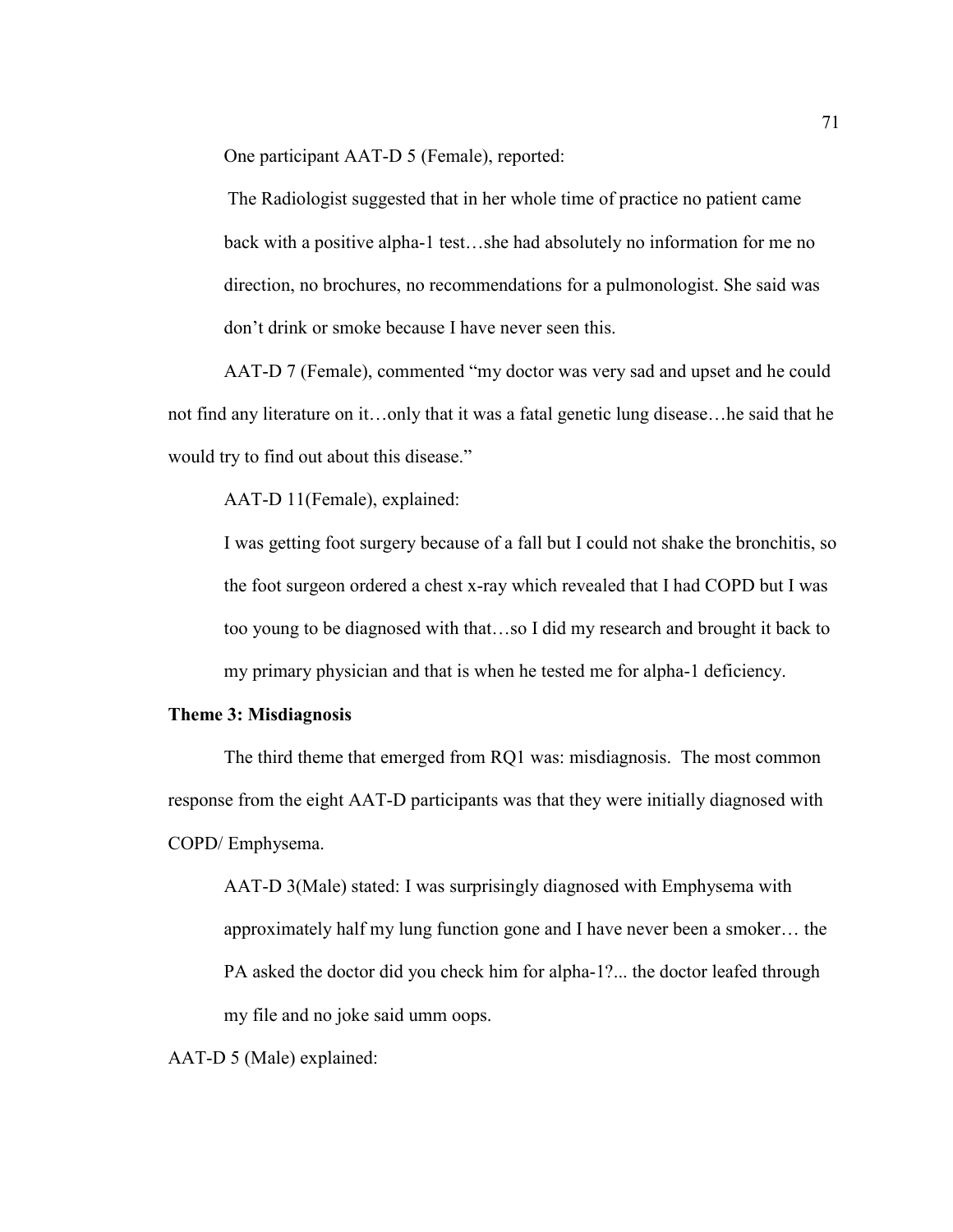…so we went to the doctor and they first thought I had RA…I just kept getting sicker and sicker and sicker…I stopped at the Mayo Clinic in Jacksonville and they ran a bunch of tests but did not run an alpha-1 test…they found I also had granulomatosis…however I was still short of breath and the doctors could not understand why I was short of breath…I then got sent to a gastroenterologist because my liver enzymes were high and they did not know why…it was there that they ran an alpha1 test which came back positive.

### AAT-D 7 (Female) declared:

I decided to see an allergy specialist because I was so sick all the time… all my life I was told that I had asthma… I went to see a new doctor and he had just got back from a conference that talked about a rare disease called Alpha-1 deficiency and he said that I looked like I was going to die so he decided to run an alpha-1 test… he looked sad and very upset and told me that there was no literature about this disease but only one article which said that it was a fatal genetic lung disease… he said he would do his best to find out more about it…

AAT-D 11(Female) commented:

…I had bronchitis that I just could not shake…I was ordered a chest X-ray to be safe and that is when it said I had severe COPD. So my primary doctor told me that it is important to not smoke and how we needed to find out more about why my lungs are so bad…well I went home to look up an old reference Mayo Clinic guide from 1981 and that is where it said in a small paragraph under emphysema that adults ages 30-50 can have early onset emphysema due to alpha-1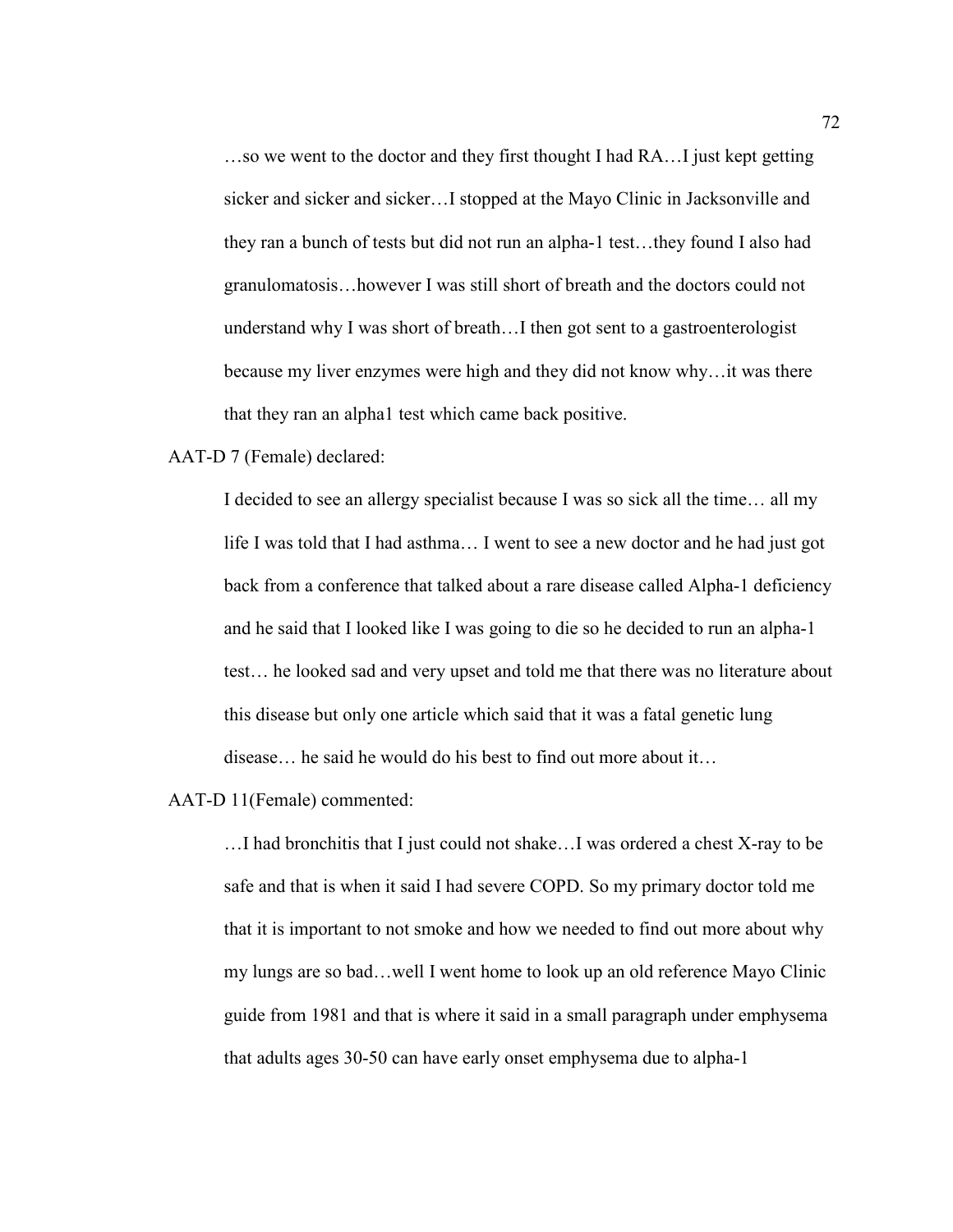deficiency…so I brought this information back to my doctor where they tested me for it and sure enough that was what was going on…

AAT-D 13 (Female) explained:

I had going through a few bouts of being misdiagnosed with bronchitis and so forth… I was 36 years old at the time and they told me I had COPD but in my 30s that did not explain anything to me at the time and just sent me to a pulmonologist… he did a test right off the bat and called me in and said that I have alpha-1 deficiency...

### **Theme 4: Lengthy Diagnosis Process**

 The fourth theme that emerged from RQ1 was: time of diagnosis was lengthy. The most common responses among the AAT-D participants was how it was a lengthy process to be appropriately diagnosed. AAT-D 1 (Male) declared "it took about two years to be properly diagnosed." AAT-D -3 (Male) suggested "it took about a year to be properly diagnosed." AAT-D 5(Male) claimed "…if they would have ran the test back in 2010 instead of 2014 I would have had more lung function…" AAT-D 7 (Female) commented "…it took him a whole year to get properly diagnosed." AAT-D 11(Female) said "…from the initial symptoms to get properly diagnosed was 17 years…" AAT-D 13 (Female) exclaimed "…it took a couple of years to be properly diagnosed…" AAT-D 15 (Male) declared "…oh gosh it took approximately five years to get properly diagnosed…"

**RQ2.** The second research question was: How do the family caregivers who live with AAT-D patients describe their experiences? I present one similar theme to RQ1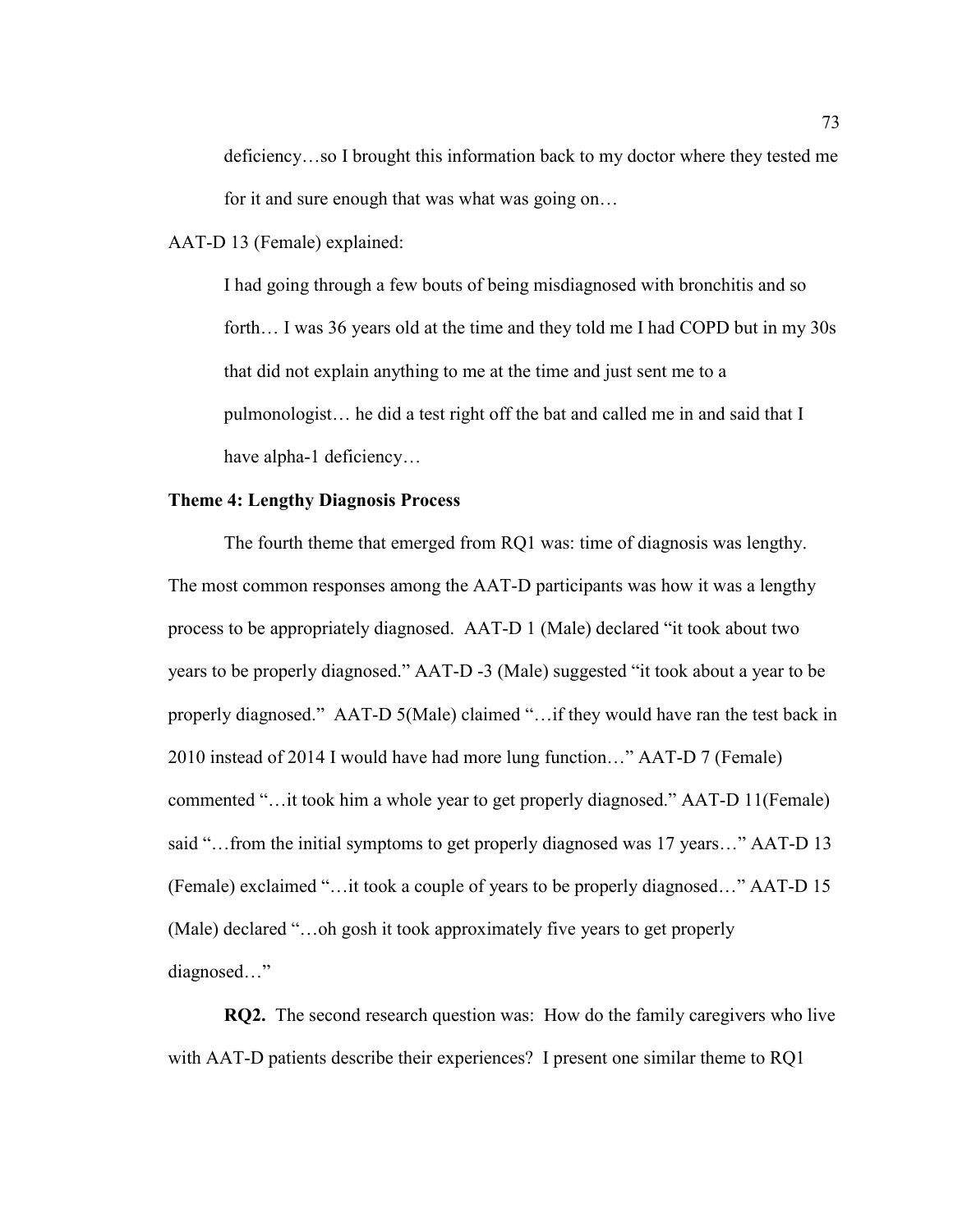with an added aspect from the caregiver's perspective. The most common responses from the caregivers were shock and despair from watching their loved ones struggle.

# **Theme 5: Shock**

 The two themes that emerged for RQ2 was caregiver shock and despair in watching their family struggle with the disease. The participants shared their experiences they had in the initial diagnosis of their spouse and how it is a challenge to watch them struggle with the disease on a daily basis. Caregiver 2 (Female) commented "It was a shock obviously…" Caregiver 8 (male) stated "When she was initially diagnosed with it, I had never heard of it…" Caregiver 10 (Male) suggested "was a surprise." Caregiver 12 (Male) declared "…I don't know anything about oxygen and I never have even heard of it…" Caregiver 14 (Male) stated "Never heard of it before". Caregiver 16 (Female) claimed "I never heard of it before."

### **Theme 6: Despair**

 Theme six that emerged for RQ2 was despair watching their loved one go through the challenges of living with Alpha-1 deficiency on a daily basis. Caregiver 2 (Female) stated "…I have my responsibilities to do and I just do it. I love him When you are married for that many years, he is your buddy and I love."

Caregiver 4 (Female) explained:

Well it is horrible and our life stopped. We have no life at all. We can't travel or do anything physical. We have become more or less homebodies and I hate it with every ounce of my being but I have no choice and I have been married to him for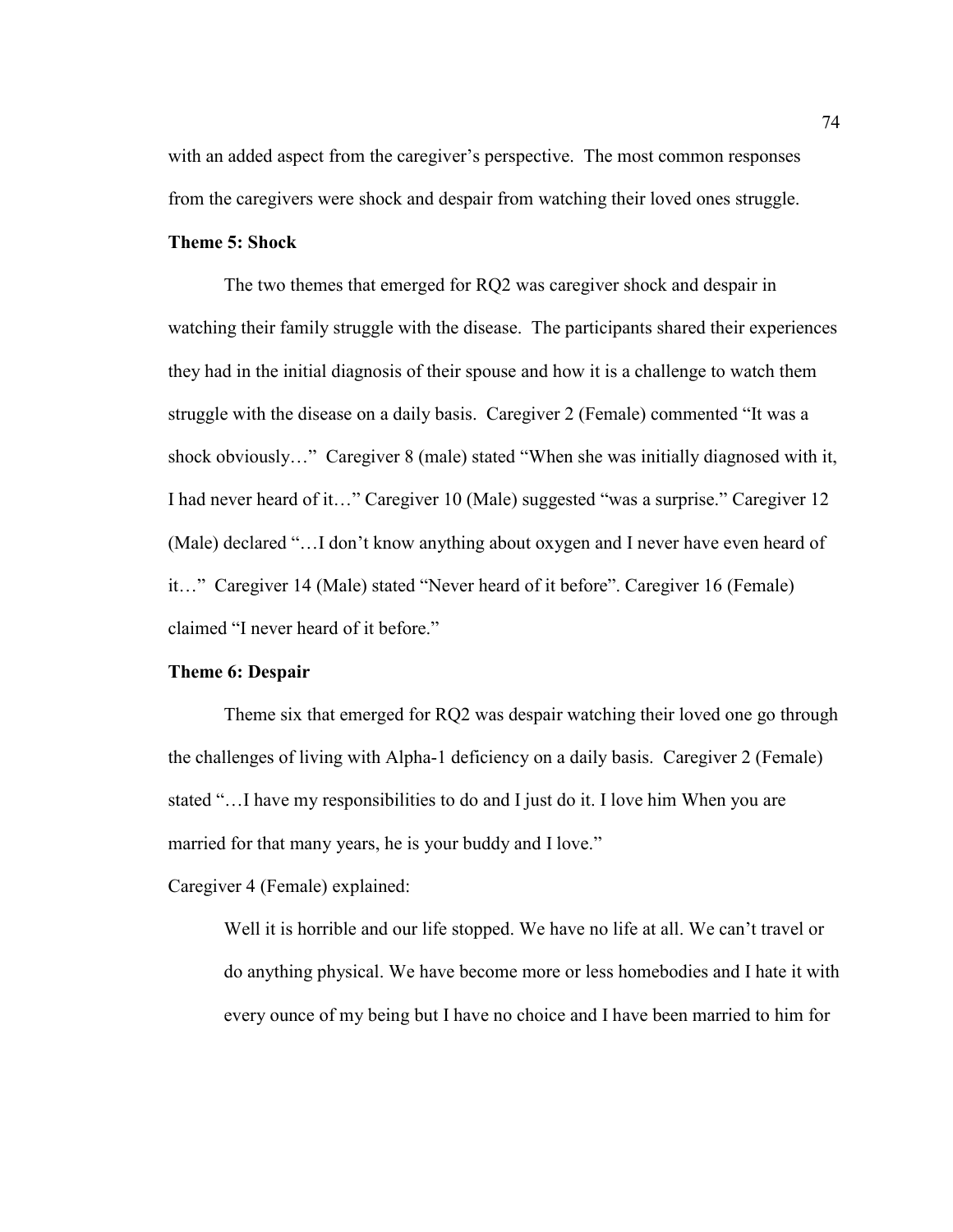42 years…it's a horrible disease and it is horrible to watch someone go through it and it's horrible being a part of it and all the things he has to do to stay alive…

Caregiver 8 (Male) stated "…there is a lot I help her with…it makes me feel better if I am able to be of assistance to her..."

Caregiver 12 (Male) declared:

The challengers about being a caregiver. Um, with three kids probably trying to keep your wits together. Because it's another strain on me just to go and get the remote of the entertainment center instead of her getting up to get it. She needs me to get it, I have normal lungs. Just the little small things you know, it's definitely that middle challenge, by the end of the day when I'm tired and aggravated, not so much for the person, but for yourself, knowing that I'm tired and she needs that I'll get it or if the kids need something I'll get it, you know…

### **Theme 7: Keeping Busy**

Theme seven, keeping busy emerged for both RQ3 and RQ4. The caregiver participants shared their experiences how maintaining a busy schedule is a way to cope with the illness. The majority of the participants' responses to coping was attempting to maintain a busy lifestyle through work and/or activities. AAT-D 5 (Female) stated "keeping busy." AAT-D 7 (Female) commented "I like to stay real busy. I like to swim and work is so busy…Yeah I try to stay real busy so I do not think about it." AAT-D 9 (Female) explained "I am trying to just live a normal life like not try to make that the center of everything try to go places and do things…" AAT-D 13 (Female) suggested "I work as much as possible and stay on the go." AAT-D 15 (Male) declared "My farm, I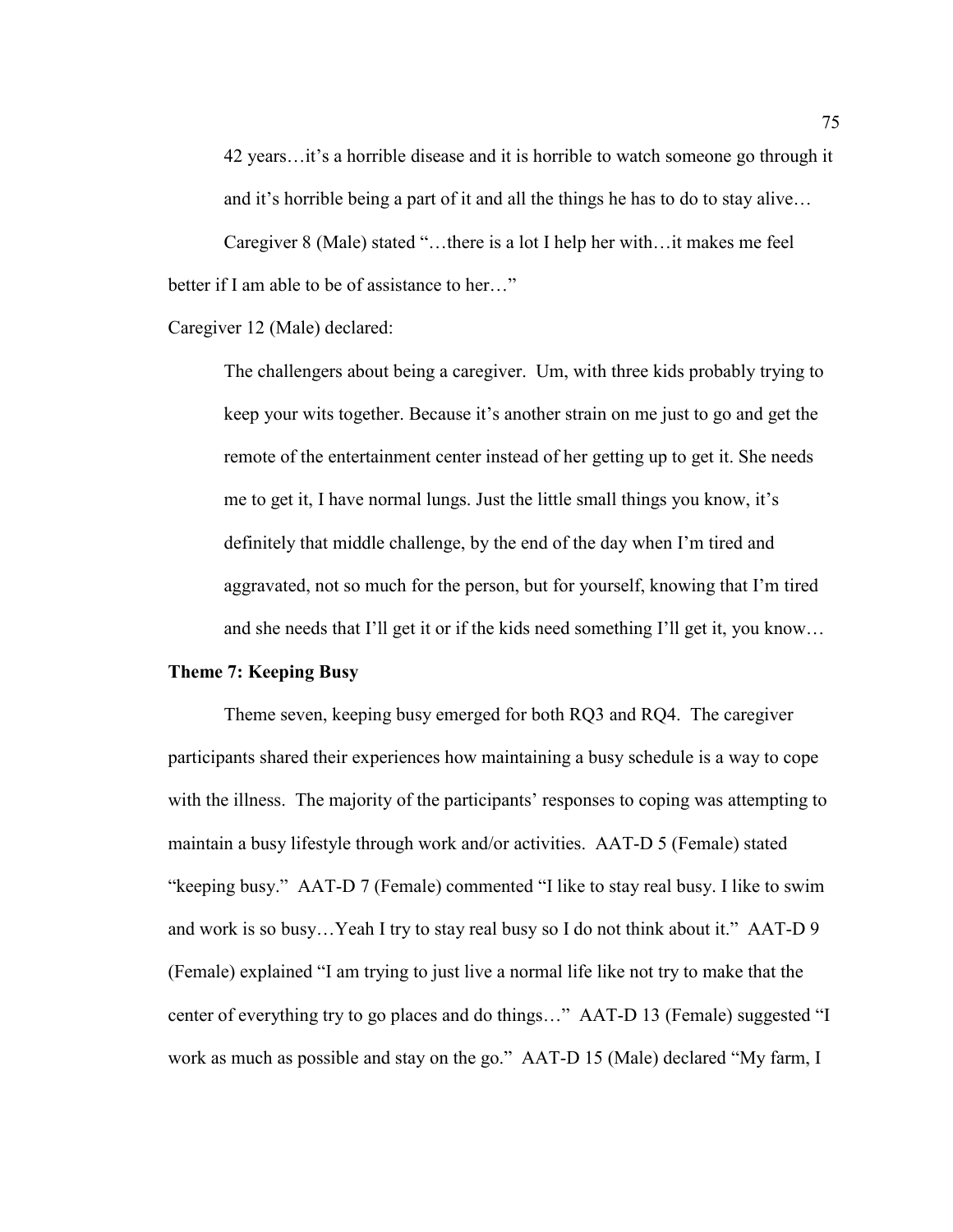raise cattle for beef." Caregiver 4 (Female) noted I just do what I have to do..." Caregiver 8 (Male) commented "I have a number of projects that I am working on, welding, carpentry, stuff life that I manage to fill my days." Caregiver10 (Male) explained I do walk…I walk every day for about 2 miles with a couple of friends and we have a good time...I ride my Harley..." Caregiver 12 (Male) suggested "I have some hobbies, golf is one of my releases...wood working...and yard work..."

# **Theme 8: Family**

 Theme eight, family emerged for both RQ3 and RQ4. The participants shared their experiences on how family helps them coping with the illness on a daily basis. AAT-1 (Male) stated "My wife has probably been the key to my coping. She has been phenomenal, and we have been married for 58 years…" AAT-D 11 (Female) explained "…what motivates me the most is the kids. Having young kids at home and wanting to be around for them…" Caregiver 2 (Female) declared "…we do everything together…you cope and move forward." Caregiver 6 (Male) suggested "…she is my wife and that is all I need…do not feel like I need to cope." Caregiver 14 (Male) declared "No I just cope, as long as I get to hold her, I am just fine."

#### **Summary**

The purpose of this study was to study the lived experiences of Alpha-1 deficient participants and their primary caregiver, as well as the coping mechanisms used by both the alpha-1 deficient participant and their family caregiver. In chapter 4, I presented a review of the data collected and how the data was managed and analyzed. The 16 participants declared that they understood the Informed Consent before the start of the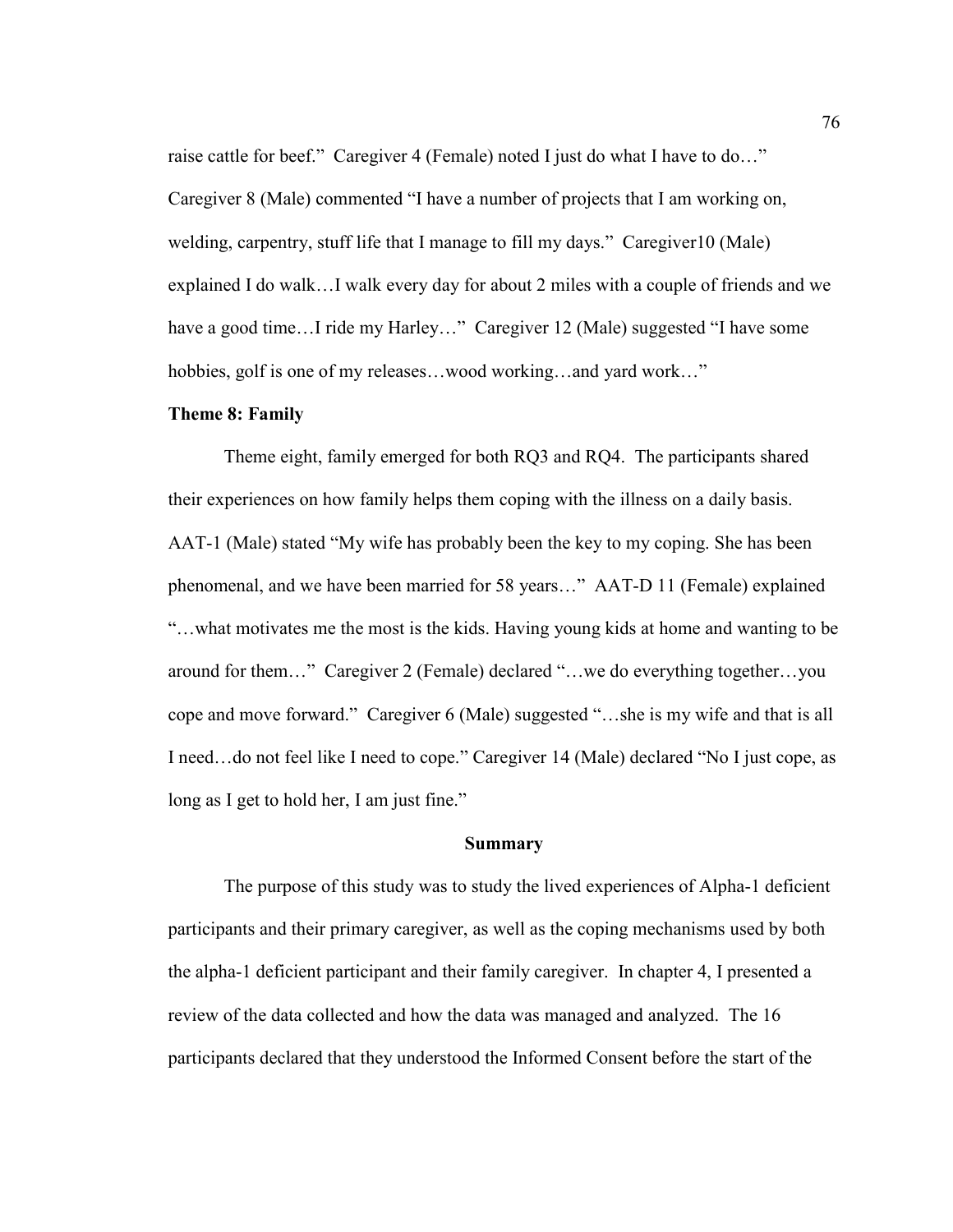interview. The responses from the interviews examined the lived experiences of alpha-1 participants and their primary family caregiver and how they coped with the illness on a daily basis. A descriptive phenomenological method was used, and the appropriate steps were incorporated to ensure that the lived experience among the alpha-1 community was expressed accurately. In response RQ1, most of alpha-1 participants commented how "shock" was the initial feeling to being diagnosed with the illness. They had never heard of the illness and were surprised at its debilitating nature. Lack of awareness was another common response represented by both the alpha-1 participant and healthcare community.

The participants shared their experiences on how the healthcare community was unaware of the disease and how to manage it. Additionally, the majority of the alpha-1 participants explained how they were initially misdiagnosed with COPD/Emphysema. Lastly, for RQ1 was the lengthy time for proper diagnosis. The most common responses from the participants was how it took time and the correct tests to be appropriately diagnosed and placed on the correct plan of action. Reponses to RQ2 revealed caregiver shock and despair in watching their loved one struggle with alpha-1 deficiency daily. The participants shared their experiences they had in the initial diagnosis of their spouse and how it is a challenge to watch them struggle with the disease. Responses from the participants to RQ3 and RQ4 demonstrated that keeping busy and family helps the caregivers cope with the illness. Chapter 5 presents the interpretation of the research findings, limitations, recommendations, social change implications, and conclusion.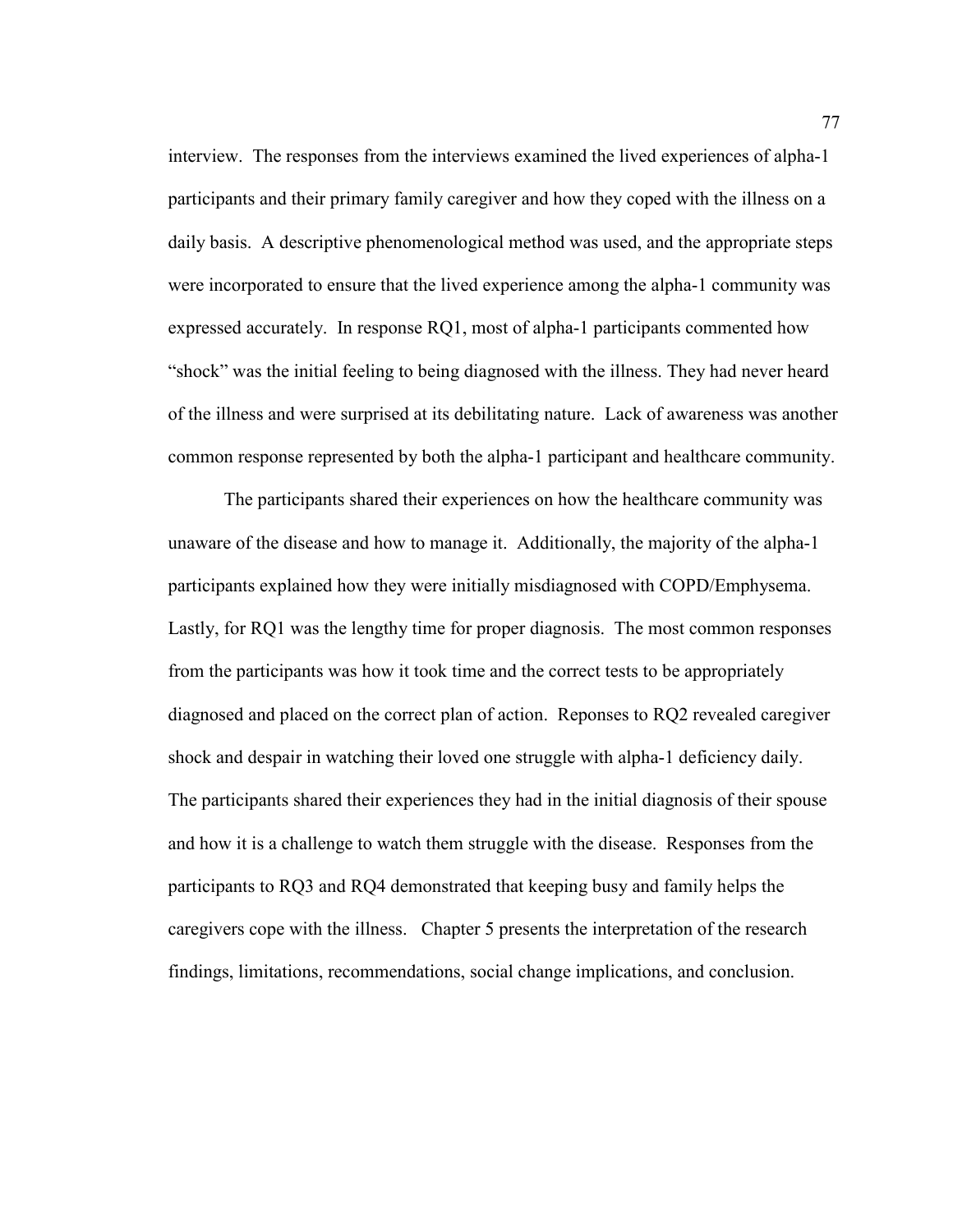Chapter 5: Discussion, Conclusions, and Recommendations

### **Introduction**

The purpose of the present study was to examine the lived experiences of Alpha-1 deficient patients and their family caregiver, as well as the coping mechanisms used by patients and caregivers. I used the descriptive phenomenological method to gain a deeper insight into the shared experiences of the alpha-1 patients and their primary family caregiver. Specifically, I used this method to gather individual perceptions from both the alpha-1 patient and their family caregiver, as well as shared perceptions regarding managing alpha-1 deficiency and the challenges participants have faced from the initial diagnosis to the present.

In reviewing previous literature, I found a lack of information on the lived experiences of alpha-1 deficient patients and their family caregiver related to the coping mechanisms used to manage the stressors. Previous researchers have mainly focused on the uncertainty and complexity of how COPD can be stressful for not only the patient but also the patient's family caregiver (Stenzel et al., 2015). Moreover, previous research has shown that the interaction between the COPD patient and the patient's family caregiver affects how both parties cope with the disease's physical and psychological demands (Barnett, 2004; de Voogd et al., 2011; Figuerido et al., 2014., Hoth et al., 2015).

However, what is unknown, according to my review of the literature, is the complexity of AAT-D-associated COPD and the specific disease-related anxieties of both the alpha-1 deficient patient and the patient's family caregiver, as well as the coping mechanisms used by both. Thus, I conducted this study to better understand the lived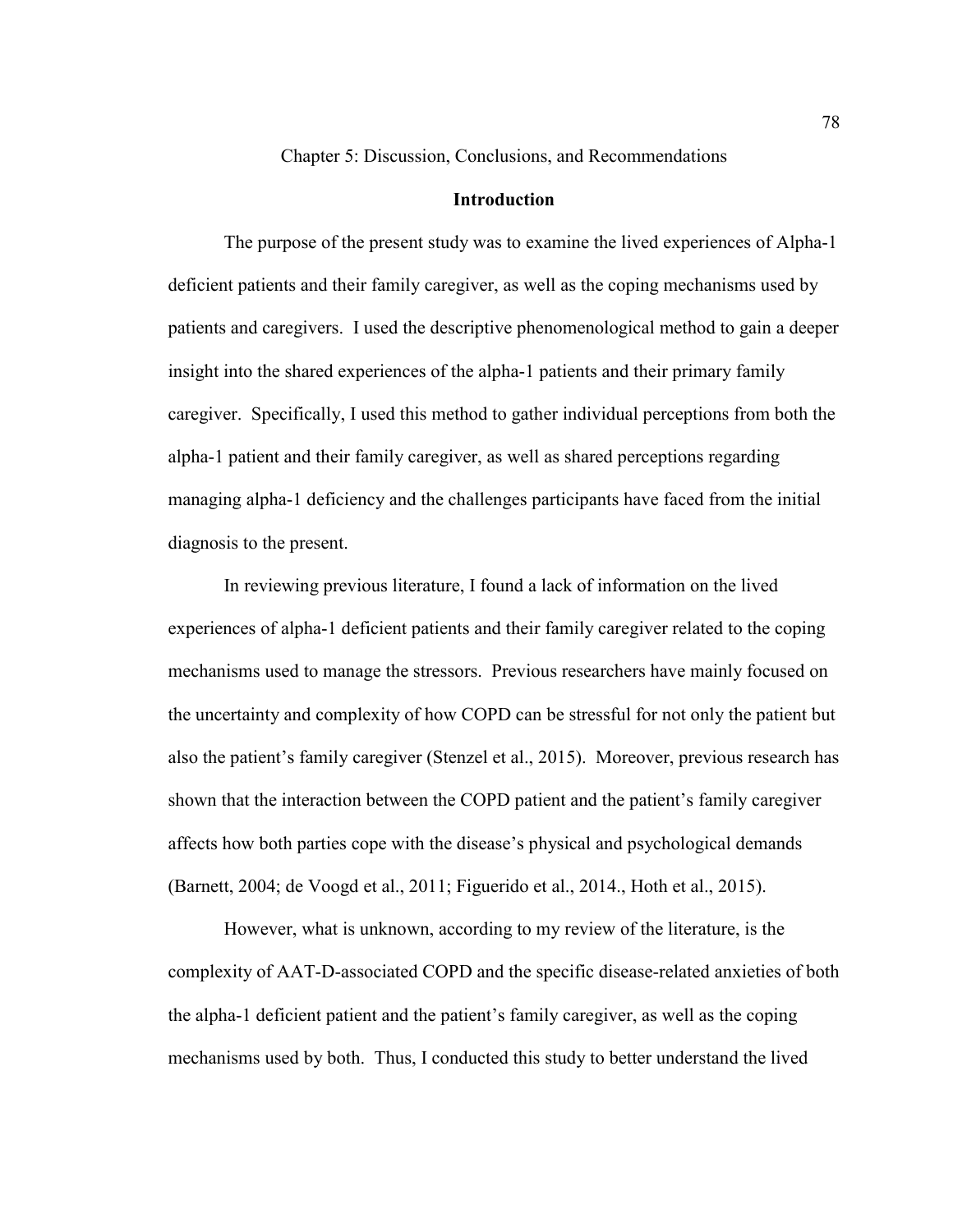experiences of alpha-1 deficient patients and their family caregivers and how they manage their stressors daily. I formulated four research questions to address the specific goals for this study:

RQ1. How do AAT-D patients describe living with their illness?

- RQ2. How do the family caregivers who live with AAT-D patients describe their experiences?
- RQ3. What are the common coping strategies among AAT-D patients?
- RQ4. What are the common coping strategies among the family caregivers?

I administered six interview questions to the eight alpha-1 deficient participants and nine interview questions to the eight primary family caregiver participants, several themes emerged from participants' responses. The key findings for RQ1 were that the alpha-1 deficient participants declared how shock, lack of awareness, misdiagnosis, and the process that it took to properly be diagnosed were all challenges they experienced. They reported that (a) they have never heard of such a debilitating illness before being diagnosed, (b) neither they nor the health care community were familiar with the disease, (c) they were initially diagnosed with COPD, and (d) being appropriately diagnosed and managed was a lengthy process. The main findings for RQ2 were caregiver shock and despair in watching their family member struggle with the illness. The key findings for RQ3 and RQ4 were coping by keeping busy and family. The participants shared how maintaining a busy schedule and family support system were critical elements in coping with the challenges of alpha-1 deficiency.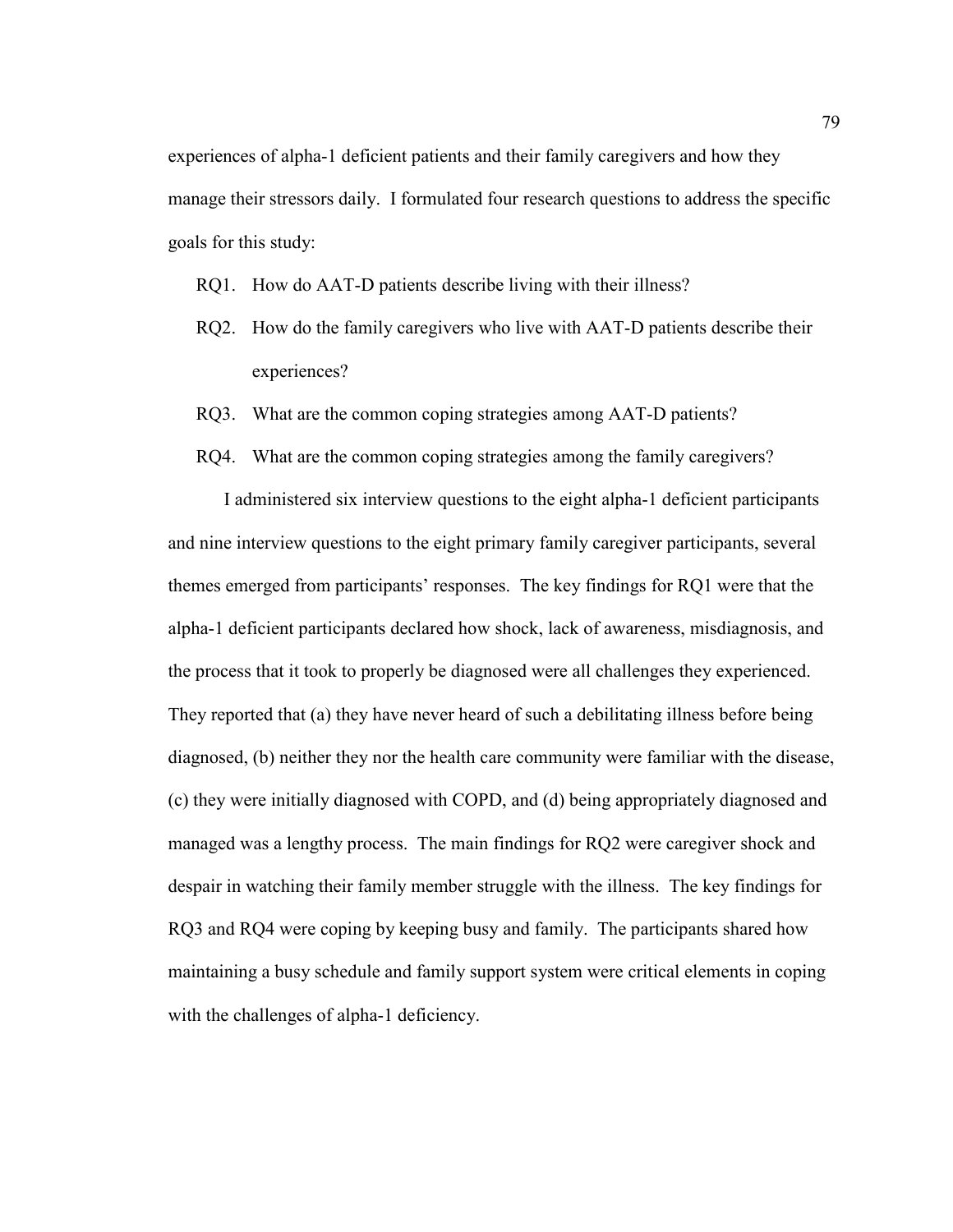#### **Interpretation of the Findings**

Alpha-1 antitrypsin deficiency was discovered in 1963 by Laurell and Erisksson (Anariba, 2017) who found that five of the 1,500 serum protein electrophoreses (SPEP) submitted to their laboratory in Sweden had the absence of the band of alpha-1 protein. Moreover, Laurell and Eriksson discovered that three of the five patients were diagnosed with emphysema at a young age, leading them to develop the cardinal clinical features of AAT-deficiency with absence of the AAT and early onset emphysema (Anariba, 2017). For example, people whose bodies do not produce enough of the protein AAT are more likely to develop emphysema typically between 30-50 years old. Physicians should suspect AAT-deficiency if the patient develops emphysema at 45 years of age or younger; develops emphysema without having any recognized risk factors, such as smoking or exposure to chemical fumes or pollutants over a long period of time; x-rays show less density in the lungs than normal; or the patient has unexplained liver disease, necrotizing panniculitis, bronchectasis without any cause, or asthma that does not completely resolve after the use of regular breathing treatments (Fahy et al., 2014).

COPD is an umbrella term used to describe progressive lung disease including emphysema, chronic bronchitis, asthma, and some forms of bronchiectasis (COPD Foundation, 2017).AAT-D is a relatively common genetic disorder that is often undiagnosed; people with AAT-D are predisposed to COPD and liver disease (Anariba, 2017). Some previous researchers studying COPD have examined the interactions between family caregivers and their patients. For example, researchers have focused on the coping strategies, such as problem-solving strategies, emotional-cognitive strategies,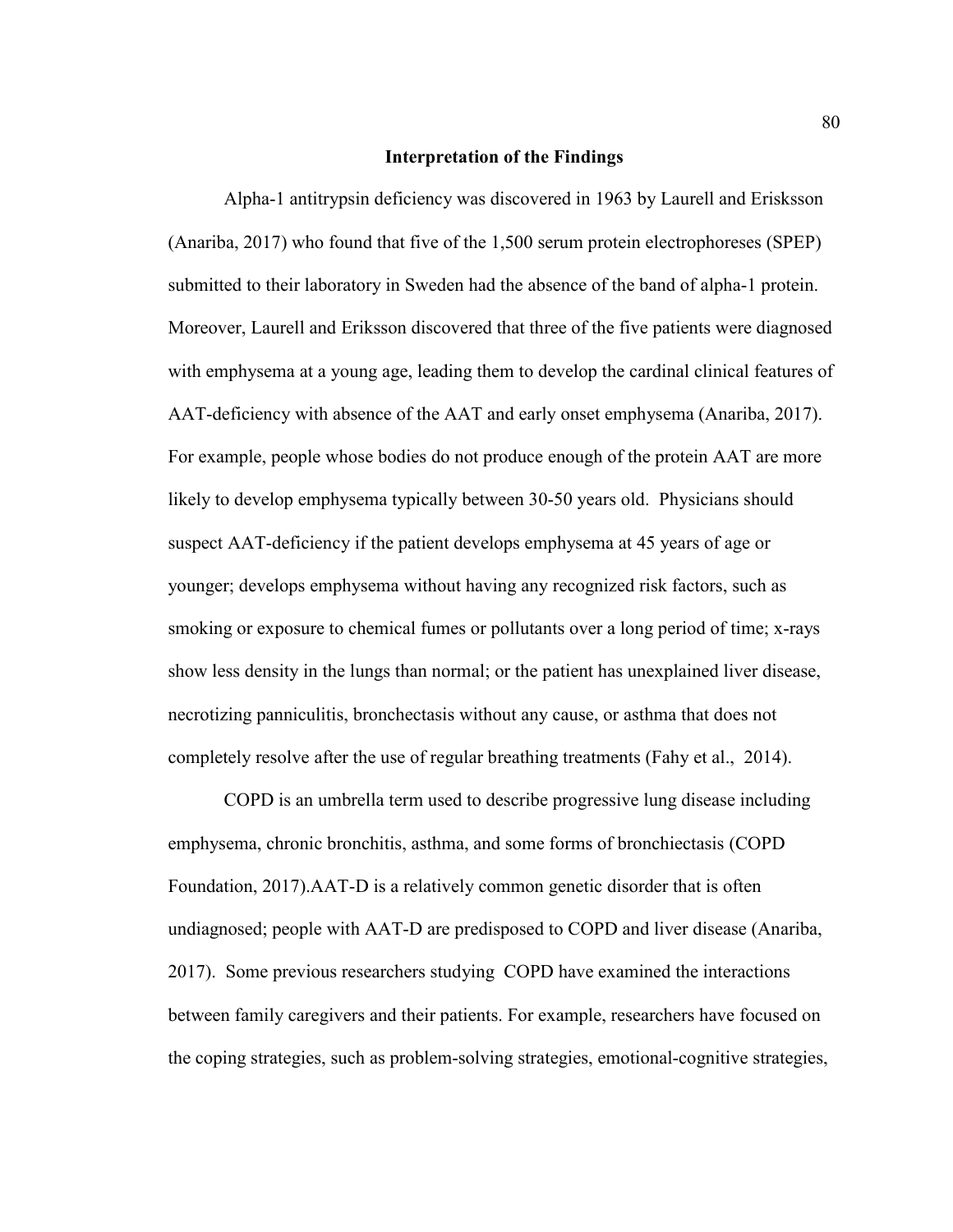and stress management strategies, used by COPD patients and family caregivers (Barnett, 2004; de Voogd et al., 2011; Figueirdo et al., 2014; Hoth et al., 2015) COPD patients' experiences (Barnett, 2004; de Voogd et al., 2011; Figueirdo et al., 2014; Hoth et al., 2015); how dyspnea in COPD patients may increase anxiety levels (Barnett, 2004; de Voogd et al., 2011; Figueirdo et al., 2014; Hoth et al., 2015); how the severity of the symptoms may impact alpha-1 patients' quality of life (Barnett, 2004; de Voogd et al., 2011; Figueirdo et al., 2014; Hoth et al., 2015); and how illness uncertainty may increase anxiety levels (Barnett, 2004; de Voogd et al., 2011; Figueirdo et al., 2014; Hoth et al., 2015). The results of the present study showed the complexities of alpha-1 deficiency and the challenges the alpha-1 community face daily. My findings indicated that the alpha-1 deficient participants were previously unaware of the disease and were often misdiagnosed. The time from the initial symptoms to the appropriate diagnosis proved to be a lengthy process. Previous researchers have not reported these findings, according to my review of the literature.

The results of this study showed that the both the alpha-1 patient and the patient's primary caregiver used a variety of coping strategies to manage the stressors of the illness on a daily basis. Coping strategies such as staying busy with hobbies and work and having a supportive family dynamic were the key components in managing the stressors of alpha-1 deficiency for the majority of the participants in this study. I identified eight themes from the participants' answers regarding living with alpha-1 deficiency on a daily basis: shock, lack of awareness from both the Alpha-1 health care community and alpha-1 deficient patients, misdiagnosis, lengthy diagnosis, caregiver shock, despair in watching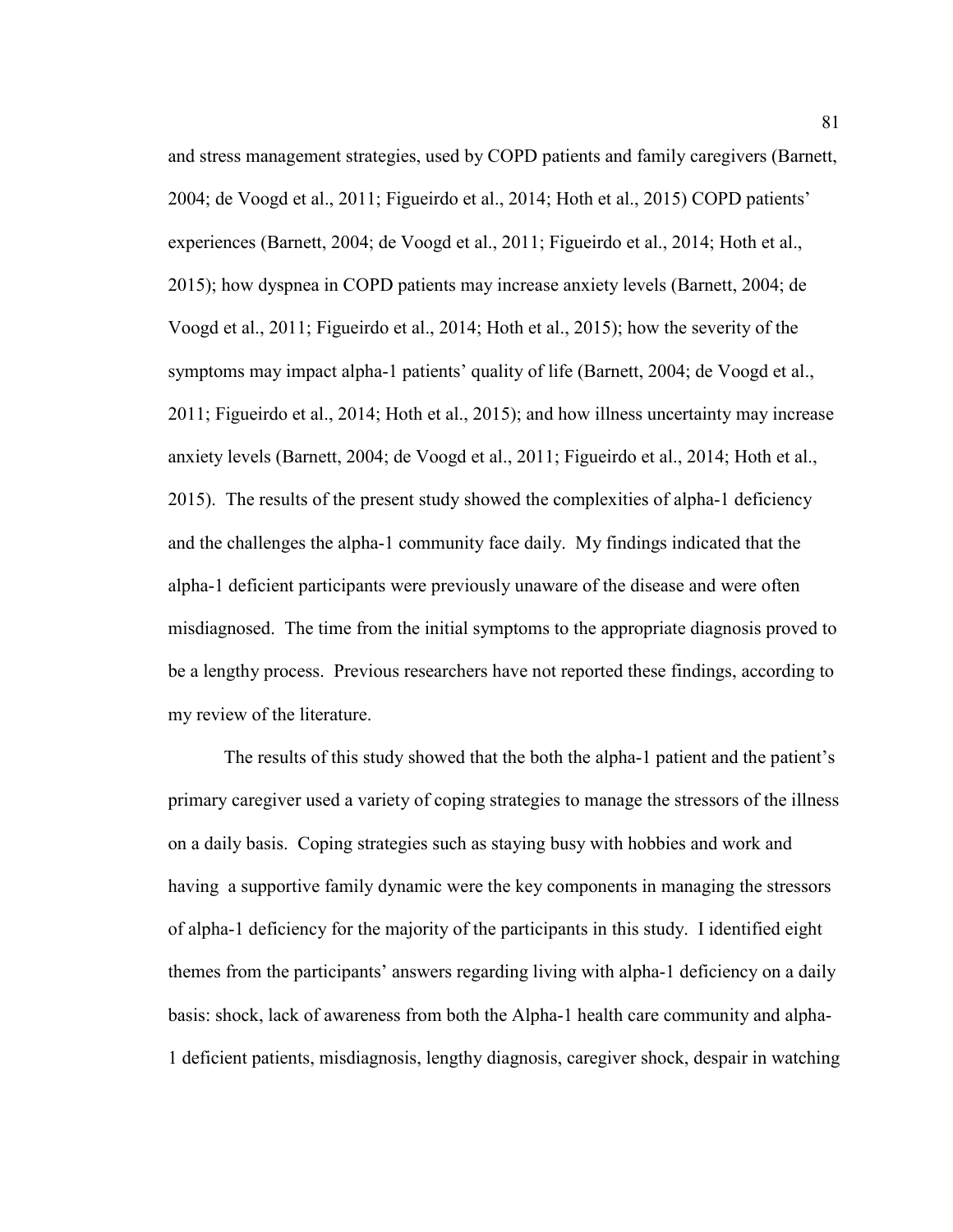their loved ones struggle with the disease, as well as keeping busy and family relationships to help cope with the obstacles of alpha-1 deficiency on a daily basis.

The eight alpha-1 deficient participants reported that they had never heard of the disease before being diagnosed with it and were surprised at the debilitating nature of the illness. Several of the alpha-1 deficient participants also mentioned that they were never sick until the abrupt symptoms, such as difficulty breathing while performing their normal activities or continuous bouts of bronchitis and pneumonia. In addition, all eight of the alpha-1 deficient participants reported that their doctors or physician assistants stated that they were unaware of the disease and how to properly manage it. Previous research has shown that there is a high rate of undetected or misdiagnosed AAT-D and that it takes an average of seven to eight years to be properly diagnosed (Campos et al., 2005). The present study confirmed those challenges of AAT-D with five out of the eight alpha-1 participants stating they were misdiagnosed with COPD, bronchitis, asthma, or some other illness. The participants also reported that it took anywhere from a year to 12 years to be properly diagnosed. Previous researchers have examined the effect that the type and quality of a relationship has on the COPD participants' overall psychological state; their research suggests that having more support from their partners helped to decrease patients' stress levels while having less support resulted in higher stress levels (DiNiCola et al., 2013). In the current study I focused on AAT-D participants and found that all eight alpha-1 participants were managing their psychological stressors with the positive support from their family.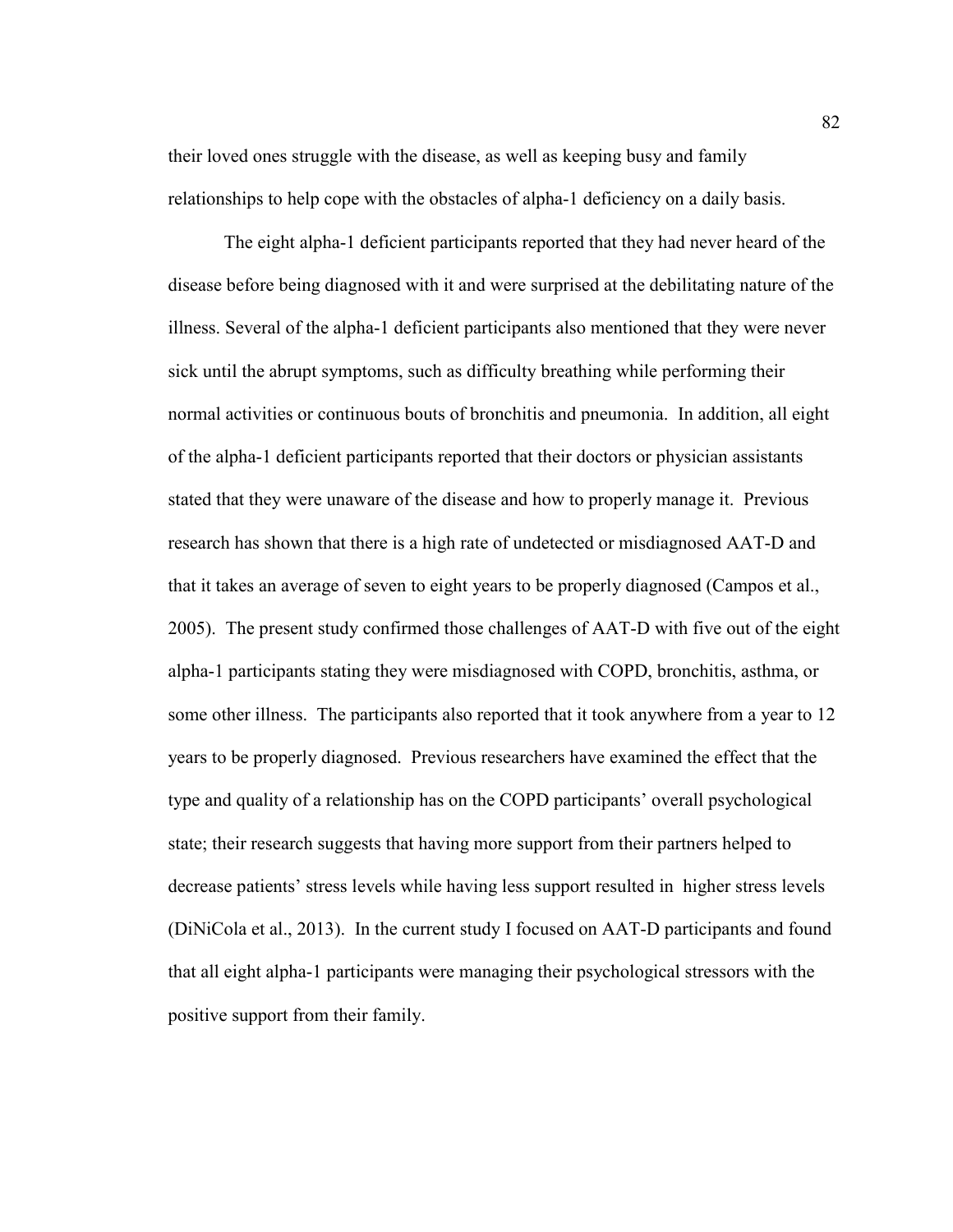In the present study, seven out of the eight caregiver participants experienced shock when their spouse was diagnosed with alpha-1 deficiency. Only one out of the eight caregiver participants was not surprised with the diagnosis because her husband's brother was diagnosed earlier with the genetic illness. Prior related research has found that pervasive dyspnea can be frightening to both the patient and the caregiver which can lead to high stress levels (Lee et al., 2010). The current study suggested that caregivers exhibited despair in watching their loved ones struggle with the disease. All eight participants stated that it is a terrible disease which makes it difficult for them to see their spouses manage the challenges of alpha-1 deficiency. However, the degree of the alpha-1 participants' symptoms, how involved the caregivers were to their spouse, and the depth of their relationship with their spouse all played a role on how they managed their stressors.

Previous research has shown that caregivers for COPD patients that observe their family member with COPD experiencing progressive dyspnea, physical disabilities, altered cognition, memory disturbances, and behavioral changes will further strain the family caregiver's overall life (Lee et al., 2010). Caregiver burden is described as the distress that caregivers feel as the result of providing care which is specific to the complexity and degree of the disease care (Rha et al., 2015). However, the present study found that seven out of the eight caregivers did not feel like it was a challenge to take care of their spouses. They expressed that is a natural aspect to take care of the spouse. Several of the participants were married for more than 20 years. Only one out of the eight participants found every aspect of the disease while taking care of their spouse a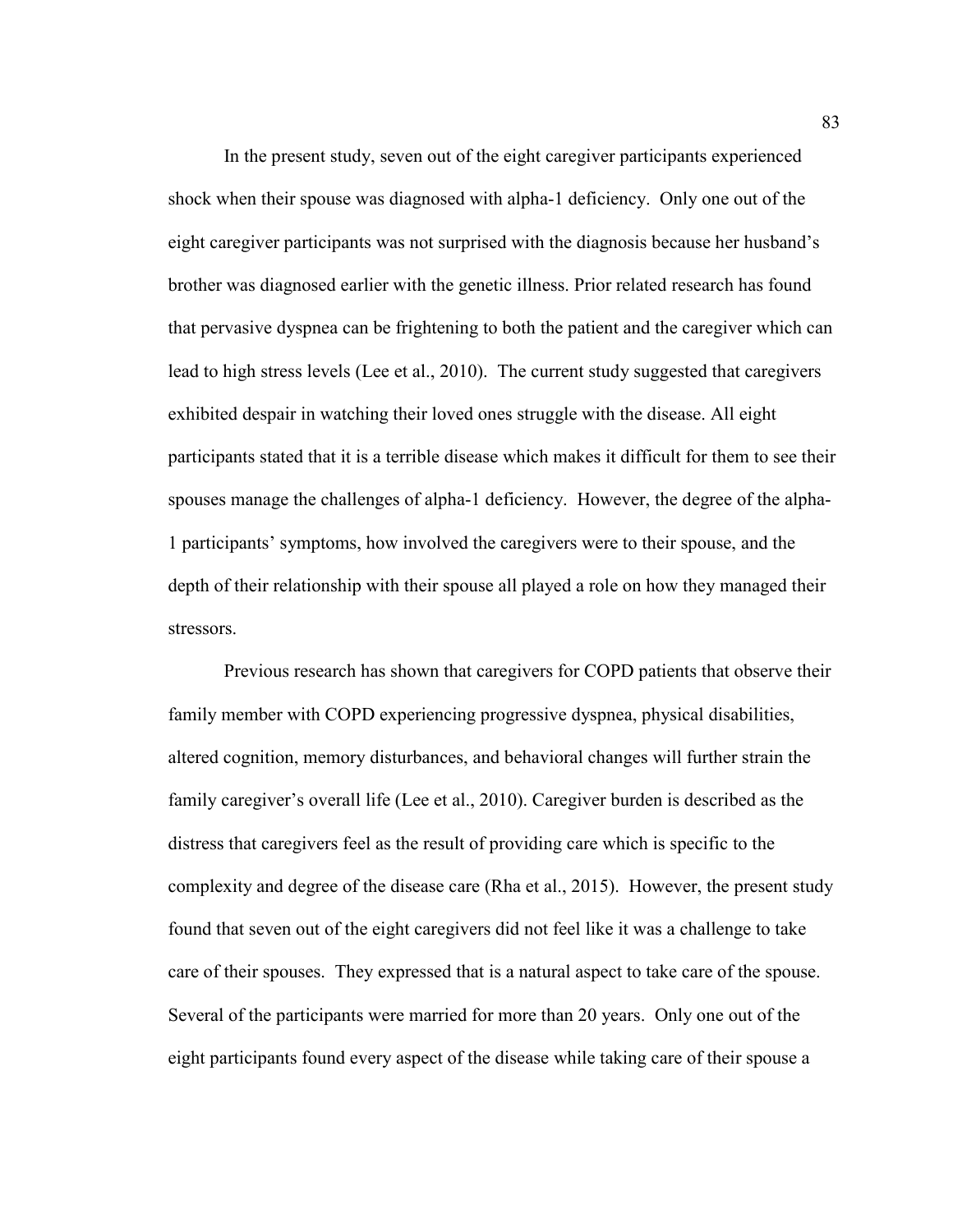horrible experience and if she would have known her spouse would be as sick prior to marriage, she would have never married him.

The biopsychosocial model (Engel, 1977) was used in the present study to examine how experienced biological factors, such as genetics and dyspnea could be the possible reason for the anxiety and uncertainty levels of the participants. All eight of the alpha-1 participants reported that they have and continue to feel anxious when their breathing difficulty levels increase. Fifteen out of the 16 participants felt anxious during the initial diagnosis because of the unknown genetic characteristics of the disease. Previous research has shown that the perceived uncertainty about the current symptoms and future prognosis is the challenging part of living with a chronic illness. Hoth et al. (2015) analyzed illness uncertainty, such as ambiguity (physical symptoms) and complexity (treatment and healthcare system) among alpha-1 deficient associated COPD patients and found that uncertainty about physical symptoms (ambiguity) induced depression, anxiety, breathlessness while decreasing alpha-1 deficient patients' quality of life.

In the present study, only one out of the eight couples did not feel anxious during the diagnosis because of the known properties of the illness from prior family experiences. The current study found that keeping a busy schedule, such as working within the alpha-1 community and hobbies helped the 15 out of 16 participants to cope with the stressors in their daily lives. The Bowen Family Systems Theory (2017) and the Family System of Illness (Rolland et al., 2017) were used in the current study which showed that the strength of the family interaction was an intricate part in how both the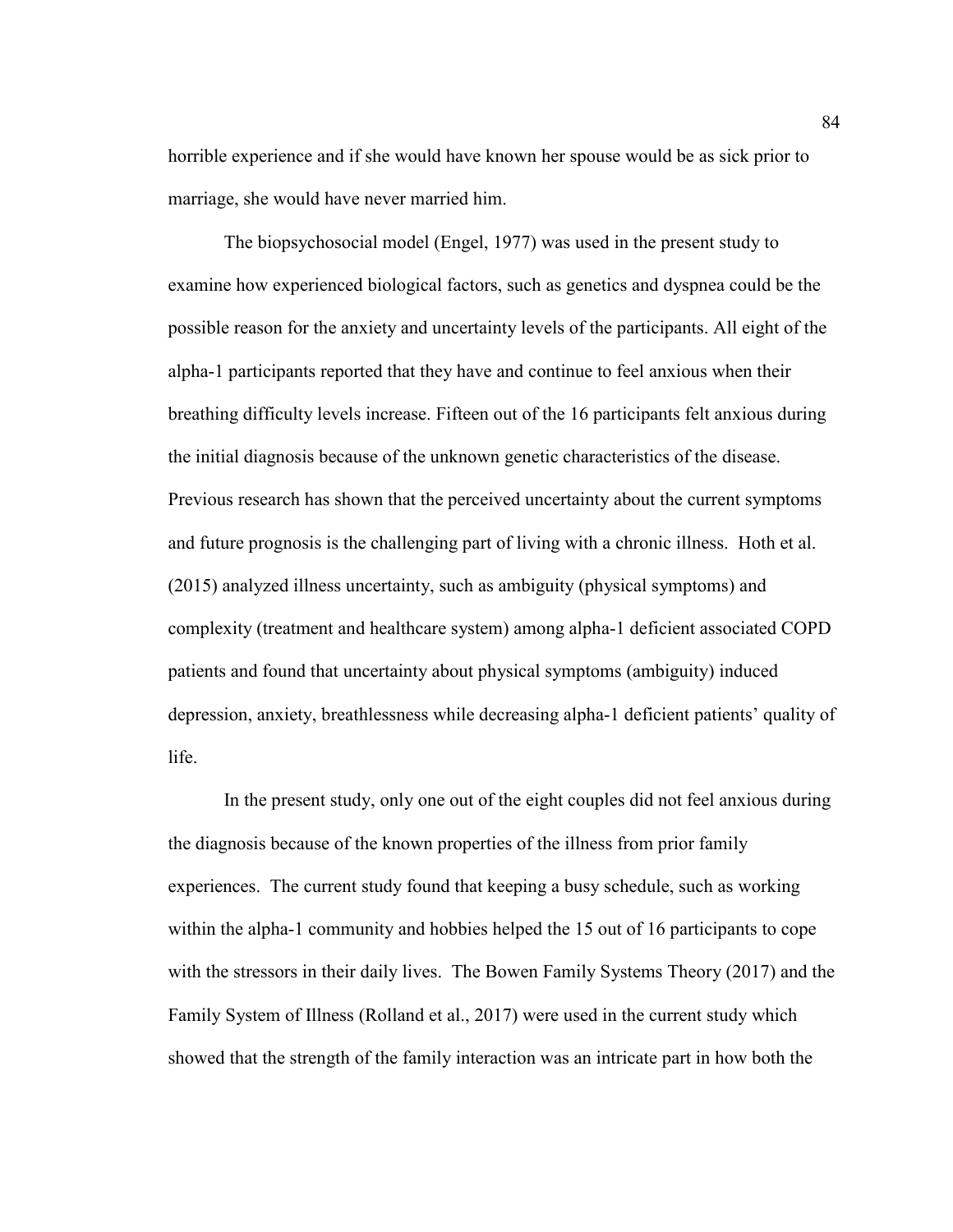alpha-1 deficient and caregiver participants coped with the illness. Fifteen out of 16 participants suggested that it was the family unit that kept them going in life.

#### **Limitations of the Study**

 I intended to recruit eight alpha-1 deficient participants who were diagnosed with alpha-1 deficiency that did not currently smoke and eight primary family caregivers who lived in the southern portion of the United States through a mass email sent out to the alpha-1 community describing my study from the Alpha-1 community's associative director. The total process time for recruiting participants was approximately four months and at the half-way point I placed a reminder email for the associative director of the Alpha-1 community about the study.

A limitation of the study was three out the eight couples could hear each other's interview questions because of hearing difficulties which may have caused them to withhold their true answers to the interview questions. Another limitation was that the participants were from different geographic areas which may have provided a variety of perceptive experiences. Although the study had a few limitations, the background information, framework of the study, as well as the detailed description of the study may be used to further investigate and compare future studies using the same populations.

#### **Recommendations**

 The present study increased the understanding of the lived experiences and coping mechanisms of alpha-1 deficient and their primary caregivers. However, future research may further investigate the effects for the patient and the caregiver of participating in a support group. Does the support group reduce feelings of burden on the caregiver? It also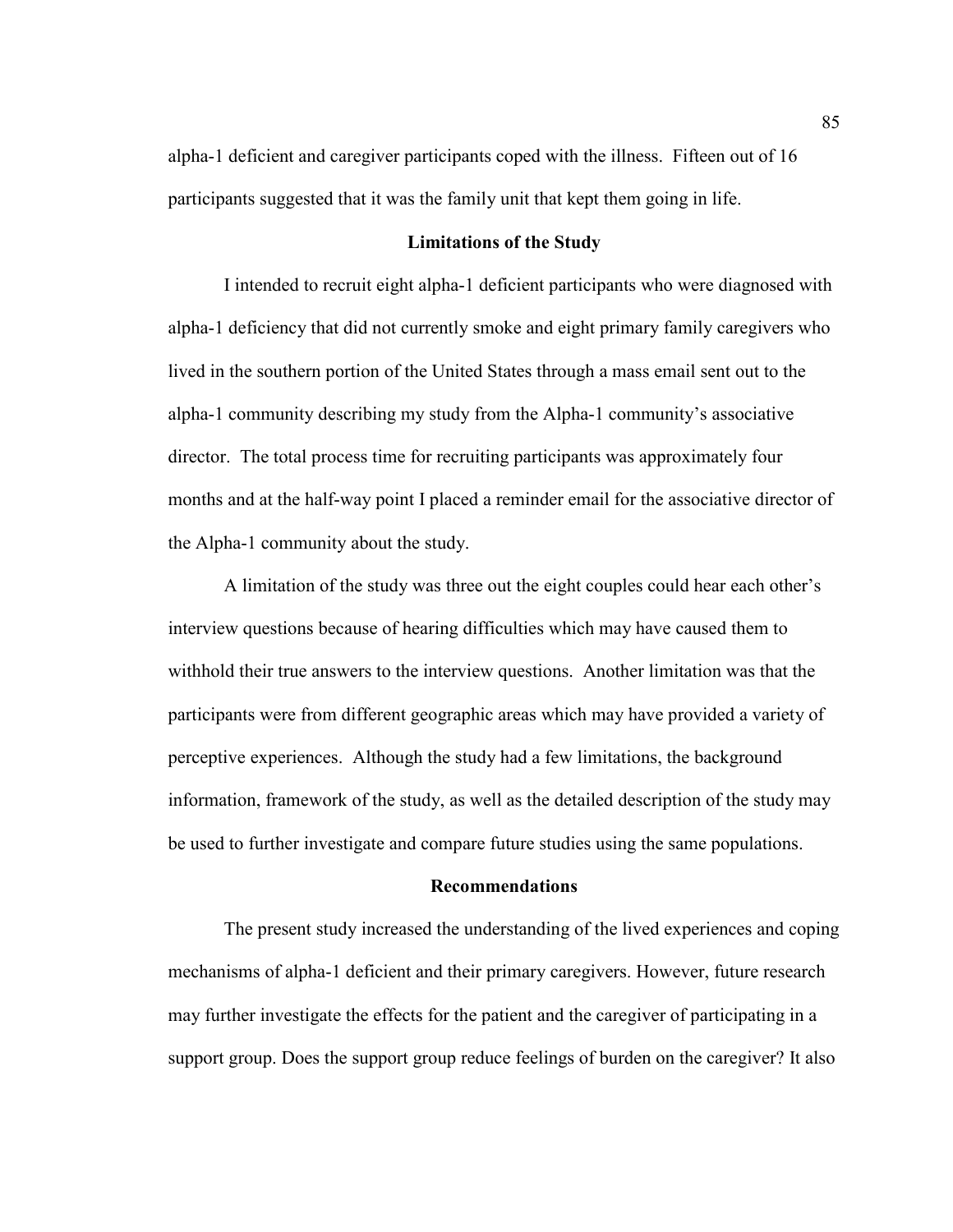may provide a normalizing effect for both caregiver and patient. Another recommendation would be to examine the siblings who are not considered an alpha and how it plays a role in their psychological state on a daily basis. In particular, the future study could analyze if they have "survivor guilt" and the aspects that impact their lives. I also recommend conducting a study on the depth of alpha-1 awareness across the healthcare community and how it can be improved. How can the alpha-1 community bring more education and awareness to the healthcare personnel in order to achieve a quicker and more accurate diagnosis? Another recommendation is to examine how AAT-D patients identify with the disease. Does the illness identify them? In addition, does gender play a role in how AAT-D patients manage their stressors or is there a biological aspect that exposes differences in the degree of physical and/or psychological symptoms?

#### **Implications**

 Many opportunities exist to make a positive change across the alpha-1 community. The findings from the current study can positively add to the current body of literature used to understand the lived experiences of alpha-1 deficient participants and their primary caregiver, as well as their coping mechanisms. It was apparent that shock, lack of awareness, misdiagnosis, and the lengthy time of diagnosis proved to be a few of the challenges among the alpha-1 deficient participants and caregiver shock. Additionally, despair in watching their loved ones struggle on a daily basis was a central issue from the caregivers. However, maintaining a busy schedule and engaging in a positive family environment showed to be positive coping mechanisms for both the alpha-1 deficient participants and their caregivers.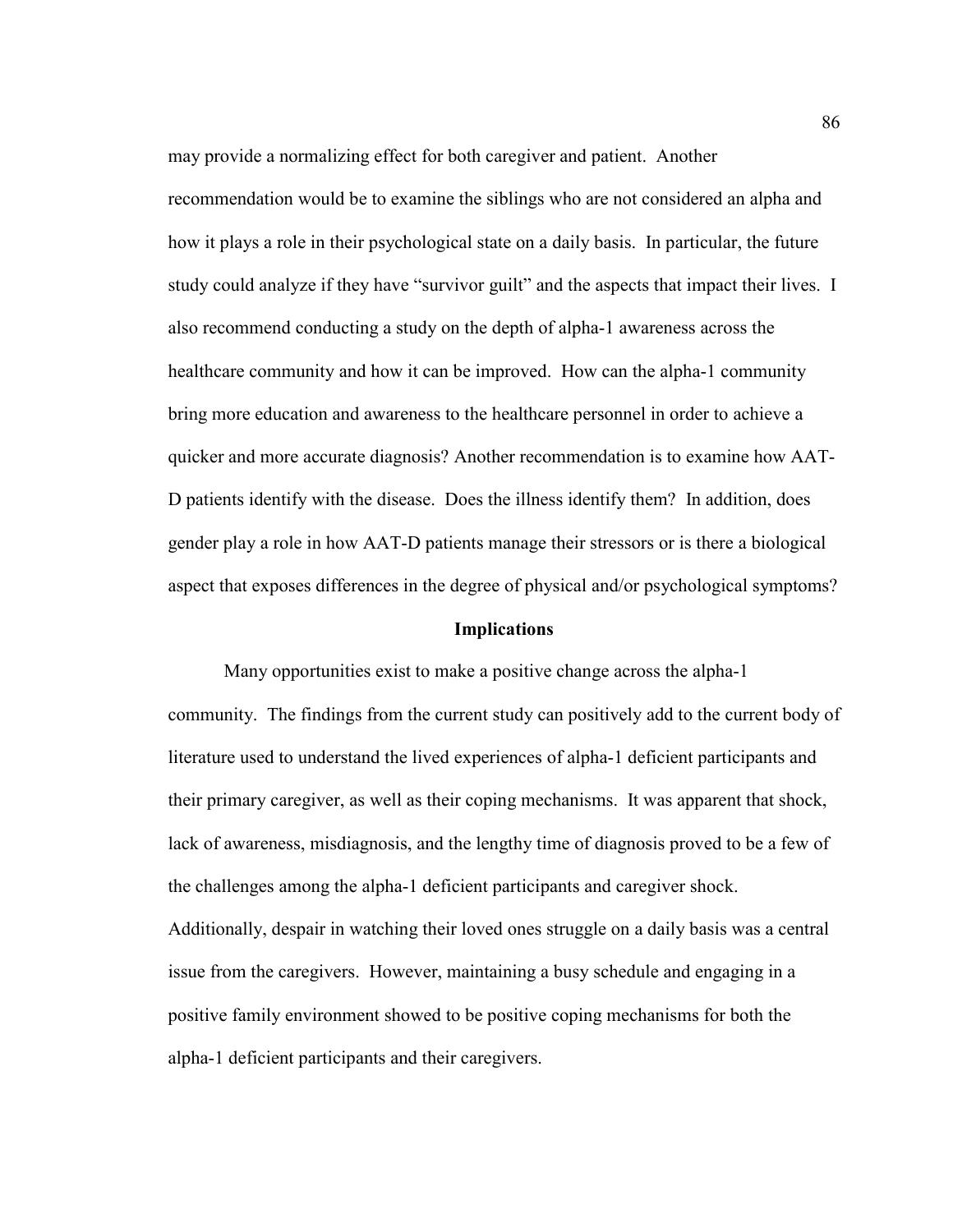### **Conclusion**

 The present descriptive phenomenological study focused on the phenomenon of alpha-1 deficiency and investigated the lived experiences of the alpha-1 deficient participants and their caregivers, as well as their coping mechanisms. The experiences of the alpha-1 deficient participants and their caregivers were expressed through recorded phone interviews and provided accurate descriptions that established significant themes that led to a better understanding of the phenomenon of alpha-1 deficient participants and their primary caregivers while gaining a deeper insight into the coping mechanism used.

 The current study extends the previous knowledge of the lived experiences of alpha-1 deficient participants and their primary caregivers, as well as the coping strategies used. As a result of this study, the phenomenon of the complexities of alpha-1 deficiency and the life experiences of alpha-1 deficient participants and their caregivers were shown to be challenges. However, being active within the alpha-1 community, engaging in hobbies, and having a supportive family dynamic proved to be positive aspects in coping with the stressors.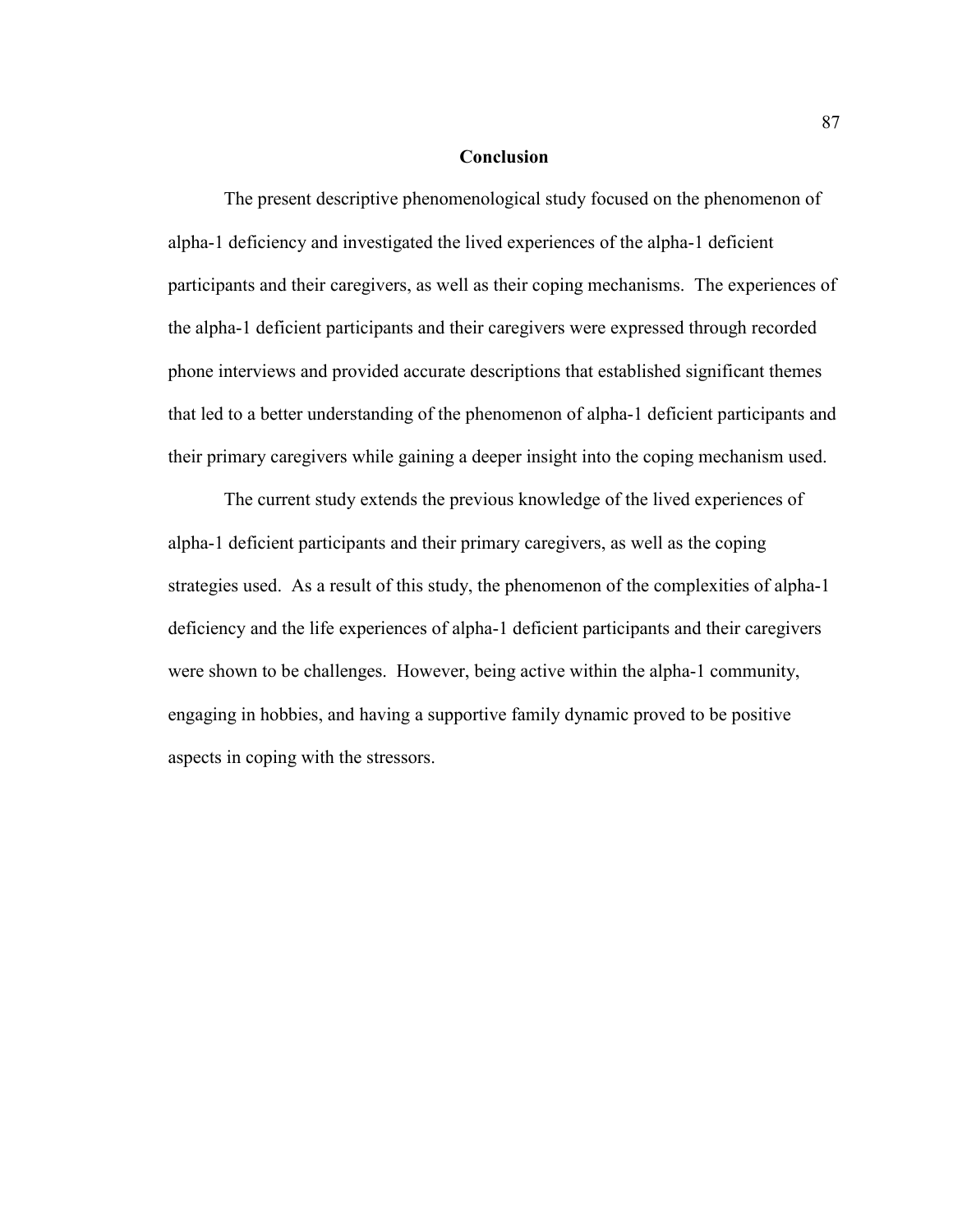#### References

- Alpha-1 Association. (2015). Alpha-1 antitrypsin deficiency. Retrieved from http://alpha1association.org
- Alpha-1 Awareness. (2012). Timeline of alpha-1 deficiency. Retrieved from http://alpha1awareness.org
- Alpha-1 Awareness. (2015). Alpha-1 deficiency. Retrieved from http://alpha1awareness.org
- Alpha-1 Foundation. (2017). Overview of alpha-1 deficiency*.* Retrieved from http://alpha1foundation.org
- Anariba, D. (2017). Alpha-1 antitrypsin deficiency. Retrieved fromhttp://alpha1foundation.org
- Arvidson, P. Sven. (2014). Between Phenomenology and Psychology: *Journal of Phenomenological Psychology, 45(146-167)*. doi:10116311569162412341275
- Baraniak, A., & Sheffield, D. (2011). The efficacy of psychologically based interventions to improve anxiety, depression, and quality of life in chronic obstructive pulmonary disease: A systematic review and meta-analysis. *Patient Education and Counseling, 83*, 29-36. doi:10.1016/j.pec.2010.04.010
- Barken, L. T., Thygensen, E., & Soderhamn, U. (2018). Unlocking the limitations: Living with COPD and receiving care through telemedicine: A phenomenological study. *Journal of Clinical Nursing,27*(1-2). doi:10.1111/jocnh.13857
- Barnett, M. (2004). Chronic obstructive pulmonary disease: A phenomenological study of patients' experiences. *Issues in Clinical Nursing, 14*, 805-81.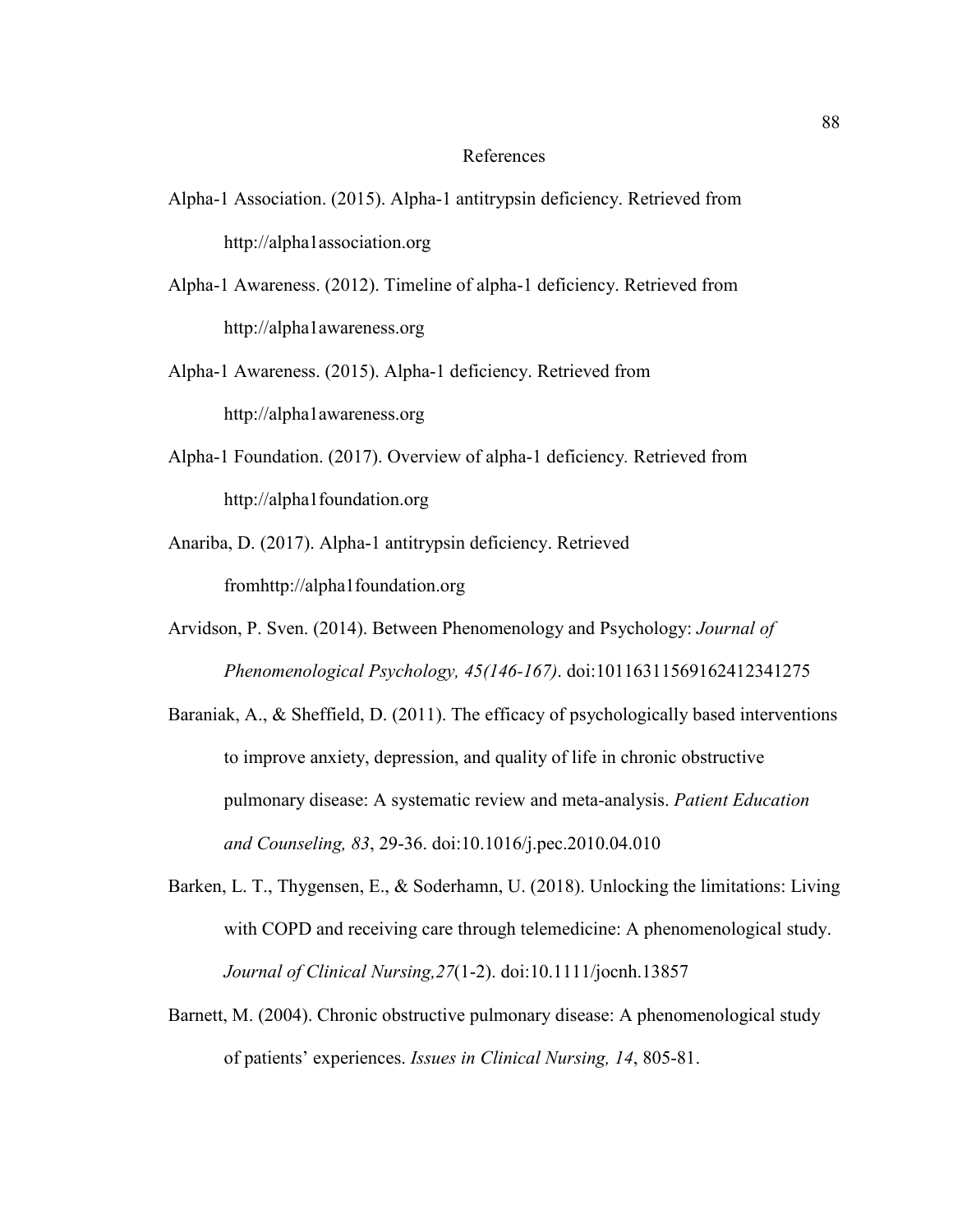*The biopsychosocial approach*. (2006). Retrieved from urmc.rochester.edu

- Block, R., & Dorstyn, D. (2015). A biopsychosocial model of resilience for multiple sclerosis. *Journal of Health and Psychology, 20(11),* 1434-1445. doi:10:1177/1359105313512879
- Bowen, J. (n.d.). Bowen's family system theory. Retrieved from http://thefsi.com.au
- Campos, M., Wanner, A., Zhang, G., & Sandhaus, R. A. (2005). Trends in the diagnosis of symptomatic patients with  $\alpha_1$  antitrypsin deficiency between 1968 and 2003. *Chest, 128*(3), 1179-1186. doi:10.1378/chest.128.3.1179
- Cooney, A., Mee, L., Casey, D., Murphy, K., Kerian, C., Burke, E., Prince Team. (2013). Life with chronic obstructive pulmonary disease: Striving for co-existence. *Journal of Clinical Nursing, 22*, 986-995. doi:10.1111/j..365-2702.2012.04285.x
- COPD Foundation. (2017). COPD and AAT-D. Retrieved from http://www.copdfoundation.org
- Creswell, J. W. (2014). *Research design: Qualitative, quantitative, and mixed methods approaches (4th ed.).* Thousand Oaks, CA: Sage.
- de Serres, F. J., Bianco, I., & Fernandez, B. (2003). Genetic epidemiology of alpha-1 antitrypsin deficiency in southern Europe: France, Italy, Portugal, and Spain. *Clinical Genetics, 63*, 490-509.
- DeVoogd, N. J., Sanderman, R., Postema, K., VanSanderen, E., & Wempe, B. J. (2011). Relationship between anxiety and dyspnea on exertion in patients with chronic obstructive pulmonary disease. *Anxiety Stress and Coping 24(4),* 439-449.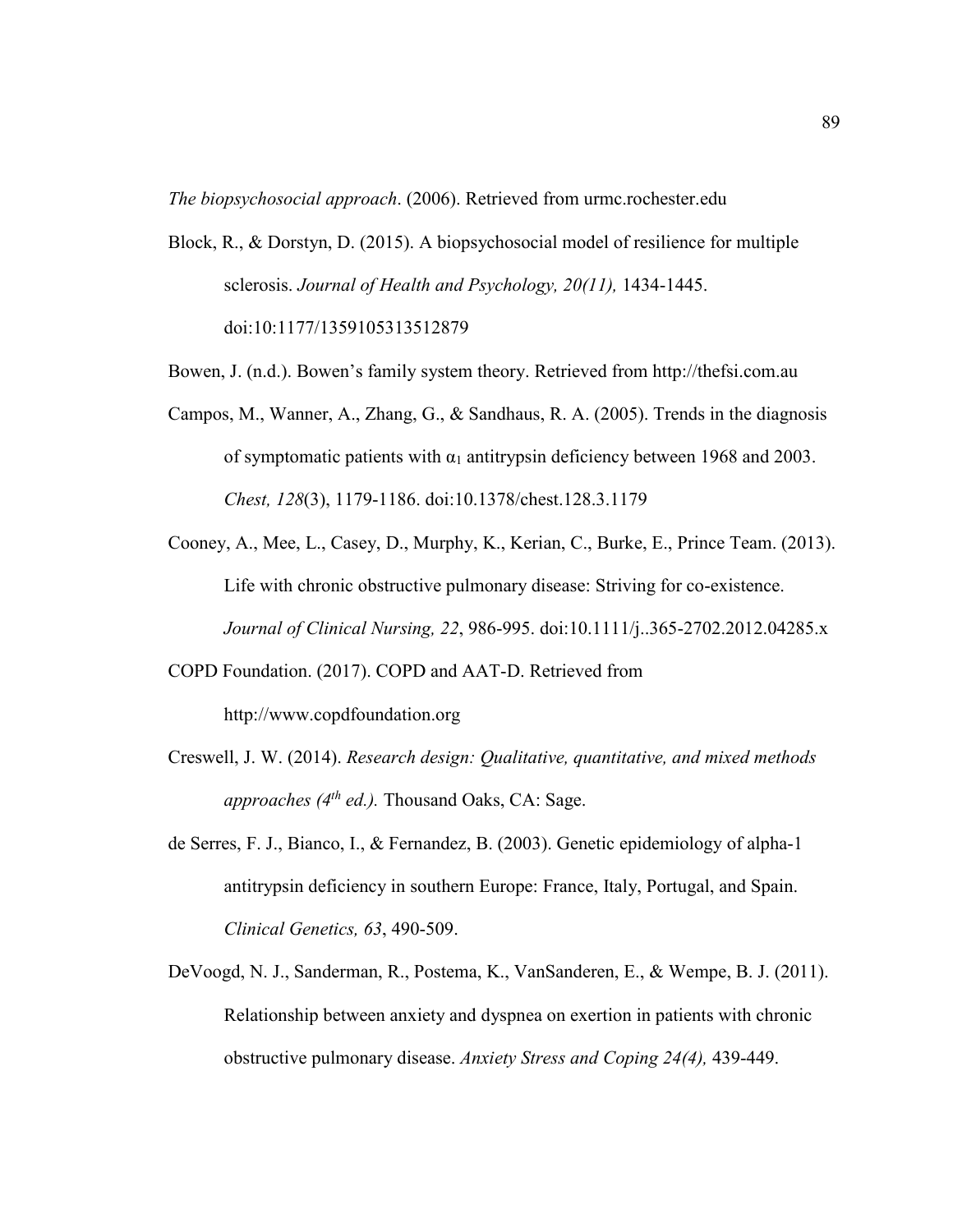DiNicola, G., Jilian, L., Gregorich, E. S., Blanc, D. P. & Katz, P. P. (2013). The role of social support in anxiety for persons with COPD. *Journal of Psychosomatic Research 74(2),* 110-115. doi-

org.ezp.waldenulibrary.org/101016/j.jpyschores.2012.09.022

- Draper, A. Day, E., Garood, E., & Smith, P. (2013). Patients and carers experiences of living with a complex neurological and palliative diagnosis. *Mortality 18(3),* 270- 289. dx.doi.org/10/1080/13576275.2013.820177
- Ek, K., Ternestedt, B. M., Andershed, B. & Sahlberg-Blom, E. (2011). Shifting life rhythms: Couples status about living together when one spouse has advanced chronic obstructive pulmonary disease. *Journal of Palliative Care 27(3).*
- Fahy, B., Lareau, S., Week, P. (2014). What is alpha-1 deficiency. *American Journal of Respiratory Critical Care 173*. Retrieved from americanthoracicsociety.org
- Farver-Vesterguard, I. & Zachariae, D.J. (2015). Efficacy of psychosocial interventions on psychological and physical health outcomes in chronic obstructive pulmonary disease: A systematic review and meta-analysis. *Psychotherapy and Psychosomatic.* doi:10.1159/000367635
- Figueriredo, D., Gabriel, R., Jacome, C., Cruz, J., & Marques, A. (2014). Caring for relatives with COPD: How does the disease severity impact family carers? *Aging and Mental Health, 18(3),* 385-393.
- Hoth, F. K., Wamboldt, S. F., Ford, W. D., Sandhaus, A. R., Strange, C., Beckelman, B. D., & Holm, E. K. (2015). The social environment and illness uncertainty in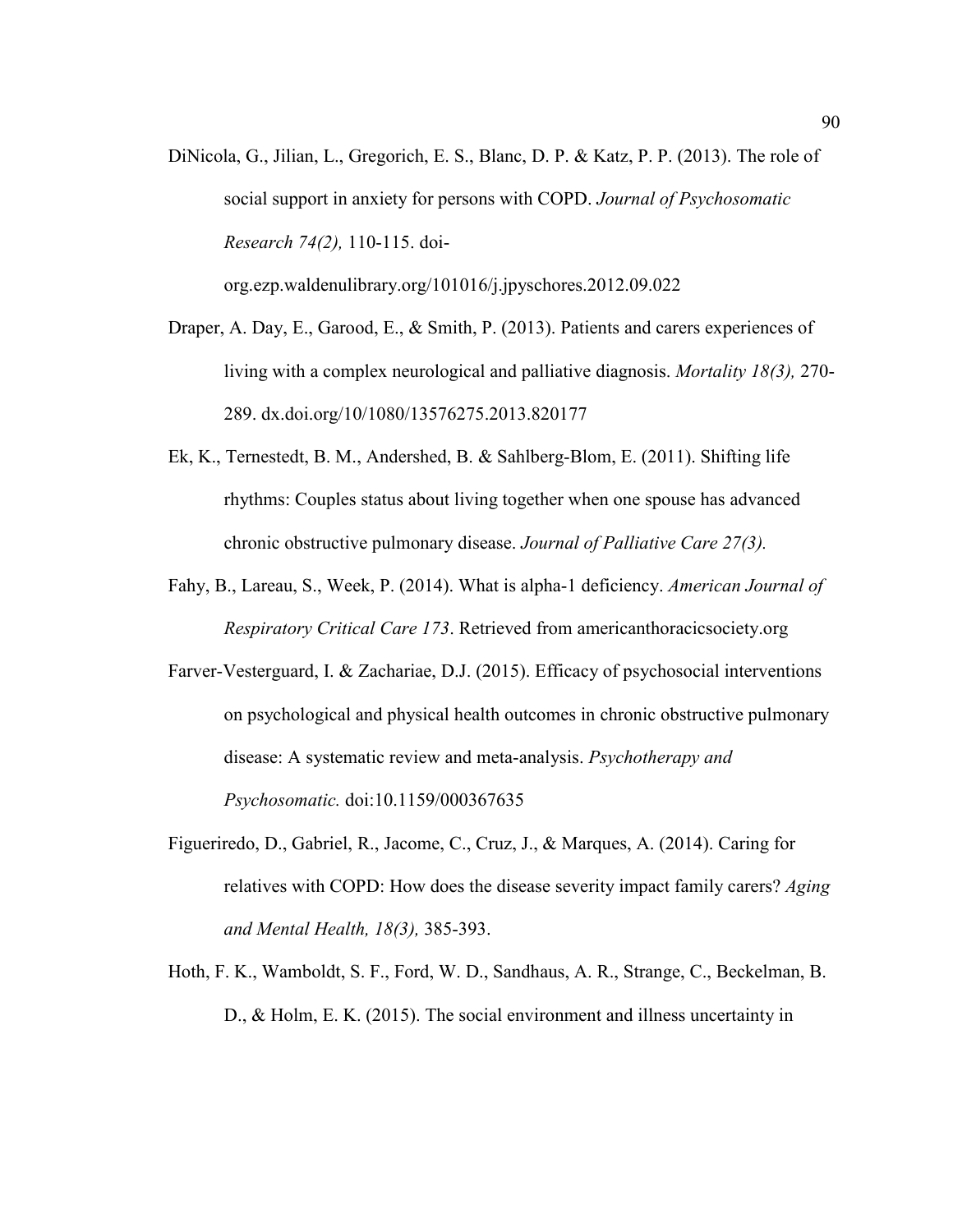chronic obstructive pulmonary disease. *International Journal Behavior Medicine, 22,* 223-232.

- Gabriel, R., Figuerido, D., Jacome, C., Cruz, J. & Marques, A. (2014). Day to day living with severe chronic obstructive pulmonary disease: Towards a family based approach to the illness impacts. *Psychology and Health 29(8),* 967-983. doi.org/10/1080/08870446.2014.902458
- Gautum, H., Werner, A. & Lucas, H. (2012). Care challenges for informal caregivers of chronically ill lung patients: Results from a questionnaire survey. *Scandinavian Journal of Public Health 40*, 18-24. doi:10.1177/140349811425712
- Hesselink, E. A., Pennix, W. J. H., Schlosser, M. A. G., Wijinhoven, H. A. H., Van der Windt, D .A. W. M., Kriegsman, D. M. W., & Eijk, M. TH. J. (2004). The role of coping resources and coping style in quality of life of patients with asthma or COPD. *Quality of Life Research* 13, 509-518.
- Holin, E. R., Plaufcan, R. M. Ford, W. D., Sandhaus, A. R., Strand, M., Strange, C. & Wamboldt, S. E. (2014). The impact of age on outcomes in chronic obstructive pulmonary disease differs by relationship. *Journal Behavioral Medicine 37*, 654- 663. doi:10.1007/s10865-013-9516-7
- Hynninen, J. M., Bjerke, N., Pallesen, S., Bakke, S. P. & Nordus, H. J. (2010). A randomized controlled trial of cognitive behavioral therapy for anxiety and depression in COPD. *Respiratory Medicine 104*; 986-994. doi:10.1016/j.rmed.2010.02.020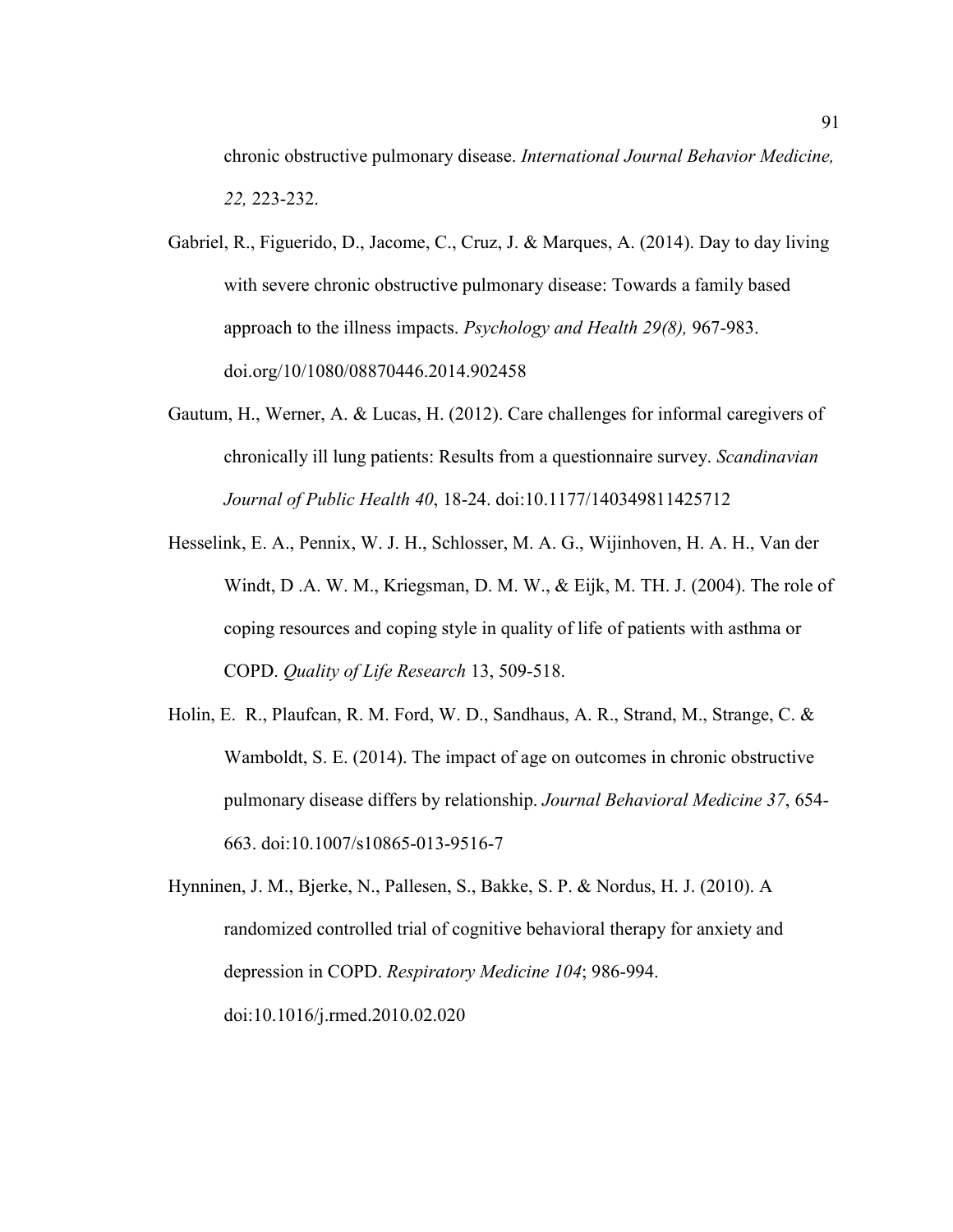- Jorgensen, B. L., Dahl, R., Pedersen, U. P. & Lomborg, K. (2013). Four types of coping with COPD induced breathlessness in daily living: A grounded theory. *Journal of Research in Nursing 8(6),* 520-541. doi:10./1771/1744987/112468443
- Jacome, C., Figueiredo, D., Gabriel, R., Cruz, J. & Marques, A. (2014). Predicting anxiety and depression among family carers people with COPD. *International Psychogeriatrics 26(7),* 1191-1199. doi:10.1017/s1041610214000337
- Jorgensen, B. L., Lombborg, R., Dahl., R. & Pedersen, U. P. (2014). Coping with breathlessness among people with copd: distinct physiological and behavioral indicators. *Journal of Research in Nursing 19(4)*, 345-363. doi:10.117/1744987113504410
- Lakhan, E. S. (2006). *The biopsychosocial model of health and wellness*. Retrieved from medschool.Isuhsc.edu
- Latham, J. (2017). *Qualitative sample size: How many participants is enough?.* Retrieved from johnlatham.me/many~participants~enough.
- Lee, E., Lum, C. M., Xiang, Y. T., Ungvari, G. S. & Tang, W. K. (2010). Psychosocial condition of family caregivers of patients with chronic obstructive pulmonary disease in Hong Kong. East *Asia Arch Psychiatry 20*, 180-185.
- Lee, K., Yinn, J., Lu, S. & Chao, Y. (2015). The burden of caregiving and sleep disturbances among family caregivers of advanced cancer patients. *Cancer and Nursing 38(4).* doi:10.1097/NCC.0000000000000166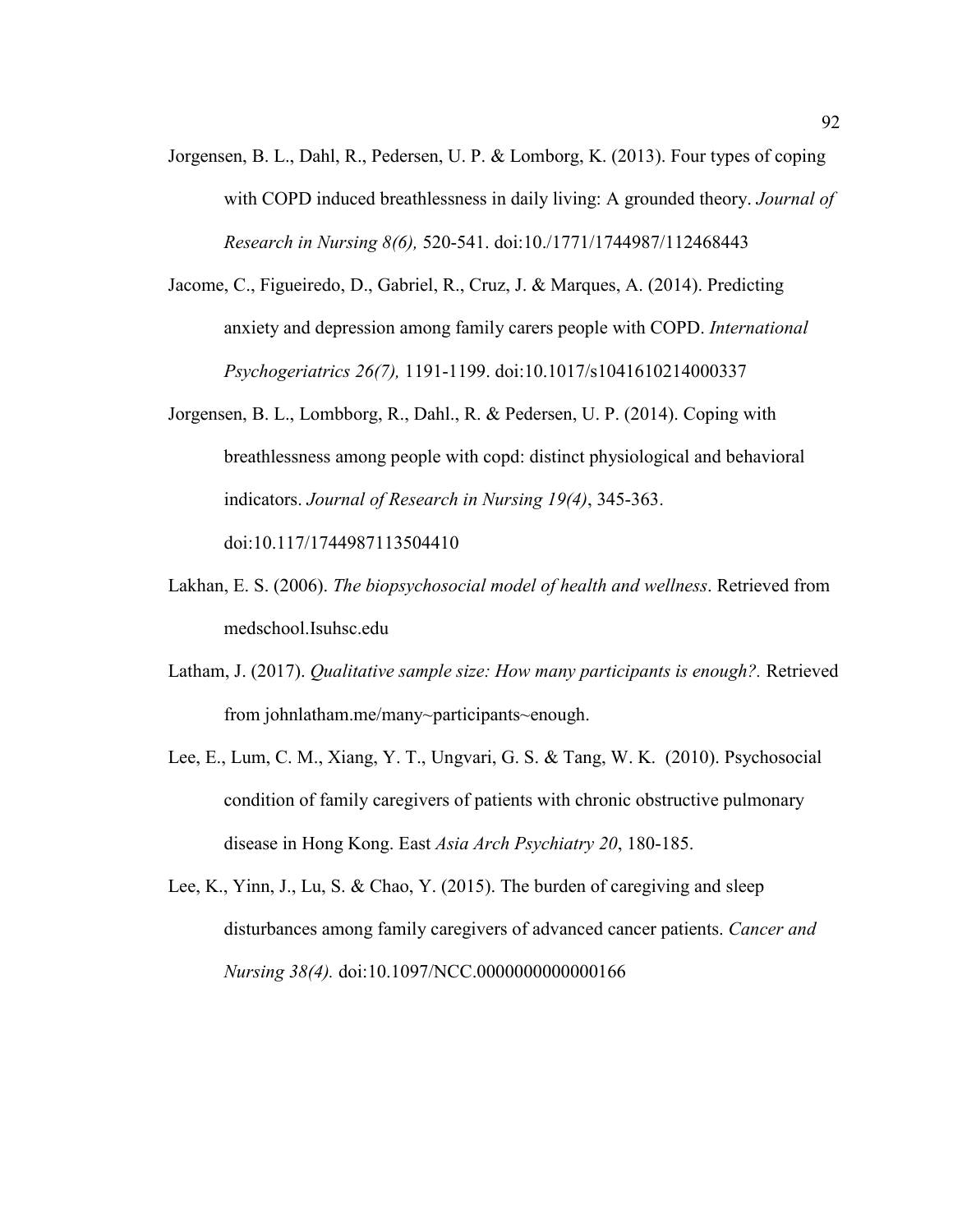Leuopoldt, V. A., Fritzsche, A., Truebu, F. A., Meuret, E. A. & Ritz, T. (2012).

Behavioral medicine approaches to chronic obstructive pulmonary disease. *Annual Behavioral Medicine 44:* 52-65. doi:10.1007/s12160-012-9348-7

Manne, S. (2002). Chronic illness and psychosocial coping. Retrieved from userpage.faberlin.de/~schuez/folion/Manne\_Chronic.

Mayo Clinic. (2017). *Symptoms and Causes*. Retrieved from mayoclinic.org

- Morse, M. J., Barett, M., Mayan, M., Olson, K., & Spiers, J. (2002). Verification strategies for establishing reliability and validity in qualitative research. *International Journal of Qualitative Methods 1(2),* 13-19. Retrieved from journals.sagepublications.com
- Myaskovsky, L., Amanda Dew, M., Switzer, E.G., McNulty, L. M., DiMartini, F. A., & McCurry, R. K. (2004). Quality of life and coping strategies among lung transplant candidates and their family caregivers. *Social Science and Medicine*. doi:10.106/j.socscimed.2004.10.001
- National, Heart, Lung, & Blood Institute. (2017). *Living with alpha-1 antitrypsin deficiency*. Retrieved from nhblbi.nih.gov
- Rha, Y. S., Park, Y., Song, K. S., Lee, E. C. & Lee, L. (2015). Caregiving burden and the quality of life of family caregivers of cancer patients: the relationships and correlates. *European Journal of Oncology Nursing 19(4)*, 376-382. doi:org/10.1016/j.ejon.2015.01.004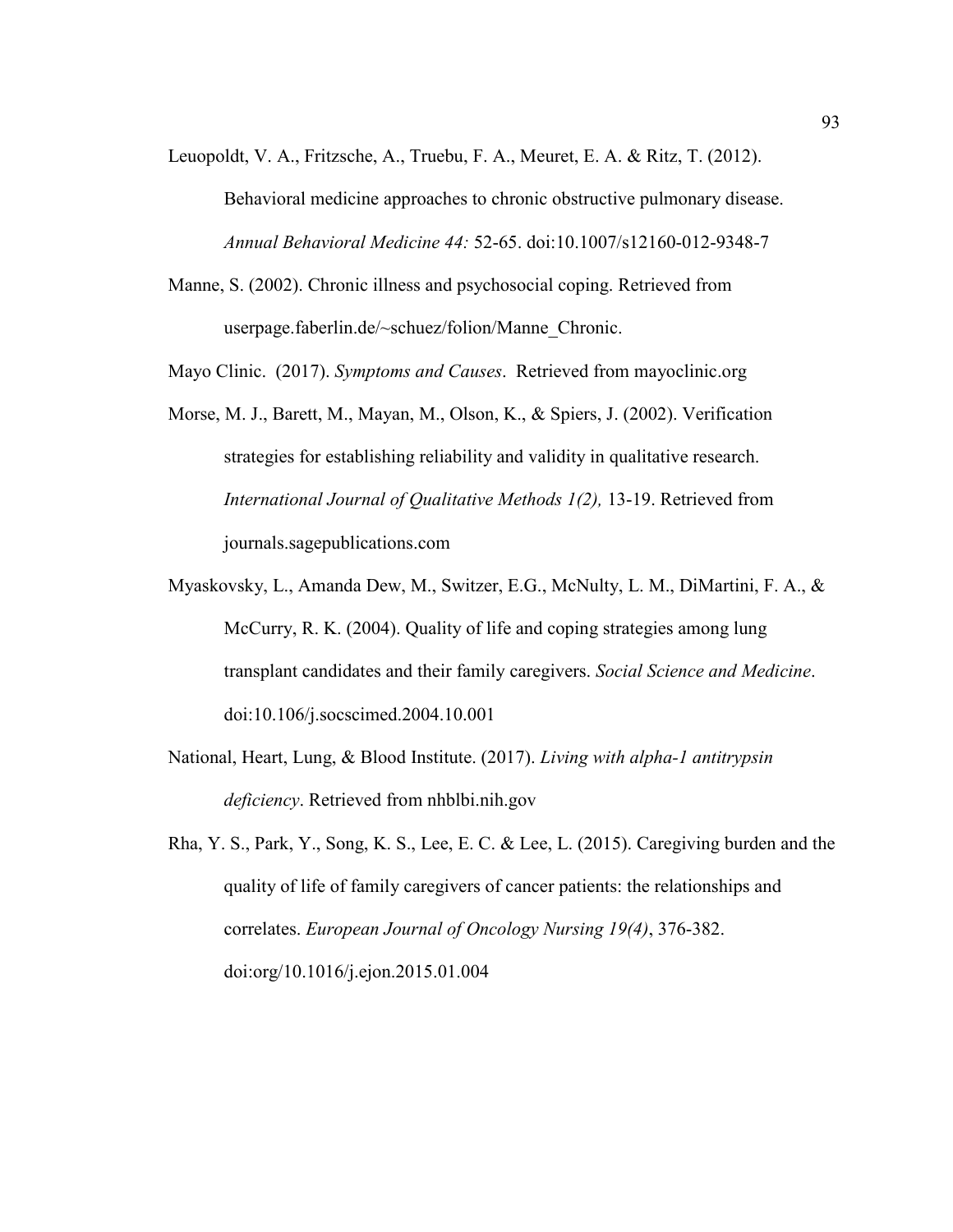- Rolland, S. J., Emmanuel, L. L. & Torke, M. A. (2017). Applying a family systems lens to proxy decision making in clinical practice and research. *Family Systems and Health 35(1),* 7-17. dx.doi.org/10.1037/fsh.0000250
- Stenzel, M. N., Vasake, I., Kuhl,K., Kenn, K., & Rief, W. (2015). Prediction of end of life fears in COPD-hoping for the best but preparing for the worst. *Psychology and Health,* 30(9), 1017-1034. Dx.doi.org/10.1080/08870446.2015.1014816
- Sunde, J., Walstad, A. R., Bensten, B. S., Lunde, J. S., Wangen, M. E., Rustoen, T., Henriksen, H. A. (2014). The development of an integrated care model for patients with severe of very severe COPD: The COPD home care model. *Scandinavian Journal of Caring* 2, 469-477. doi:10.1111/scs.12061
- Suri, M. (2015). Allpha-1 antitrypsin deficiency. *Clinical Genetics*. Retrieved from nuh.nhs.uk/handlers/downloads.ashx?id=21069
- The Bowen Center. (2017). The Bowens family system. Retrieved from thebowencenter.org
- Thompson, G. & Yoneda, Y. K. (2017). Alpha-1 antitrypsin deficiency genetic testing. Retrieved from darthmouth-hitchock.org
- White, A. C. (2001). Cognitive behavioral principles in managing chronic disease. *Western Journal of Medicine 17(5),* 338-342. Retrieved from www.ncbi.nlm.nih.gov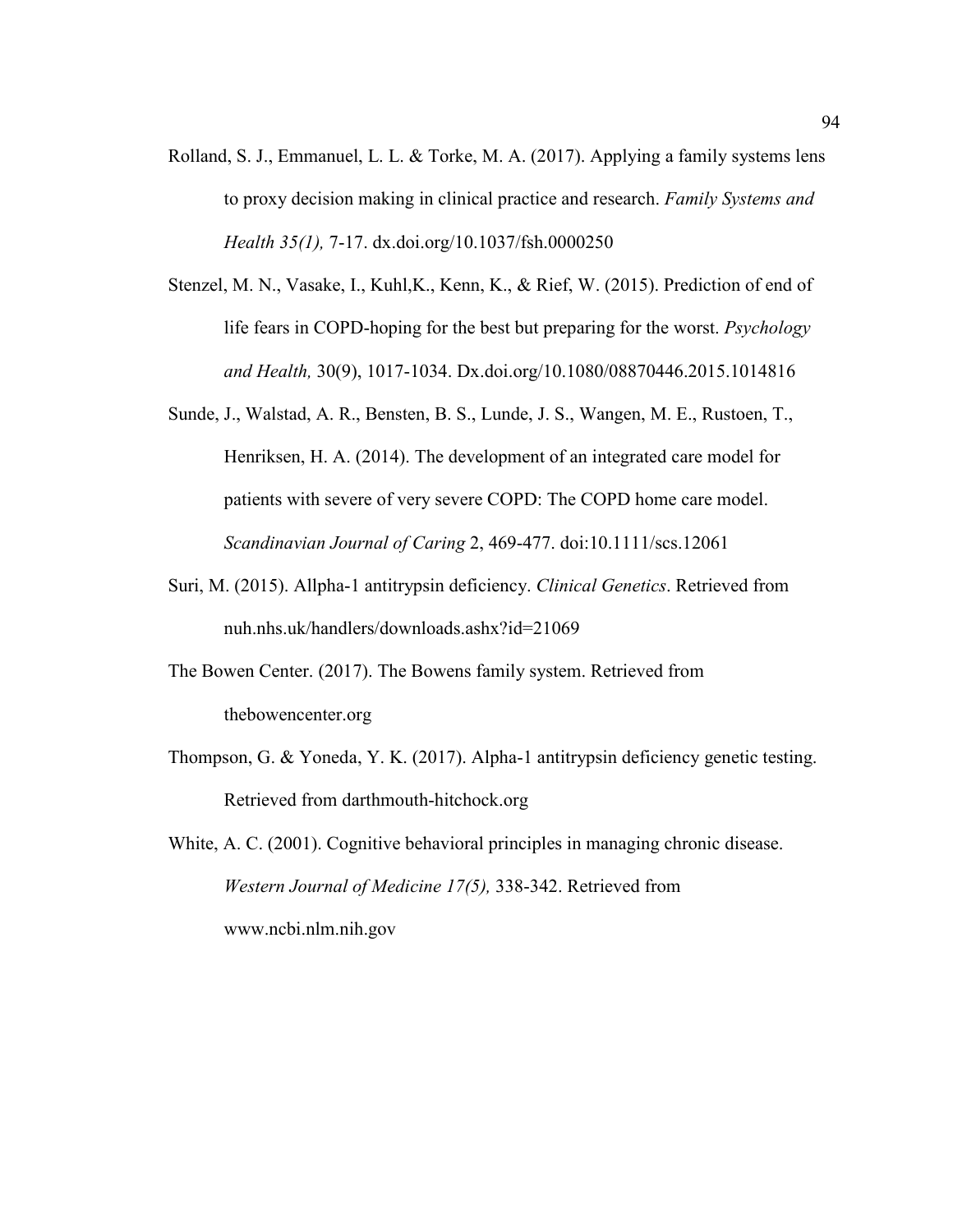**Date** Date

Name of Participant **Address** 

Dear (Name),

My name is Nicolette Bruscino and I am a doctoral candidate at Walden University. I am conducting dissertation research on the complexity and challenges AAT-D places on both the AAT-D individual and their family caregiver, as well as the coping mechanisms used from both the AAT-D individual and their family caregiver on a daily basis. There are a vast number of studies detailing the difficulties of COPD and how to better manage the illness, as well as the obstacles faced on the primary caregiver to COPD individuals. What is not known, however, are the specific challenges of AAT-D associated COPD individuals and their family caregivers, as well as the most optimum coping strategies used to better manage the stressors from both the AAT-D individual and their family caregiver on a daily basis.

I realize that your time is important to you and I appreciate your consideration to participate in this study. In order to understand your experience we need to meet for one interview for approximately one hour. The interview can be held at a location of your choosing and will not require you to do anything you don't feel comfortable doing. The interview is designed to simply get to know you and learn about your experience of being an AAT-D individual or the sole family caregiver of the AAT-D individual. All information gathered during our interview will be kept strictly confidential.

Please contact me at your earliest convenience to schedule a date and time that we can meet. My telephone number is XXX. You can also email me at XXX. I look forward to hearing from you.

Nicolette Bruscino Doctoral Candidate Walden University